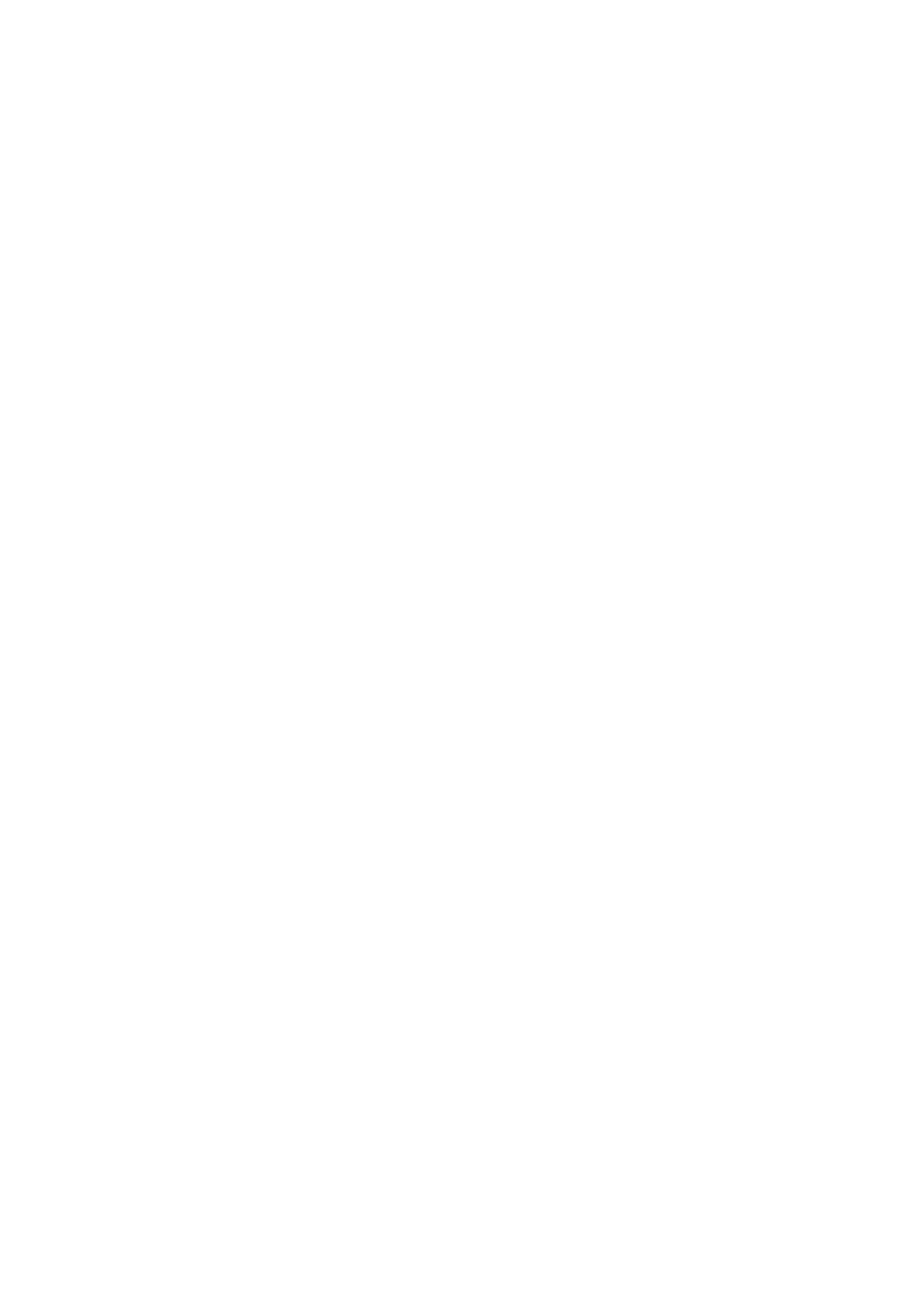Western Australia

# **Bail Act 1982**

# **CONTENTS**

# **Part I — Preliminary**

| 1.  | Short title                                         | 2              |
|-----|-----------------------------------------------------|----------------|
| 2.  | Commencement                                        | $\overline{c}$ |
| 3.  | Interpretation                                      | $\overline{c}$ |
| 4.  | Application of this Act                             | $\overline{7}$ |
|     | Part $II$ — Rights of accused in                    |                |
|     | relation to bail                                    |                |
| 5.  | Right of accused to have bail considered under this |                |
|     | Act                                                 | 8              |
| 6.  | Duty imposed on arresting officer or person         | 8              |
| 7.  | Duty imposed on judicial officers in respect of     |                |
|     | unconvicted accused                                 | 10             |
| 7A. | Bail for appeal under Criminal Procedure            |                |
|     | (Summary) Act 1902                                  | 12             |
| 8.  | Accused to be given information and prescribed      |                |
|     | forms                                               | 13             |
| 9.  | Bail decision may be deferred until further         |                |
|     | information obtained                                | 14             |
| 10. | Sections 5, 6 and 7 do not apply where accused      |                |
|     | imprisoned for other cause                          | 15             |
| 11. | Rights following grant of bail                      | 15             |
| 12. | Further limitation on rights in sections 5 and 11   | 17             |
|     | Part III — Jurisdiction to grant bail               |                |
| 13. | Jurisdiction to grant bail                          | 18             |

As at 31 May 2006 **Version 05-e0-03 Page i page i** Extract from www.slp.wa.gov.au, see that website for further information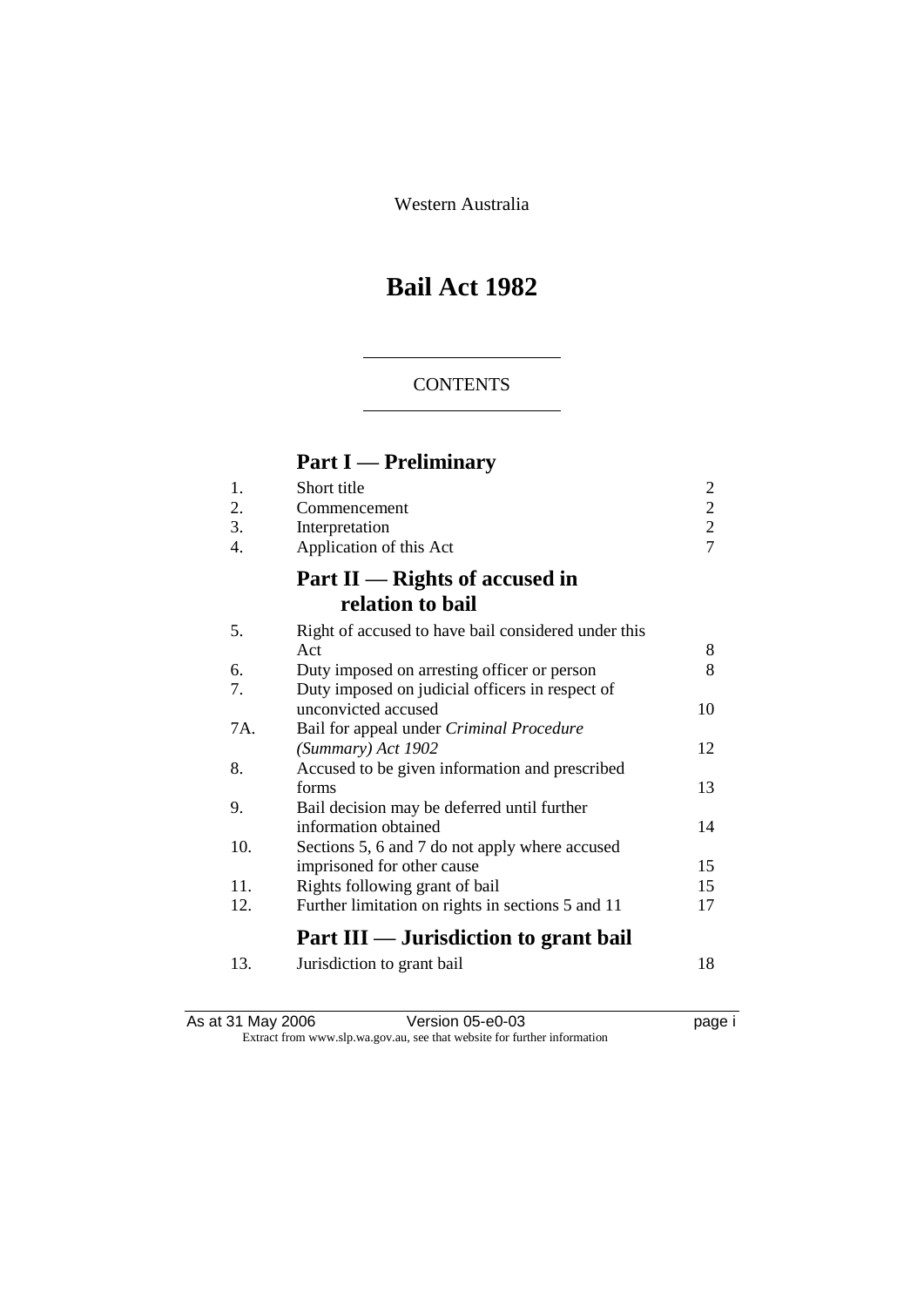| 14.<br>15. | Supreme Court Judge has jurisdiction in all cases<br>Exclusive jurisdiction of Supreme Court Judge in | 18 |
|------------|-------------------------------------------------------------------------------------------------------|----|
|            | murder cases                                                                                          | 19 |
| 16.        | Bail of person arrested on warrant                                                                    | 20 |
| 16A.       | Restrictions on powers of authorised officers and                                                     |    |
|            | justices in certain cases                                                                             | 20 |
| 17.        | Conditions which may be imposed                                                                       | 22 |
| 17A.       | Further provisions as to responsible person's                                                         |    |
|            | undertaking (Schedule 1 Part C clause 2)                                                              | 22 |
| 18.        | Police officer may dispense with bail in certain                                                      |    |
|            | cases upon deposit of cash                                                                            | 23 |
| 19.        | Return or application of deposit where bail                                                           |    |
|            | dispensed with                                                                                        | 24 |
|            | Part IV — Hearing of case for bail,                                                                   |    |
|            |                                                                                                       |    |
|            | parties, and evidence                                                                                 |    |
| 20.        | Power to consider bail in camera and to prohibit                                                      |    |
|            | publication                                                                                           | 26 |
| 21.        | Parties                                                                                               | 27 |
| 22.        | Evidence                                                                                              | 27 |
| 23.        | Accused not bound to supply information                                                               | 27 |
| 24.        | Information may be referred to police officer for                                                     |    |
|            | verification or for report                                                                            | 28 |
| 24A.       | Information may be referred to community                                                              |    |
|            | corrections officer for verification or for report                                                    | 28 |
| 25.        | Protection of accused as to information given for                                                     |    |
|            | bail purposes                                                                                         | 29 |
| 26.        | Record of decision and reasons                                                                        | 29 |
| 27.        | Transmission of relevant papers to court                                                              | 30 |
| 27A.       | Transmission of papers to CEO (Justice)                                                               | 31 |
|            |                                                                                                       |    |
|            | <b>Part V</b> — Bail undertakings                                                                     |    |
| 28.        | Bail undertaking                                                                                      | 32 |
| 29.        | Before whom bail undertaking may be entered into                                                      | 33 |
| 30.        | Duties of person before whom bail undertaking is                                                      |    |
|            | entered into                                                                                          | 33 |
| 31.        | Different time and place for appearance may be                                                        |    |
|            | substituted                                                                                           | 34 |
| 32.        | Giving and proof of notices under section 31                                                          | 36 |
|            |                                                                                                       |    |

page ii Version 05-e0-03 As at 31 May 2006 Extract from www.slp.wa.gov.au, see that website for further information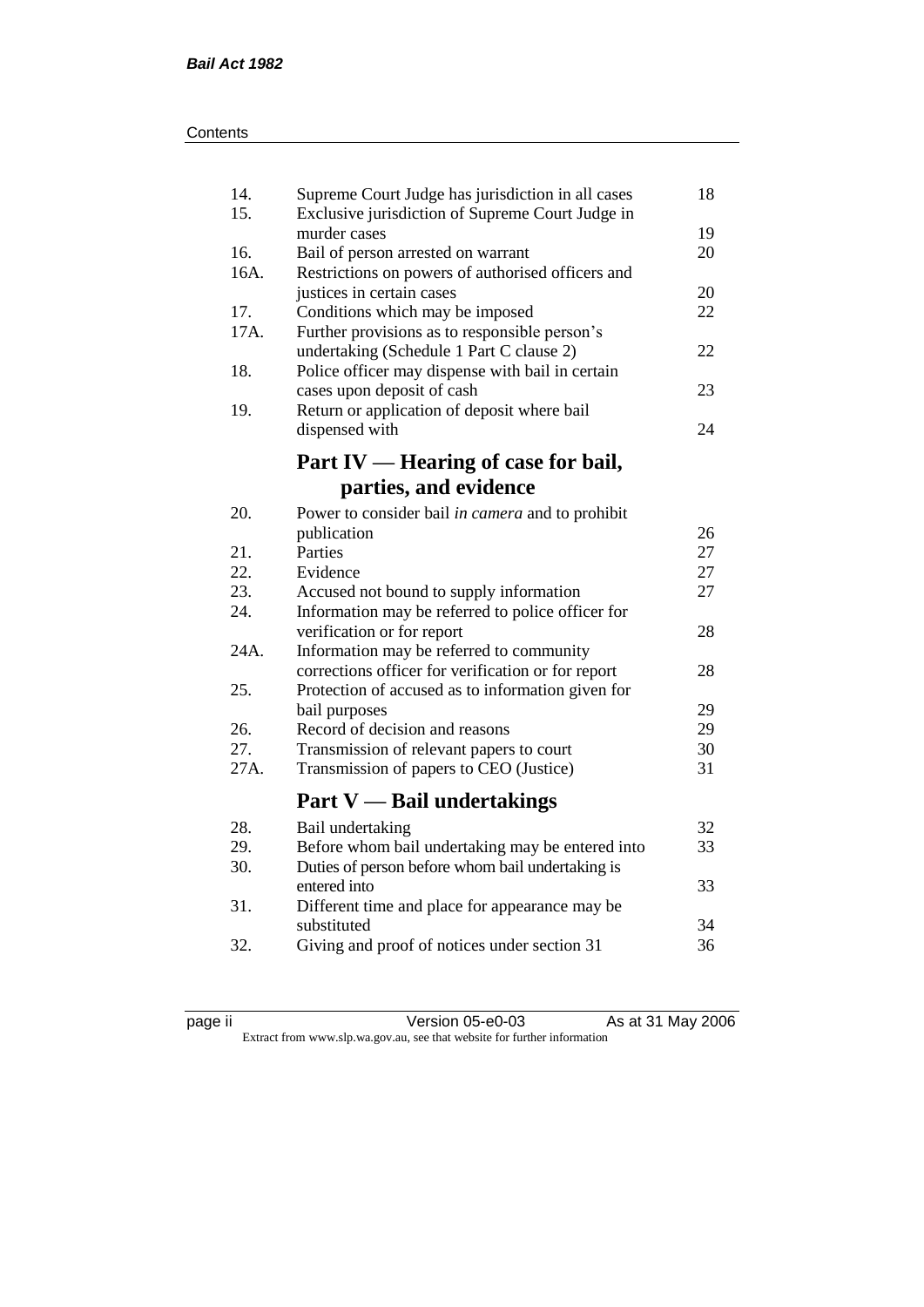| 33.  | Judicial officer may order accused to enter into bail<br>undertaking | 37 |
|------|----------------------------------------------------------------------|----|
| 34.  | Cessation and suspension of bail undertaking                         | 38 |
|      | <b>Part VI</b> — Sureties and surety                                 |    |
|      | undertakings                                                         |    |
| 35.  | Meaning of surety and surety undertaking                             | 39 |
| 36.  | Authority to approve sureties                                        | 39 |
| 37.  | Proposed surety to receive certain information and                   |    |
|      | prescribed form for completion                                       | 40 |
| 38.  | Persons disqualified from being sureties                             | 40 |
| 39.  | Matters relevant to approval of sureties                             | 41 |
| 40.  | Decision on application by proposed surety                           | 41 |
| 41.  | Finality of decision to refuse approval                              | 42 |
| 42.  | Before whom surety undertaking may be entered                        |    |
|      | into                                                                 | 42 |
| 43.  | Duties of persons before whom surety undertaking<br>is entered into  | 42 |
| 44.  |                                                                      |    |
|      | Surety undertaking extends to adjourned hearing<br>only by consent   | 43 |
| 45.  | Giving and proof of notices under section 44                         | 44 |
| 46.  | Power of surety to apprehend accused                                 | 44 |
| 47.  | Cessation and suspension of surety undertaking                       | 45 |
| 48.  | Surety may apply for cancellation of his                             |    |
|      | undertaking                                                          | 46 |
| 49.  | Forfeiture of money under surety's undertaking                       | 47 |
| 50.  | Offence to indemnify surety                                          | 49 |
|      | <b>Part VIA — Administration of home</b>                             |    |
|      | detention conditions                                                 |    |
| 50A. | Powers of CEO (Justice)                                              | 50 |
| 50C. | Powers and duties of community corrections                           |    |
|      | officers                                                             | 50 |
| 50D. | Powers of members of the Police Force                                | 52 |
| 50E. | CEO (Justice) may substitute a different place of                    |    |
|      | detention and apply conditions                                       | 52 |
| 50F. | CEO (Justice) may revoke bail                                        | 53 |
| 50G. | Procedure on arrest after revocation of bail                         | 53 |
| 50H. | Exclusion of the rules of natural justice                            | 54 |
| 50J. | Delegation by CEO (Justice)                                          | 54 |
|      |                                                                      |    |

| As at 31 May 2006 | Version 05-e0-03                                                         | <br>page III |
|-------------------|--------------------------------------------------------------------------|--------------|
|                   | Extract from www.slp.wa.gov.au, see that website for further information |              |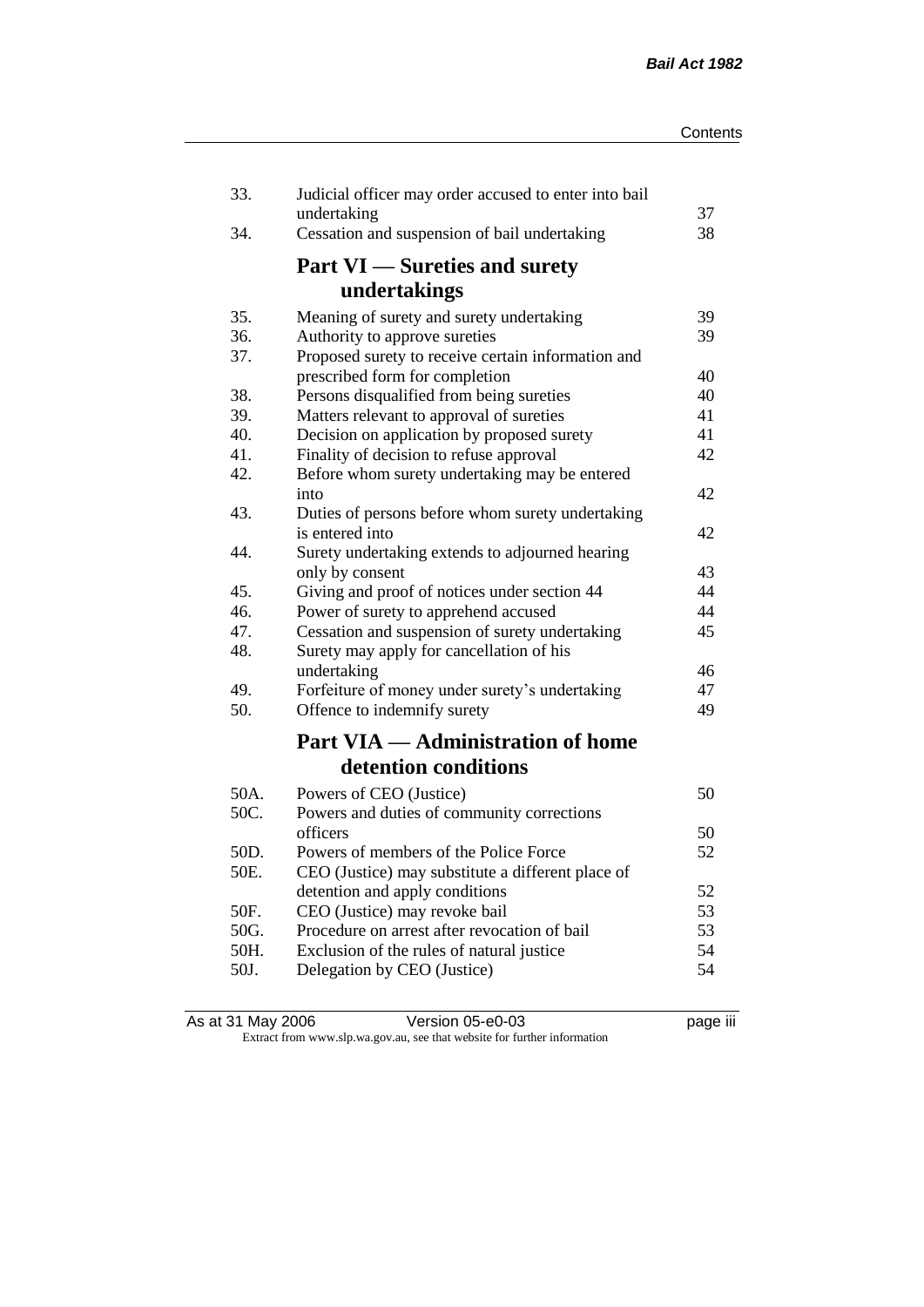| Contents |
|----------|
|----------|

| 50K.<br>50L. | Retrieval of monitoring equipment<br>Rules                           | 54<br>55 |
|--------------|----------------------------------------------------------------------|----------|
|              | <b>Part VII — Enforcement of bail</b>                                |          |
|              | undertakings                                                         |          |
| 51.          | Offence to fail to comply with bail undertaking                      | 56       |
| 52.          | Provisions as to summary proceedings before                          |          |
|              | superior courts for an offence under section 51                      | 57       |
| 53.          | Appeals against decisions made under s. 52                           | 58       |
| 54.          | Accused on bail may be taken before a judicial                       |          |
|              | officer for variation or revocation of bail                          | 59       |
| 55.          | Powers of judicial officer to revoke or vary bail                    | 60       |
| 56.          | Warrant for arrest of absconding accused                             | 61       |
| 57.          | Forfeiture of money under bail undertaking                           | 61       |
| 58.          | Automatic forfeiture on expiration of one year after                 |          |
|              | absconding                                                           | 62       |
|              | <b>Part VIII — Miscellaneous</b>                                     |          |
| 59.          | Further power of judicial officer in relation to                     |          |
|              | enforcement of undertakings                                          | 64       |
| 60.          | Accused and surety to notify any change of address                   | 64       |
| 61.          | Offence of failing to bring arrested person before                   |          |
|              | court or person able to grant bail                                   | 65       |
| 62.          | Offence to give false information for bail purposes                  | 65       |
| 63.          | Protection of persons carrying out this Act                          | 65       |
| 64.          | Evidence of non-appearance, etc., by an accused                      | 66       |
| 65.          | Bail undertakings by minors                                          | 66       |
| 66.          | Abolition of other powers to grant bail                              | 66       |
| 66A.         | Delegation by registrar                                              | 67       |
| 67.          | Regulations                                                          | 67       |
|              | <b>Schedule 1</b>                                                    |          |
|              | Part A — Jurisdiction to grant bail                                  |          |
|              |                                                                      |          |
| 1.           | Initial appearance                                                   | 69       |
|              | A judge of the District Court or a judge of the                      |          |
| 2.           | Supreme Court, as the case requires.<br>Appearance after adjournment | 69<br>69 |
| 3.           | Appearance on committal to Supreme Court or                          |          |
|              | <b>District Court</b>                                                | 70       |
|              |                                                                      |          |

4. Appearance in connection with appeal etc.  $70$ 

| ane |  |
|-----|--|
|     |  |

page iv Version 05-e0-03 As at 31 May 2006 Extract from www.slp.wa.gov.au, see that website for further information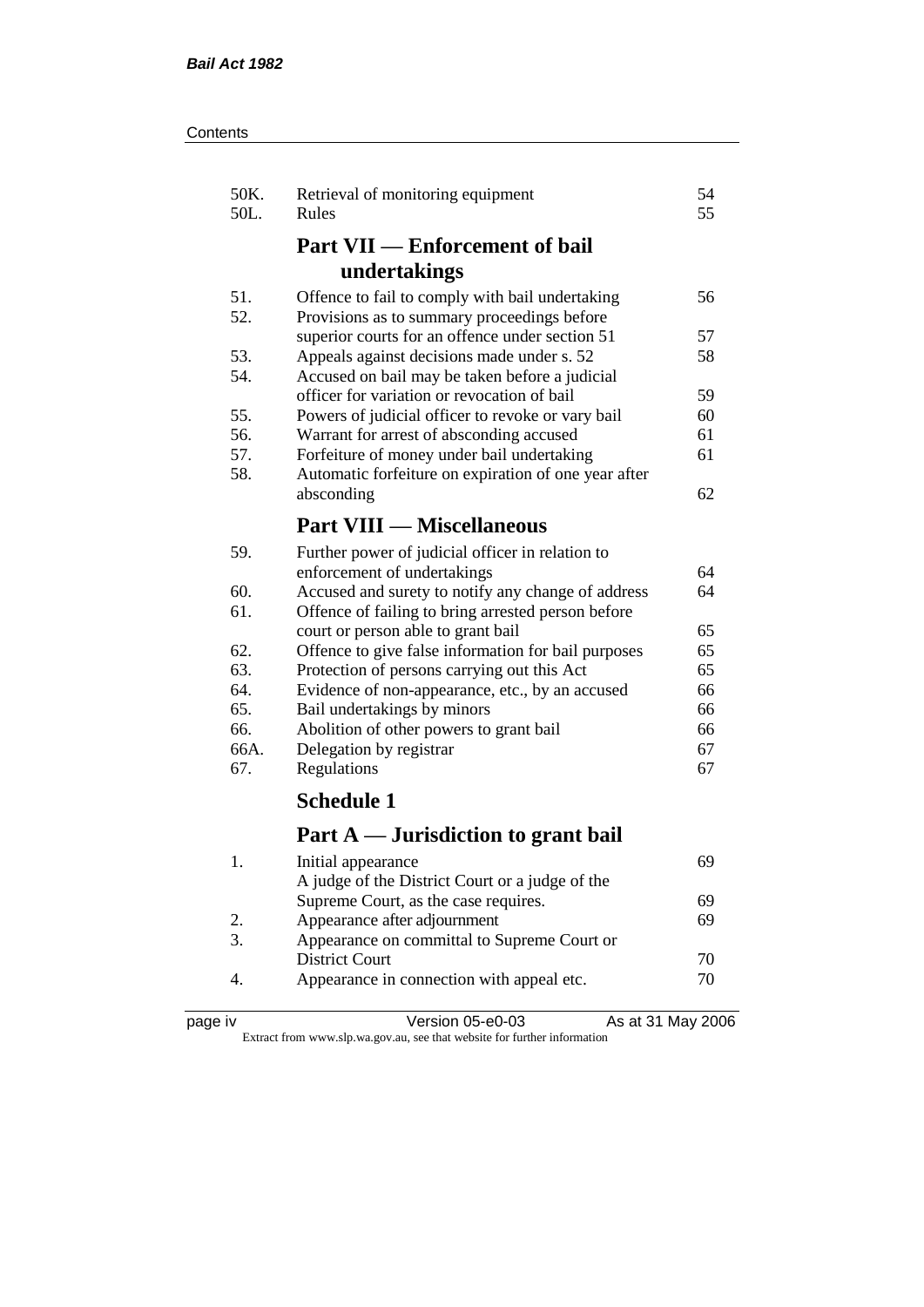| 5.<br>6.<br>7. | Appearance prescribed by regulation<br>Appearances not otherwise provided for<br>Interpretation in this Part | 71<br>71<br>71 |
|----------------|--------------------------------------------------------------------------------------------------------------|----------------|
|                | Part B — Cessation of power to grant<br>bail                                                                 |                |
|                |                                                                                                              |                |
| 1.             | Upon decision by Judge, power of other officers<br>ceases                                                    | 71             |
| 2.             | Upon decision by judicial officer, his power and                                                             |                |
|                | that of his peers ceases                                                                                     | 72             |
| 3.             | Upon refusal by justice power of authorised officer                                                          |                |
|                | or justice ceases                                                                                            | 72             |
| 4.             | Judicial officer's powers where accused proves                                                               |                |
|                | new facts or changed circumstances                                                                           | 72             |
|                | Part C — Manner in which                                                                                     |                |
|                | jurisdiction to be exercised                                                                                 |                |
|                | Bail before conviction to be at discretion of bail                                                           |                |
| 1.             | authority, except for a child                                                                                | 73             |
| 2.             | Child to have qualified right to bail                                                                        | 74             |
| 3.             | Matters relevant to consideration of clause 1(a)                                                             | 76             |
| 3A.            | Bail where serious offence committed while                                                                   |                |
|                | accused on bail for another serious offence                                                                  | 76             |
| 3B.            | Determination of exceptional reasons under                                                                   |                |
|                | clause $3A(1)$                                                                                               | 77             |
| 4.             | When bail to be granted after conviction                                                                     | 79             |
| 5.             | Exception for bail for an appeal under the Criminal                                                          |                |
|                | Procedure (Summary) Act 1902                                                                                 | 79             |
| 6.             | Bail of people on community orders, etc.                                                                     | 80             |
| 7.             | Bail for initial appearance to be for not more than                                                          |                |
| 8.             | 7 days                                                                                                       | 80             |
|                | Bail on adjournment in petty sessions to be for not<br>more than 30 days except by consent                   | 80             |
| 9.             | Provision as to calculation of time                                                                          | 81             |
|                |                                                                                                              |                |
|                | Part D — Conditions which may be                                                                             |                |
|                | imposed on a grant of bail                                                                                   |                |
| 1.             | Conditions as to forfeiture and giving security may                                                          |                |
|                | be imposed on the accused and sureties                                                                       | 81             |
| 2.             | Other conditions which may be imposed                                                                        | 82             |
|                |                                                                                                              |                |

| As at 31 May 2006 | Version 05-e0-03                                                         | page v |
|-------------------|--------------------------------------------------------------------------|--------|
|                   | Extract from www.slp.wa.gov.au, see that website for further information |        |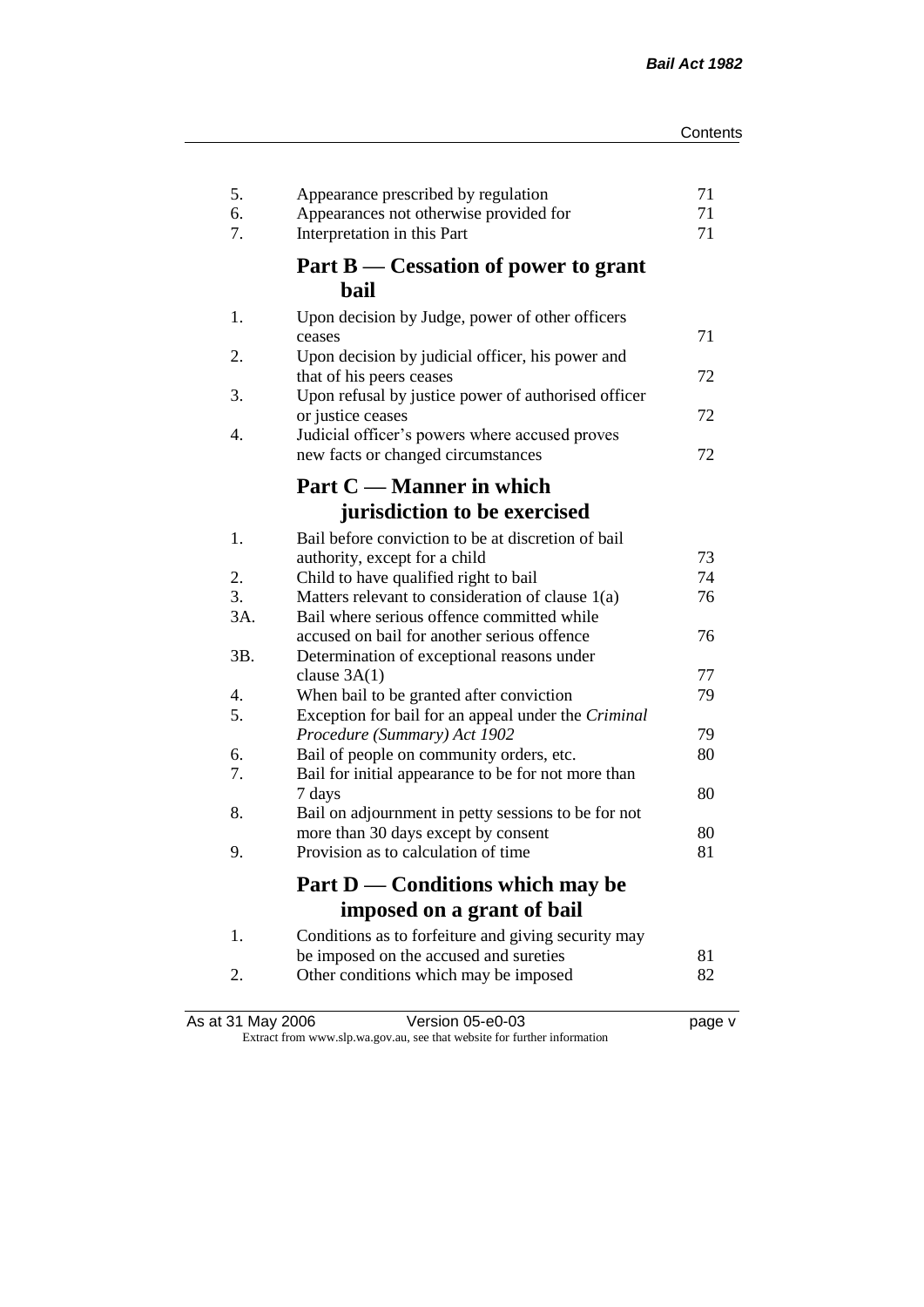# **Contents**

| 3. | Home detention condition may be imposed | 85 |
|----|-----------------------------------------|----|
|    | Schedule $2$ — Serious offences         |    |
|    | <b>Notes</b>                            |    |
|    | Compilation table                       | 90 |

page vi Version 05-e0-03 As at 31 May 2006 Extract from www.slp.wa.gov.au, see that website for further information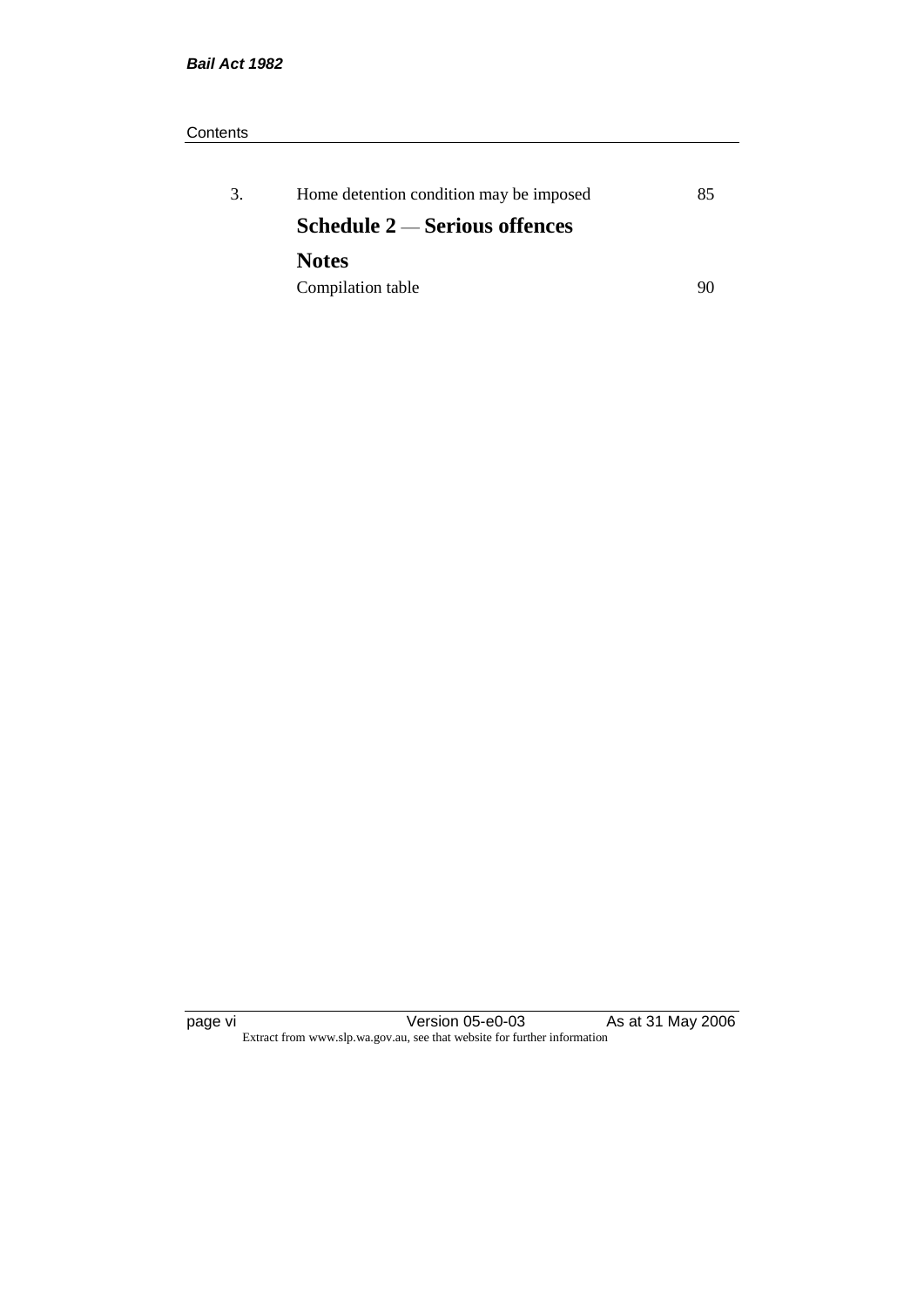Western Australia

# **Bail Act 1982**

**An Act to make better provision for bail in criminal proceedings.** 

As at 31 May 2006 Version 05-e0-03 page 1 Extract from www.slp.wa.gov.au, see that website for further information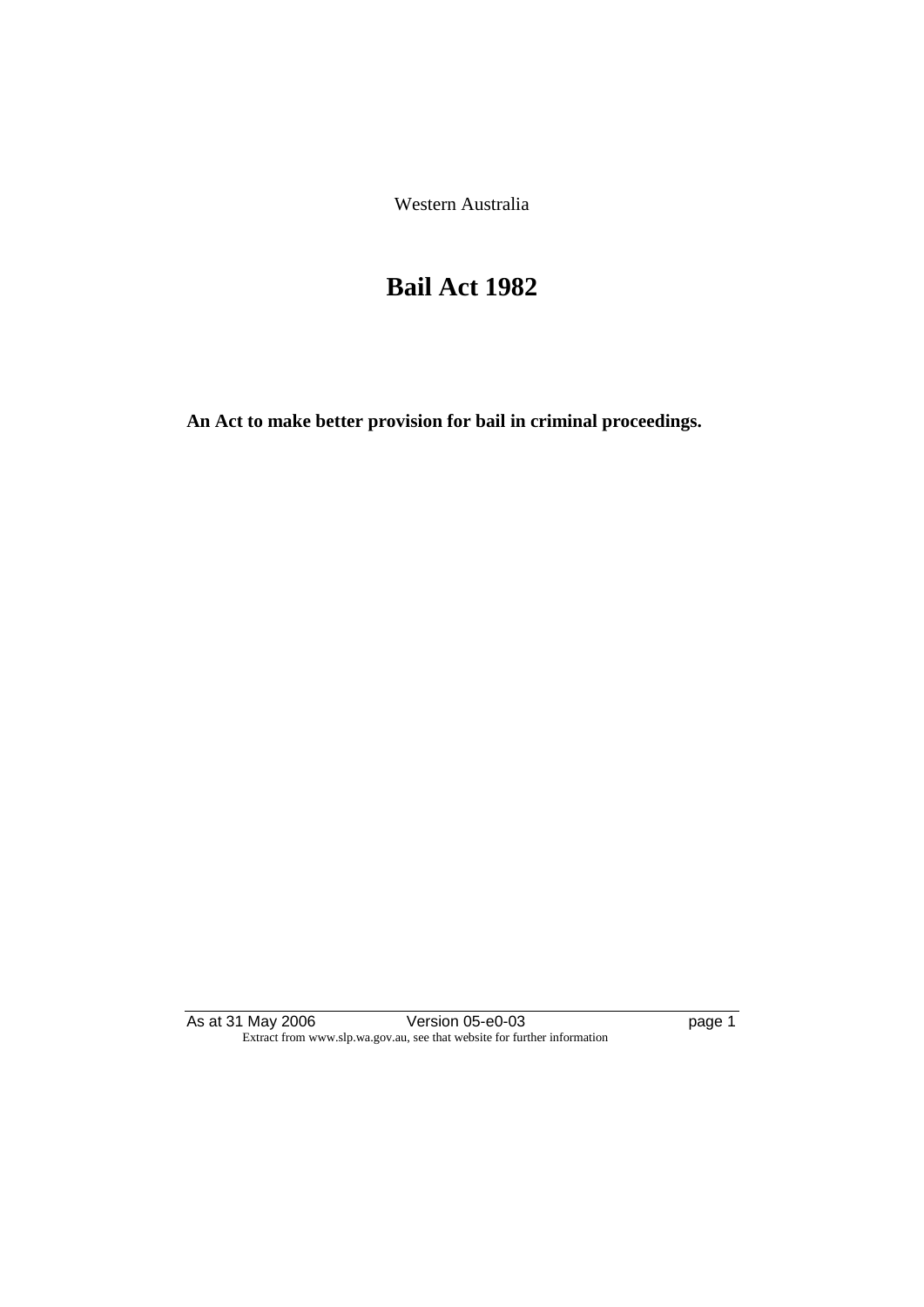# **Part I — Preliminary**

# **1. Short title**

This Act may be cited as the *Bail Act* 1982<sup>1</sup>.

# **2. Commencement**

This Act shall come into operation on a day to be fixed by proclamation  $<sup>1</sup>$ .</sup>

# **3. Interpretation**

(1) In this Act, unless a contrary intention appears —

**"accused"** includes —

- (a) a person charged with, convicted of, or found guilty of an offence;
- (b) a person whose conviction for an offence is stayed;
- (c) a person in respect of whom an appeal relating to an offence is pending;
- (d) a person in respect of whom a new trial for an offence has been ordered;

# **"adjournment"**—

- (a) means any order of a court by which proceedings for an offence are postponed or interrupted or are to be held at a different time or place before the same court; and
- (b) is deemed to include any order of a court, other than a committal to the Supreme Court or District Court, by which the venue of any proceedings for an offence is changed to another court or a court at another place whether by way of a remand, referral, or recommittal of the accused or otherwise;
- **"appeal"** includes an application for leave to appeal;

page 2 Version 05-e0-03 As at 31 May 2006 Extract from www.slp.wa.gov.au, see that website for further information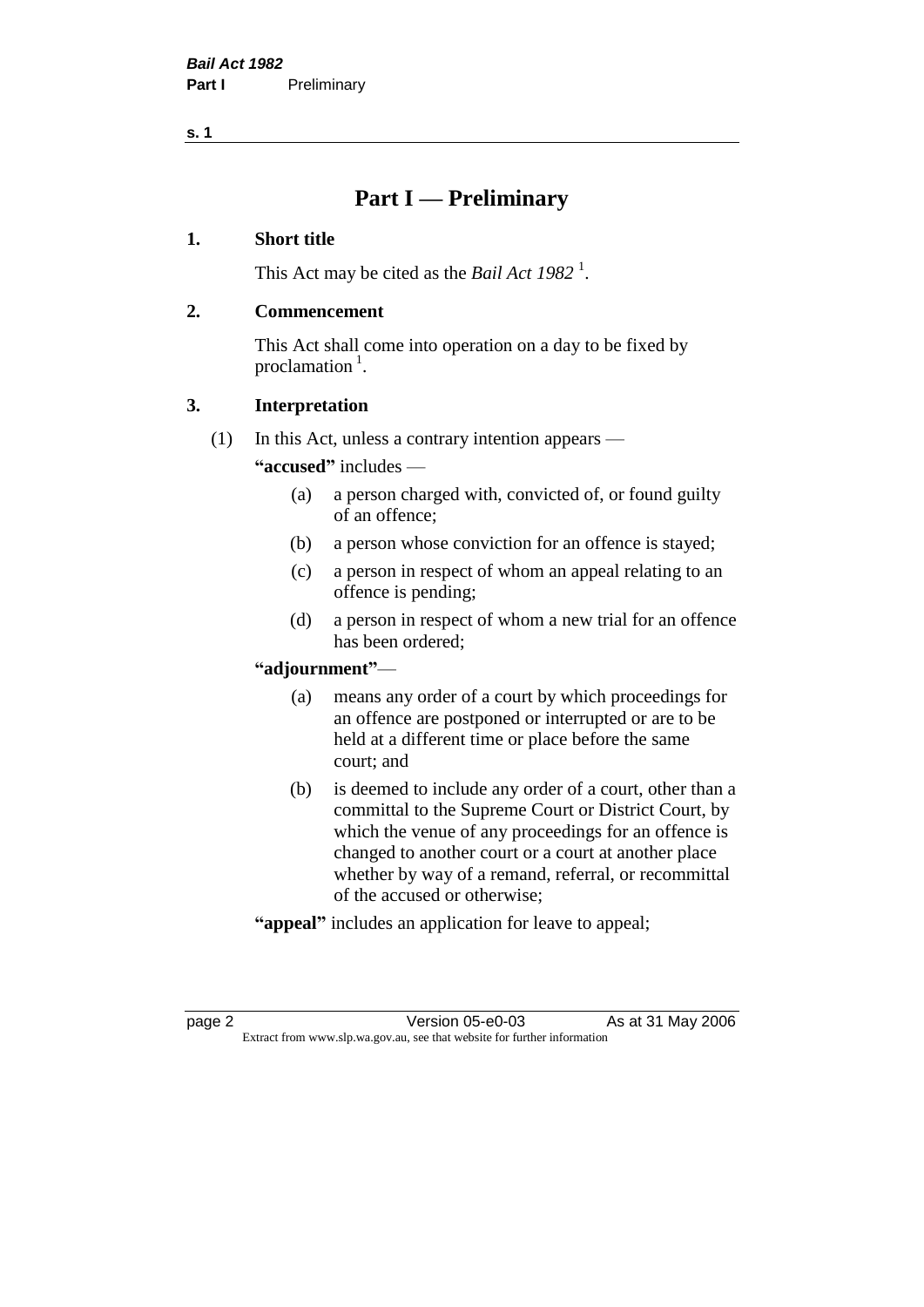### **"appropriate judicial officer"**—

- (a) subject to paragraphs (b) and (c), means a judicial officer who is empowered to exercise jurisdiction in the court before which the accused is required to appear pursuant to his bail undertaking;
- (b) if the court is the Court of Appeal, means a judge of appeal;
- (c) except in section 49, also means a Judge of the Supreme Court or a Judge of the Children's Court in any case where —
	- (i) only a Judge of the Supreme Court or a Judge of the Children's Court has power to grant bail under section 15, or a judicial officer has exercised the power contained in section  $31(2)(d)$ ; or
	- (ii) a Judge of the Supreme Court or a Judge of the Children's Court has granted bail under section 14,

for the appearance in question;

- **"as soon as is practicable"** means as soon as is reasonably practicable;
- **"authorised community services officer"** means any of the following persons —
	- (a) the CEO (Justice) or a delegate of the CEO (Justice) under subsection (5);
	- (b) a registrar of the Children's Court;
	- (c) a superintendent of a detention centre under the *Young Offenders Act 1994*;
	- (d) the officer for the time being in charge of any detention centre under the *Young Offenders Act 1994*;
- **"authorised officer"** means an authorised police officer or an authorised community services officer;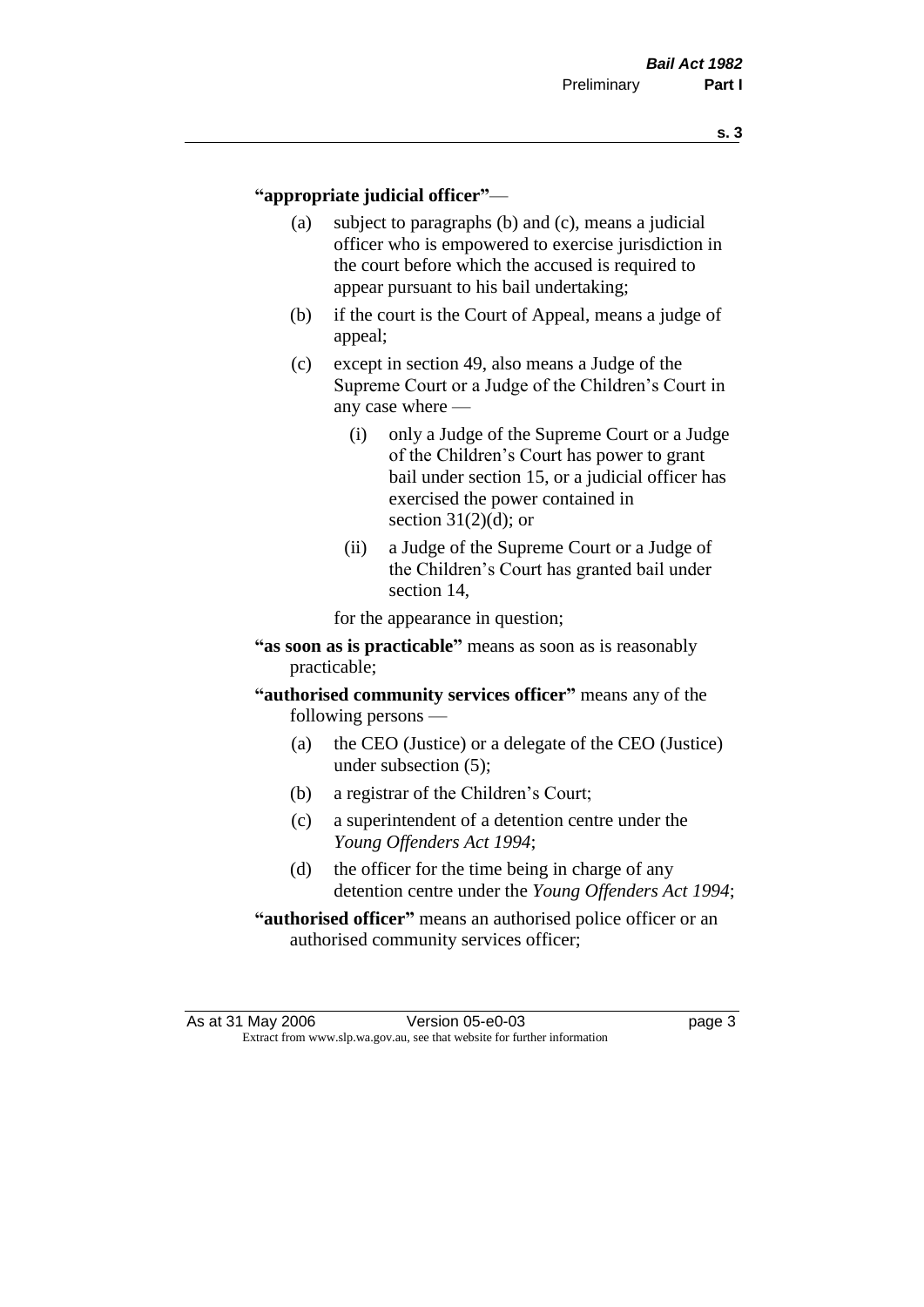| "authorised police officer" means a police officer who holds |
|--------------------------------------------------------------|
| the rank of sergeant, or a higher rank, or is for the time   |
| being in charge of a police station or lock-up;              |

- **"bail undertaking"** means an undertaking described in section 28(2);
- **"CEO (Justice)"** means the chief executive officer of the department of the Public Service principally assisting the Minister to whom the administration of the *Sentence Administration Act 2003* is for the time being committed by the Governor in the administration of that Act;
- **"child"** has the same meaning as "young person" has in the *Young Offenders Act 1994*;
- **"community corrections officer"** has the same meaning as in the *Sentence Administration Act 2003*;

**"court"** means each of the following —

- (a) the Magistrates Court;
- (b) the Children's Court;
- (c) a Coroner's Court;
- (d) the District Court;
- (e) the Supreme Court;
- (f) the Court of Appeal;
- **"early release order"** means an early release order made under the *Sentence Administration Act 1995* or *Sentence Administration Act 2003*;
- **"home detention condition"** means a home detention condition imposed under clause 3 of Part D of Schedule 1;
- **"judicial officer"** means any person empowered to exercise jurisdiction in a court whether or not he is sitting as a court, and includes a single justice;
- **"lock-up"** includes a place prescribed as a lock-up for the purposes of the *Court Security and Custodial Services Act 1999*;

page 4 Version 05-e0-03 As at 31 May 2006 Extract from www.slp.wa.gov.au, see that website for further information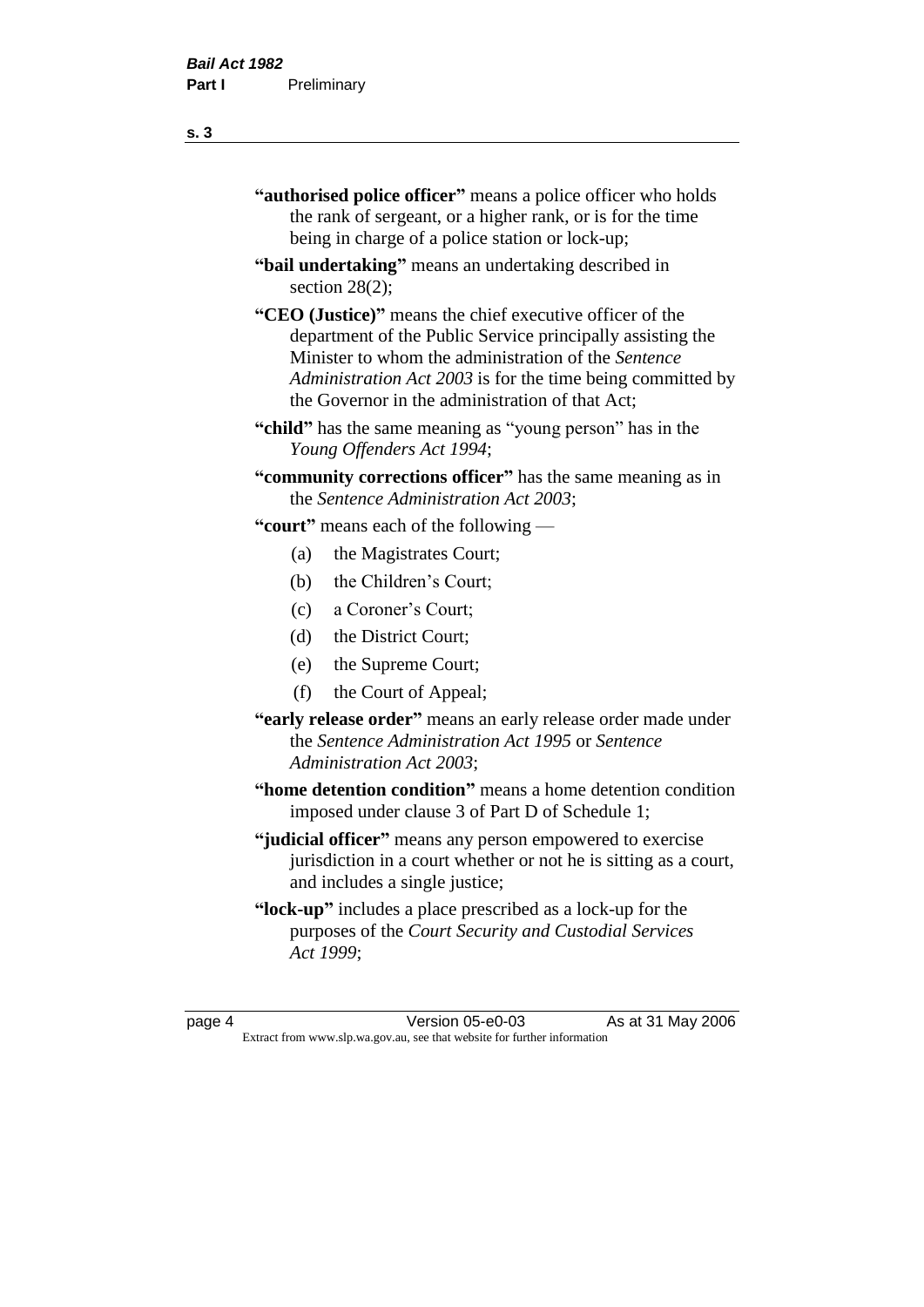- **s. 3**
- **"offence"** means any act, omission or conduct which renders the person doing the act, making the omission or engaging in the conduct liable to any punishment, and includes an alleged offence; but nothing in this definition shall limit the operation of subsection (4);
- **"police officer"** means any member of the Police Force of Western Australia;
- **"prosecutor"** includes
	- (a) in the case of an offence charged in a prosecution notice, the prosecutor;
	- (b) in the case of an offence charged in an indictment, the State or the Commonwealth, as the case may be;
- **"serious offence"** means
	- (a) an offence against section 51(2a); and
	- (b) an offence described in Schedule 2;
- **"surety"** and **"surety undertaking"** have the meanings assigned to them by section 35;

**"trial"** means all proceedings for an offence between —

- (a) the time when the accused is called upon to plead to the prosecution notice or the indictment; and
- (b) the time when the accused is found not guilty or is sentenced.
- (2) A reference in this Act
	- (a) to a power to grant bail includes a reference to a power to refuse bail;
	- (b) to a grant of bail includes a reference to a grant of bail by the exercise of a power in section 31(2).
- (3) Where in this Act there is a reference to a requirement that an accused appear in court, the reference is to a requirement, unless a contrary intention appears, that the accused —
	- (a) surrender himself into the custody of the court or, in the case of a bail undertaking, of the court specified therein,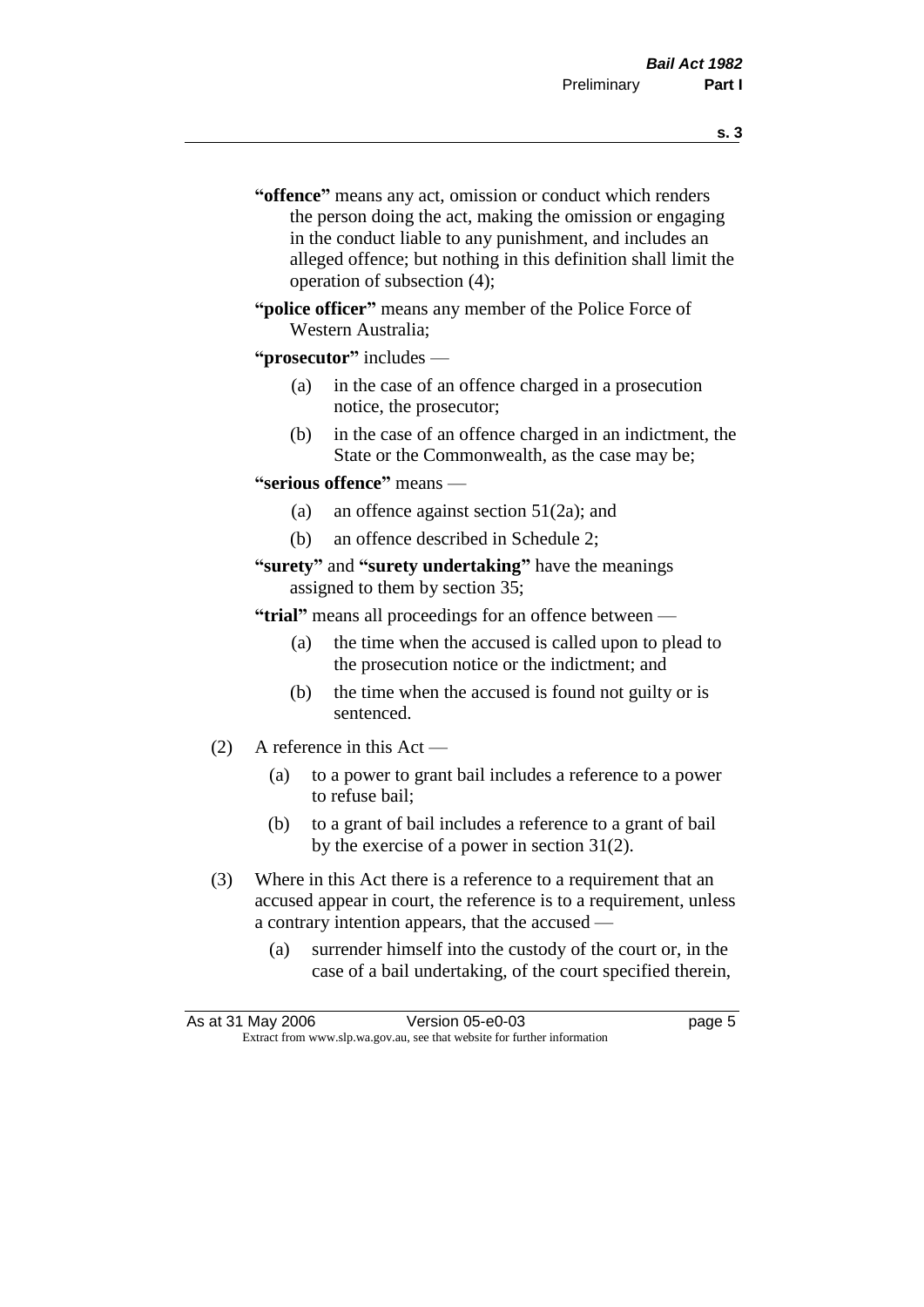or of such person as the court may direct, to be dealt with according to law;

(b) submit himself to a search of his person and any property then in his possession (which is hereby authorised) and allow to be taken from him, to be dealt with according to the relevant law and procedures, anything so found; and

- (c) remain in custody until authorised to be released therefrom.
- (4) If a person is arrested under a warrant issued
	- (a) under section 50, 79, 84E or 129 of the Sentencing Act 1995 in connection with a possible breach of a conditional release order, a sentence of suspended imprisonment or conditional suspended imprisonment, or a community order imposed under that Act; or
	- (b) under section 43 of the *Young Offenders Act 1994* in respect of an alleged breach of a youth community based order, an intensive youth supervision order or a conditional release order made under that Act,
	- then
		- (c) the person is to be taken as having been arrested and to be in custody awaiting an appearance in court for the offence for which the sentence was imposed;
		- (d) the first appearance in court after the arrest is to be taken, for the purposes of sections  $5(1)$  and  $8(1)$  and clause 1 of Part A and clause 7 of Part C of Schedule 1, to be the initial appearance for that offence; and
		- (e) the proceedings following the arrest are to be taken to be proceedings for that offence and to be a trial for the purpose of the definition in subsection (1) of "trial".
- (5) The CEO (Justice) may by writing signed by him delegate to any officer of the department of which he is the chief executive

page 6 **Version 05-e0-03** As at 31 May 2006 Extract from www.slp.wa.gov.au, see that website for further information

**s. 3**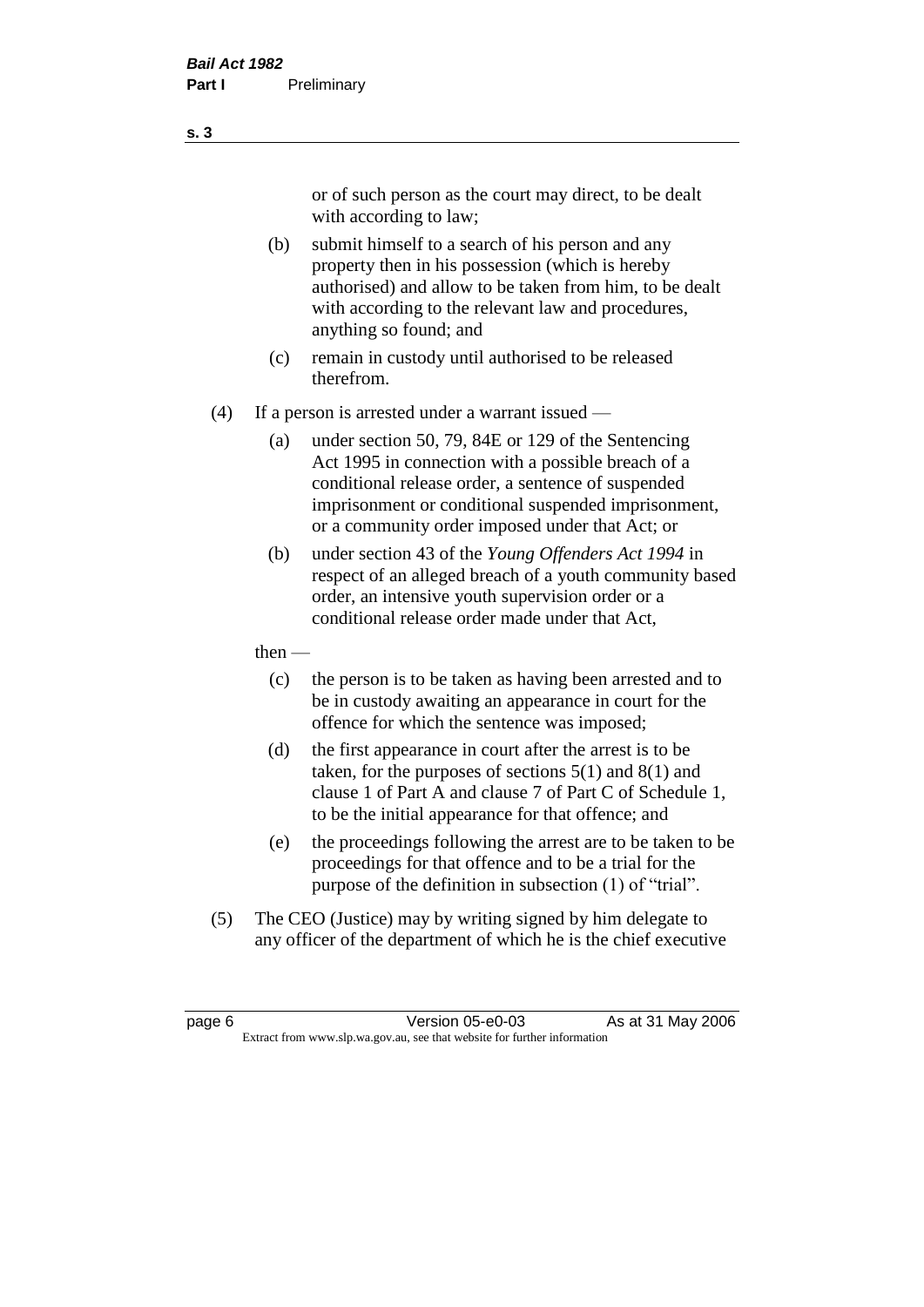officer any function he has under this Act as an authorised community services officer.

*[Section 3 amended by No. 74 of 1984 s. 3; No. 15 of 1988 s. 4; No. 49 of 1988 s. 78; No. 61 of 1990 s. 4; No. 31 of 1993 s. 6; No. 45 of 1993 s. 4 and 12; No. 78 of 1995 s. 7; No. 57 of 1997 s. 21(1); No. 54 of 1998 s. 4 and 14; No. 47 of 1999 s. 7; No. 50 of 2003 s. 29(3); No. 65 of 2003 s. 121(2); No. 27 of 2004 s. 13(2); No. 34 of 2004 s. 251; No. 45 of 2004 s. 28(4); No. 59 of 2004 s. 141; No. 84 of 2004 s. 11, 82 and 83(2).]* 

# **4. Application of this Act**

The operation of this Act extends to any appearance in a court for an offence —

- (a) except to the extent that in this Act, or in the law creating the offence or applicable thereto, express provision is made excluding or limiting the operation of this Act in respect of that appearance;
- (b) whether or not that law contains a reference to the granting of bail;
- (c) however any reference in that law to the granting of bail may be expressed; and
- (d) as if any reference therein to the taking of a recognizance were to a requirement that, except where bail is dispensed with under this Act, the accused enter into a bail undertaking.

*[Section 4 amended by No. 84 of 2004 s. 82.]*

As at 31 May 2006 Version 05-e0-03 page 7 Extract from www.slp.wa.gov.au, see that website for further information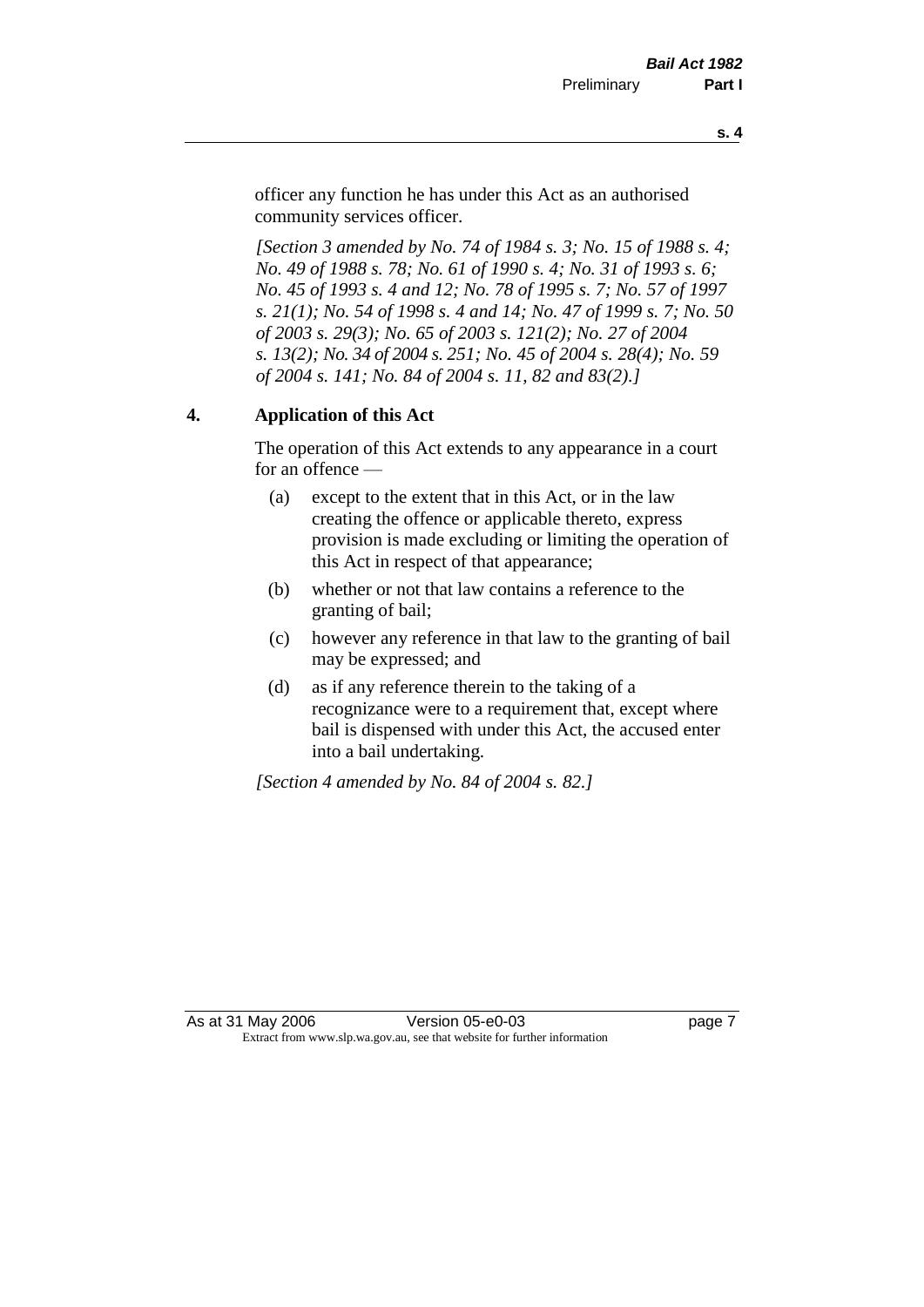# **Part II — Rights of accused in relation to bail**

*[Heading amended by No. 84 of 2004 s. 82.]* 

# **5. Right of accused to have bail considered under this Act**

- (1) An accused who is in custody for an offence awaiting his initial appearance in court therefor is entitled —
	- (a) subject to sections 9, 10, 12 and 16(2), to have his case for bail for that appearance considered under and in accordance with this Act as soon as is practicable;
	- (b) if his case is not so considered, or if he is refused bail or is not released on bail, to be brought before a court as soon as is practicable.
- (2) An accused who is in custody awaiting any appearance in court for an offence, other than an initial appearance, is entitled, subject to sections 7(3), 9 and 10, to have his case for bail for that appearance considered under and in accordance with this Act.

*[Section 5 amended by No. 74 of 1984 s. 4; No. 84 of 2004 s. 82.]* 

# **6. Duty imposed on arresting officer or person**

- (1) The police officer or other person who arrests a person for an offence has a duty —
	- (a) if he is empowered by this Act to grant bail; and
	- (b) unless, as soon as is practicable, he brings the person or causes him to be brought before a court,

to consider that person's case for bail as soon as is practicable, whether or not an application for bail is made by the person or on his behalf.

(2) If that police officer or that other person is not so empowered he shall, subject to subsections (3) and (3a) and unless he brings the person or causes him to be brought before a court as soon as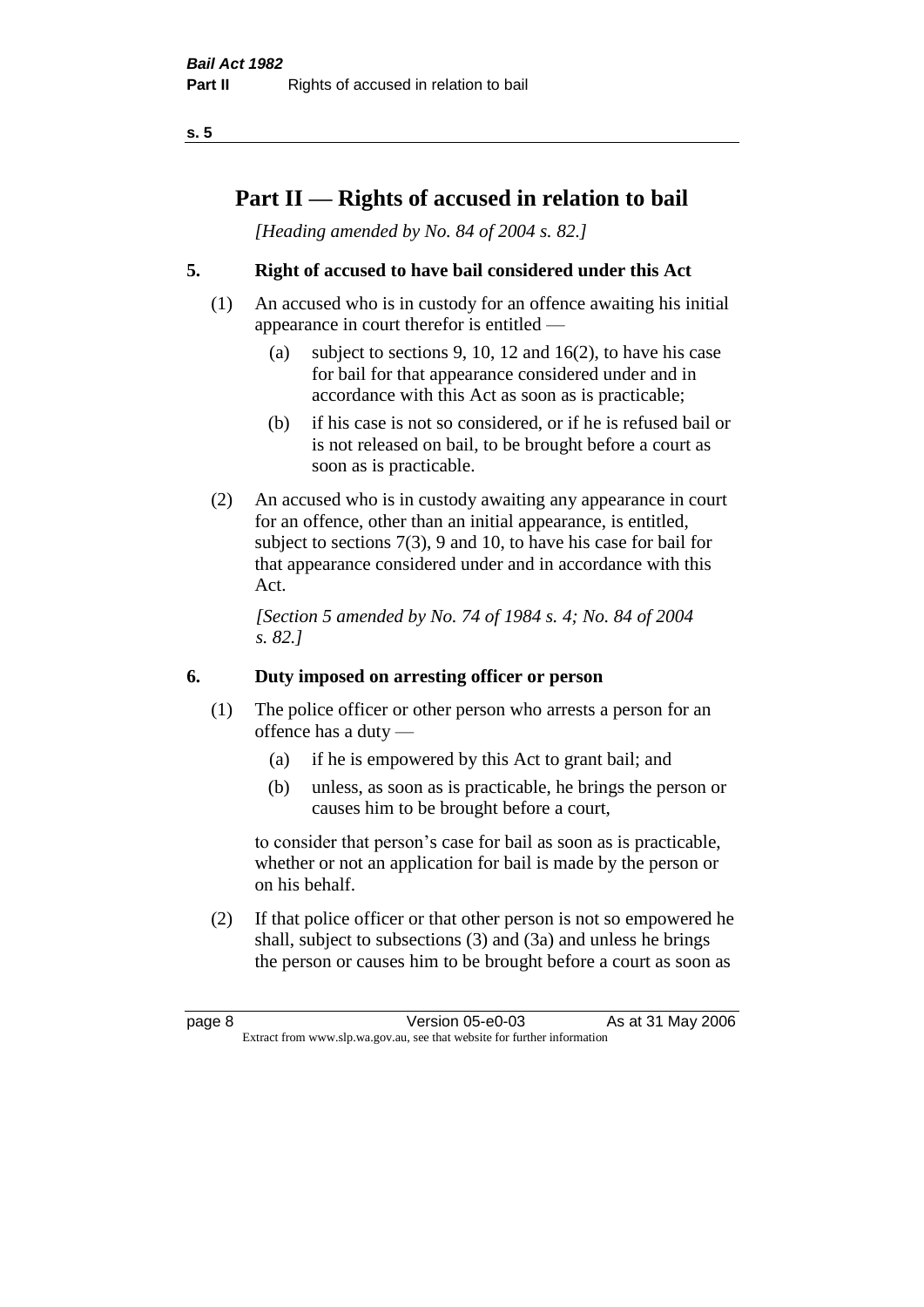is practicable, bring or cause the accused to be brought before an authorised police officer or a justice or, in the case of a child, any authorised officer or a justice, as soon as is practicable, and thereupon —

- (a) such officer is subject to the duty described in subsection (1); or
- (b) if the accused is brought before a justice, the justice is under a duty to consider the person's case for bail as soon as is practicable, whether or not an application for bail is made by the person or on his behalf.
- (2a) A police officer or other person who arrests a person for an offence may, notwithstanding that he is empowered by this Act to grant bail, instead of complying with subsection (1) comply with subsection (2) as if he were not so empowered.
- (3) Where under section 15 or 16 only a Judge of the Supreme Court, a Judge of the Children's Court or a justice has power to grant bail for an offence, the police officer or other person who arrests a person for an offence shall —
	- (a) unless, as soon as is practicable, he brings the person or causes him to be brought before a court; and
	- (b) whether or not an application for bail is made by the person or on his behalf,

bring or cause the accused to be brought as soon as is practicable —

- (c) where section 15 applies, before a Judge of the Supreme Court or a Judge of the Children's Court, as the case may require; or
- (d) where section 16 applies, before a justice,

for the purpose of having the accused's case for bail considered by the Judge, or the justice acting in terms of subsection (2)(b), as the case may be.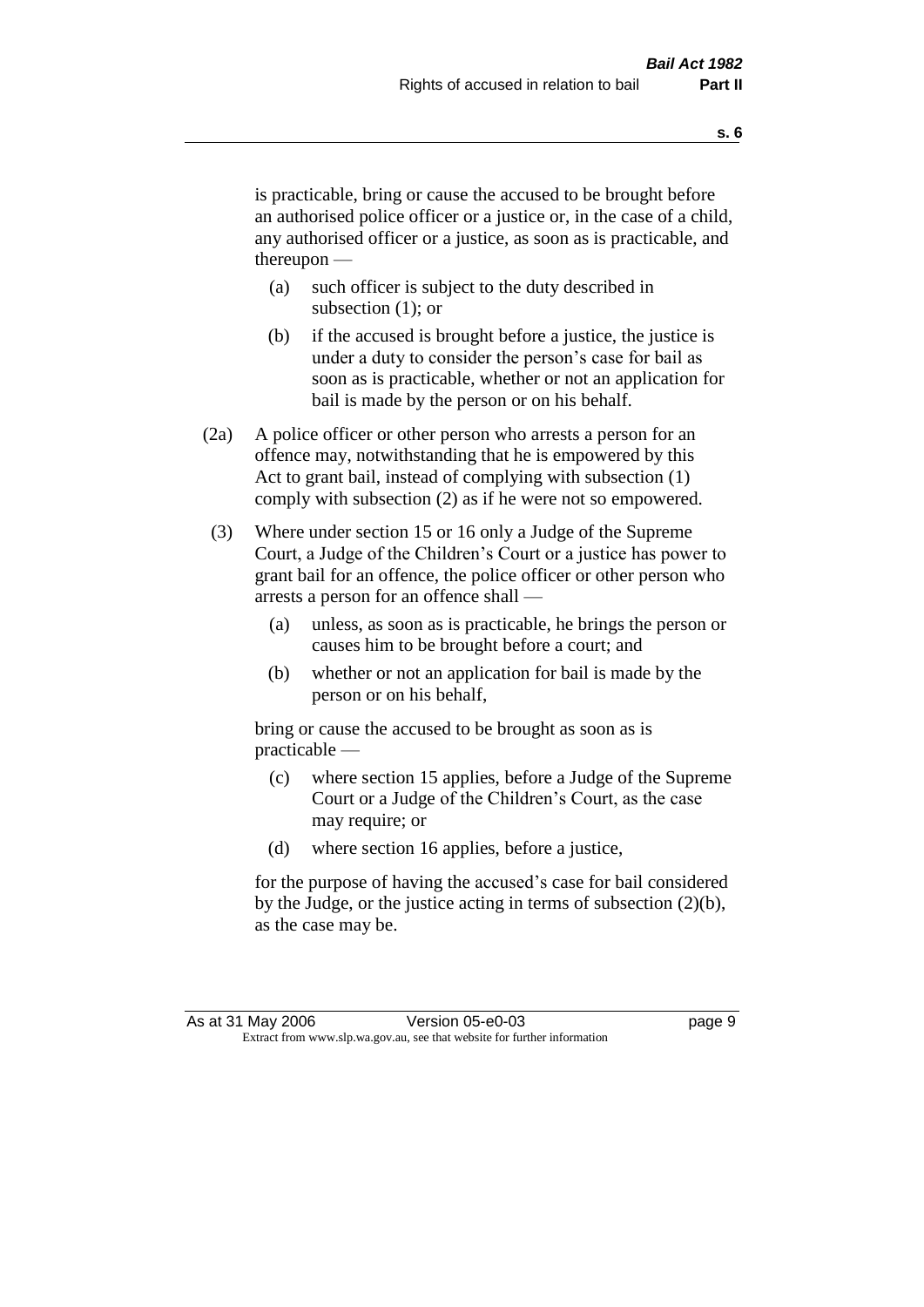- (3a) Where section 16A applies, the police officer or other person who arrests a person for an offence shall as soon as is practicable bring the accused, or cause the accused to be brought, before a court or Judge mentioned in subsection (1) of that section for the purpose of having the accused's case for bail considered by that court or Judge.
- (4) The operation of this section is subject to the exercise of the power conferred by section 9 and to the provisions of sections 10, 12 and 16(2) and clause 3A of Part C of Schedule 1.

*[Section 6 amended by No. 15 of 1988 s. 5; No. 49 of 1988 s. 79; No. 45 of 1993 s. 5; No. 54 of 1998 s. 5; No. 84 of 2004 s. 82.]* 

# **7. Duty imposed on judicial officers in respect of unconvicted accused**

- (1) Upon and following an accused's initial appearance in court for an offence every judicial officer who may thereafter order his detention or continued detention in custody before conviction for the offence (including detention during the period of his trial) is under a duty, unless subsection (2) applies, to consider the accused's case for bail, whether or not an application for bail is made by the accused or on his behalf.
- (2) Where under section 15 only a Judge of the Supreme Court or a Judge of the Children's Court has power to grant bail for an offence, the judicial officer referred to in subsection (1), other than a Judge of the Supreme Court or a Judge of the Children's Court, shall, whether or not an application for bail is made by the person or on his behalf, cause the accused to be taken as soon as is practicable before a Judge of the Supreme Court or a Judge of the Children's Court, as the case may require for the purpose of having the accused's case for bail considered by the Judge.

**s. 7**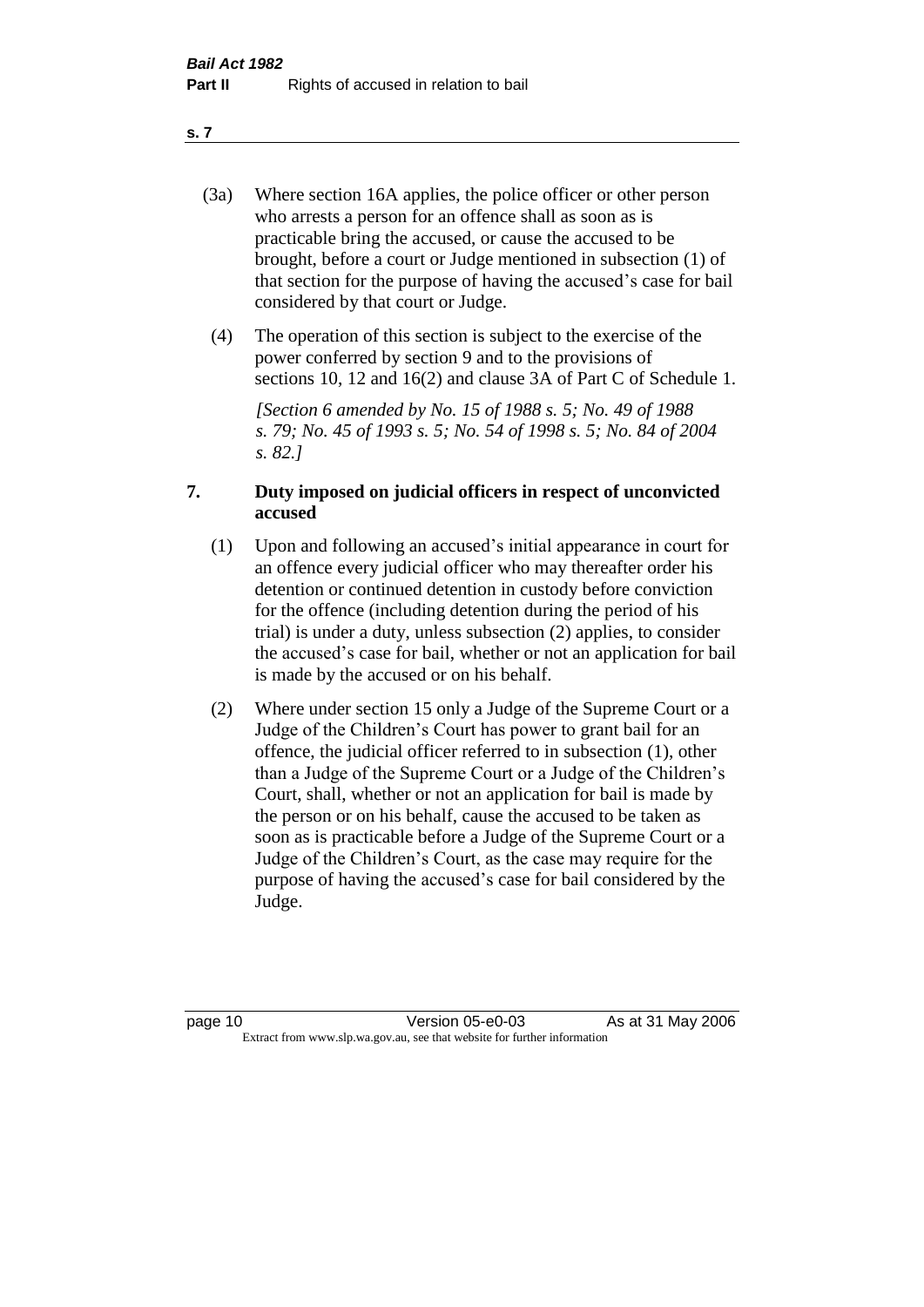- (3) Notwithstanding subsection (2), where
	- (a) the duty described in that subsection or in section  $6(3)$ has been discharged once in relation to an accused's case for bail; and
	- (b) bail has on that occasion been refused by a Judge of the Supreme Court or a Judge of the Children's Court,

the accused's case for bail need not be considered on any subsequent occasion in the same case when the accused's continued detention may be ordered unless the accused satisfies the judicial officer who may order his detention that —

- (c) new facts have been discovered, new circumstances have arisen or the circumstances have changed since bail was refused on the occasion mentioned in paragraph (b); or
- (d) he failed to adequately present his case for bail on that occasion,

but if the judicial officer is so satisfied he shall cause the accused to be taken as soon as is practicable before a Judge of the Supreme Court or a Judge of the Children's Court as the case may require for the purpose of having the accused's case for bail considered by the Judge.

- (4) Notwithstanding subsection (1), after the duty described in that subsection has been discharged once in relation to an accused's case for bail or after a Judge of the Supreme Court or a Judge of the Children's Court has considered the case under section 15, it is sufficient on any subsequent consideration of bail in the same case for a judicial officer, including a Judge of the Supreme Court or a Judge of the Children's Court acting under section 15 —
	- (a) to inquire whether any new fact has been discovered or new circumstance has arisen, or whether the circumstances have changed, since bail was previously granted or refused and whether the accused considers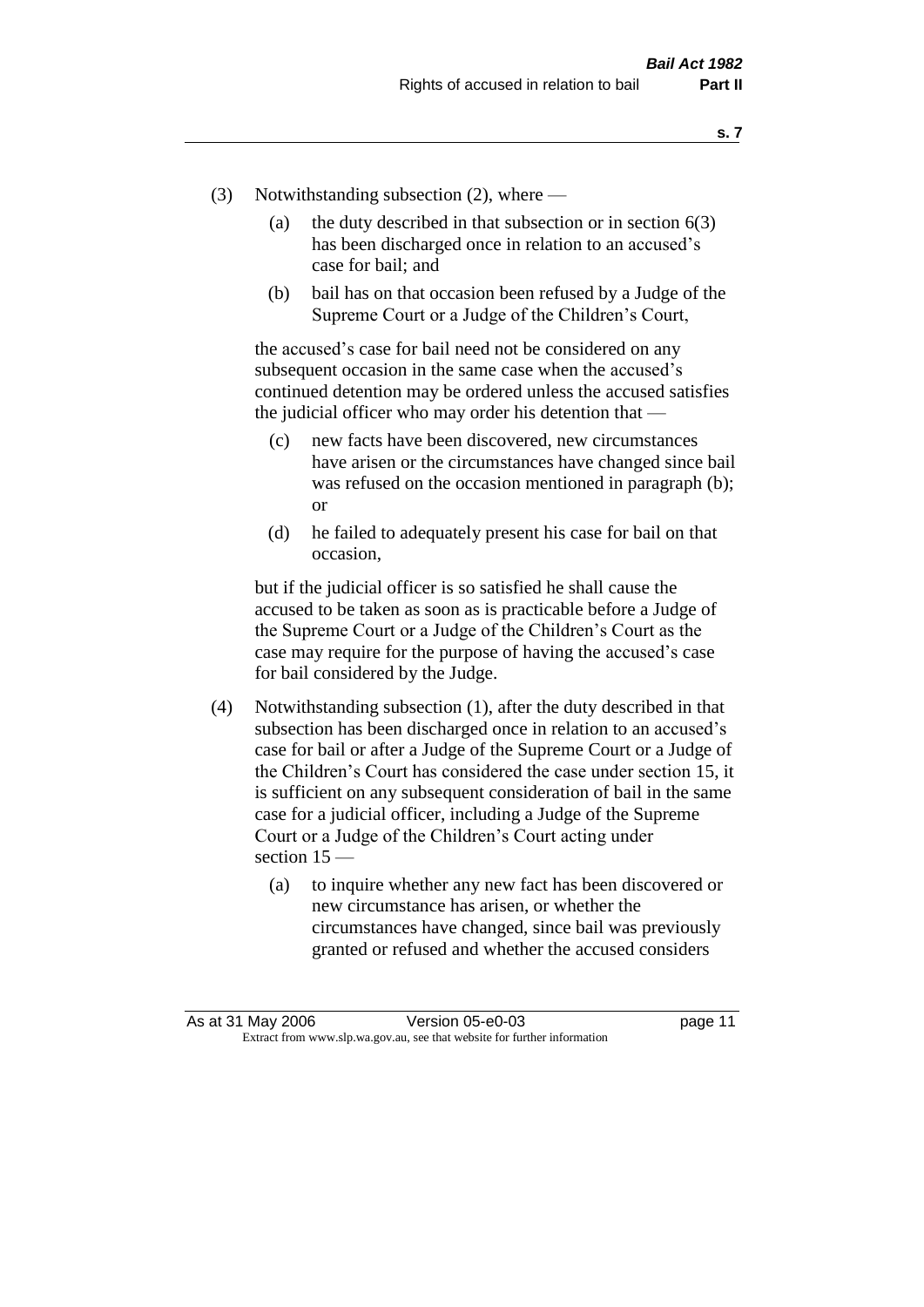#### **s. 7A**

that he failed to adequately present his case for bail on a previous occasion; and

- (b) unless he is satisfied that there is any reason of the kind mentioned in paragraph (a) for not doing so, to adopt the decision previously made in the case, but with power to make such variations of the terms and conditions of bail as he thinks fit.
- (5) The operation of this section is subject to the exercise of the power conferred by section 9 and to the provisions of sections 10, 12 and 16(2) and clause 3A of Part C of Schedule 1.

*[Section 7 amended by No. 74 of 1984 s. 5; No. 49 of 1988 s. 80; No. 45 of 1993 s. 6; No. 84 of 2004 s. 82.]* 

# **7A. Bail for appeal under** *Criminal Procedure (Summary) Act 1902*

- (1) If a person is in custody and an appeal has been commenced under Part 2 of the *Criminal Appeals Act 2004* in connection with the decision by virtue of which the person is in custody, the person may apply for bail —
	- (a) if the appeal is to be heard and determined by the Court of Appeal or if an application has been made to the Court of Appeal for leave to appeal to the Court of Appeal — to the a judge of appeal; or
	- (b) in any other case to a Judge of the Supreme Court.
- (2) Bail shall not be granted to an applicant for bail under subsection (1) until he has given notice of his application for bail to —
	- (a) the State Solicitor; or
	- (b) the Deputy Director of Public Prosecutions (Commonwealth) in Perth,

as the case may require, and that official has been given an opportunity to be heard on the application.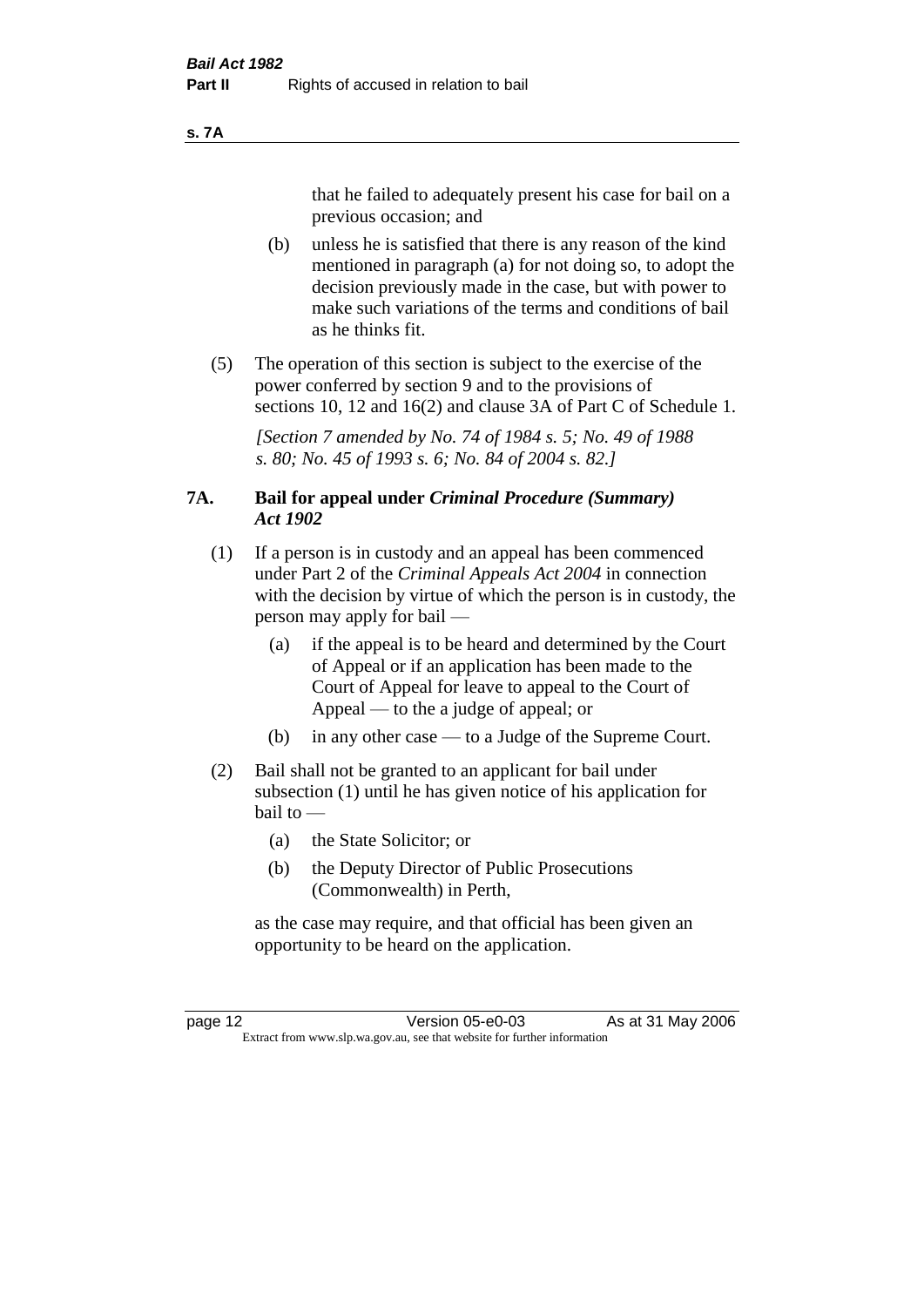*[Section 7A inserted by No. 33 of 1989 s. 18; amended by No. 65 of 2003 s. 88(2); No. 45 of 2004 s. 28(4); No. 59 of 2004 s. 141; No. 84 of 2004 s. 11.]* 

# **8. Accused to be given information and prescribed forms**

- (1) Subject to subsection (4), a judicial officer or authorised officer who is called upon to consider an accused's case for bail, on the first occasion when it arises in relation to an offence or group of offences for which an accused is required to appear, shall ensure that the accused is, or has been, given —
	- (a) such information in writing as to the effect of this Act as is prescribed for the purposes of this paragraph;
	- (b) a prescribed form for completion, designed to disclose to the judicial officer or authorised officer all information relevant to the decision; and
	- (c) where the accused is unable or insufficiently able, to read, speak or write English, such assistance as he may reasonably require in order to have communicated to him the information mentioned in paragraph (a) and complete the form referred to in paragraph (b).
- (2) After an accused case for bail has been considered once, a judicial officer or authorised officer on any subsequent consideration of bail in the same case shall —
	- (a) comply with subsection  $(1)(a)$ ; and
	- (b) either comply with subsection (1)(b) or obtain the form previously completed for the purposes of that paragraph, if any, and ensure that —
		- (i) the form is revised in order to show any changes which he is informed have occurred since it was completed; and
		- (ii) any assistance, of the kind referred to in subsection  $(1)(c)$  is given to the accused for the purpose of completing or revising the form, as the case may be.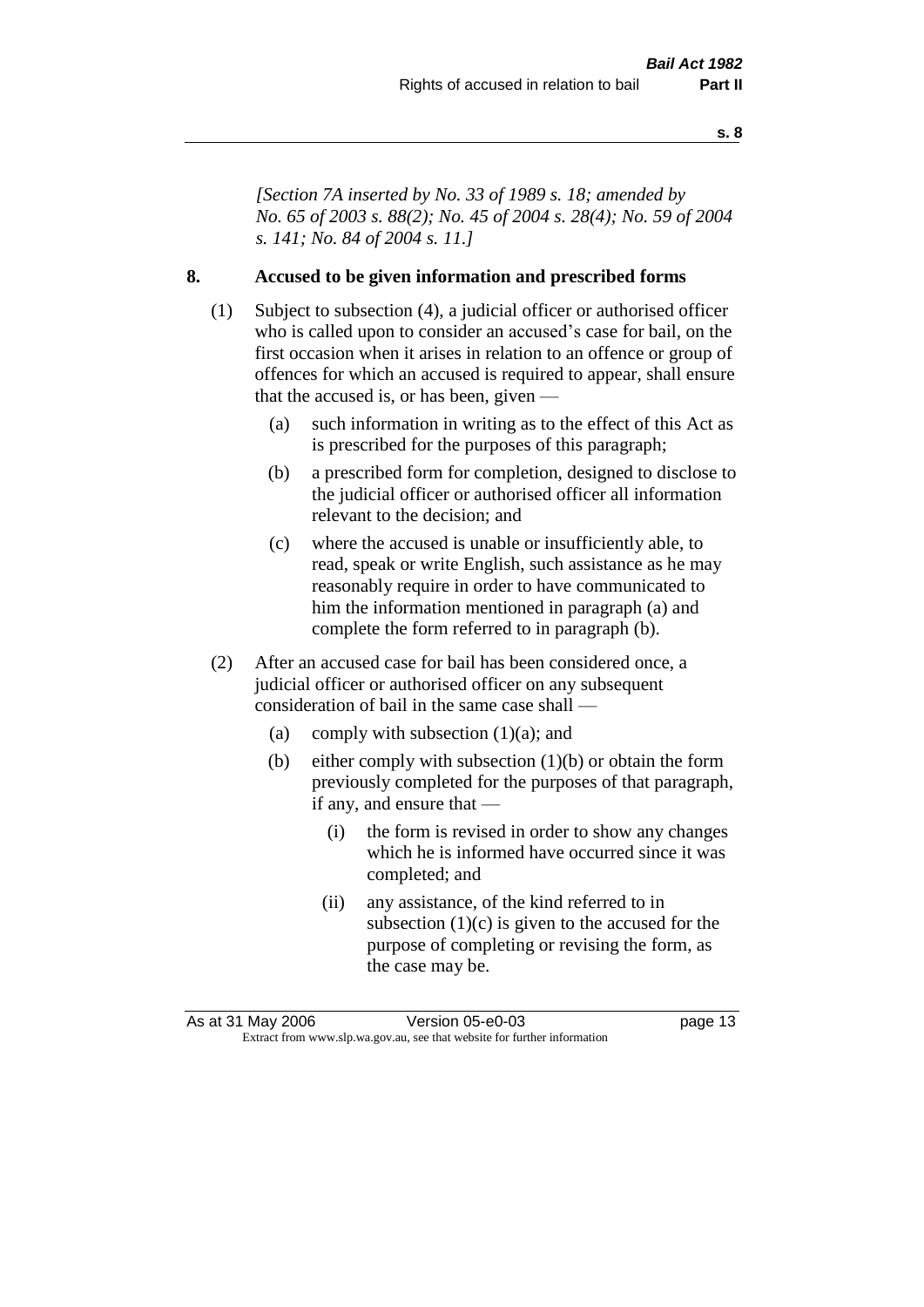- (3) Nothing in this section shall be read as limiting section 23.
- (3a) Notwithstanding subsection  $(1)(a)$  or  $(2)(a)$  a judicial officer or authorised officer need not comply with that paragraph if it appears to him that the accused's case for bail is such that bail is likely to be granted to him in accordance with this Act; but if it subsequently appears to him that bail will not be granted or that the accused is dissatisfied with any condition imposed on the grant of bail he shall then comply with that paragraph.
- (4) Notwithstanding subsection (1)(b) or (2)(b), a judicial officer or an authorised officer may dispense with completion or revision of the form referred to in those paragraphs if it appears to him  $that -$ 
	- (a) the accused's case for bail is such that bail is likely to be granted to him in accordance with this Act; and
	- (b) the information in the possession of the judicial officer or authorised officer is sufficient for his consideration of the case.
- (5) Where a person has applied for bail for an appeal as mentioned in section 7A(1), this section applies as if the consideration of bail for the appeal were a first consideration of bail for an offence.

*[Section 8 amended by No. 74 of 1984 s. 6; No. 15 of 1988 s. 6; No. 33 of 1989 s. 18; No. 84 of 2004 s. 82.]* 

# **9. Bail decision may be deferred until further information obtained**

- (1) Subject to section 26(2) of the *Young Offenders Act 1994*, a judicial officer or authorised officer who is called upon to consider a case for bail may defer consideration of the case for a period not exceeding 30 days if he thinks it is necessary —
	- (a) to obtain more information for the purpose of making a decision in accordance with this Act; or
	- (b) to take any step authorised by section 24(1).

| page 14 | Version 05-e0-03                                                         | As at 31 May 2006 |
|---------|--------------------------------------------------------------------------|-------------------|
|         | Extract from www.slp.wa.gov.au, see that website for further information |                   |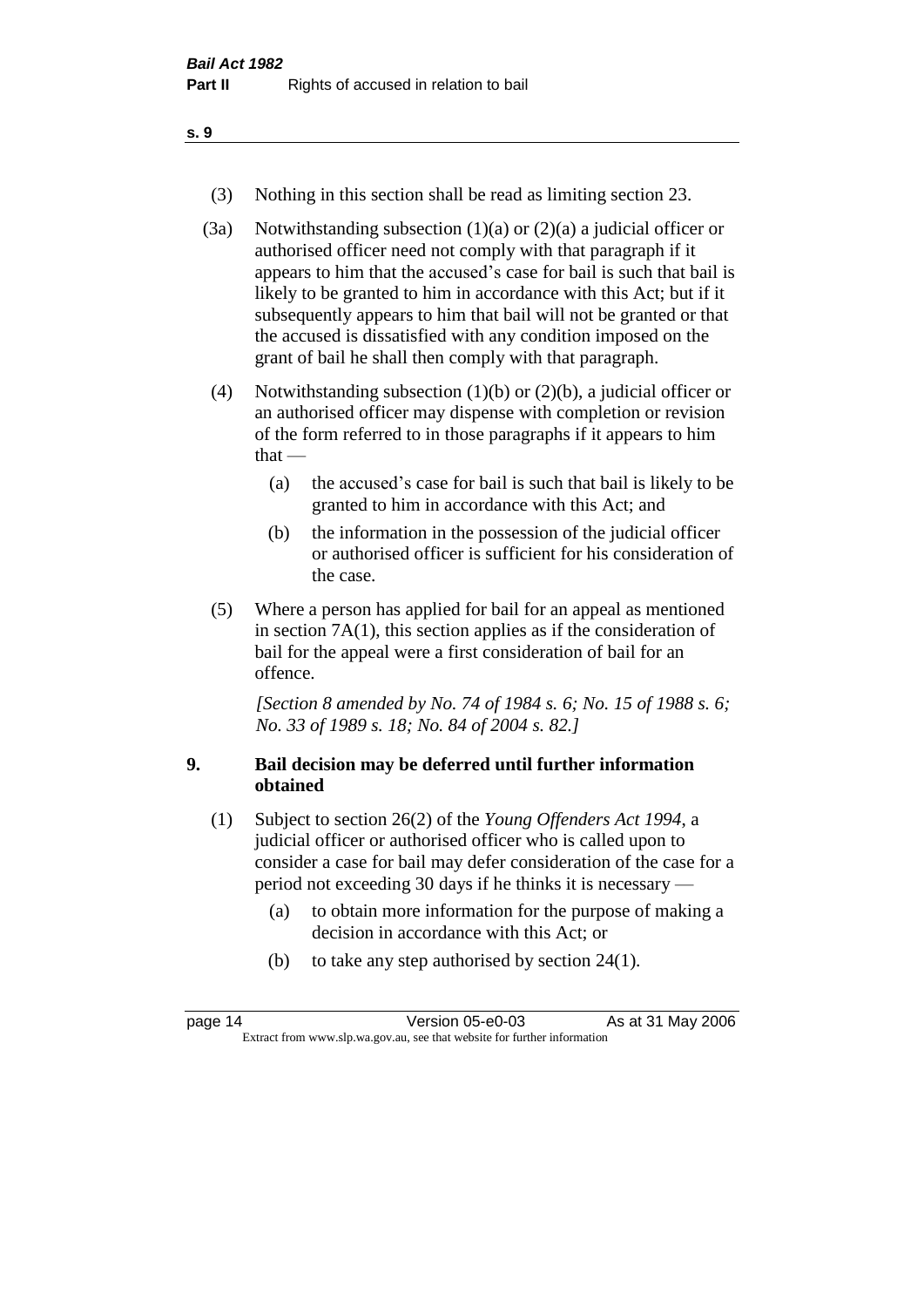(2) Nothing in this section shall be taken to limit the right of an accused to be brought before a court as soon as is practicable if he is not released on bail.

*[Section 9 amended by No. 57 of 1997 s. 21(2); No. 84 of 2004 s. 82.]*

# **10. Sections 5, 6 and 7 do not apply where accused imprisoned for other cause**

Notwithstanding sections 5, 6 and 7, the rights conferred on an accused and the duties imposed on police officers, authorised officers and judicial officers by those sections in respect of an appearance in court for an offence do not arise where —

- (a) the accused is in custody for some other offence or reason (including the non-payment of a sum of money); and
- (b) the police officer, authorised officer or judicial officer is satisfied that the accused is likely to remain in custody for that other offence or reason until or beyond the time for the appearance for the first-mentioned offence.

*[Section 10 amended by No. 84 of 2004 s. 82.]*

# **11. Rights following grant of bail**

- $(1)$  When
	- (a) bail has been granted to an accused for an appearance in court;
	- (b) all conditions which are to be complied with before the release of the accused have been complied with; and
	- (c) he has entered into a bail undertaking for that appearance or his bail undertaking is deemed to be amended under section 31(3),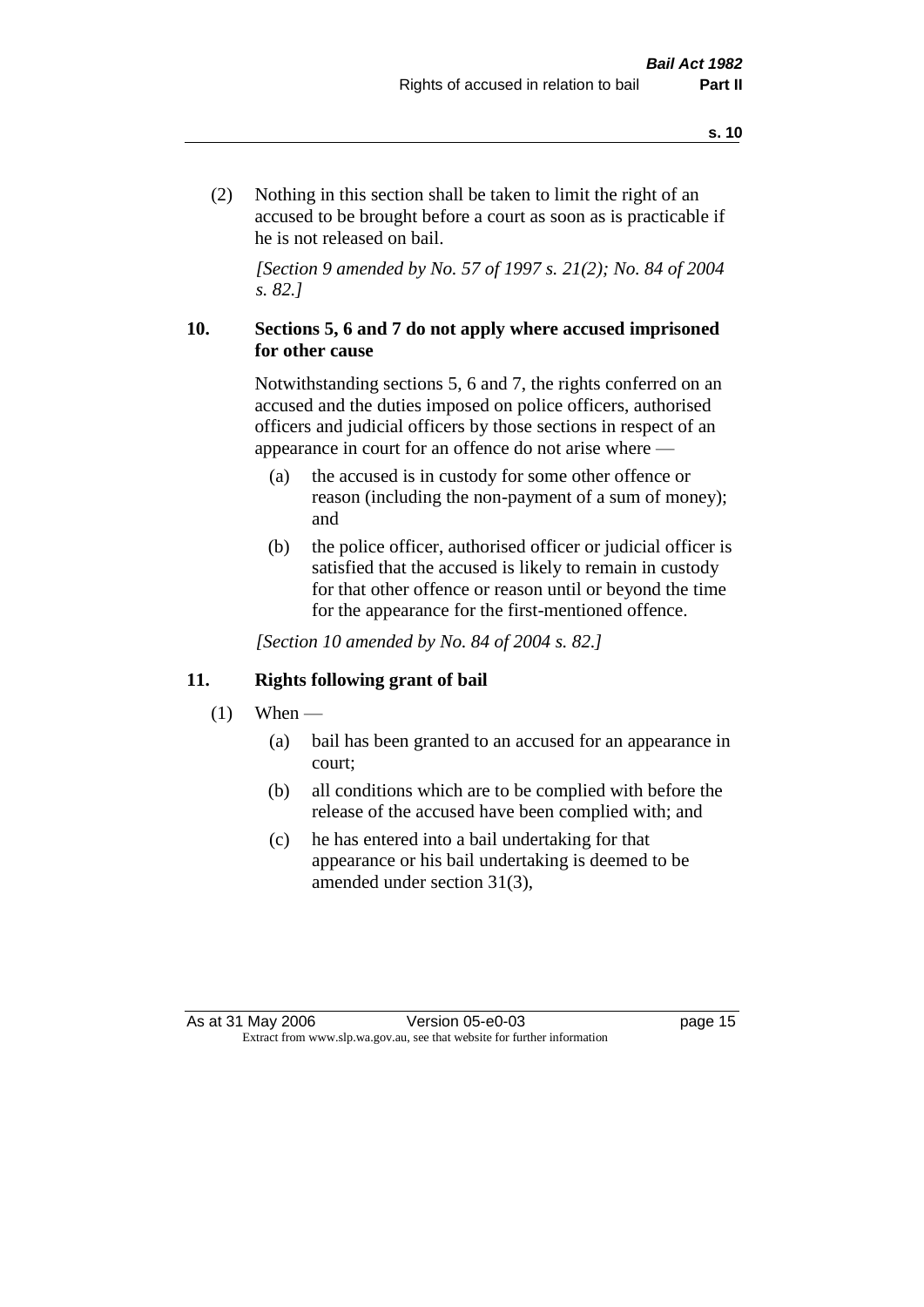the accused has a right to be at liberty until he is required to appear, or to next appear, before a court, but subject to —

- (d) any requirement that he be in custody for some other reason;
- (e) the exercise of the powers in sections 14(3), 17A, 46, 54 and 55; and
- (f) the limitation mentioned in section 12.
- (2) As soon as is practicable after an accused becomes entitled to be at liberty as provided in subsection  $(1)$  —
	- (a) an authorised officer, where bail was granted by an authorised officer;
	- (b) a justice who has granted bail otherwise than while sitting as a court;
	- (c) a Judge's associate, where bail was granted by a Judge of the District Court or the Supreme Court or the Children's Court; and
	- (d) in any other case, the registrar of the court where the judicial officer who granted bail exercises jurisdiction or a justice,

shall, where the accused is in custody in a lock-up or prison, forthwith deliver or cause to be delivered a certificate to that effect in the prescribed form to the person in charge of the lock-up or prison, and that person shall release the accused from custody as soon as is practicable after he receives the certificate.

(3) In subsection (2)(a) **"authorised officer"** does not include an authorised officer who is also the person in charge of the lock-up in which the accused is in custody.

*[Section 11 amended by No. 74 of 1984 s. 7; No. 15 of 1988 s. 7; No. 49 of 1988 s. 81; No. 45 of 1993 s. 7; No. 47 of 1999 s. 8; No. 59 of 2004 s. 141; No. 84 of 2004 s. 82.]*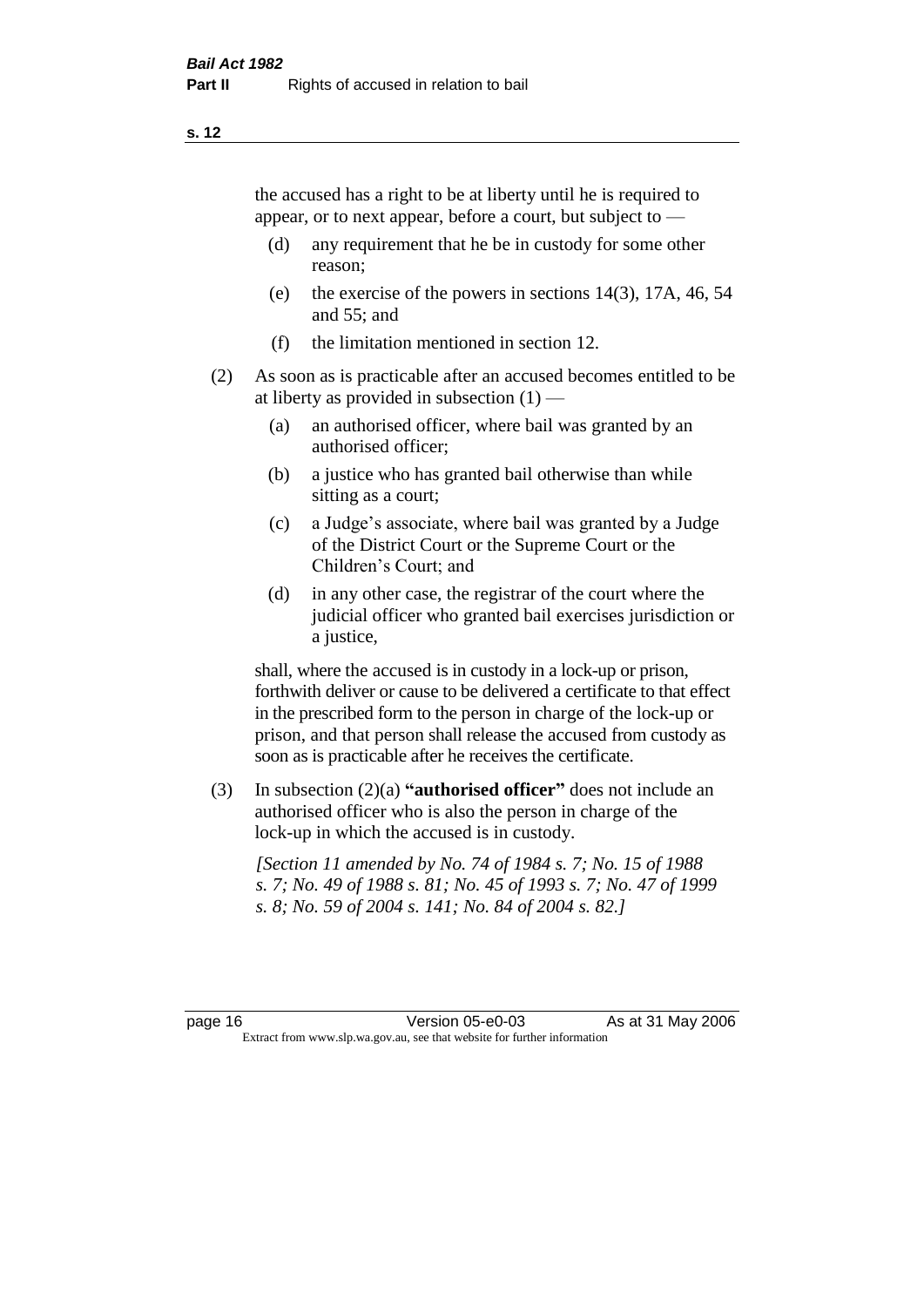# **12. Further limitation on rights in sections 5 and 11**

The right of an accused to have his case for bail considered as soon as is practicable, his right to be at liberty as mentioned in section 11(1), and the corresponding duties created by this Part, are limited so far as is reasonably necessary for the exercise or performance by a person of any statutory power or function vested in him which requires the continued custody of the accused, including the exercise of the powers set out in section 236 of *The Criminal Code*, section 50AA of the *Police Act 1892* and Parts 6 and 7 of the *Criminal Investigation (Identifying People) Act 2002*.

*[Section 12 amended by No. 6 of 2002 s. 96; No. 84 of 2004 s. 82.]*

As at 31 May 2006 Version 05-e0-03 page 17 Extract from www.slp.wa.gov.au, see that website for further information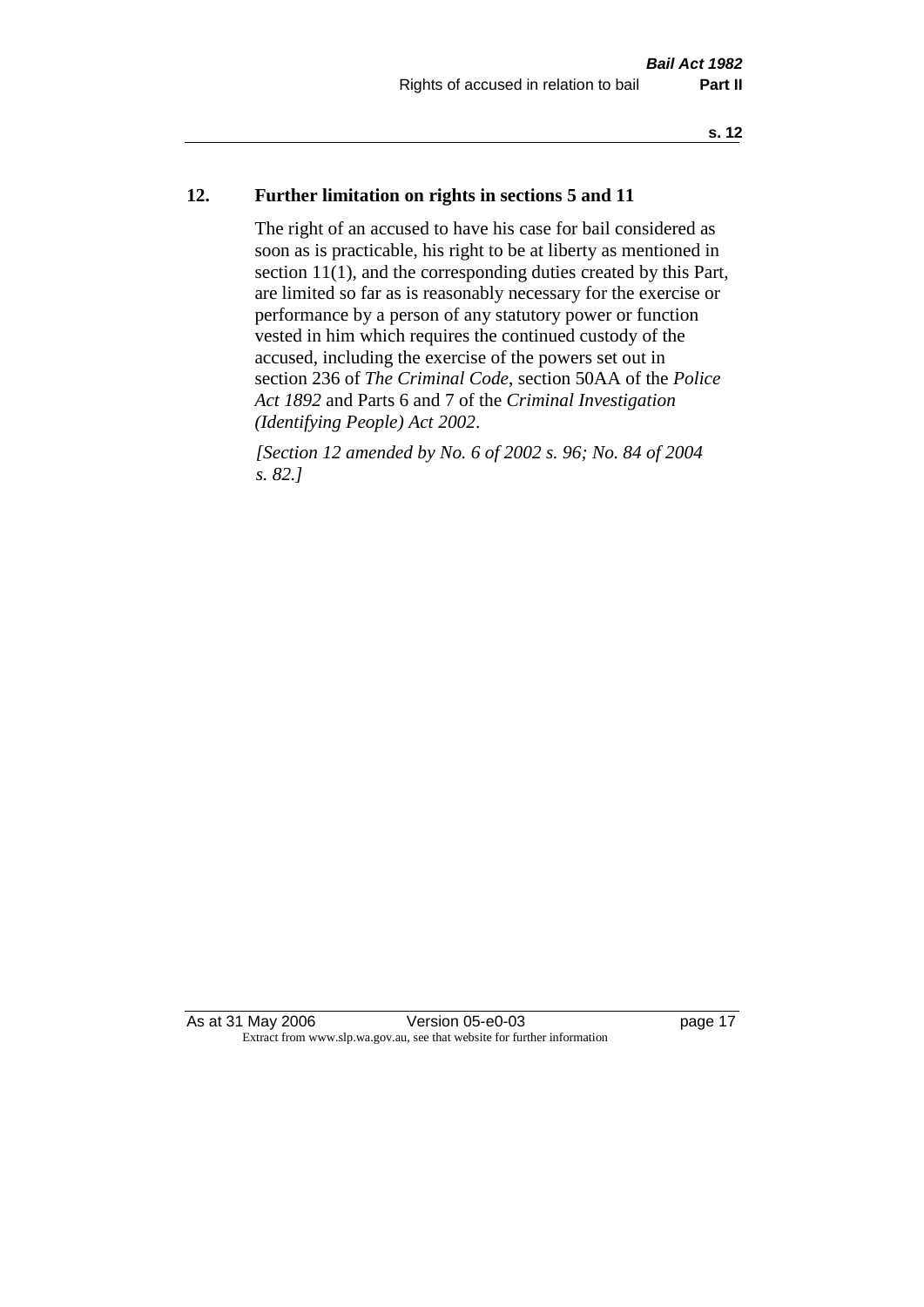# **Part III — Jurisdiction to grant bail**

# **13. Jurisdiction to grant bail**

- (1) Jurisdiction to grant bail for any appearance described in the first column of Part A of Schedule 1 is vested in the judicial officer or authorised officer specified in the second column of that Part opposite thereto and shall be exercised subject to and in accordance with this Part and the further provisions in Parts B, C and D of Schedule 1.
- (2) A home detention condition shall not be imposed as a condition of bail except by a judicial officer.

*[Section 13 amended by No. 61 of 1990 s. 5; No. 45 of 1993 s. 12.]* 

# **14. Supreme Court Judge has jurisdiction in all cases**

- (1) A Judge of the Supreme Court may, in accordance with this  $Act -$ 
	- (a) exercise a power to grant bail which is conferred upon any other judicial officer or any authorised officer by this Act; and
	- (b) revoke or vary any bail previously granted by any other such officer.
- (2) Subject to subsection (2a), the jurisdiction of a Judge of the Supreme Court under subsection (1) in respect of an appearance by an accused may be invoked by application made by either the prosecutor or the accused, and whether or not any other judicial officer has —
	- (a) previously granted or refused bail; or
	- (b) exercised any power conferred on him by section 55,

in respect of that appearance.

(2a) After the jurisdiction under subsection (1) has been invoked once by an accused in relation to an offence or group of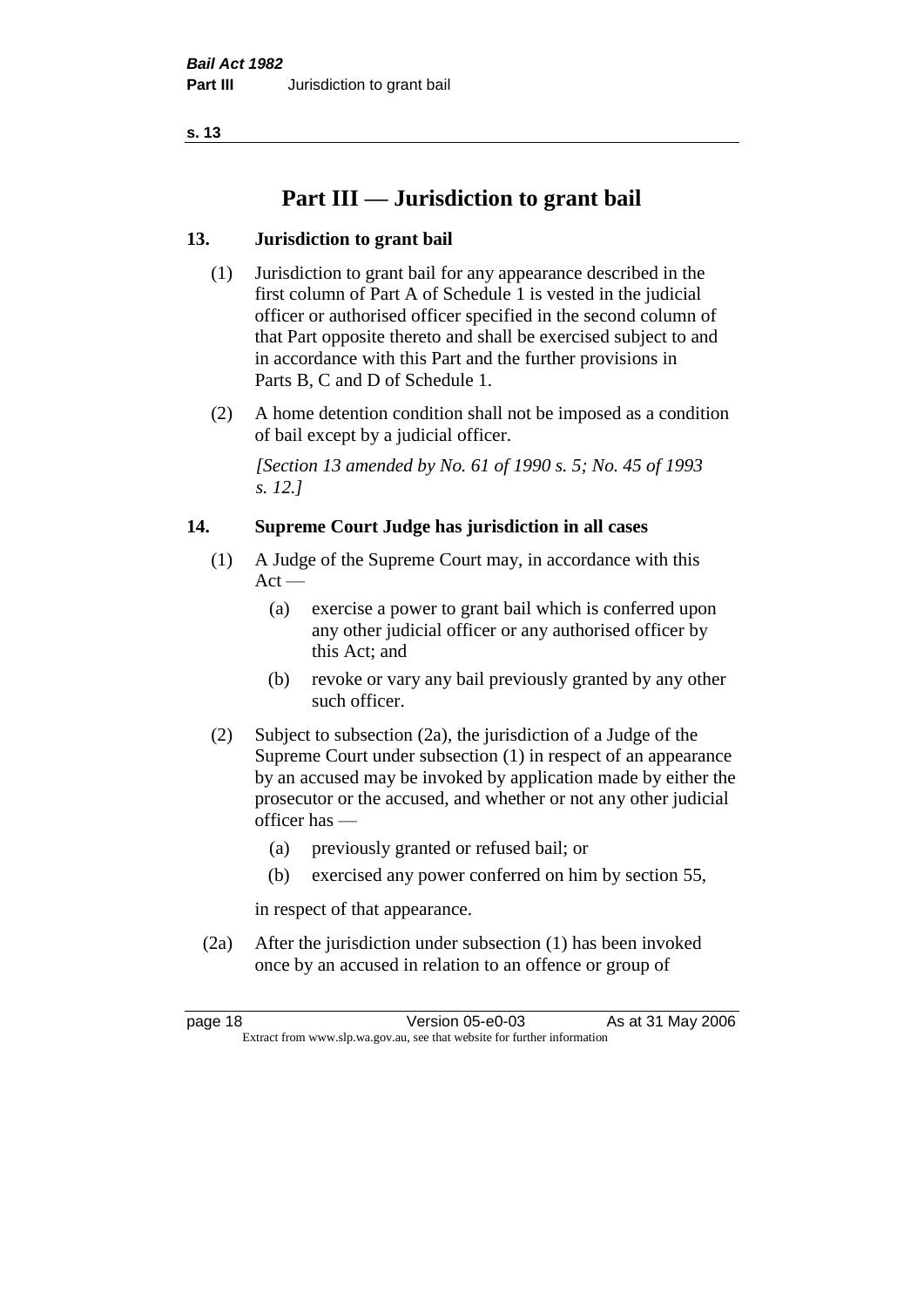offences for which he is required to appear, it may not be further invoked by that accused in relation to that offence or group of offences unless the accused satisfies a Judge of the Supreme Court that —

- (a) new facts have been discovered, new circumstances have arisen or the circumstances have changed since the occasion when the jurisdiction was invoked; or
- (b) he failed to adequately present his case for bail on that occasion.
- (3) Where under subsection (1) a Judge of the Supreme Court
	- (a) revokes the bail of an accused who is at liberty, he may order that the accused be returned to custody to await the appearance for which the bail was granted;
	- (b) varies the bail of such an accused, he may order that the accused be returned to custody until he becomes entitled to be at liberty pursuant to section 11,

and the Judge may issue any warrant which may be necessary to carry such an order into effect.

- (4) In this section **"any other judicial officer"** means any judicial officer whose jurisdiction is inferior to that of a Judge of the Supreme Court.
- (5) The powers and duties conferred on a Judge of the Supreme Court by this section may in the case of a child charged with an offence before the Children's Court also be exercised by a Judge of the Children's Court.

*[Section 14 amended by No. 74 of 1984 s. 8; No. 49 of 1988 s. 82; No. 84 of 2004 s. 82.]* 

# **15. Exclusive jurisdiction of Supreme Court Judge in murder cases**

(1) Where an accused is in custody for wilful murder or murder, the power to grant bail shall be exercised only by a Judge of the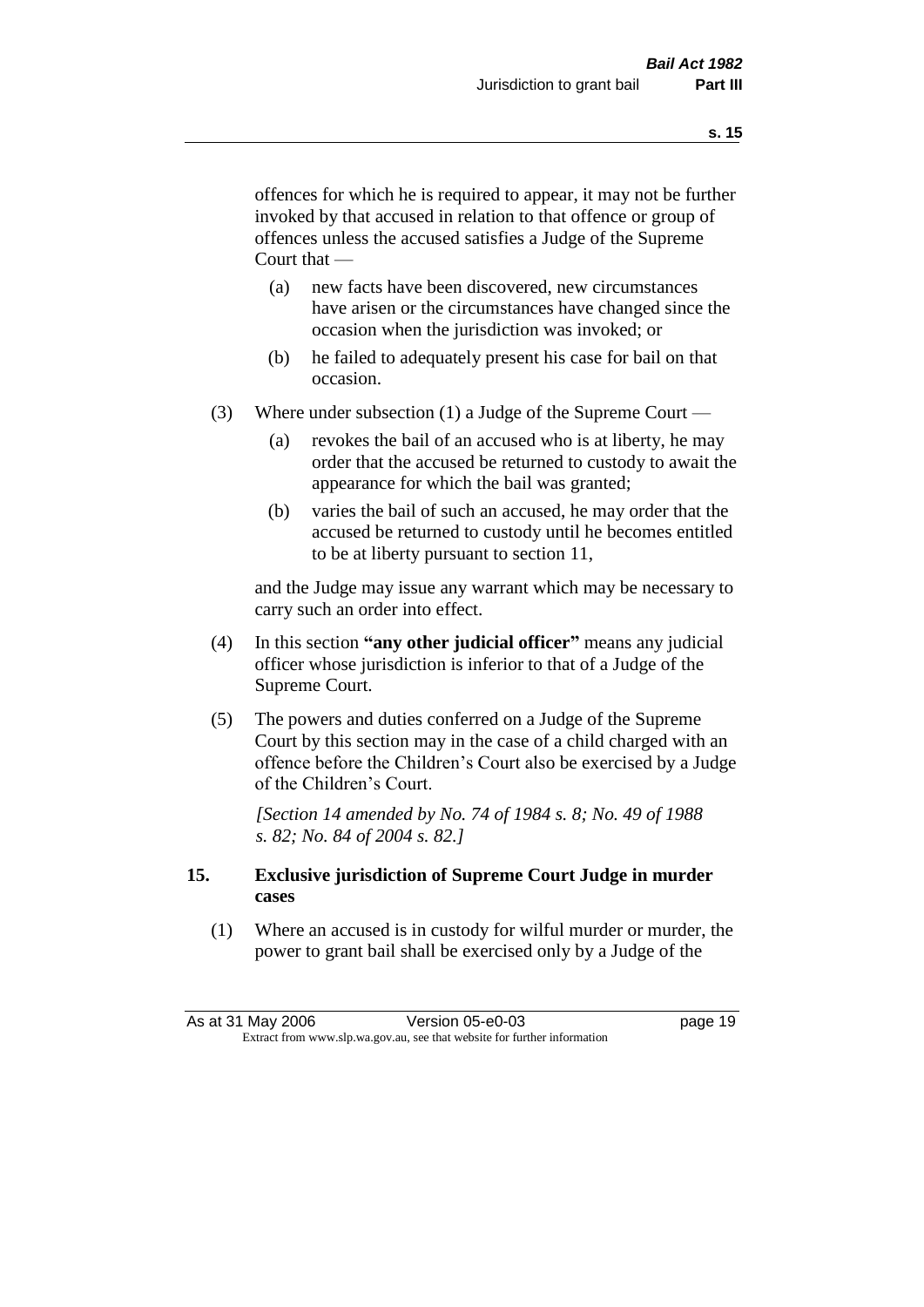Supreme Court, or in the case of an accused who is a child by a Judge of the Children's Court, except —

- (a) where section  $31(2)(d)$  applies; or
- (b) to the extent that the Court of Appeal exercises its powers under Part A of Schedule 1.
- *[(2) repealed]*

*[Section 15 amended by No. 52 of 1984 s. 35; No. 74 of 1984 s. 9; No. 49 of 1988 s. 83; No. 70 of 1988 s. 45; No. 45 of 1993 s. 12; No. 45 of 2004 s. 28(4) ; No. 84 of 2004 s. 82.]* 

# **16. Bail of person arrested on warrant**

- (1) Subject to sections 14 and 15 where the arrest of an accused for an offence is made pursuant to a warrant he shall not be granted bail before he is brought before a court or judicial officer as commanded by the warrant, except by a justice acting in terms of section  $6(2)(b)$ .
- (2) Notwithstanding subsection (1) or any other provision of this Act, an accused who has been arrested pursuant to a warrant —
	- (a) issued under section 56; or
	- (b) issued under the *Criminal Procedure Act 2004* for an offence against section 51(1) or (2),

shall not have a right to have his case for bail considered, and shall not be granted bail, before he is brought before the court as commanded by the warrant.

*[Section 16 amended by No. 59 of 2004 s. 141; No. 84 of 2004 s. 11 and 82.]*

# **16A. Restrictions on powers of authorised officers and justices in certain cases**

(1) Where this section applies to a person who has been arrested for an offence jurisdiction does not arise under section 13 until the person is brought before —

page 20 **Version 05-e0-03** As at 31 May 2006 Extract from www.slp.wa.gov.au, see that website for further information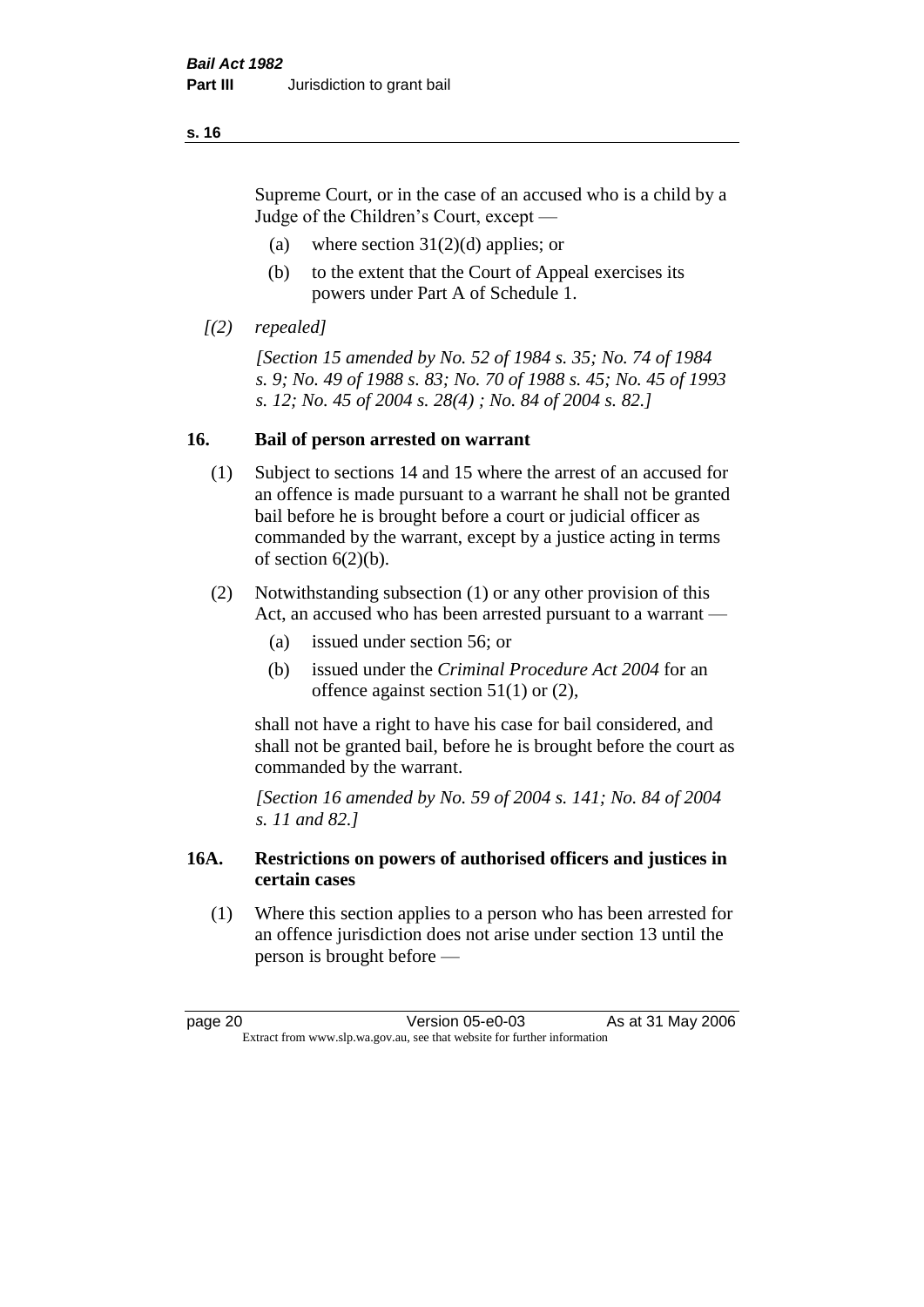- (a) a court constituted by or so as to include a magistrate; or
- (b) where section 15 applies, a Judge of the Supreme Court or a Judge of the Children's Court as the case may require.
- (2) This section applies where
	- (a) a person has been arrested in an urban area for a serious offence; and
	- (b) the serious offence is alleged to have been committed while the accused was —
		- (i) on bail for; or
		- (ii) at liberty under an early release order made in respect of,

another serious offence.

- (3) This section also applies where a person has been arrested in an urban area for an offence against section 61(1) of the *Restraining Orders Act 1997* (which creates offences for breaches of violence restraining orders).
- $(4)$  In this section —

**"urban area"** means —

- (a) the metropolitan region as defined in the *Planning and Development Act 2005* and any prescribed area that adjoins that region; and
- (b) any other prescribed area of the State, being the whole or part of, or an area adjoining, a local government district under the *Local Government Act 1995* that is designated under that Act as a city or a town.

*[Section 16A inserted by No. 54 of 1998 s. 6(1); amended by No. 38 of 2004 s. 59; No. 84 of 2004 s. 82; No. 38 of 2005 s. 15.]*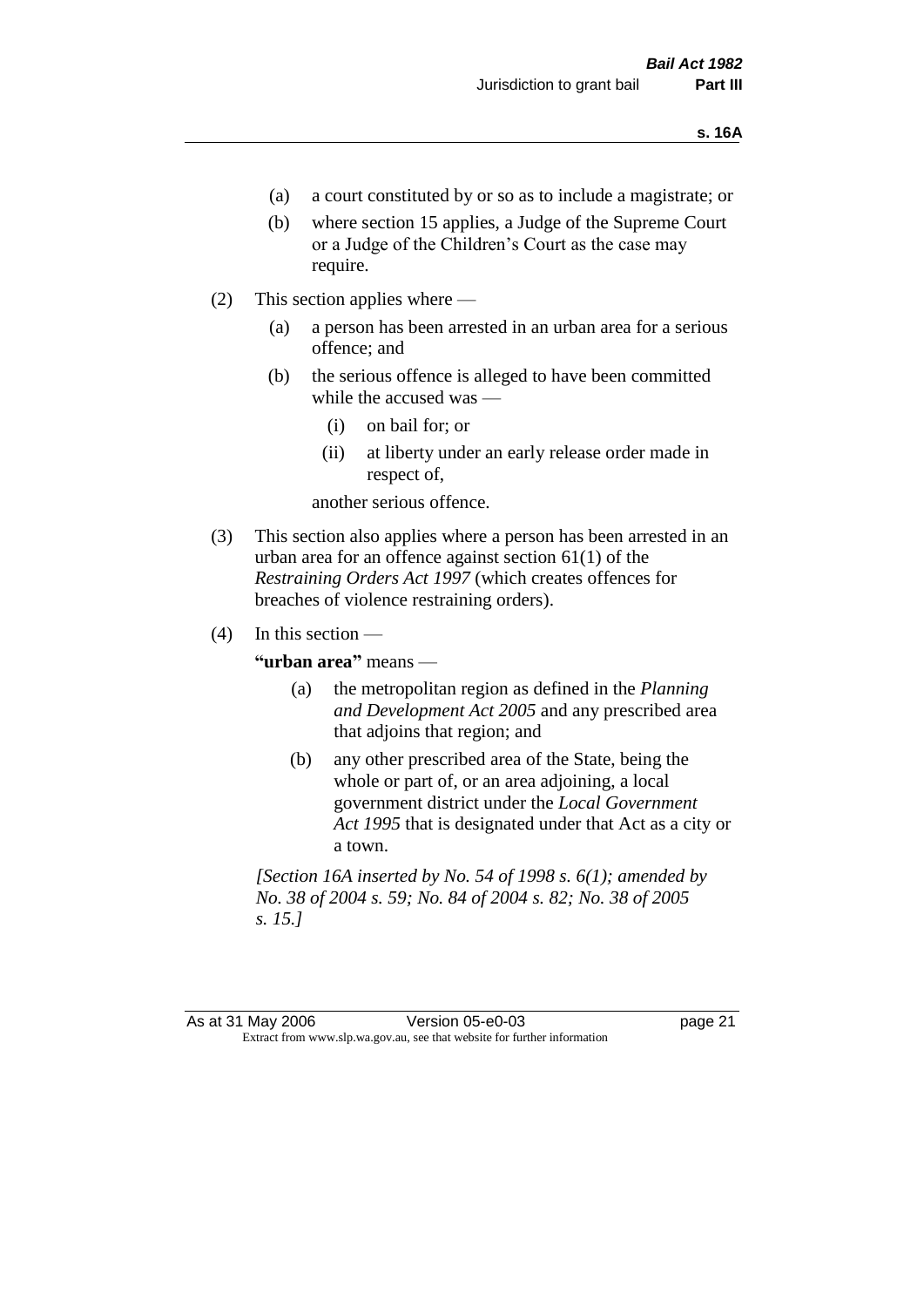### **17. Conditions which may be imposed**

- (1) A judicial officer or authorised officer may impose conditions on a grant of bail only to the extent that he is authorised to do so by clause 2(3)(c) of Part C and Part D of Schedule 1.
- (2) Conditions imposed on a grant of bail shall not be any more onerous on the accused than the judicial officer or authorised officer considers is required in the public interest having regard to the nature of the offence for which the accused is in custody and the circumstances of the accused.

*[Section 17 amended by No. 45 of 1993 s. 8 and 12; No. 84 of 2004 s. 82.]* 

# **17A. Further provisions as to responsible person's undertaking (Schedule 1 Part C clause 2)**

- (1) Where this section applies, an authorised police officer may
	- (a) cancel an undertaking of the kind described in clause 2(3)(c) of Part C of Schedule 1;
	- (b) approve of another person as a responsible person within the meaning in that clause; and
	- (c) detain the accused or order his detention until the person so approved enters into an undertaking of the kind mentioned in paragraph (a).
- (2) Subsection (1) applies where
	- (a) a person has entered into an undertaking referred to in paragraph (a) of that subsection;
	- (b) a judicial officer when granting bail ordered that the person may under this section be released from the undertaking by an authorised police officer; and
	- (c) the person wishes to be so released.
- (3) A police officer may, for the purpose of the exercise of the powers in subsection (1), take into custody a child accused who has been released on bail.

page 22 Version 05-e0-03 As at 31 May 2006 Extract from www.slp.wa.gov.au, see that website for further information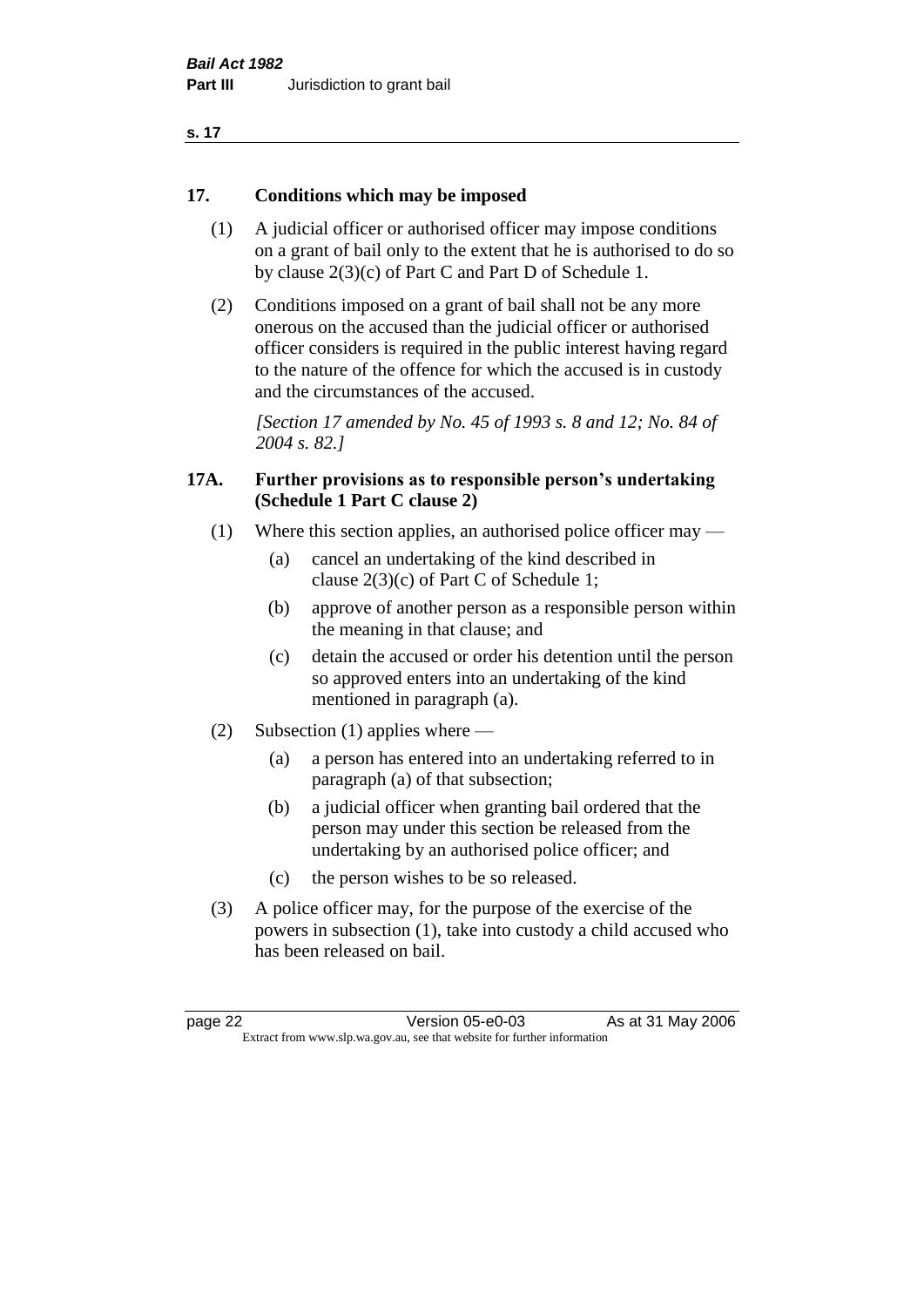- (4) If the police officer is not an authorised police officer he shall, as soon as is practicable, bring the accused before an authorised police officer for the purpose referred to in subsection (3).
- (5) After an undertaking has been entered into as mentioned in subsection  $(1)(c)$ , the accused, subject to this Act, has a right to be at liberty until he is required to appear before a court.

*[Section 17A inserted by No. 45 of 1993 s. 9; amended by No. 84 of 2004 s. 82.]* 

# **18. Police officer may dispense with bail in certain cases upon deposit of cash**

- (1) Except where section 16 applies, an authorised police officer may, in accordance with this section, dispense with the requirement for bail for an appearance in court by an accused for a prescribed simple offence.
- (2) Before an authorised police officer dispenses with the requirement for bail under this section, he shall —
	- (a) give to the accused a notice in the prescribed form specifying the time and place at which he is to appear to be dealt with for the offence and setting out the effect of section  $19(1)$  and  $(2)$ ;
	- (b) fix an amount in cash, not exceeding the amount prescribed for that offence, which the accused shall deposit as security for his appearance at that time and place; and
	- (c) receive the amount of such deposit and an acknowledgment from the accused that he has been given the notice provided for by paragraph (a).
- (3) Where the requirement for bail is dispensed with under this section, the accused has a right to be at liberty, subject to any requirement that he be in custody for some other offence or reason, until he is required to appear before a court for the offence.
- (4) In any proceedings production of a document purporting to be the acknowledgment referred to in subsection  $(2)(c)$  and of a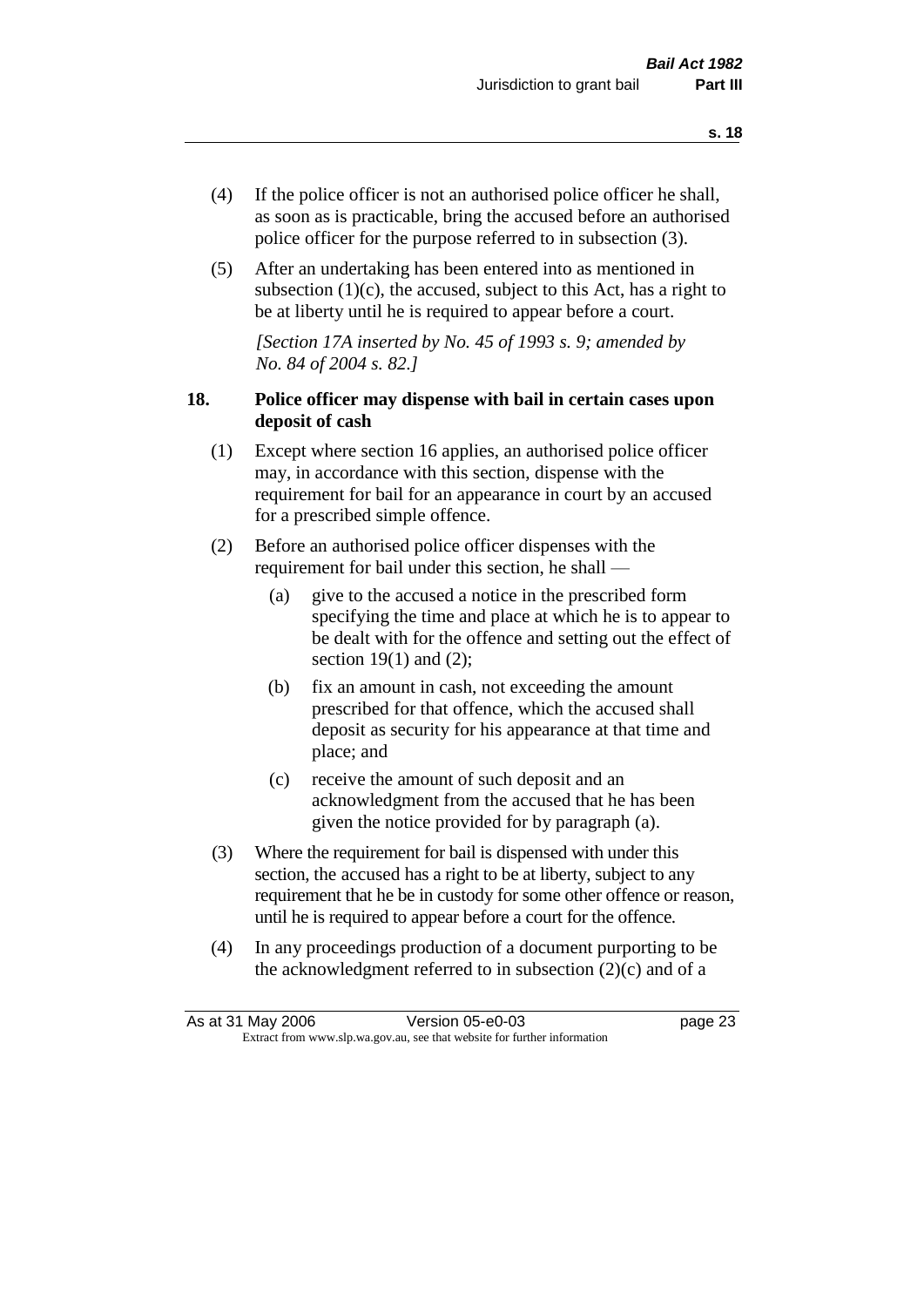copy of the notice referred to in subsection (2)(a) shall be evidence that subsection (2) has been complied with and of the contents of such notice.

*[Section 18 amended by No. 15 of 1988 s. 8; No. 84 of 2004 s. 82.]* 

# **19. Return or application of deposit where bail dispensed with**

- (1) If an accused appears at the time and place notified to him under section  $18(2)(a)$ , or at a time to which the proceedings are adjourned as mentioned in subsection (3), he is entitled to have his deposit refunded to him, but, notwithstanding the foregoing, the court may order that the deposit be applied wholly or partly in or towards payment of any sum of money ordered to be paid in respect of the commission of the offence, or may direct that it be retained as mentioned in subsection (3).
- (2) If an accused fails to appear as mentioned in subsection (1), he does not commit an offence against section 51 but the court shall, if it is satisfied that section 18(2)(a) has been complied with, and whether or not the accused is convicted of the offence for which the appearance was required, order —
	- (a) that the deposit be applied wholly or partly in or towards payment of any sum of money ordered to be paid in respect of the commission of that offence (but without prejudice to the recovery of any balance remaining unpaid); and
	- (b) subject to subsection (3), that so much (if any) of the deposit as is not thereby disposed of be paid to the State.
- (3) If at the time notified to the accused under section 18(2)(a) the proceedings are adjourned or are thereafter further adjourned, whether or not the accused appears, the court may, instead of granting bail to him, from time to time so long as the accused remains unconvicted dispense with the requirement for bail as provided in section 18(1) and (2) and, notwithstanding section  $18(2)(c)$  or subsection  $(2)(b)$ , direct that the amount

**s. 19**

page 24 Version 05-e0-03 As at 31 May 2006 Extract from www.slp.wa.gov.au, see that website for further information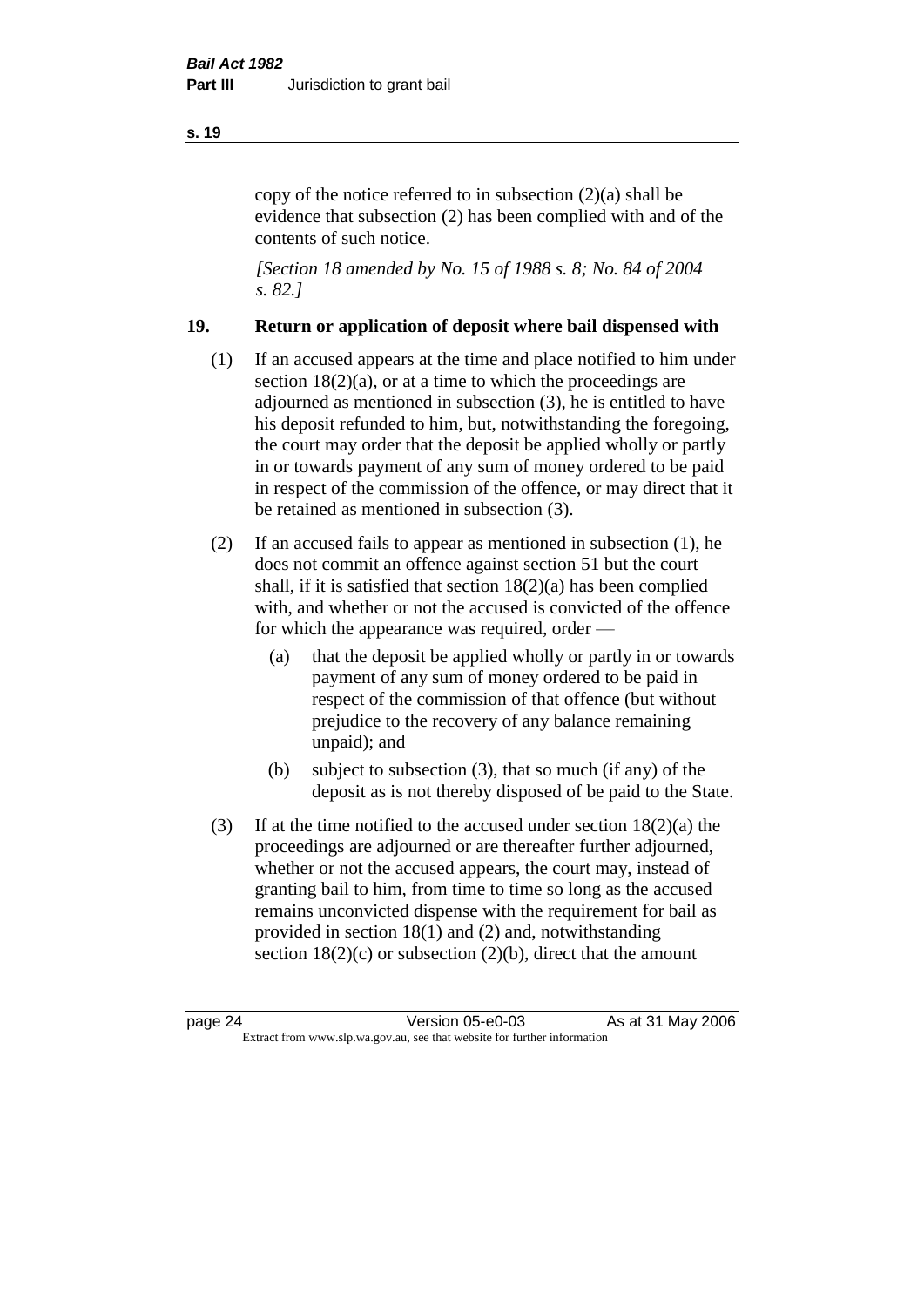already deposited be retained as security for any further appearance.

(4) Where under subsection (3) proceedings are adjourned in the absence of the accused, the notice required by section 18(2)(a) may, notwithstanding that paragraph, be sent to the accused by the registrar of the court, and section  $32(1)$ ,  $(2)$  and  $(3)$  shall apply to the notice and proof of receipt thereof.

*[Section 19 amended by No. 65 of 2003 s. 121(3); No. 59 of 2004 s. 141; No. 84 of 2004 s. 82.]*

As at 31 May 2006 Version 05-e0-03 Page 25 Extract from www.slp.wa.gov.au, see that website for further information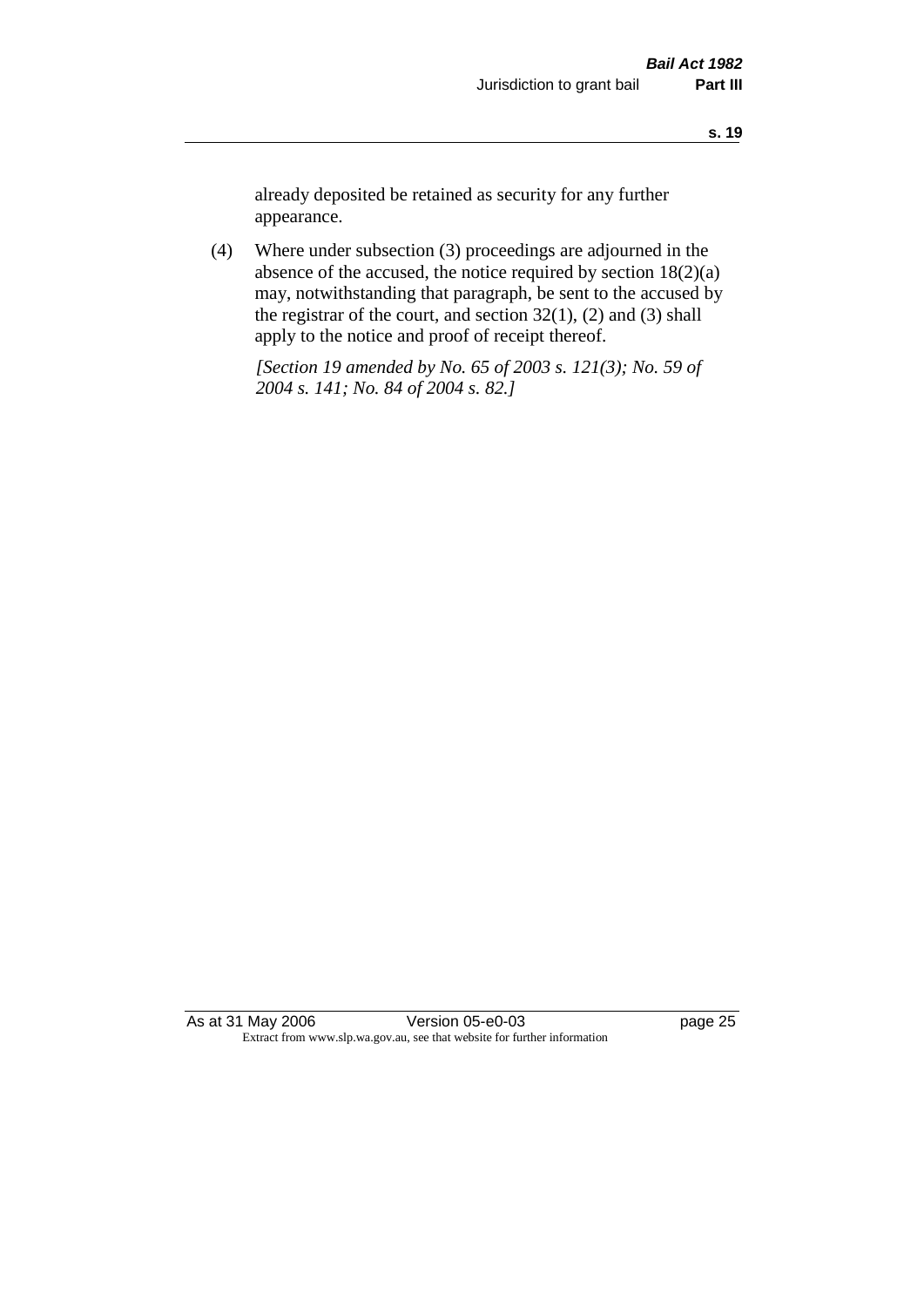# **Part IV — Hearing of case for bail, parties, and evidence**

# **20. Power to consider bail** *in camera* **and to prohibit publication**

- (1) On the consideration by a judicial officer of a case for bail of an accused who is charged with an offence triable by jury, the judicial officer may, to avoid prejudice to either party, exercise the powers described in subsection (2), but shall only exercise the power in paragraph (b) thereof if he considers that the exercise of the power in paragraph (a) is not, on its own, likely to be sufficient to avoid prejudice.
- (2) The powers referred to in subsection (1) are to order
	- (a) that no report, or summary, of any statement, or of any specified statement, made or furnished at the hearing shall be published by any means;
	- (b) that the bail application be heard *in camera*.
- (3) Where an order is made under subsection (2)(a), no report, or summary, of any statement referred to in that paragraph shall be published by any means —
	- (a) if the offence is one that may be tried on indictment, before a court decides that it is to be tried on indictment;
	- (b) if the accused is discharged from further proceedings upon the prosecution notice or indictment brought against him for the offence, before he is so discharged; or
	- (c) if the accused is tried on indictment for the offence, before the trial is ended.
- (4) A person who, except with lawful excuse, fails to comply with an order made under this section commits an offence.

Penalty: \$1 000.

*[Section 20 amended by No. 50 of 2003 s. 37(2); No. 4 of 2004 s. 58; No. 84 of 2004 s. 11 and 82.]*

page 26 Version 05-e0-03 As at 31 May 2006 Extract from www.slp.wa.gov.au, see that website for further information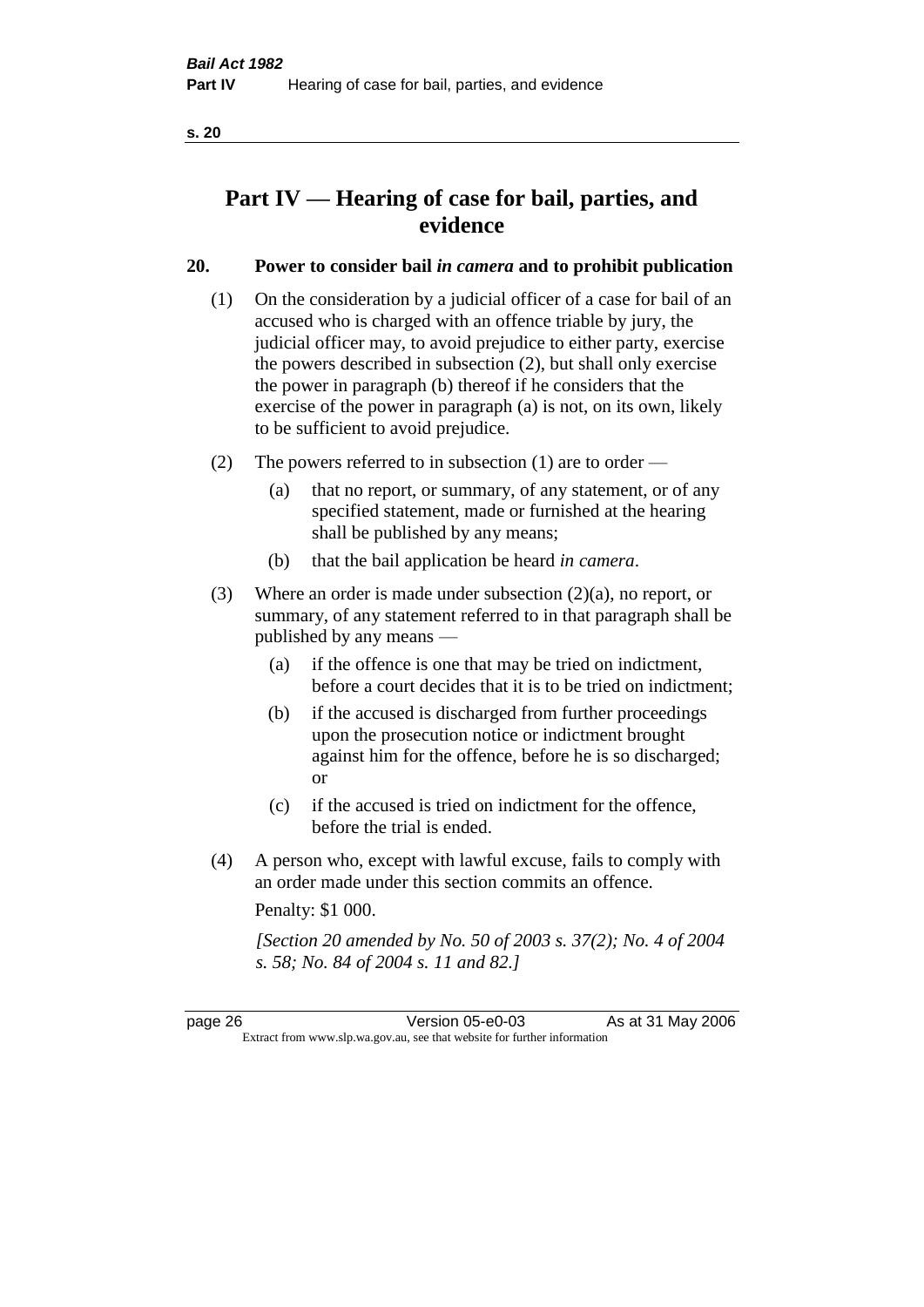# **21. Parties**

- (1) The parties to proceedings on a case for bail are the prosecutor and the accused and, subject to subsection (2), no other person shall be a party to, or be represented at, the proceedings.
- (2) Nothing in subsection (1) affects the right of
	- (a) the Attorney General to apply for leave, or be an appellant, under Part 2 of the *Criminal Appeals Act 2004*;
	- (b) the State Solicitor or the Deputy Director of Public Prosecutions (Commonwealth) to receive notice and be heard under section 7A(2); or
	- (c) an officer referred to in section 33 of the *Children's Court of Western Australia Act 1988* to be present at and participate in proceedings concerning a child under that section.

*[Section 21 amended by No. 15 of 1988 s. 9; No. 49 of 1988 s. 84; No. 33 of 1989 s. 18; No. 31 of 1993 s. 7; No. 65 of 2003 s. 88(3); No. 59 of 2004 s. 141; No. 84 of 2004 s. 11 and 82.]* 

### **22. Evidence**

A judicial officer or authorised person may in considering any case for bail receive and take into account such information as he thinks fit whether or not the same would normally be admissible in a court of law.

# **23. Accused not bound to supply information**

An accused is not obliged to complete, or furnish information for, the prescribed form referred to in section  $8(1)(b)$ , or for any revision thereof, or to furnish any information, whether on oath or otherwise, for the purpose of having his case for bail considered.

*[Section 21 amended by No. 84 of 2004 s. 82.]*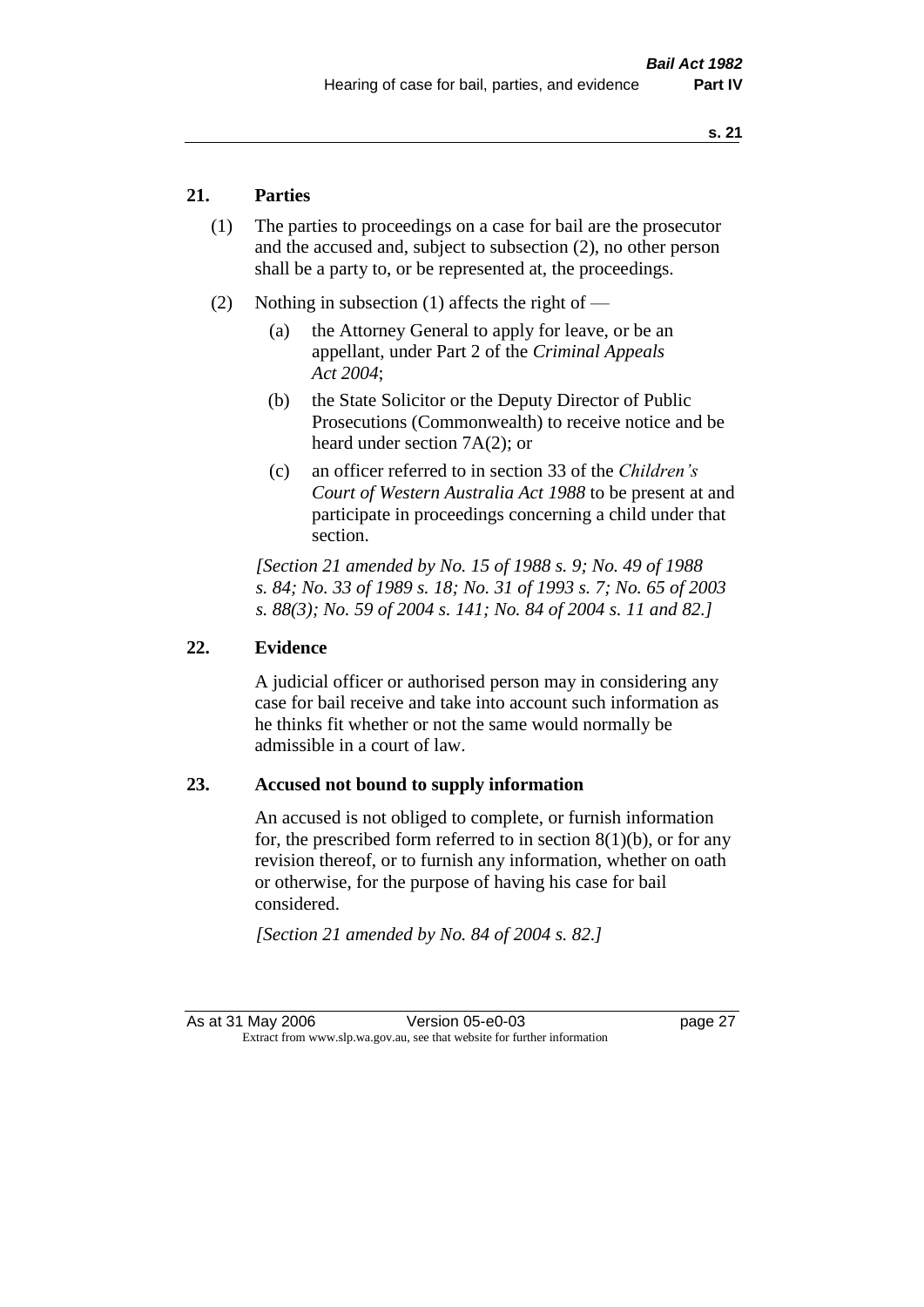| ×<br>×<br>v |
|-------------|
|-------------|

# **24. Information may be referred to police officer for verification or for report**

- (1) A judicial officer or authorised officer who is called upon to consider a case for bail may —
	- (a) request that any information placed before the judicial officer or authorised officer by the accused for the purposes of the case be verified by a police officer, and to that end may refer to a police officer the prescribed form mentioned in section 8(1)(b), after it has been completed or revised;
	- (b) request that a report on any matter mentioned in Part C of Schedule 1, so far as it applies to an accused whose case is being or to be considered, be made by a police officer.
- (2) Where a reference or request is made under subsection (1) a police officer shall, as soon as is practicable —
	- (a) make a report to the judicial officer or the authorised officer accordingly; and
	- (b) furnish a copy of the report to the accused or his solicitor or counsel.

*[Section 24 inserted by No. 61 of 1990 s. 6; amended by No. 45 of 1993 s. 12; No. 84 of 2004 s. 11 and 82.]* 

# **24A. Information may be referred to community corrections officer for verification or for report**

- (1) A judicial officer who is called upon to consider a case for bail may refer to a community corrections officer any matter referred to in section 24(1) and may request a community corrections officer to do any matter referred to in that section.
- (2) A judicial officer who is called upon to consider a case for bail and who desires to impose a home detention condition as a condition on a grant of bail, shall request that a report be made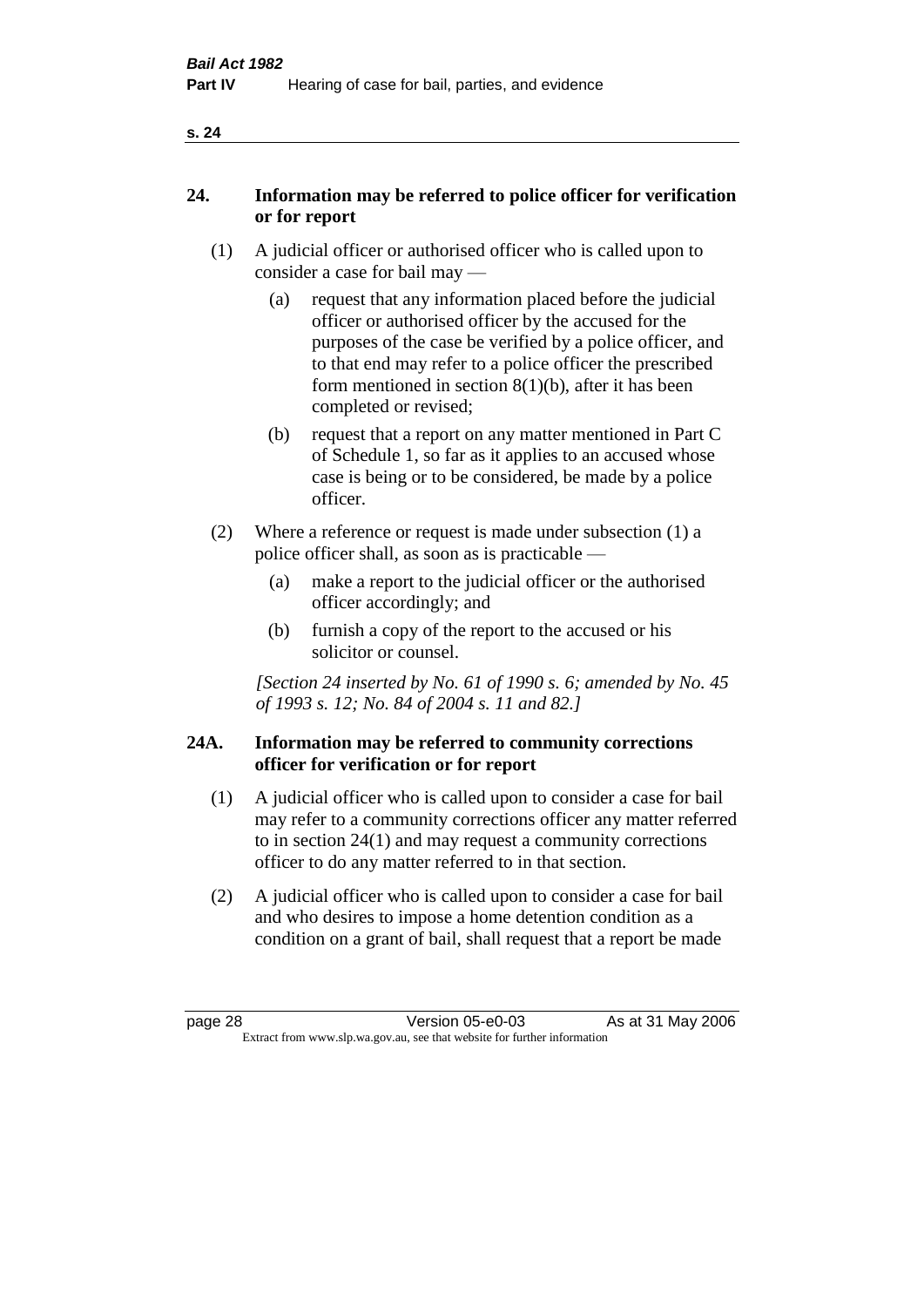by a community corrections officer about the suitability of the accused to be subject to a home detention condition.

- (3) Where a reference or a request is made under subsection (1) or a report is requested under subsection (2) a community corrections officer shall, as soon as is practicable, make a report to the judicial officer and, at the discretion of the judicial officer, copies may be made available to the prosecution or to the accused or his solicitor or counsel.
- (4) Where a community corrections officer makes a report that an accused is suitable to be subject to a home detention condition, the officer shall annex to the report and provide to the accused or his solicitor or counsel, a list of those conditions in rules made under section 50L that may be applied to the accused by the CEO (Justice) while the accused is subject to the home detention condition.

*[Section 24A inserted by No. 61 of 1990 s. 7; amended by No. 31 of 1993 s. 9; No. 84 of 2004 s. 11 and 82.]* 

# **25. Protection of accused as to information given for bail purposes**

A statement made by an accused to a judicial officer or authorised officer for the purpose of a decision whether bail should be granted to him for any appearance in court for an offence shall not be admissible in evidence against him at his trial for that offence.

*[Section 25 amended by No. 84 of 2004 s. 82.]* 

### **26. Record of decision and reasons**

- (1) A bail record form shall be completed by an authorised officer or a justice if he —
	- (a) refuses to grant bail to an accused;
	- (b) grants bail to an accused in the circumstances referred to in clause 3 of Part B of Schedule 1; or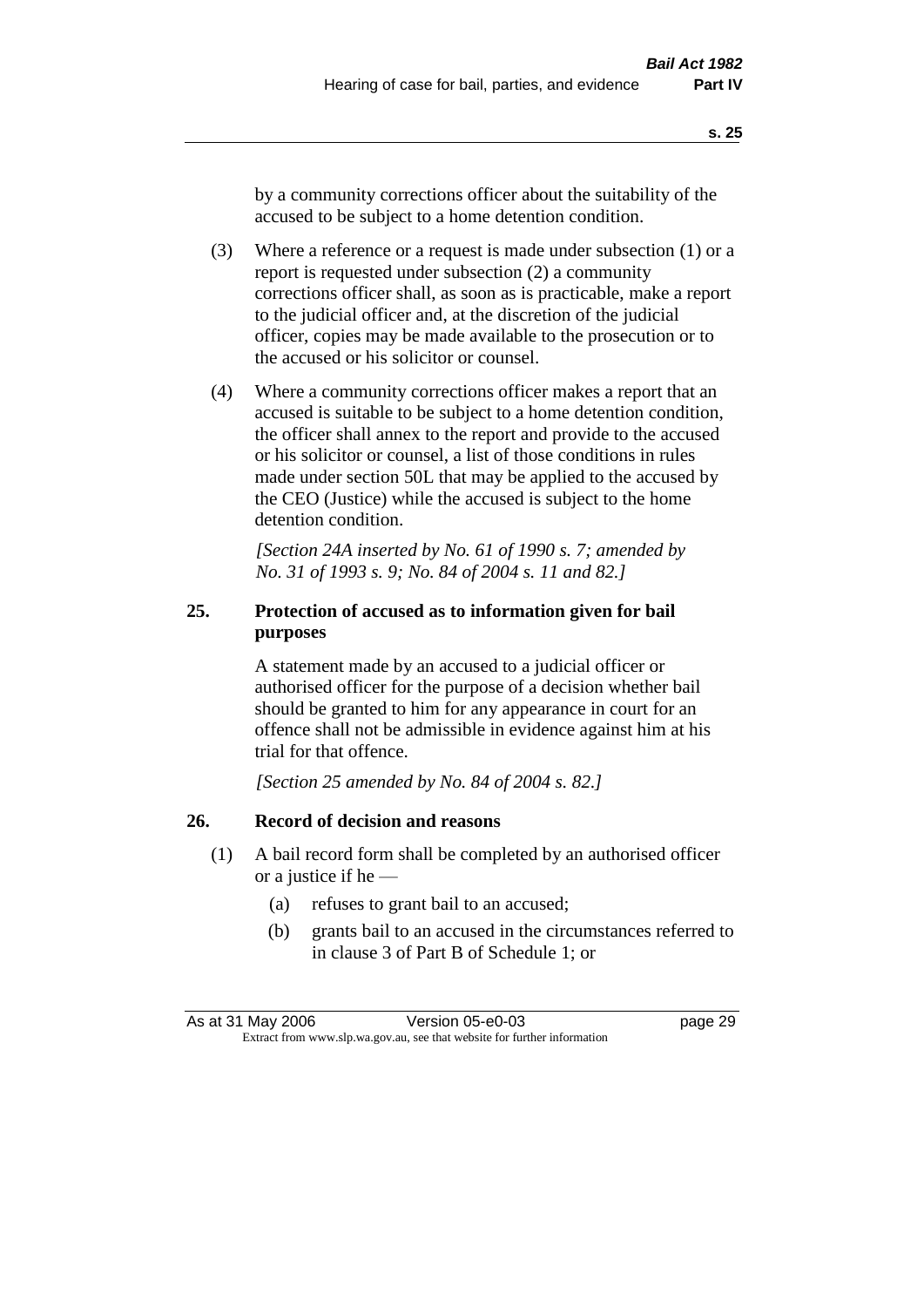**s. 27**

- (c) imposes any condition on a grant of bail and it appears to him that the accused is dissatisfied with the condition.
- (2) Where a judicial officer, other than a justice
	- (a) refuses to grant bail to an accused; or
	- (b) imposes any condition on a grant of bail and it appears to him that the accused is dissatisfied with the condition,

a record of the decision and of the reasons therefor shall be made.

- (3) The accused, the prosecutor or an intending prosecutor shall be entitled, upon request, to be furnished with a copy of the bail record form or, where subsection (2) applies, of the record made.
- (4) For the purposes of this section
	- (a) references to a justice do not include a magistrate or a Judge of the District Court or the Supreme Court or the Children's Court who is a justice; and
	- (b) a bail record form is a prescribed form designed to contain a summary of the matters relevant to the decision as to the bail of an accused, including those matters set out in Part C of Schedule 1, the decision made, and the reasons for the decision.

*[Section 26 inserted by No. 15 of 1988 s. 10; amended by No. 49 of 1988 s. 85; No. 45 of 1993 s. 12; No. 59 of 2004 s. 141; No. 84 of 2004 s. 82.]* 

# **27. Transmission of relevant papers to court**

(1) An authorised officer and a judicial officer who consider an accused's case for bail for an appearance for an offence, an authorised police officer who dispenses with bail under section 18, and a person before whom a bail undertaking or a surety undertaking is entered into shall ensure that the relevant papers are sent as soon as is practicable, to the court before which the accused is required to appear.

page 30 Version 05-e0-03 As at 31 May 2006 Extract from www.slp.wa.gov.au, see that website for further information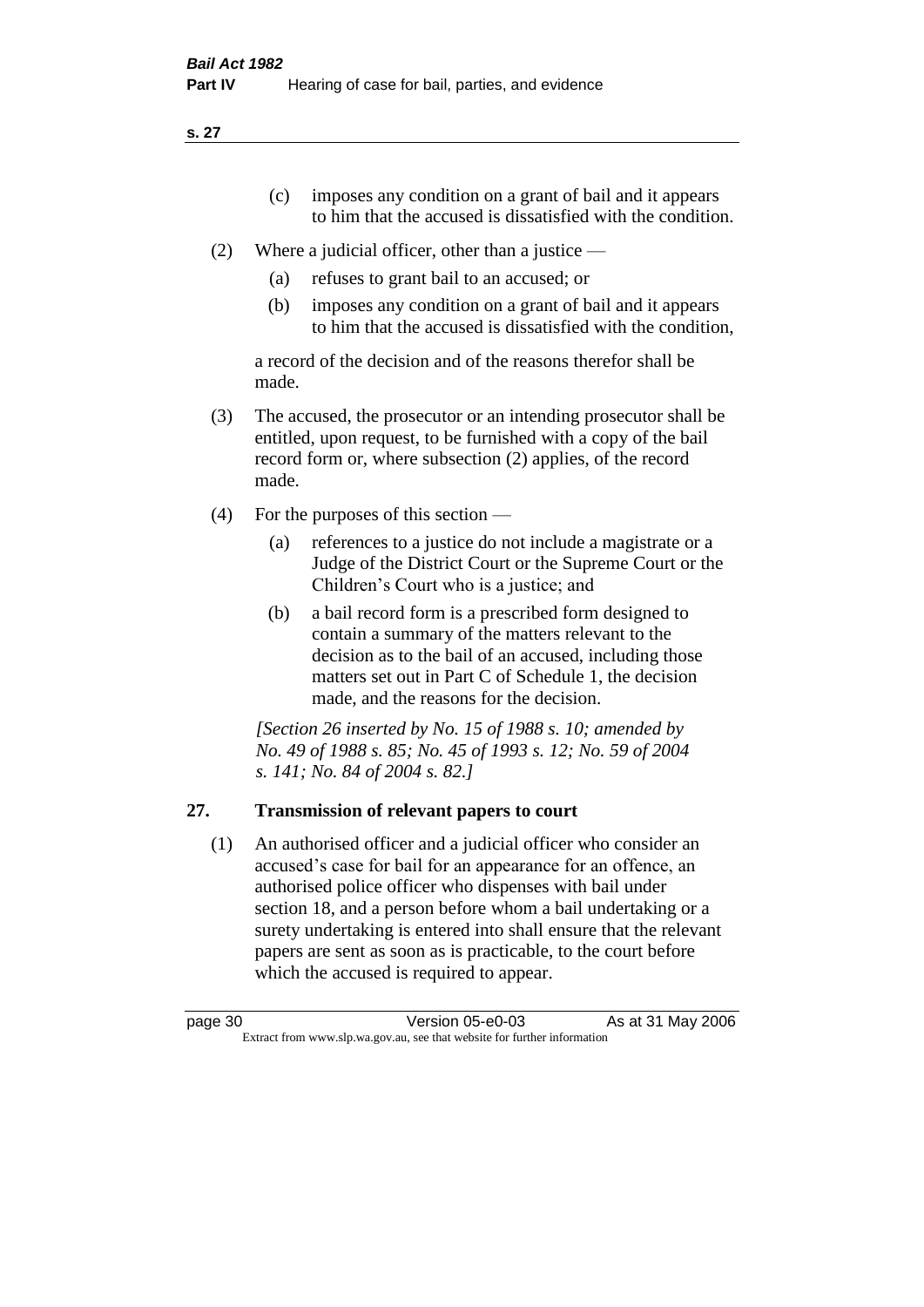(2) In subsection (1) **"the relevant papers"** in relation to any particular officer or person means such papers as are prescribed to be sent by that officer or person.

*[Section 27 amended by No. 84 of 2004 s. 82.]* 

# **27A. Transmission of papers to CEO (Justice)**

A judicial officer who grants bail subject to a home detention condition shall ensure that a copy of the bail record form and of the bail undertaking are sent as soon as is practicable to the CEO (Justice).

*[Section 27A inserted by No. 61 of 1990 s. 8; amended by No. 31 of 1993 s. 9.]* 

As at 31 May 2006 Version 05-e0-03 Page 31 Extract from www.slp.wa.gov.au, see that website for further information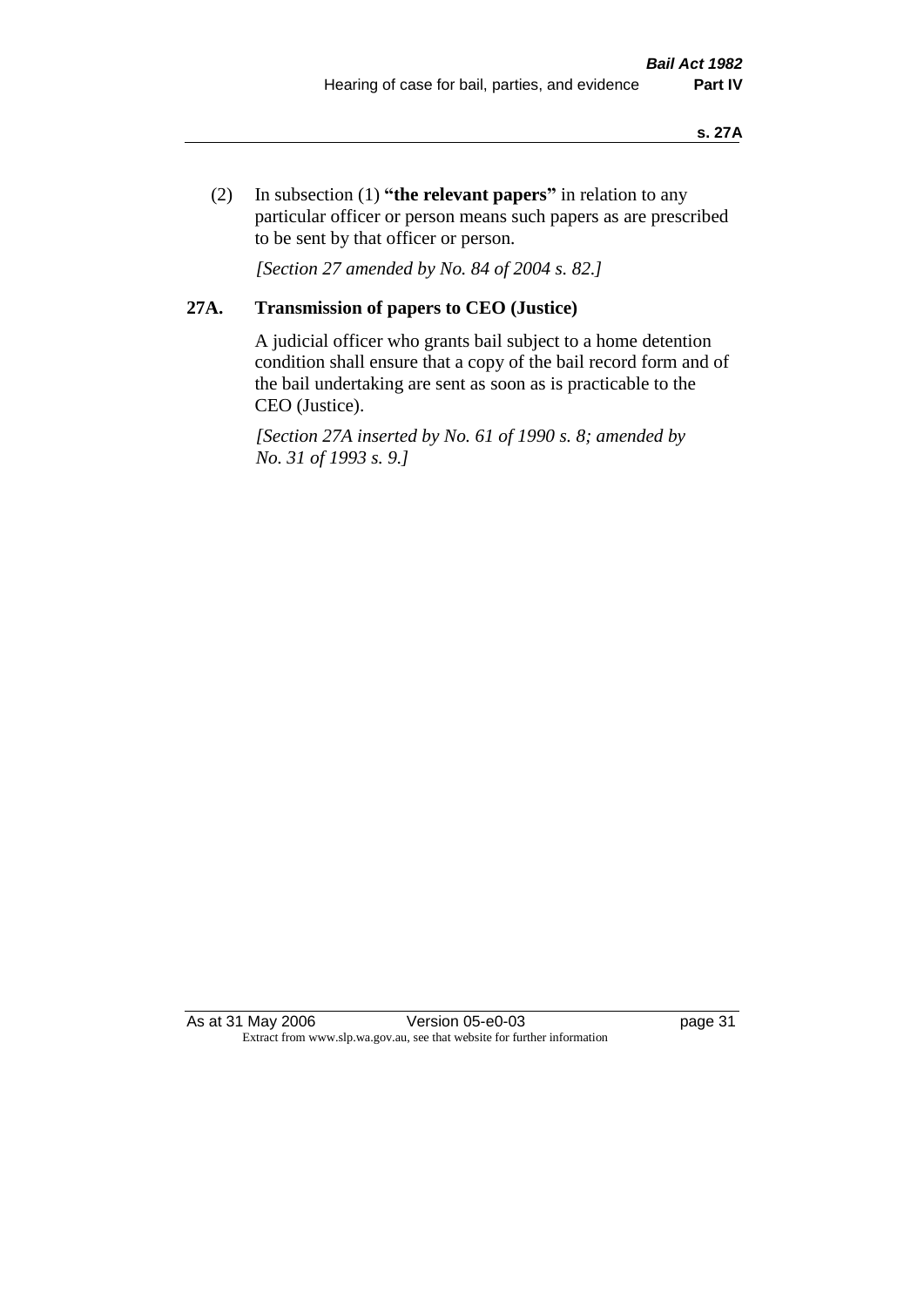**s. 28**

# **Part V — Bail undertakings**

### **28. Bail undertaking**

- (1) A person shall not be released on bail for an appearance in court unless he has entered into a bail undertaking for that appearance or is deemed to have done so under section 31(3).
- (2) A bail undertaking is an undertaking in writing by an accused in the prescribed form —
	- (a) that he will appear at a time and place specified, or deemed by section 31(3) to be specified, in the undertaking;
	- (b) that if he fails to appear at that time and place he will as soon as is practicable —
		- (i) notify the registrar of the court at which he is required to appear of the cause of his failure; and
		- (ii) appear at that court when the court is sitting;
	- (c) that he will comply with such conditions as may be imposed on him under clause 2 of Part D of Schedule 1;
	- (d) that he will comply with any home detention condition which may be imposed as a condition on a grant of bail to him pursuant to clause 3 of Part D of Schedule 1,

and containing any agreement as to forfeiture of money by the accused which may be required pursuant to clause 1 of that Part.

- (3) A bail undertaking for any appearance may be entered into in respect of more than one offence.
- (4) The undertakings mentioned in subsection  $(2)(a)$  and (b) are, subject to section 34, enforceable under sections 51, 57 and 58.

*[Section 28 amended by No. 61 of 1990 s. 9; No. 45 of 1993 s. 12; No. 59 of 2004 s. 141; No. 84 of 2004 s. 82.]* 

page 32 Version 05-e0-03 As at 31 May 2006 Extract from www.slp.wa.gov.au, see that website for further information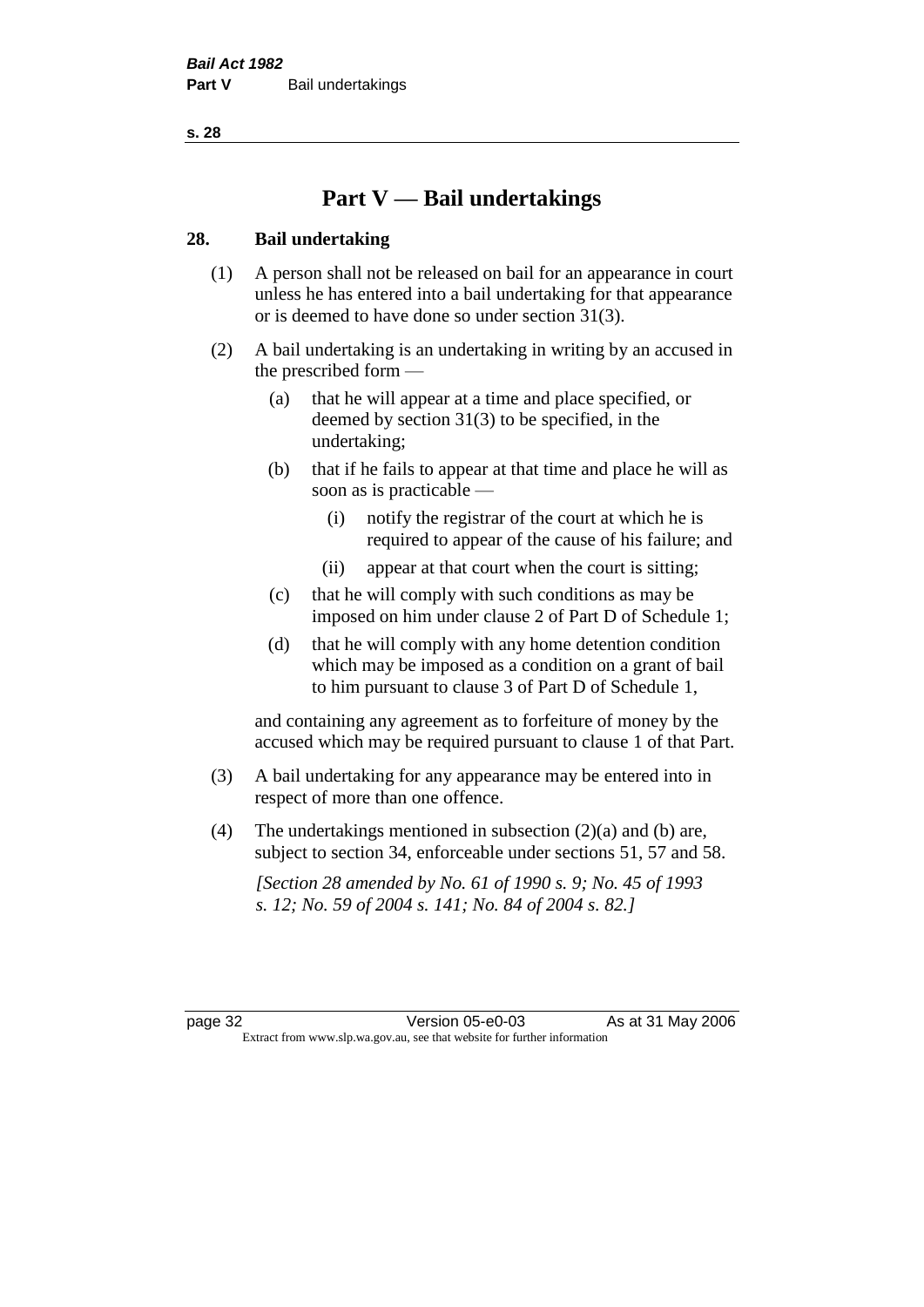### **29. Before whom bail undertaking may be entered into**

A bail undertaking need not be entered into before the judicial officer or authorised officer who granted bail but may be entered into before any of the following persons —

- (a) a judicial officer;
- (b) the Principal Registrar or a Registrar of the Supreme Court;
- (c) the Registrar or a Deputy Registrar of the District Court;
- (d) a registrar of the Magistrates Court;
- (da) a registrar of the Children's Court;
- (e) a coroner's registrar within the meaning of the *Coroners Act 1996*;
- (f) an authorised police officer;
- (g) an associate of a Judge of the Supreme Court or of the District Court or of the Children's Court;
- (h) where the accused is in prison, any person for the time being in charge of the prison;
- (i) where the accused is a child, any authorised community services officer.

*[Section 29 amended by No. 15 of 1988 s. 11; No. 49 of 1988 s. 86; No. 2 of 1996 s. 61; No. 59 of 2004 s. 141; No. 84 of 2004 s. 82.]* 

#### **30. Duties of person before whom bail undertaking is entered into**

- (1) The person before whom a bail undertaking is to be entered into by an accused shall before it is entered into —
	- (a) (i) read the undertaking to the accused; or
		- (ii) be informed by the accused that the accused has read it; or
		- (iii) if necessary, have the undertaking translated to the accused;
		- and

As at 31 May 2006 Version 05-e0-03 page 33 Extract from www.slp.wa.gov.au, see that website for further information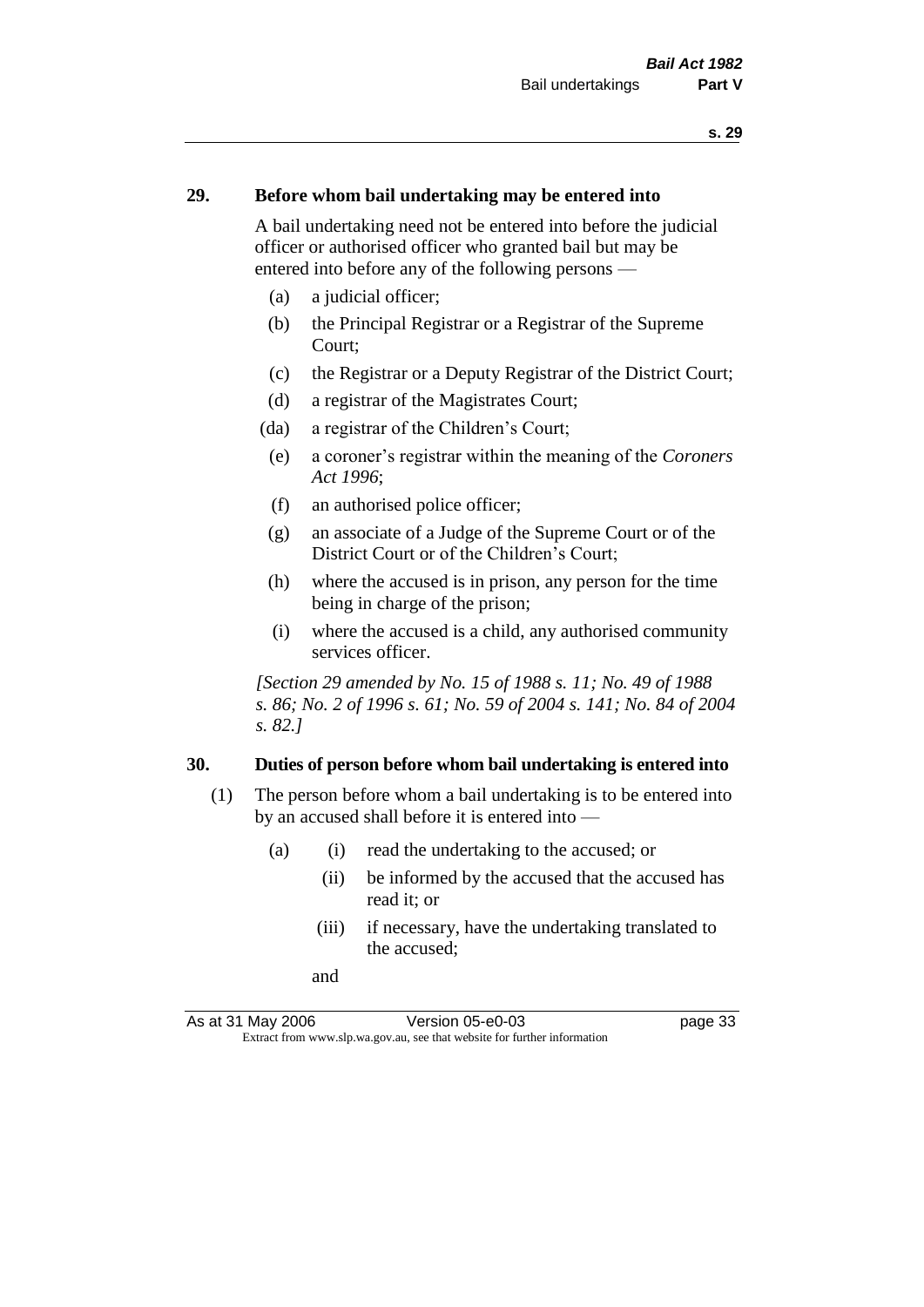(b) ensure that all conditions which are to be complied with before the release of the accused have been complied with.

- (2) The person before whom a bail undertaking is entered into by an accused shall give to him, or cause to be given to him —
	- (a) a copy of the bail undertaking as duly completed; and
	- (b) a notice in writing in the prescribed form showing
		- (i) his obligations pursuant to the undertaking; and
		- (ii) the consequences of his failure to comply with them.
- (3) The person before whom a bail undertaking is entered into by an accused shall enquire of the accused whether he requires the notice referred to in subsection (2)(b) to be read or translated to him and shall take such steps as are necessary to comply with any such requirement of the accused.

*[Section 30 inserted by No. 15 of 1988 s. 12; amended by No. 84 of 2004 s. 82.]* 

## **31. Different time and place for appearance may be substituted**

- (1) A different time or a different time and place may be substituted in accordance with this section for the time and place for appearance specified, or deemed by this section to be specified, in a bail undertaking.
- (2) A different time, or a different time and place, for the appearance by the accused may be substituted as mentioned in subsection  $(1)$  —
	- (a) upon an adjournment of proceedings at which the accused is present, by the judicial officer, if he has power to grant bail for that appearance, fixing a time and place for the resumed proceedings and notifying the accused orally thereof;
	- (b) upon an adjournment of proceedings from which the accused is absent for reasonable cause, by the judicial

page 34 Version 05-e0-03 As at 31 May 2006 Extract from www.slp.wa.gov.au, see that website for further information

**s. 31**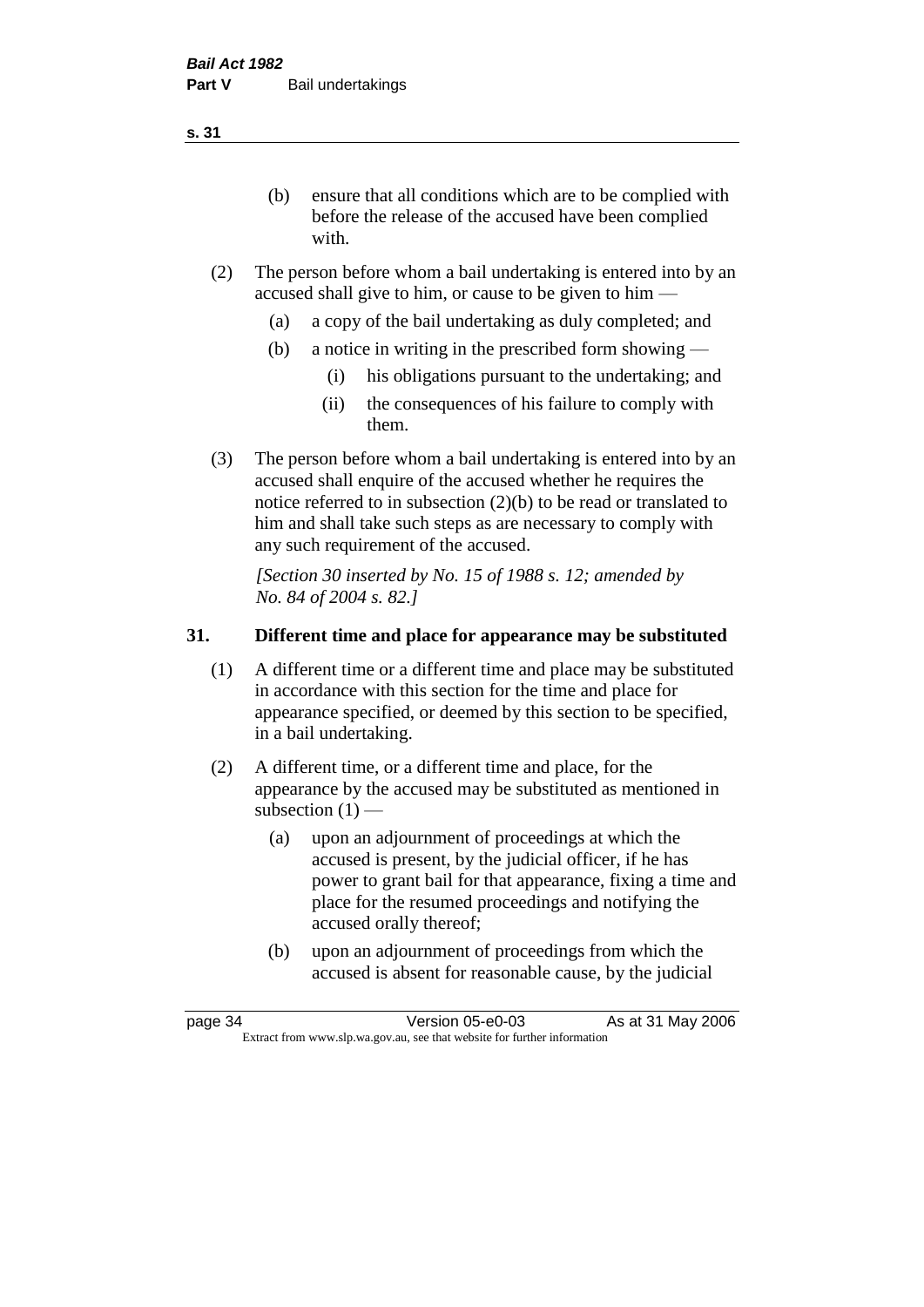officer, if he has power to grant bail for that appearance, fixing a time and place for the resumed proceedings and directing the registrar of the court to give written notice thereof to the accused;

- $(c)$  where
	- (i) a Judge of the Supreme Court or a Judge of the Children's Court has granted bail to an accused under section 15; and
	- (ii) a judicial officer, other than such a Judge, has committed the accused to the Supreme Court,

by a Judge of the Supreme Court notifying the accused orally, or directing the registrar of the court to give written notice to the accused of the time or time and place for the proceedings;

- $(d)$  where
	- (i) a Judge of the Supreme Court or a Judge of the Children's Court has granted bail to an accused under section 15;
	- *[(ii) deleted]*
	- (iii) the judicial officer is satisfied that there has been no material change in the facts or circumstances which applied on the grant of bail,

by the judicial officer notifying the accused orally, or directing the registrar of the court to give written notice to the accused, of the time or time and place for the resumed proceedings;

- (e) upon a committal to the Supreme Court or District Court, by a judicial officer, if he has power to grant bail for that appearance, fixing a specified day in a specified sitting or session of that court and directing the registrar of the court to give written notice thereof to the accused;
- (f) where an accused has been committed for trial in the Supreme Court or the District Court in a specified sitting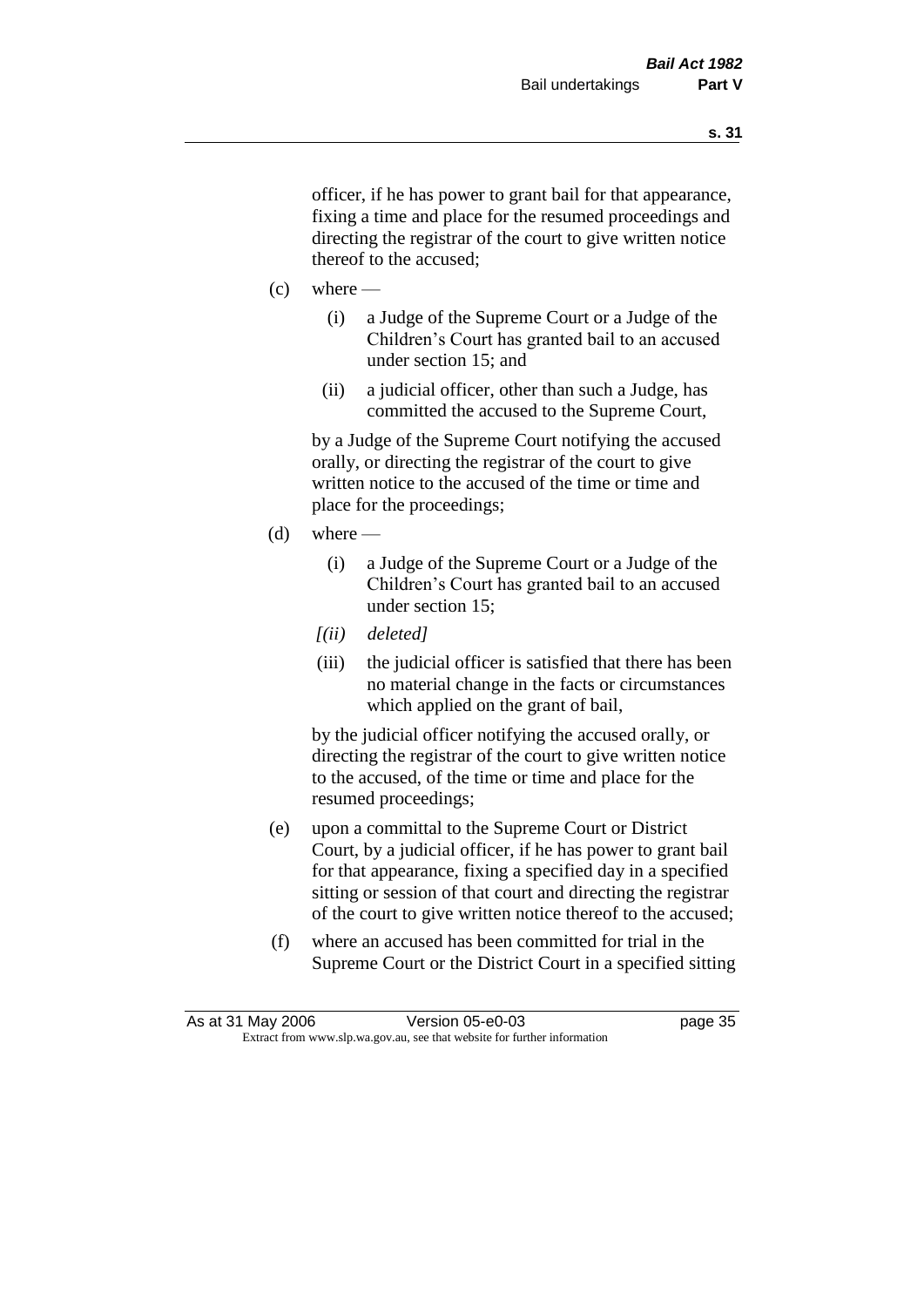or session thereof or on a specified day in a specified sitting or session thereof, by an officer of the court fixing a time for the trial in that sitting or session and giving written notice thereof to the accused;

- (g) if the parties agree to a different time or a different time and place for the proceedings, by an officer of the court giving written notice thereof to the accused.
- (3) Where a different time or a different time and place is notified to an accused pursuant to subsection (2) the bail undertaking shall be deemed to be amended to specify that time or that time and place for appearance, and the terms and conditions thereof shall continue to apply as so amended as if the accused had entered into the bail undertaking in that form.
- (4) Where the power in subsection (2)(b) is exercised upon an adjournment of proceedings the right of the accused to be at liberty under section 11(1) does not lapse by reason only that there is an interval between the adjournment of the proceedings and the time when he is notified of the time and place for the resumed proceedings.

*[Section 31 amended by No. 15 of 1988 s. 13; No. 49 of 1988 s. 87; No. 27 of 2002 s. 21; No. 59 of 2004 s. 141; No. 84 of 2004 s. 82.]* 

# **32. Giving and proof of notices under section 31**

- (1) A written notice to an accused under section 31(2), shall be given to him personally or sent to him by registered post or telegram at his address appearing in his bail undertaking or notified under section 60.
- (2) Without limiting section 75(2) of the *Interpretation Act 1984*, **"registered post"** in subsection (1) includes any method of post whereby an acknowledgment of receipt is obtained from the person to whom a letter is addressed; and if a notice is sent to a person by that method, production of an acknowledgment

page 36 Version 05-e0-03 As at 31 May 2006 Extract from www.slp.wa.gov.au, see that website for further information

**s. 32**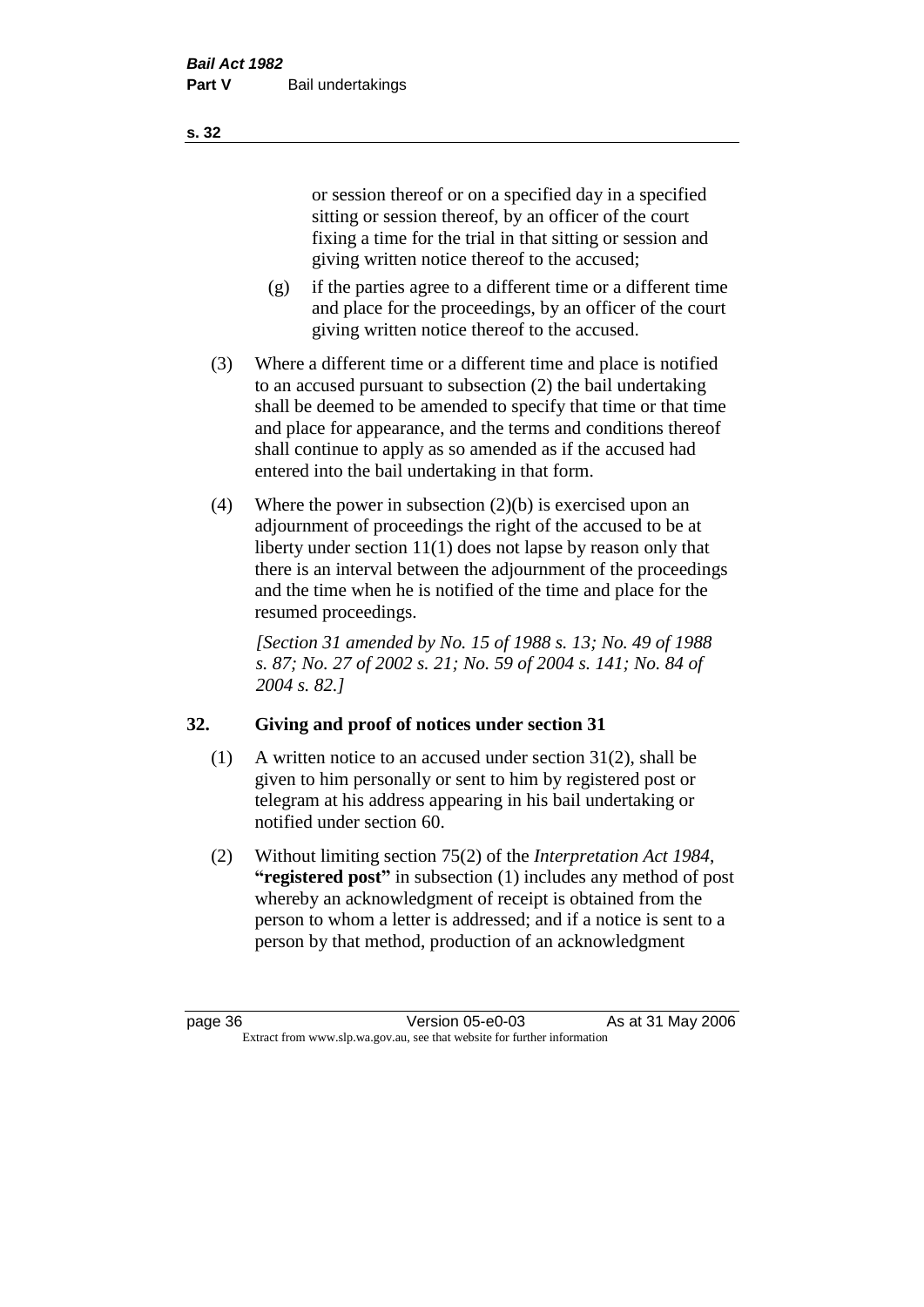purporting to be signed by that person shall be evidence of his receipt of the same.

- (3) If notice is sent by registered post (otherwise than as mentioned in subsection (2)) or by telegram it shall be presumed, unless the contrary is shown, to have been received and at the time when, in the ordinary course of events, the letter or telegram would have been delivered.
- (4) The judicial officer who under section  $31(2)(a)$  notifies an accused of the time and place for resumed proceedings shall endorse on the accused's bail undertaking a certificate showing details of such time and place and that he notified the accused thereof.
- (5) In any proceedings
	- (a) a document purporting to be a copy of a notice referred to in subsection (1) shall be evidence of the terms of the notice;
	- (b) an endorsement on a bail undertaking purporting to be a certificate referred to in subsection (4) shall be evidence of the matters appearing therein without proof of the signature of the judicial officer who made it.

*[Section 32 amended by No. 74 of 1984 s. 12; No. 84 of 2004 s. 82.]* 

### **33. Judicial officer may order accused to enter into bail undertaking**

- (1) Where bail is granted to an accused by a judicial officer, whether with or without any condition being attached thereto, and the accused fails or refuses to enter into a bail undertaking in terms of the grant, the judicial officer who granted bail may, subject to subsection (3), order that the accused enter into the bail undertaking within such time as he may specify.
- (2) If an accused does not comply with an order under subsection (1), the judicial officer may, subject to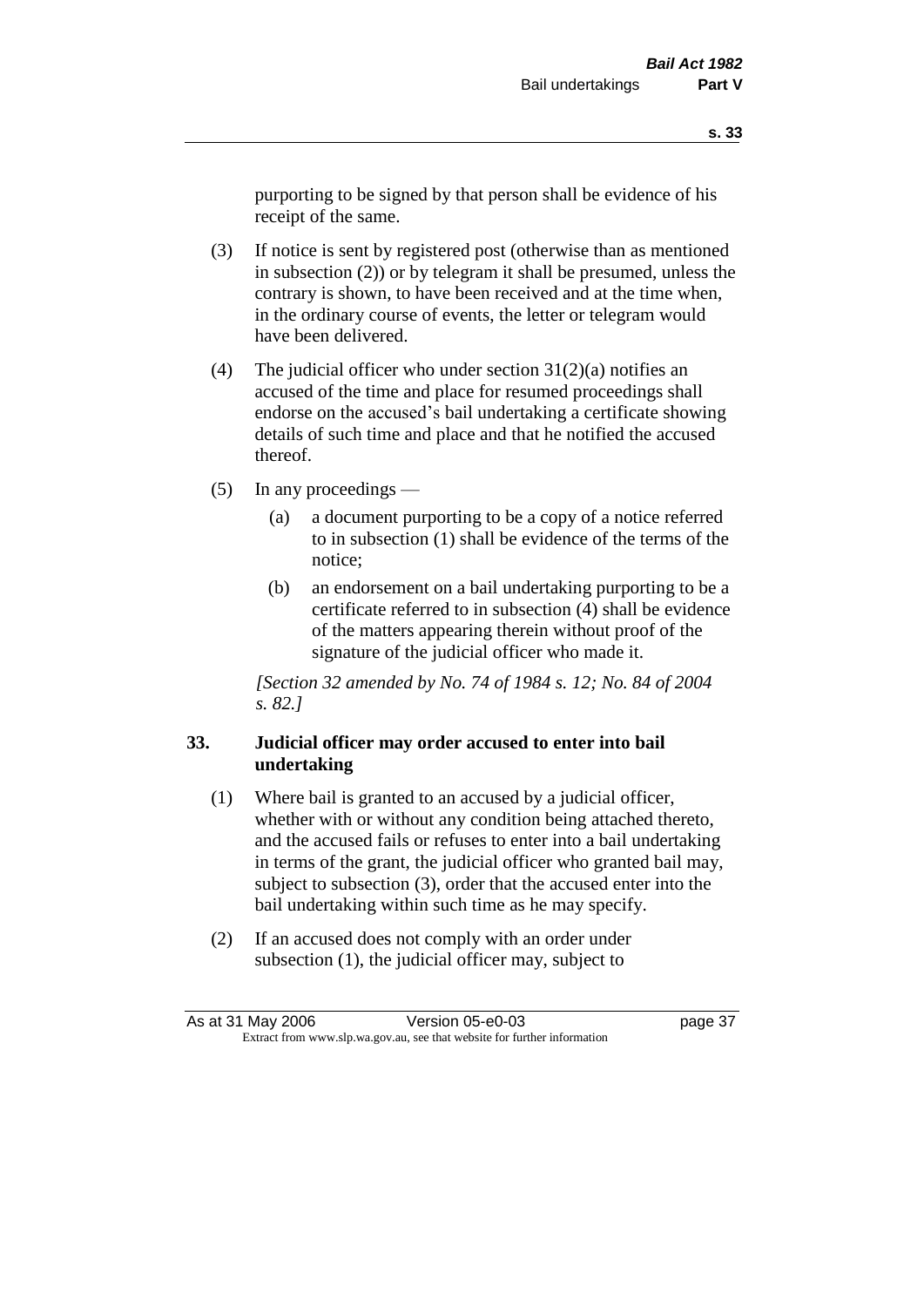subsection (3), further order that a bail undertaking, in such form as the judicial officer may approve, shall be deemed to have been entered into by the accused on the date of such further order, and thereupon that undertaking shall be treated as if it had been duly entered into by the accused for the purposes of this Act.

- (3) A judicial officer shall not
	- (a) make an order under subsection (2) unless he has personally informed the accused of the terms and effect of the order made under subsection (1);
	- (b) exercise any of the powers conferred on him by this section unless he is satisfied that the accused has the capacity to enter into and comply with the undertaking.

*[Section 33 amended by No. 84 of 2004 s. 82.]* 

#### **34. Cessation and suspension of bail undertaking**

A bail undertaking ceases to have effect —

- (a) upon the revocation of bail under section 55;
- (b) upon the death of the accused, but only if no order has been made under section 57;
- (c) subject to section 31, upon the appearance in court by the accused as required by his bail undertaking;
- (d) upon the discharge of the accused according to law from any further proceedings for the offence, or all of the offences, to which the bail undertaking relates;
- (e) during any period before the time at which the accused is required to appear in court when he is in custody for any other offence or reason.

*[Section 34 amended by No. 84 of 2004 s. 82.]* 

page 38 Version 05-e0-03 As at 31 May 2006 Extract from www.slp.wa.gov.au, see that website for further information

**s. 34**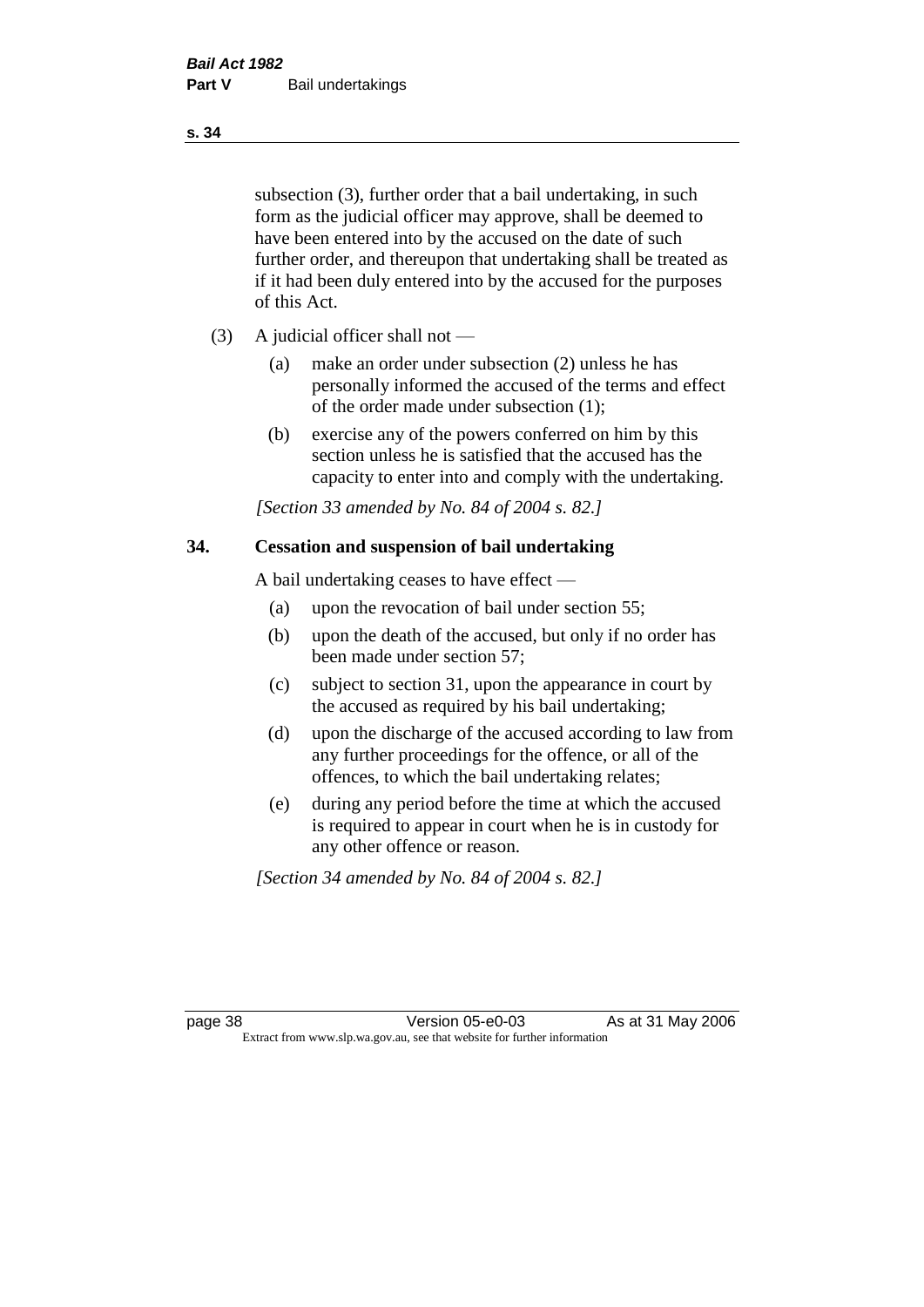# **Part VI — Sureties and surety undertakings**

### **35. Meaning of surety and surety undertaking**

- (1) A surety is a person who, as a condition of the grant of bail to an accused, enters into a surety undertaking, that is to say, undertakes in writing that he will, subject to this Act, forfeit a specified amount of money if the accused fails to comply with any requirement of his bail undertaking mentioned in section  $28(2)(a)$  and  $(b)(ii)$ .
- (2) A surety is required to be approved under section 40.
- (3) A forfeiture of money by a surety as mentioned in subsection (1) is enforceable as provided in section 49 but not otherwise.

*[Section 35 amended by No. 84 of 2004 s. 82.]* 

#### **36. Authority to approve sureties**

- (1) The decision whether an applicant should be approved as a surety in any case shall be made, on notice to the prosecutor in the prescribed manner —
	- (a) where a judicial officer imposed the requirement for a surety in that case, by that judicial officer or by a judicial officer whose jurisdiction is co-extensive with that judicial officer's;
	- (b) where an authorised officer imposed the requirement for a surety in that case, by that or any other authorised officer; or
	- (c) where subsection (2) applies, by an officer of the court authorised under that subsection.
- (2) A judicial officer when granting bail to an accused subject to a requirement for a surety or sureties may authorise a justice, a registrar of any court or an associate of a Judge of the Supreme Court or of the District Court or of the Children's Court, by name or office, to decide whether any applicant should be approved as a surety in that case.

As at 31 May 2006 Version 05-e0-03 page 39 Extract from www.slp.wa.gov.au, see that website for further information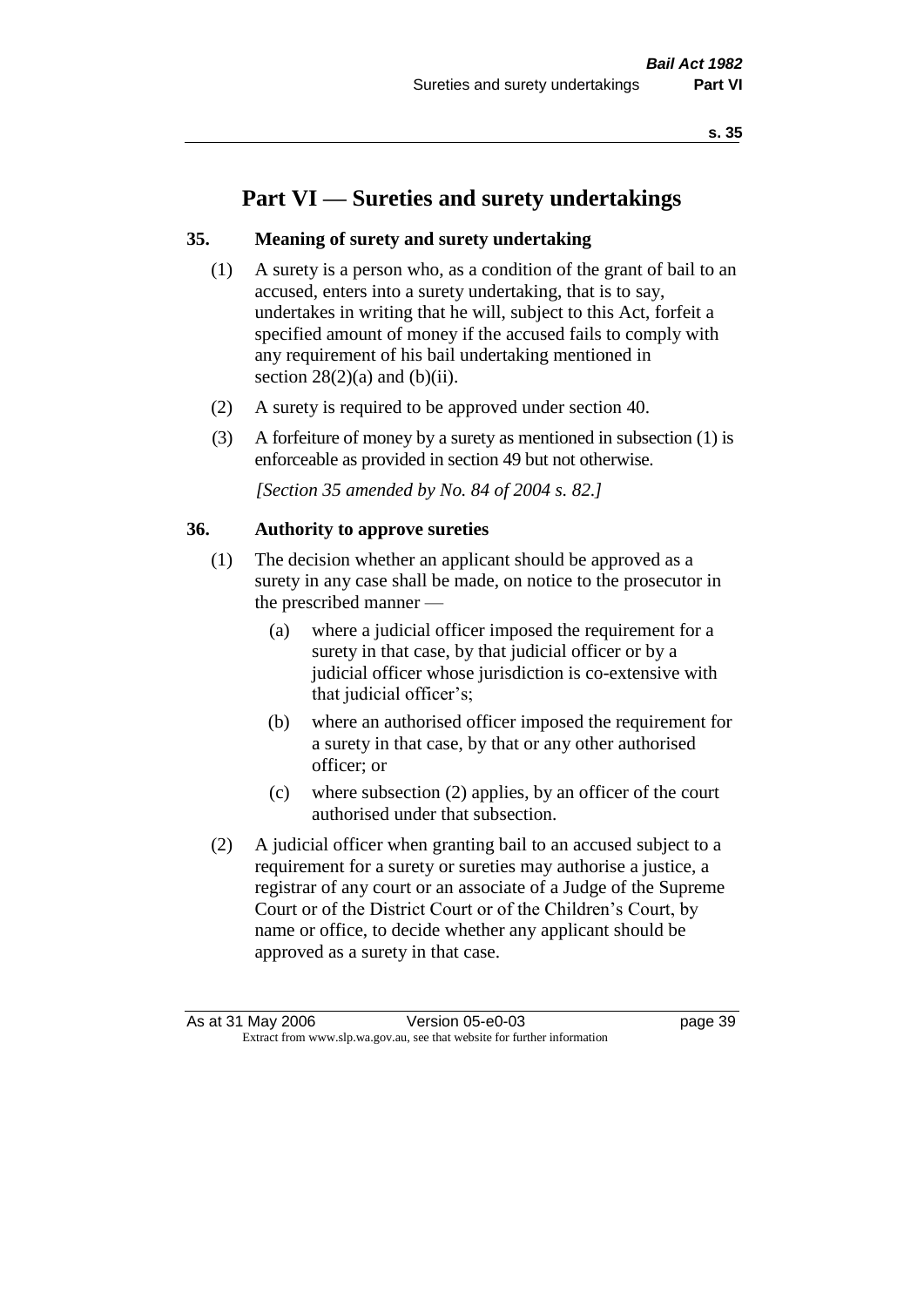#### **s. 37**

*[Section 36 amended by No. 15 of 1988 s. 14; No. 49 of 1988 s. 88; No. 59 of 2004 s. 141; No. 84 of 2004 s. 82.]* 

### **37. Proposed surety to receive certain information and prescribed form for completion**

- (1) Whenever an officer referred to in section 36(1) is called upon to decide whether an applicant should be approved as a surety, he shall ensure that the applicant is, or has been, given —
	- (a) a duly completed notice in the prescribed form showing details of the terms and conditions on which bail has been granted to the accused in whose case the surety is required;
	- (b) such information in writing as to the effect of this Act in relation to the rights, obligations and liabilities of sureties as is prescribed for the purposes of this paragraph; and
	- (c) a prescribed form of declaration for completion designed to disclose to the officer all information relevant to the decision.
- (2) Before he makes his decision, the officer shall ensure that the applicant furnishes to him the declaration referred to in subsection (1)(c) duly completed.

*[Section 37 amended by No. 84 of 2004 s. 82.]* 

### **38. Persons disqualified from being sureties**

- (1) A person is not qualified to be approved as a surety if  $-$ 
	- (a) he is under 18 years of age; or
	- (b) subject to subsection (2), the value of his assets, after provision is made for his debts and liabilities, is less than the amount which he might become liable to forfeit under his proposed surety undertaking; or
	- (c) there are reasonable grounds for believing that he has been, or will be, indemnified by any person against any forfeiture referred to in paragraph (b).

page 40 Version 05-e0-03 As at 31 May 2006 Extract from www.slp.wa.gov.au, see that website for further information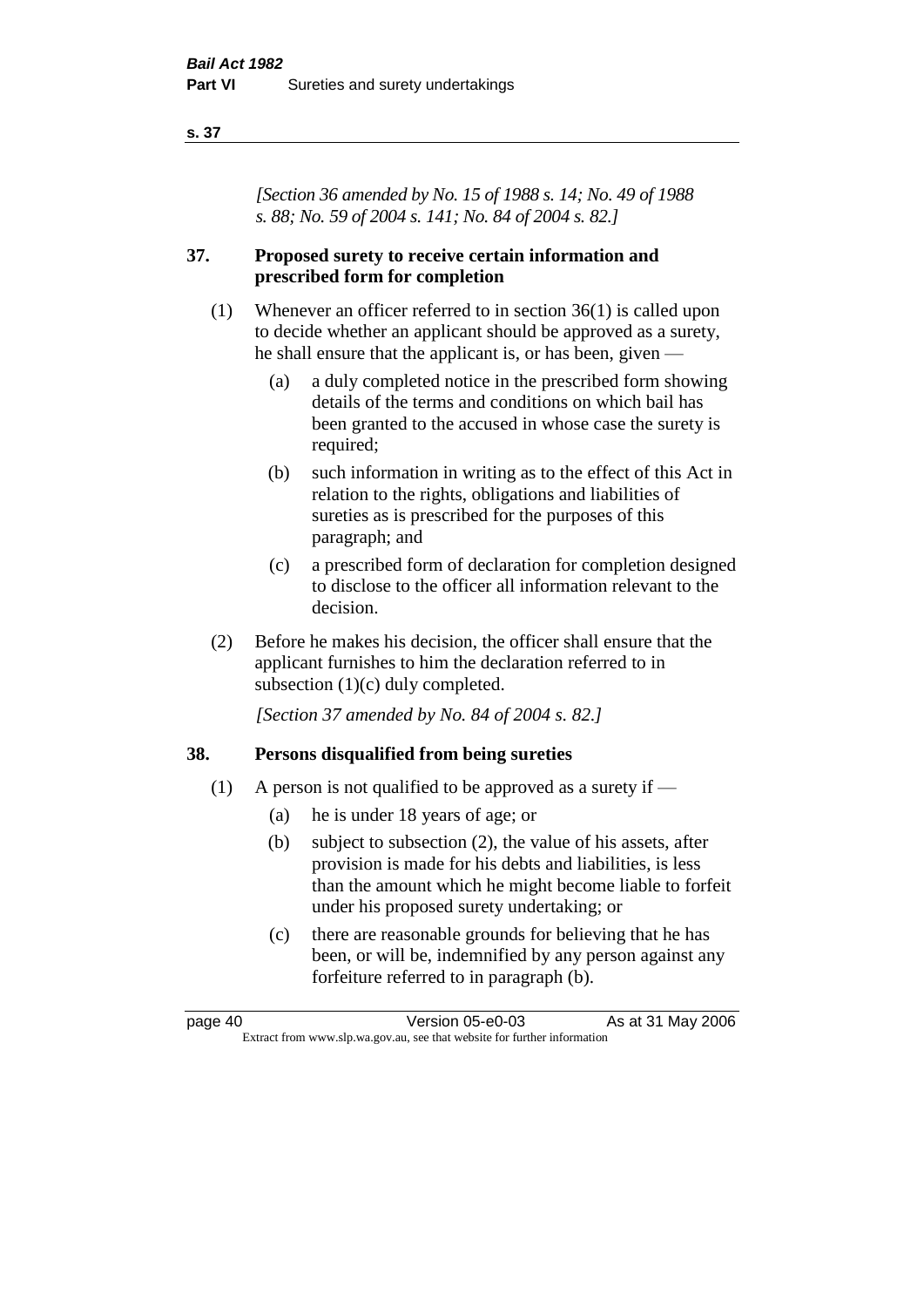(2) Subsection (1)(b) does not apply where the applicant for approval is required to give security sufficient to cover the amount which he might become liable to forfeit.

## **39. Matters relevant to approval of sureties**

In determining whether an applicant is suitable to be a surety an officer referred to in section 36(1) shall have regard to all matters which appear to him to be relevant including, as well as any others, the following —

- (a) the character and antecedents of the applicant;
- (b) his proximity to or connection with the accused, whether by kinship, place of residence or otherwise; and
- (c) his ability to pay, or give security for, the amount which he might become liable to forfeit under his proposed surety undertaking, without excessive hardship to himself or his dependants.

*[Section 39 amended by No. 84 of 2004 s. 82.]* 

# **40. Decision on application by proposed surety**

- (1) Upon receipt of the duly completed declaration referred to in section  $37(1)(c)$ , the officer shall, after making any enquiries which he thinks desirable, make a decision, as soon as is practicable, either to approve or not to approve of the applicant as a surety in that case.
- (2) If the officer does not approve of the applicant as a surety he shall record the reasons for his doing so and inform the applicant and the accused thereof, or cause them to be so informed.

*[Section 40 amended by No. 15 of 1988 s. 15; No. 84 of 2004 s. 82.]* 

As at 31 May 2006 Version 05-e0-03 page 41 Extract from www.slp.wa.gov.au, see that website for further information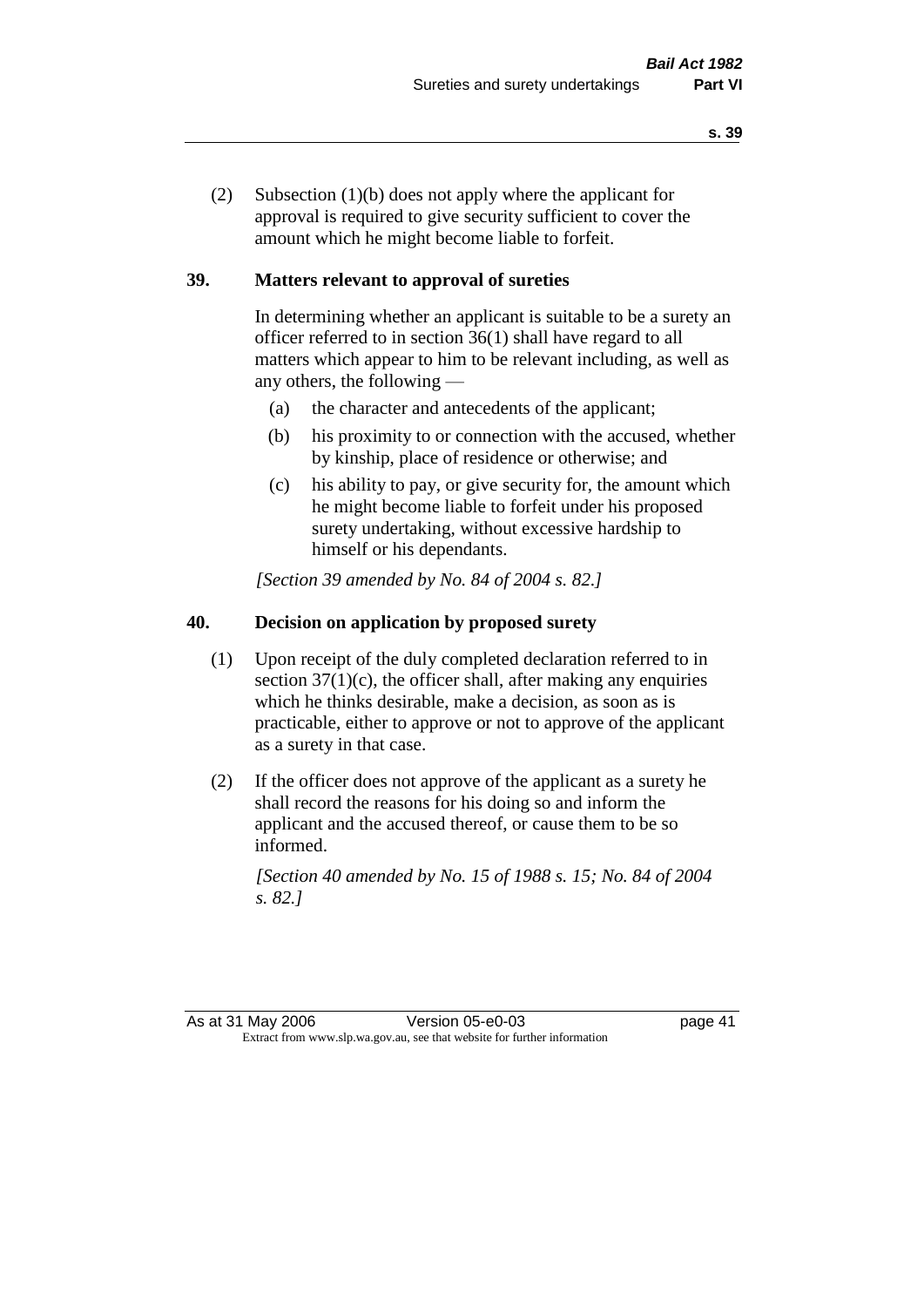#### **s. 41**

#### **41. Finality of decision to refuse approval**

- (1) A decision by an officer referred to in section 36(1) not to approve of the applicant as a surety is final unless the applicant becomes entitled to re-apply under subsection (2).
- (2) An applicant who is refused approval as a surety may re-apply for approval to the officer who made that decision, or if he is absent or unavailable to another officer acting in his position, on the ground that —
	- (a) new facts have been discovered, new circumstances have arisen or the circumstances have changed since he was refused approval; or
	- (b) he failed to adequately present his case for approval on his previous application,

and the provisions of this Act, except section 37, shall, with necessary modifications, apply to any such further application and the decision thereon.

#### **42. Before whom surety undertaking may be entered into**

A surety undertaking need not be entered into before the officer who approved the surety but may be entered into before any person before whom the accused for whose appearance the surety is approved might enter into his bail undertaking under section 29.

*[Section 42 amended by No. 84 of 2004 s. 82.]* 

#### **43. Duties of persons before whom surety undertaking is entered into**

A person before whom a surety undertaking is to be entered  $into -$ 

- $(a)$  shall
	- (i) read to the surety;
	- (ii) be informed by the surety that he has read; or

page 42 Version 05-e0-03 As at 31 May 2006 Extract from www.slp.wa.gov.au, see that website for further information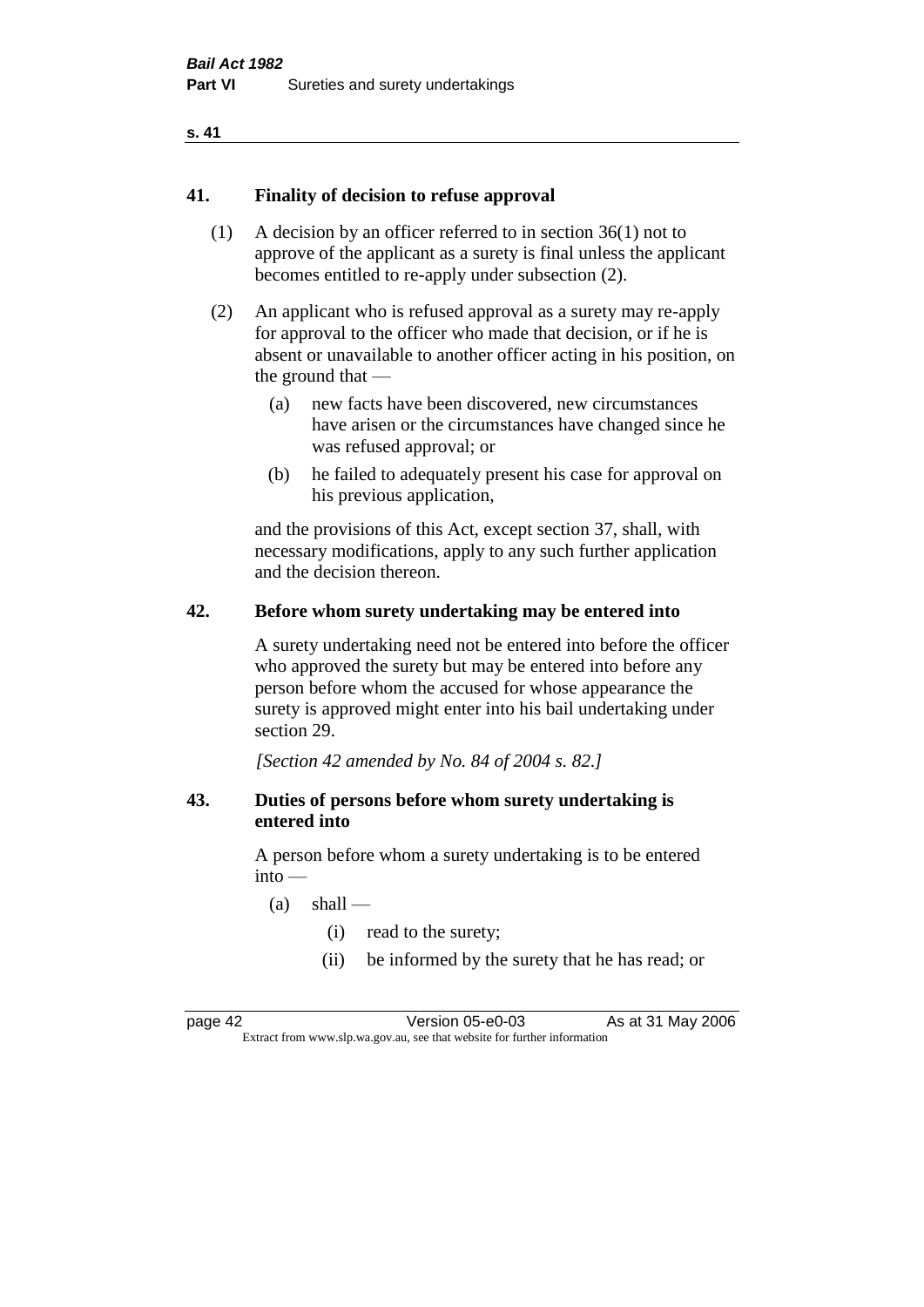(iii) if necessary, have translated to the surety,

the documents described in section  $37(1)(a)$  and (b), and the surety undertaking, before the surety enters into the undertaking;

- (b) shall ensure that all conditions which are to be complied with by the surety have been complied with before the surety enters into his undertaking; and
- (c) shall give to the surety a copy of his surety undertaking as duly completed.

*[Section 43 amended by No. 74 of 1984 s. 13.]* 

## **44. Surety undertaking extends to adjourned hearing only by consent**

- (1) A surety undertaking does not extend to the failure by the accused to appear at a different time or a different time and place pursuant to section 31 unless —
	- (a) his surety undertaking contains a provision that it does so extend; and
	- (b) where applicable, pursuant to subsection (2), he has received notice as mentioned in that subsection.
- (2) A surety undertaking may, at the option of the surety, also contain a provision that, where a different time or a different time and place for the accused's appearance is substituted pursuant to section 31, the surety's liability shall only arise if he is given notice, as soon as is practicable, of the different time or the different time and place.

*[Section 44 amended by No. 74 of 1984 s. 14; No. 84 of 2004 s. 82.]* 

As at 31 May 2006 Version 05-e0-03 page 43 Extract from www.slp.wa.gov.au, see that website for further information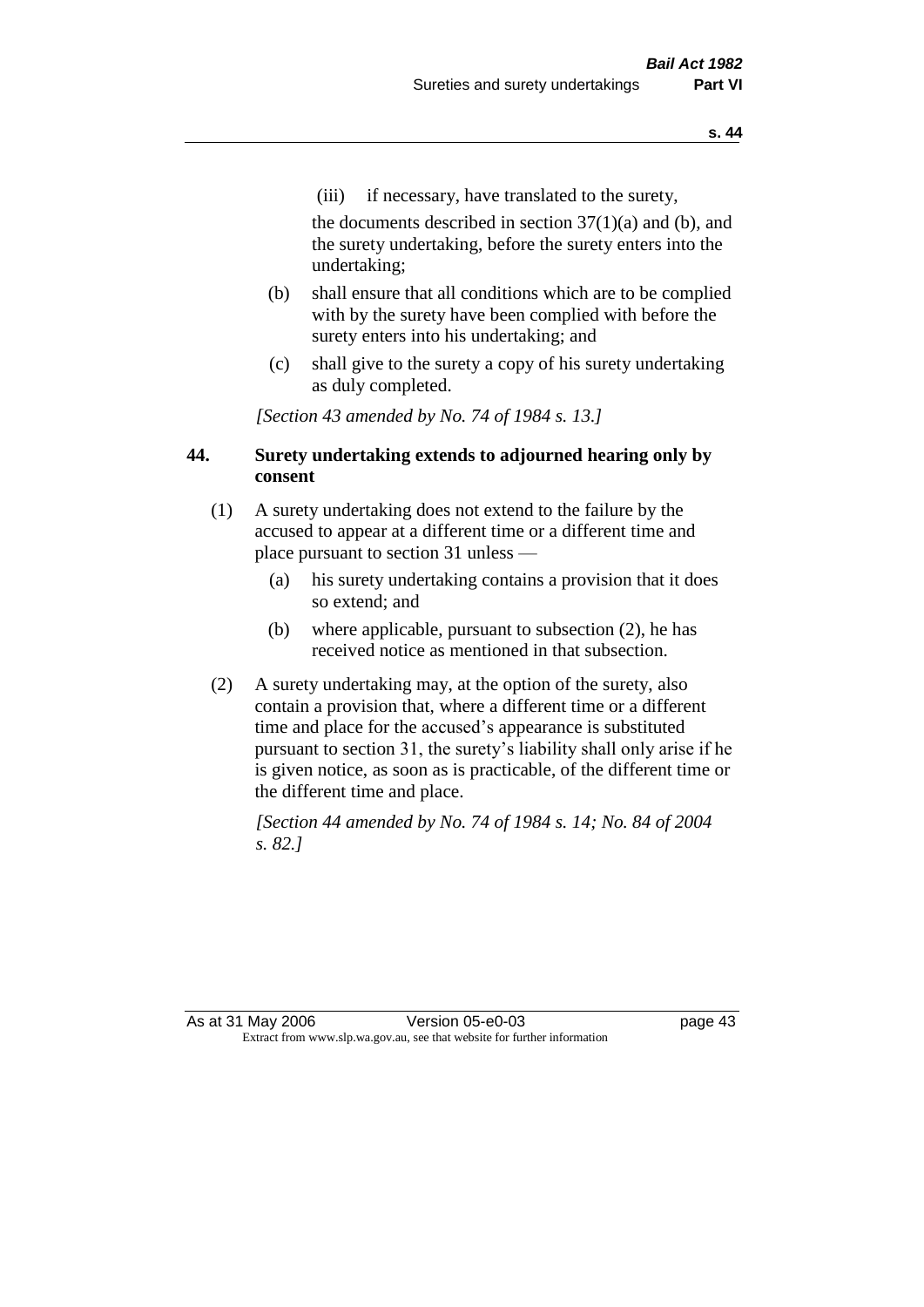#### **s. 45**

#### **45. Giving and proof of notices under section 44**

- (1) For the purposes of section 44(2) notice to a surety may be given —
	- (a) orally to the surety by the judicial officer when he fixes a time and place for the proceedings or the resumed proceedings;
	- (b) in the prescribed form to the surety personally; or
	- (c) by the registrar of the court sending the prescribed form by registered post or telegram to him at his address appearing in his undertaking or notified under section 60.
- (2) Section 32(2) and (3) shall apply to the service and proof of service of a notice under subsection  $(1)(c)$ .
- (3) A judicial officer who, under subsection  $(1)(a)$ , notifies a surety of the time and place for the proceedings or the resumed proceedings shall endorse on the surety's undertaking a certificate showing details of such time and place and that he notified the surety thereof.
- (4) In any proceedings
	- (a) a document purporting to be a copy of a notice referred to in section 44(2) shall be evidence of the terms of the notice;
	- (b) an endorsement on a surety undertaking purporting to be a certificate referred to in subsection (3) shall be evidence of the matters appearing therein without proof of the signature of the judicial officer who made it.

*[Section 45 amended by No. 74 of 1984 s. 15; No. 59 of 2004 s. 141.]* 

# **46. Power of surety to apprehend accused**

(1) A surety may arrest an accused for whose appearance in court he has entered into a surety undertaking if the surety has reasonable grounds to believe that —

page 44 Version 05-e0-03 As at 31 May 2006 Extract from www.slp.wa.gov.au, see that website for further information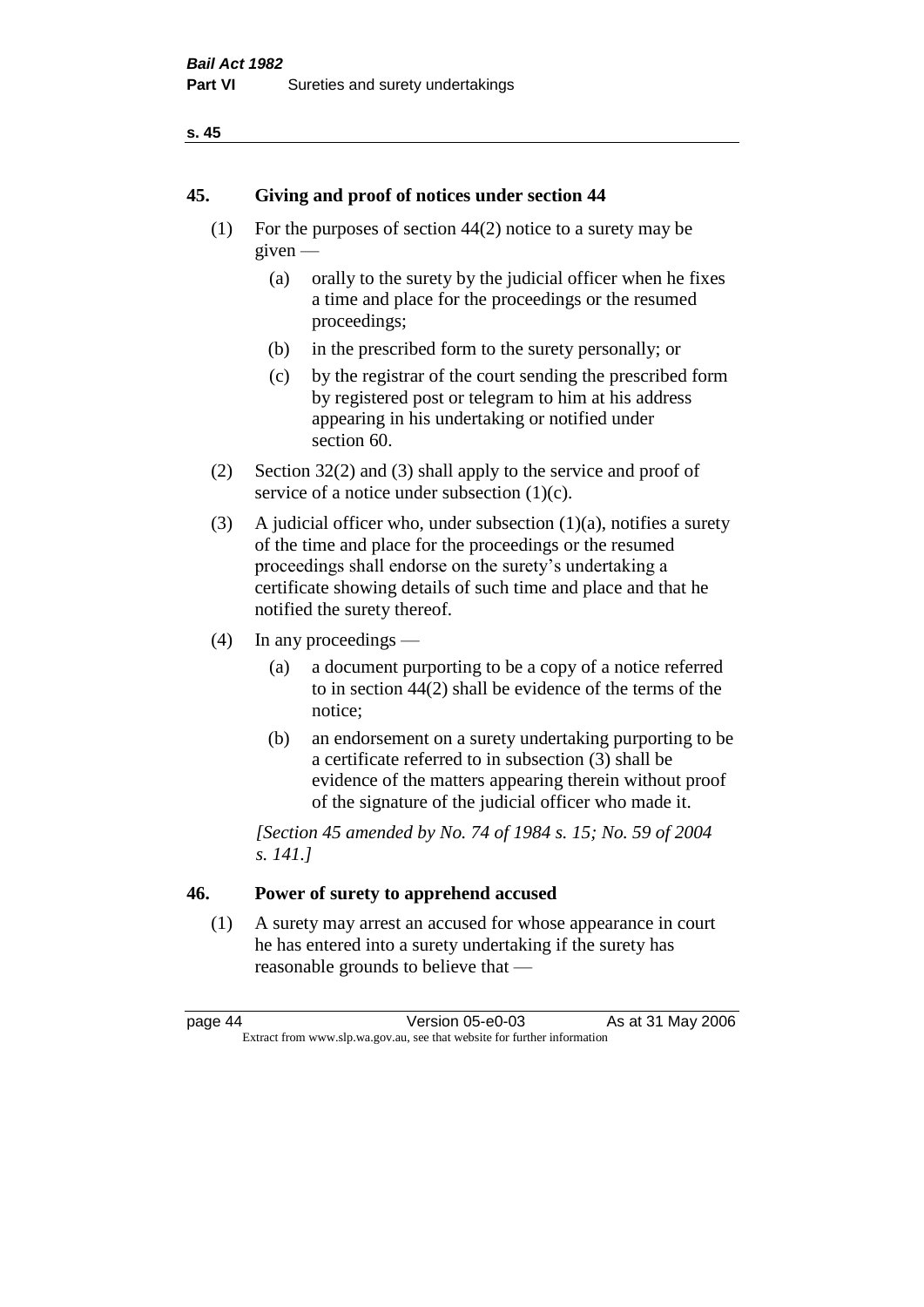- (a) the accused
	- (i) is not likely to comply with the requirements of his bail undertaking mentioned in section  $28(2)(a)$  or (b):
	- (ii) is, or has been, in breach of any condition of his bail undertaking mentioned in section 28(2)(c); or
	- (iii) is, or has been, in breach of a home detention condition mentioned in section 28(2)(d);

and

- (b) it is not expedient to invoke the assistance of a police officer under section 54(1) because the delay occasioned by doing so would defeat the purpose of that section.
- (2) A surety who arrests an accused under subsection (1) shall, as soon as is practicable, deliver him into the custody of a police officer and thereafter he shall be dealt with under section 54(4) and section 55, and those provisions shall apply, as if he had been arrested by a police officer under section 54(2).

*[Section 46 amended by No. 74 of 1984 s. 16; No. 61 of 1990 s. 10; No. 84 of 2004 s. 82.]* 

#### **47. Cessation and suspension of surety undertaking**

A surety undertaking ceases to have effect —

- (a) upon the revocation of bail under section  $55(1)$ ;
- (b) upon the release of an accused under section 55(2) if the surety does not consent to the continuance in force of his surety undertaking;
- (c) upon its being cancelled under section 48(4) (and as from the time fixed therefor) by an appropriate judicial officer;
- (d) upon the death of the surety, but only if no order under section 49(1) has been made before then;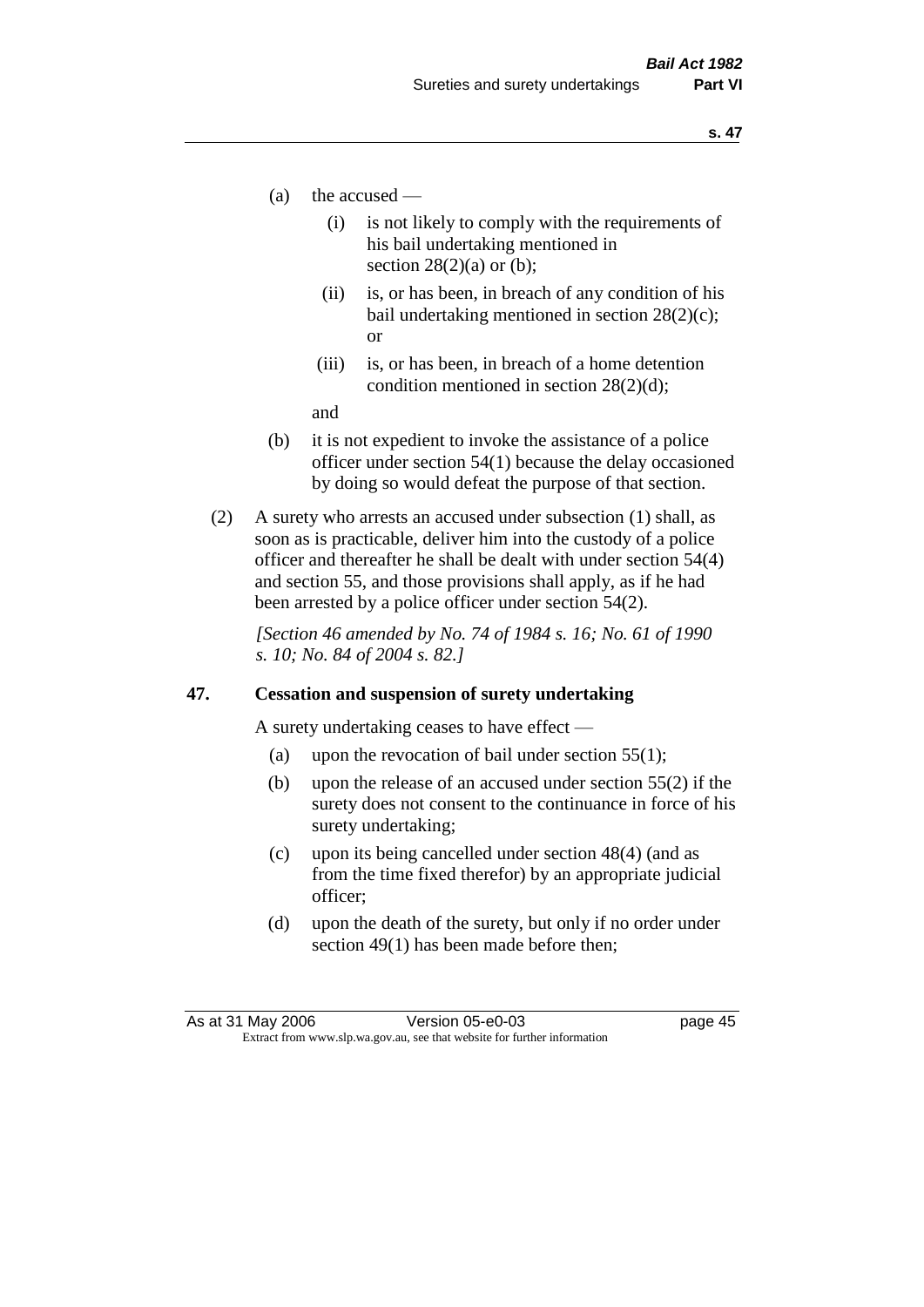- (e) subject to sections 31 and 44, upon the appearance in court by the accused as required by his bail undertaking;
- (f) upon the discharge of the accused according to law from any further proceedings for the offence, or all of the offences, to which the surety undertaking relates; or
- (g) during any period before the time at which the accused is required to appear in court when he is in custody for any other offence or reason.

*[Section 47 amended by No. 84 of 2004 s. 82.]* 

## **48. Surety may apply for cancellation of his undertaking**

- (1) A surety may apply to an appropriate judicial officer for cancellation of his undertaking.
- (2) An application under subsection (1) may be made at any time before that specified, or deemed by section 31(3) to be specified, in the accused's bail undertaking for his appearance in court.
- (3) Upon an application being made under subsection (1) an appropriate judicial officer shall cause the accused to appear before him or another such officer and may issue a warrant or summons for that purpose.
- (4) Upon the appearance of the accused before the time mentioned in subsection (2) an appropriate judicial officer shall —
	- (a) cancel the surety undertaking; and
	- (b) exercise one of the powers set out in section  $55(1)(d)$ or (e).
- (5) An application under subsection (1) must be made, and proceedings on it are to be conducted —
	- (a) in a court of summary jurisdiction in accordance with regulations made under the *Criminal Procedure Act 2004*;

page 46 Version 05-e0-03 As at 31 May 2006 Extract from www.slp.wa.gov.au, see that website for further information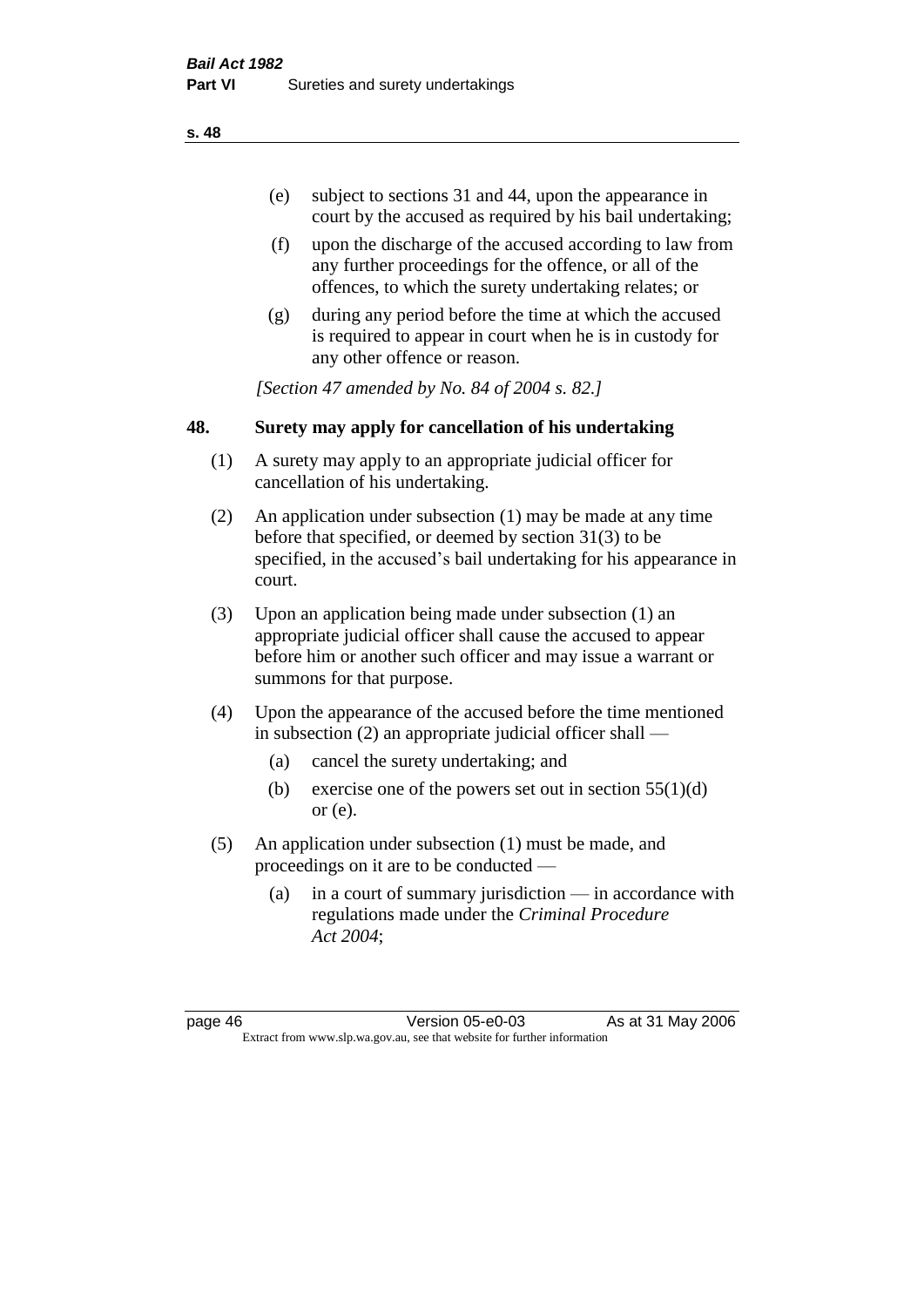(b) in the Supreme Court or the District Court  $-\text{in}$ accordance with rules of court made under the *Criminal Procedure Act 2004*.

*[Section 48 amended by No. 59 of 2004 s. 141; No. 84 of 2004 s. 7 and 82.]* 

## **49. Forfeiture of money under surety's undertaking**

- (1) Where an accused has failed to comply with any requirement of his bail undertaking mentioned in section 28(2)(a) or (b)(ii) the following provisions of this section apply for the purpose of enforcing payment to the State of any sum thereupon payable by a surety in terms of his surety undertaking —
	- (a) the registrar of the court before which the accused failed to appear may apply to an appropriate judicial officer for an order that the sum be paid;
	- (b) that judicial officer shall summon the surety to appear before the court in which the judicial officer exercises jurisdiction to show cause why an order of forfeiture should not be made under this section;
	- (c) on the hearing of the application and upon proof of the surety's liability in terms of his undertaking, the judicial officer shall order forfeiture of the full amount specified in the undertaking unless the surety attends at the hearing and shows to the satisfaction of the judicial officer that there was reasonable cause for the failure of the accused to comply with the requirement to which the application relates;
	- (d) notwithstanding paragraph (c), the judicial officer may decline to make an order under that paragraph or may order forfeiture in part only where the surety attends and shows to the satisfaction of the judicial officer —
		- (i) that, by reason of a change of circumstances since the undertaking was entered into, an order for forfeiture, or for forfeiture in full (as the case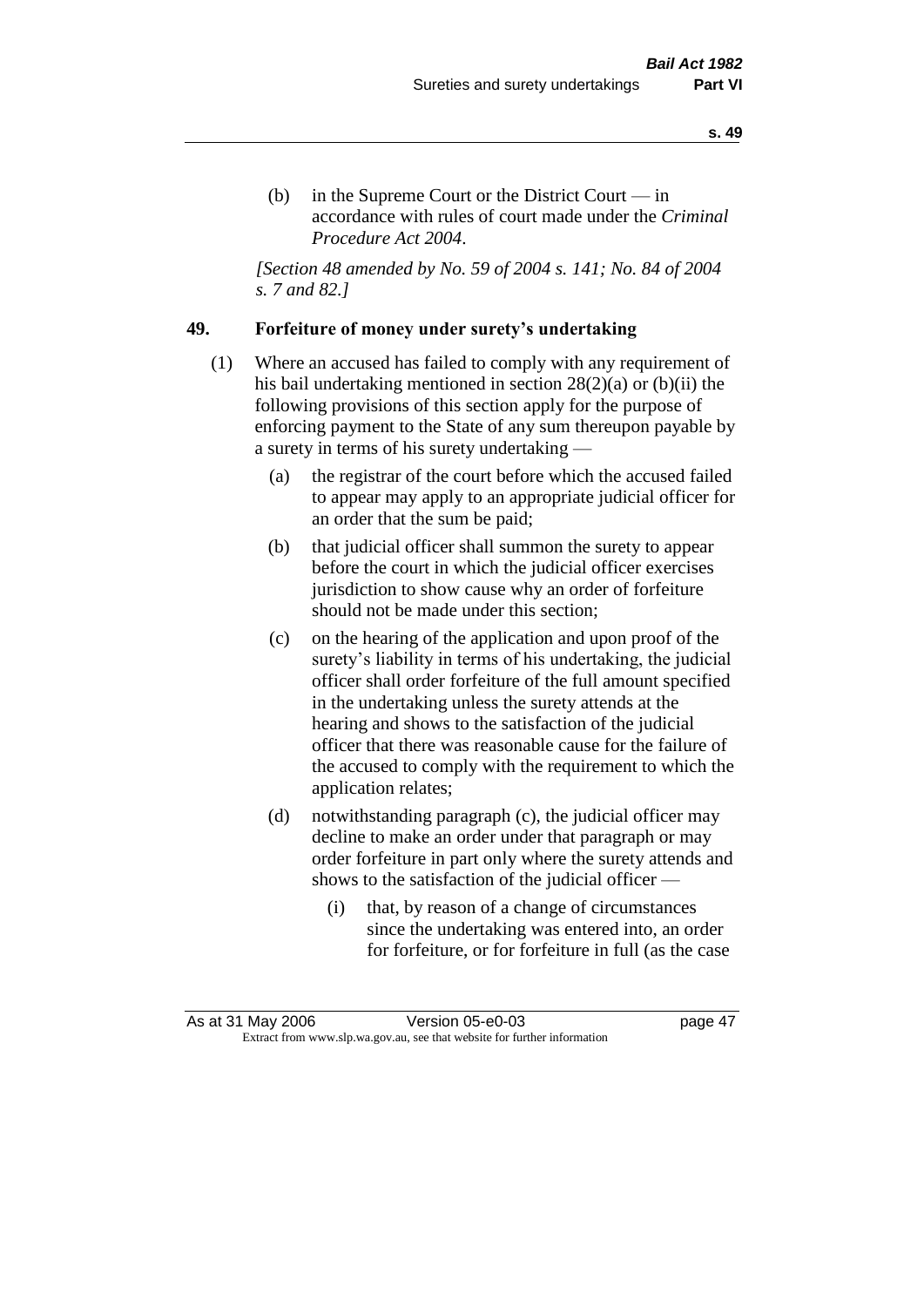may be), would cause excessive hardship to the surety or his dependants; and

- (ii) that such hardship would not be relieved by the exercise of one or more of the powers conferred by section 59;
- (e) an order may be made under this section whether or not the accused has been convicted of an offence against section 51(1) or (2) but if, after an order has been made, the surety satisfies the Governor that new facts have been discovered or new circumstances have arisen which show that there was reasonable cause for the failure of the accused as mentioned in paragraph (c), the Governor may exercise the power in section 139 of the *Sentencing Act 1995* as if the forfeiture were one to which that section applied.
- (2) An application under subsection (1) must be made, and proceedings on it are to be conducted —
	- (a) in a court of summary jurisdiction in accordance with regulations made under the *Criminal Procedure Act 2004*;
	- (b) in the Supreme Court or the District Court  $-\text{in}$ accordance with rules of court made under the *Criminal Procedure Act 2004*.
- (3) Without prejudice to the recovery of such an amount as a civil debt due to the State, any amount to be paid under an order made under this section is to be paid, and its payment may be enforced under Part 5 of the *Fines, Penalties and Infringement Notices Enforcement Act 1994*, unless an order has been made under subsection (4).
- (4) If under this section the Supreme Court or the District Court makes an order requiring the payment of money, the court may make an order under section 59 of the *Sentencing Act 1995* in respect of the amount payable and for that purpose that section,

page 48 Version 05-e0-03 As at 31 May 2006 Extract from www.slp.wa.gov.au, see that website for further information

**s. 49**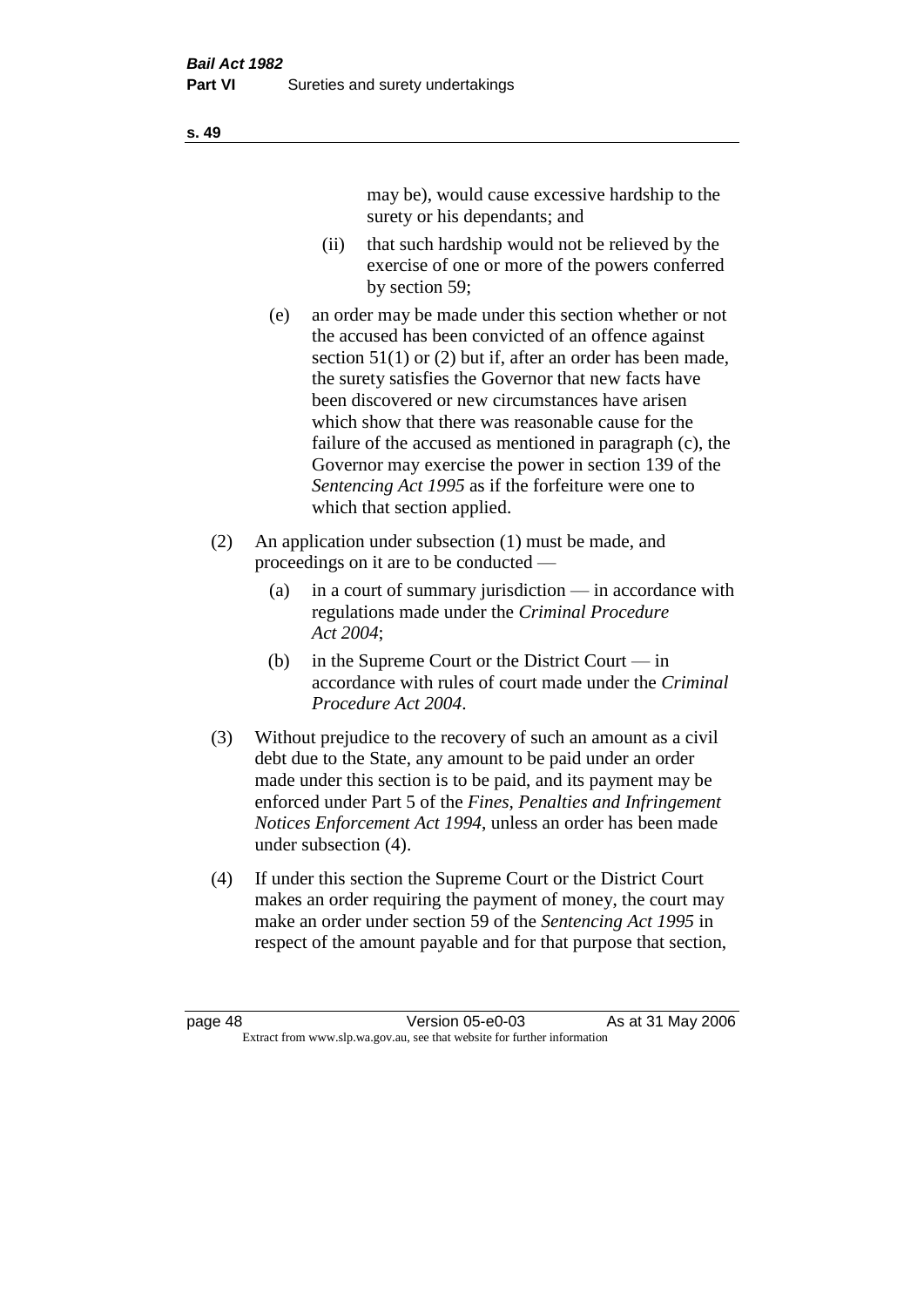with any necessary changes, applies as if the amount were a fine imposed on the surety.

*[Section 49 amended by No. 74 of 1984 s. 17; No. 92 of 1994 s. 5; No. 78 of 1995 s. 8; No. 65 of 2003 s. 121(3); No. 74 of 2003 s. 29; No. 59 of 2004 s. 141; No. 84 of 2004 s. 8, 11 and 82.]* 

### **50. Offence to indemnify surety**

(1) If a person indemnifies, or agrees to indemnify, a surety or proposed surety against any liability which the surety or proposed surety may incur under this Act (including this section) he and the surety or proposed surety and any person with whom he agrees as aforesaid each commits an offence.

Penalty: \$1 000 or imprisonment for 12 months or both.

- (2) An offence is committed under subsection  $(1)$ 
	- (a) whether the agreement is made before or after the surety undertaking is entered into and whether or not a proposed surety actually becomes a surety; and
	- (b) whether the compensation is to be in money or in money's worth.
- (3) An offence is not committed under subsection (1) by a surety or proposed surety if he shows —
	- (a) that he had no knowledge of an agreement within the meaning of subsection (1) proposed to be entered into between 2 other persons; or
	- (b) that having such knowledge he took all steps reasonably available to him to prevent the agreement being entered into.

*[Section 50 amended by No. 74 of 1984 s. 18.]*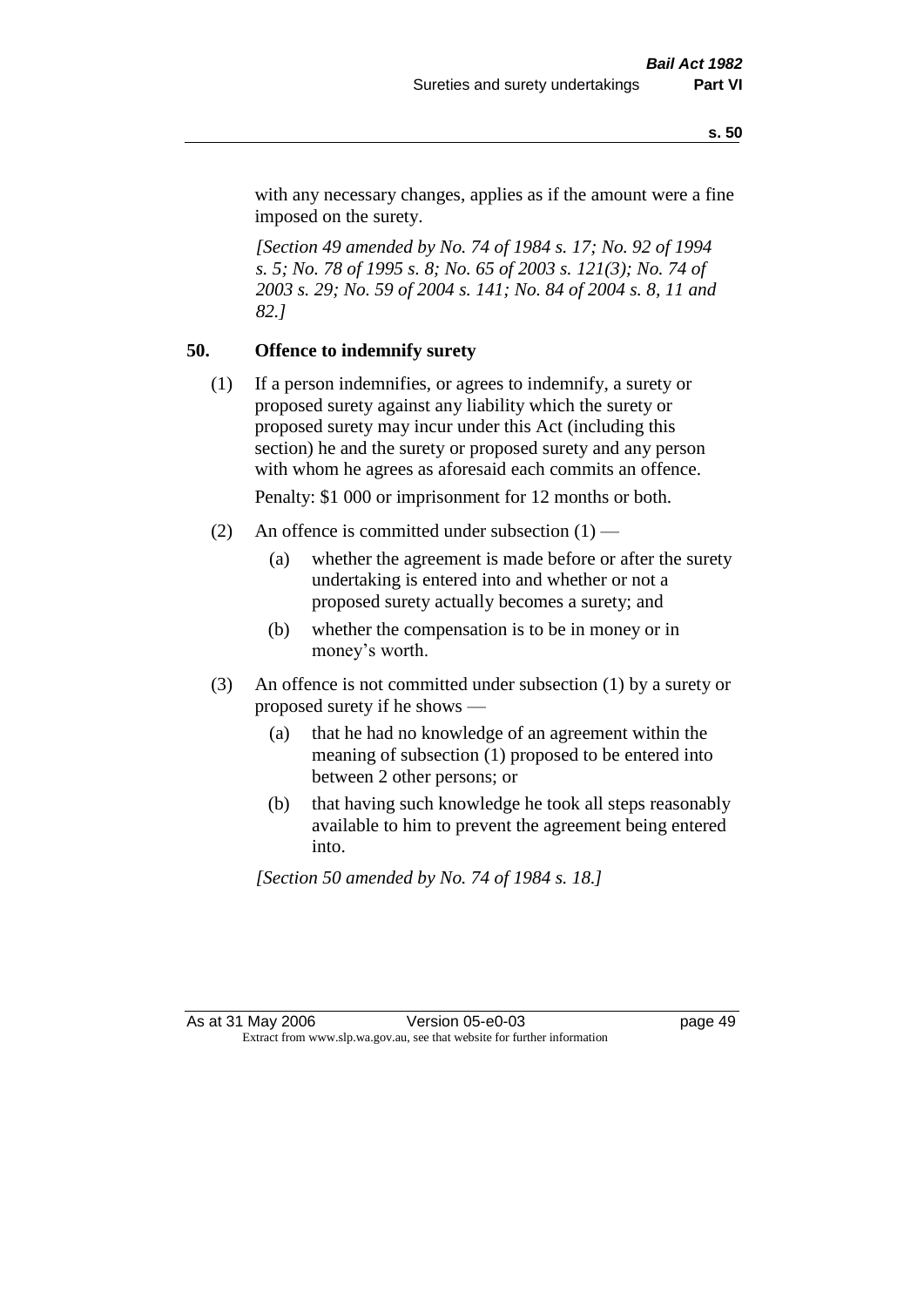**s. 50A**

# **Part VIA — Administration of home detention conditions**

*[Heading inserted by No. 61 of 1990 s. 11.]* 

## **50A. Powers of CEO (Justice)**

The CEO (Justice) has all of the powers conferred under this Act on a community corrections officer and may review, vary, or rescind a direction given by a community corrections officer.

*[Section 50A inserted by No. 61 of 1990 s. 11; amended by No. 31 of 1993 s. 9.]* 

*[50B. Repealed by No. 78 of 1995 s. 8.]* 

## **50C. Powers and duties of community corrections officers**

- (1) A community corrections officer may give such reasonable directions to an accused subject to a home detention condition as are necessary for the proper administration of the condition and any other condition imposed on the grant of bail to the accused including, without limiting the generality of the foregoing, directions as to —
	- (a) when the accused may leave the place where he is required by the home detention condition to remain;
	- (b) the period of any authorised absence from the place where he is required by the home detention condition to remain;
	- (c) when the accused shall return to the place where he is required by the home detention condition to remain;
	- (d) the method of travel to be used by the accused during any absence from the place where he is required by the home detention condition to remain; and
	- (e) the manner in which the accused shall report his whereabouts.

page 50 Version 05-e0-03 As at 31 May 2006 Extract from www.slp.wa.gov.au, see that website for further information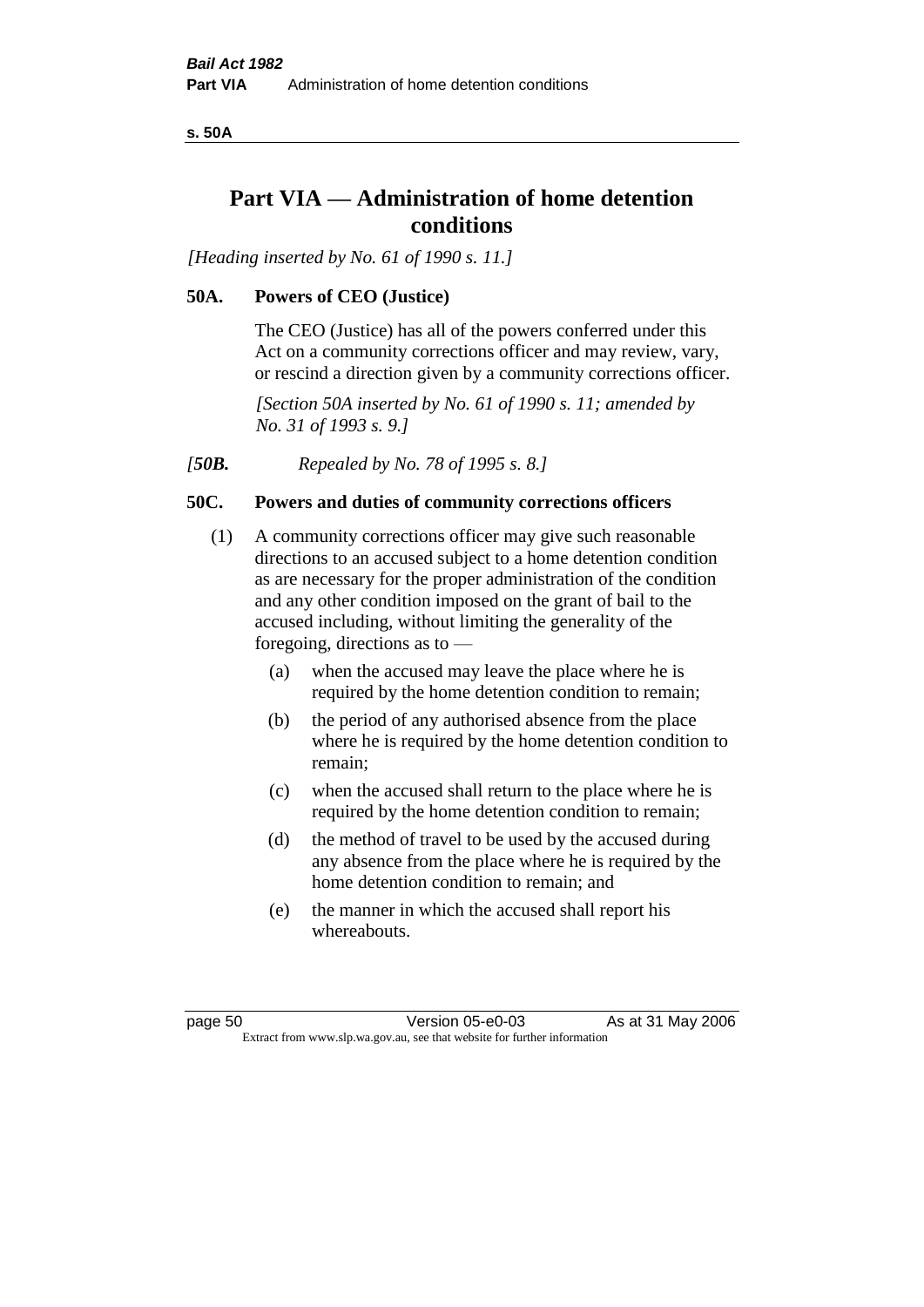- (2) For the purpose of ascertaining whether or not an accused is complying with a home detention condition or any direction given pursuant to subsection (1), a community corrections officer may, at any time —
	- (a) enter or telephone the place where the accused is required by a home detention condition to remain;
	- (b) enter or telephone the accused's place of employment or any other place where the accused is permitted or required to attend; or
	- (c) question any person at any place referred to in paragraph (a) or (b).
- $(3)$  A person who
	- (a) hinders a person exercising powers under subsection (2); or
	- (b) fails to answer a question put pursuant to subsection  $(2)(c)$  or gives an answer that the person knows is false or misleading in a material particular,

commits an offence.

Penalty: \$2 000 and imprisonment for 12 months.

- (4) A community corrections officer
	- (a) shall keep such records and make such returns and reports in relation to accused persons subject to home detention conditions as the CEO (Justice) directs; and
	- (b) shall make any records relating to a defendant subject to a home detention condition available on the request of the CEO (Justice) to him.

*[Section 50C inserted by No. 61 of 1990 s. 11; amended by No. 31 of 1993 s. 9; No. 50 of 2003 s. 37(3); No. 84 of 2004 s. 82, 83(3).]*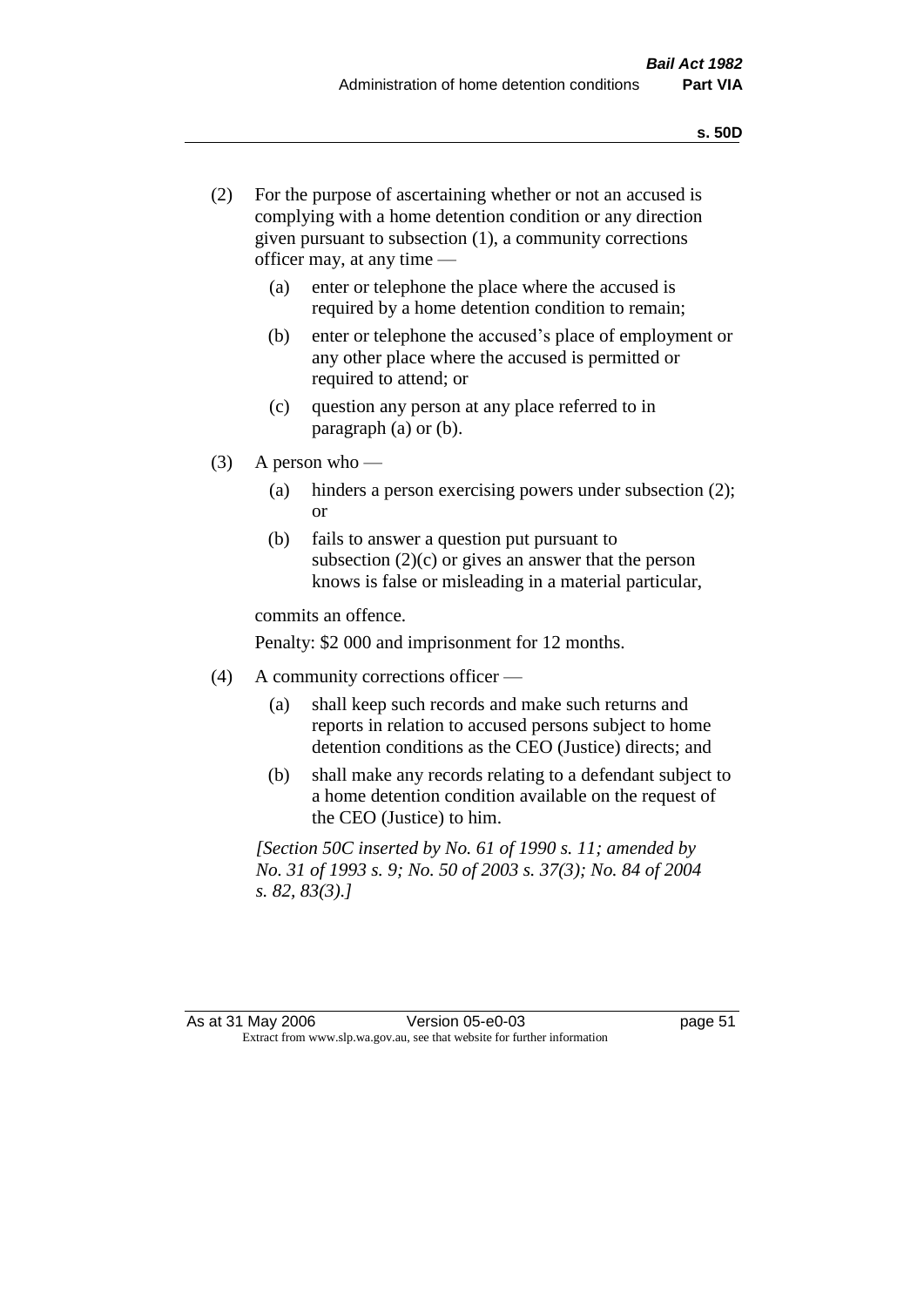| v<br>۰,<br>×<br>۰.<br>× |  |
|-------------------------|--|
|-------------------------|--|

#### **50D. Powers of members of the Police Force**

- (1) For the purpose of ascertaining whether or not an accused is complying with a home detention condition, a member of the Police Force may —
	- (a) require the accused to produce a copy of his bail undertaking and any notice by the CEO (Justice) under section 50E(a) for inspection; and
	- (b) require the accused to explain why he is absent from the place where he is required by the home detention condition to remain.
- (2) An accused who fails to comply with subsection  $(1)(a)$  or who fails to explain when required to do so under subsection (1)(b) or who gives an explanation that the accused knows is false or misleading in a material particular, commits an offence.

Penalty: \$2 000.

*[Section 50D inserted by No. 61 of 1990 s. 11; amended by No. 31 of 1993 s. 9; No. 50 of 2003 s. 37(4) ; No. 84 of 2004 s. 82.]* 

## **50E. CEO (Justice) may substitute a different place of detention and apply conditions**

The CEO (Justice) may, at any time, by notice in writing given to an accused granted bail subject to a home detention condition —

- (a) substitute a different place for the place where an accused is required by a home detention condition to remain;
- (b) require the accused to comply with such of the conditions specified in the list provided to the accused under section 24A(4) as are specified in the notice.

*[Section 50E inserted by No. 61 of 1990 s. 11; amended by No. 31 of 1993 s. 9; No. 84 of 2004 s. 82.]* 

page 52 Version 05-e0-03 As at 31 May 2006 Extract from www.slp.wa.gov.au, see that website for further information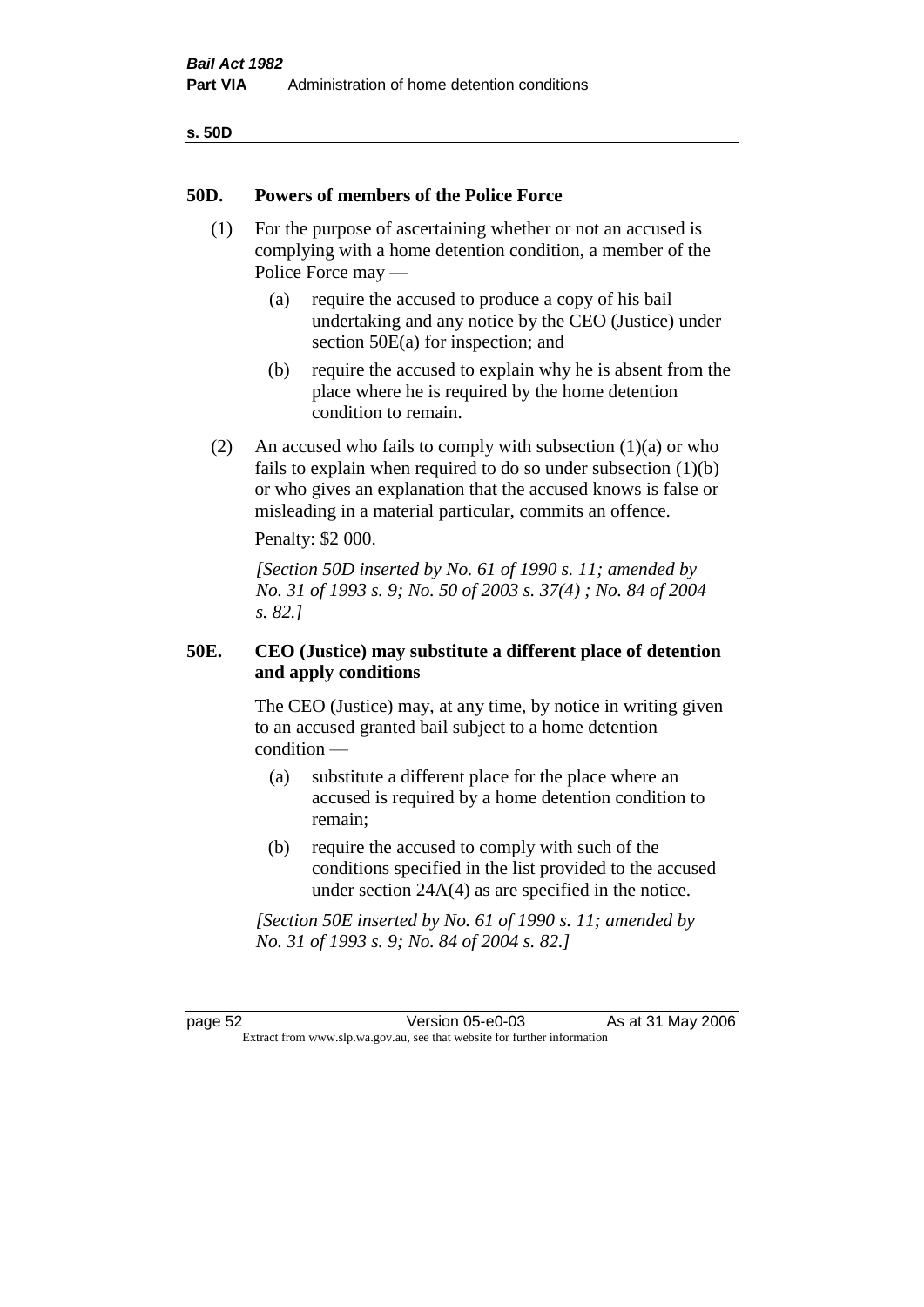#### **50F. CEO (Justice) may revoke bail**

- (1) Where a home detention condition has been imposed as a condition on a grant of bail to an accused the CEO (Justice) may, in his absolute discretion, by instrument signed by him and if practicable, given to the accused, revoke the bail.
- (2) Without limiting the generality of subsection (1), the power to revoke bail may be exercised where the accused —
	- (a) is not likely to comply with any requirement of his bail undertaking mentioned in section  $28(2)(a)$  or (b); or
	- (b) is, or has been, or is likely to be in breach of any condition of his bail undertaking mentioned in section  $28(2)(c)$ .
- (3) Subject to subsection (4), where the CEO (Justice) revokes bail he shall include a statement of his reasons for the cancellation in the instrument cancelling the bail.
- (4) Where the CEO (Justice) is of the opinion that it would be in the interest of the accused or any other person, or the public, to withhold from the accused any or all of the reasons referred to in subsection (3), the CEO (Justice) may so withhold the reason or reasons.
- (5) Where the CEO (Justice) revokes bail, he may, whenever necessary, issue a warrant directed to all members of the Police Force to have the accused arrested and brought before an appropriate judicial officer.

*[Section 50F inserted by No. 61 of 1990 s. 11; amended by No. 31 of 1993 s. 9; No. 84 of 2004 s. 82.]* 

#### **50G. Procedure on arrest after revocation of bail**

(1) An accused arrested pursuant to a warrant issued under section 50F shall be taken as soon as is practicable before an appropriate judicial officer unless he is arrested less than 24 hours before the time at which he is due to appear in

As at 31 May 2006 Version 05-e0-03 page 53 Extract from www.slp.wa.gov.au, see that website for further information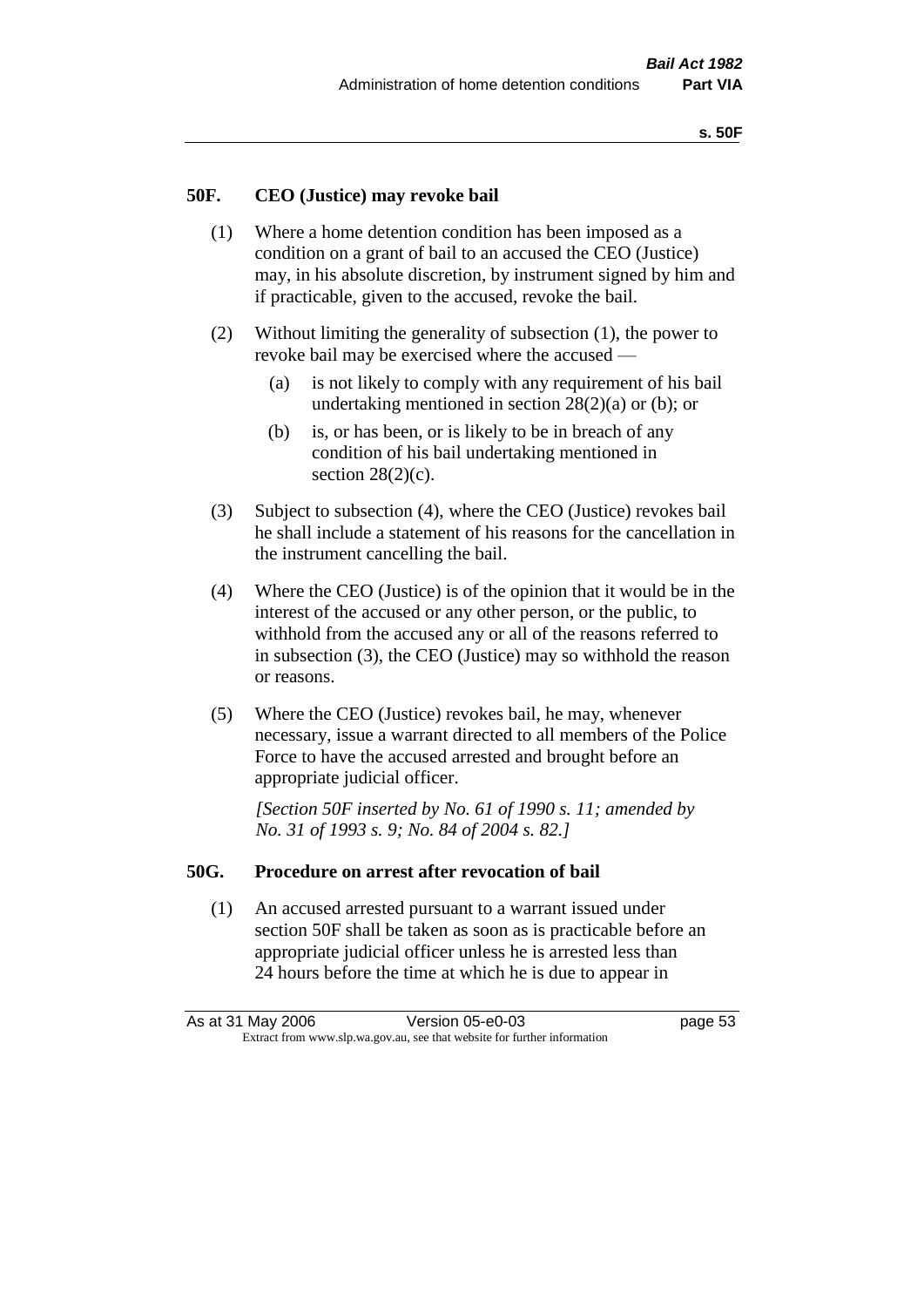accordance with his bail undertaking, in which case he shall be held in custody and brought before an appropriate judicial officer at that time.

- (2) The judicial officer before whom an accused appears under this section may —
	- (a) remand the accused in custody to appear at the time and place specified, or deemed by section 31(3) to be specified, in his bail undertaking; or
	- (b) grant fresh bail to the accused in accordance with this Act, other than clause 2 of Part B of Schedule 1.

*[Section 50G inserted by No. 61 of 1990 s. 11; amended by No. 45 of 1993 s. 12; No. 84 of 2004 s. 82.]* 

## **50H. Exclusion of the rules of natural justice**

The rules known as the rules of natural justice (including any duty of procedural fairness) do not apply to or in relation to the doing or omission of any act, matter or thing under this Part by the CEO (Justice).

*[Section 50H inserted by No. 61 of 1990 s. 11; amended by No. 31 of 1993 s. 9.]* 

### **50J. Delegation by CEO (Justice)**

The CEO (Justice) may, either generally or as otherwise provided by the instrument of delegation, by writing signed by him, delegate to any person any power or duty under this Part, other than this power of delegation.

*[Section 50J inserted by No. 61 of 1990 s. 11; amended by No. 31 of 1993 s. 9.]*

#### **50K. Retrieval of monitoring equipment**

If under rules made under section 50L any device or equipment has been installed at the place where an accused is required by a

page 54 Version 05-e0-03 As at 31 May 2006 Extract from www.slp.wa.gov.au, see that website for further information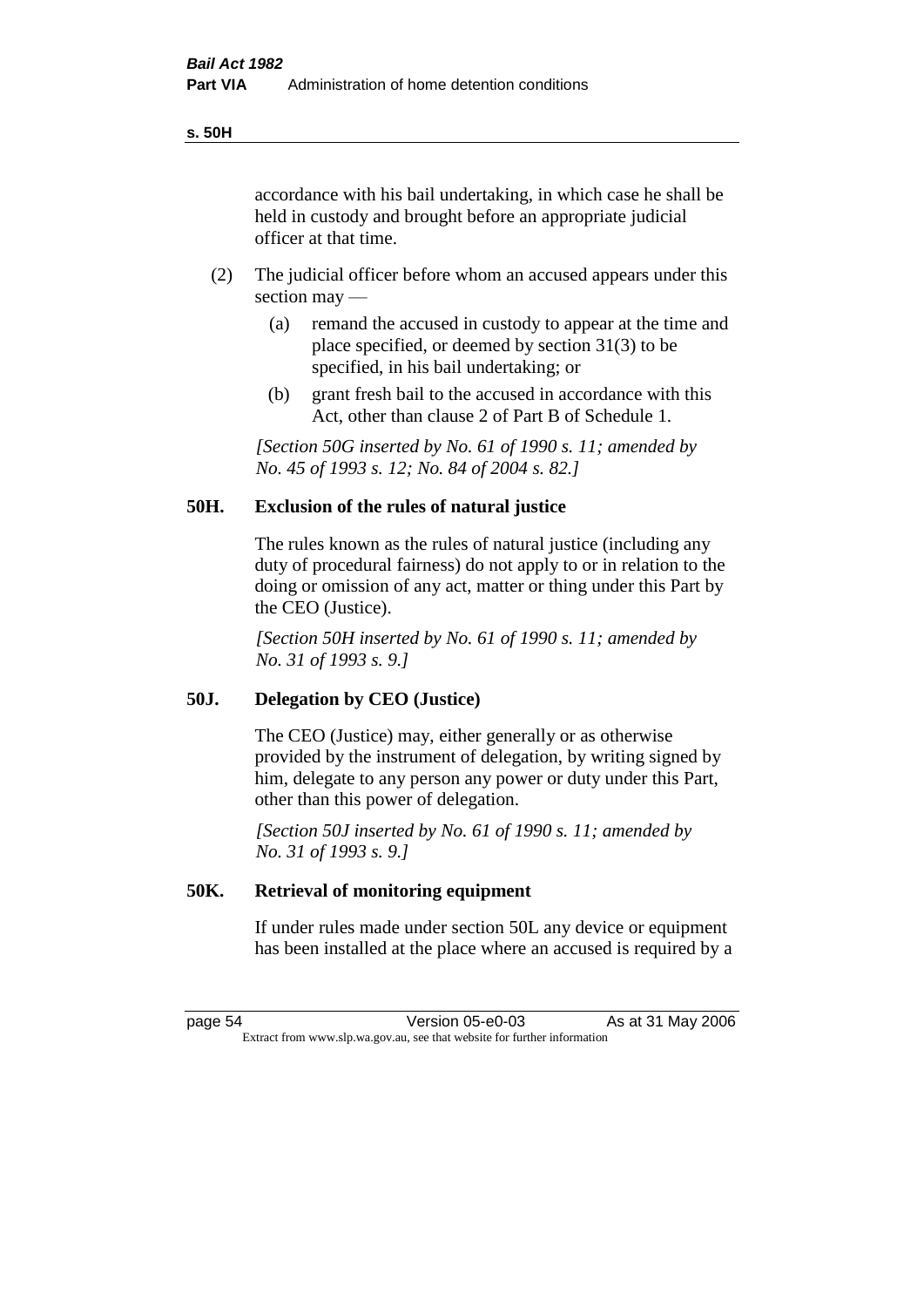#### **s. 50L**

home detention condition to remain, section 118 of the *Sentence Administration Act 2003* applies.

*[Section 50K inserted by No. 78 of 1995 s. 8; amended by No. 50 of 2003 s. 29(3); No. 84 of 2004 s. 82.]* 

# **50L. Rules**

- (1) The CEO (Justice) may, with the approval of the Minister, make rules for the purposes of this Part which may provide for the manner of ensuring that accused persons are complying with home detention conditions and for conditions to be applied to accused persons granted bail subject to home detention conditions including conditions —
	- (a) requiring a defendant to wear any device;
	- (b) requiring a defendant to permit the CEO (Justice) to install any device or equipment at the place where the defendant is required by a home detention condition to remain.
- (2) Rules made under this section may confer a discretionary authority on any person or class of persons.
- (3) Sections 41 and 42 of the *Interpretation Act 1984* do not apply to rules made under this section.

*[Section 50L inserted by No. 61 of 1990 s. 11; amended by No. 31 of 1993 s. 9; No. 84 of 2004 s. 82 and 83(3).]*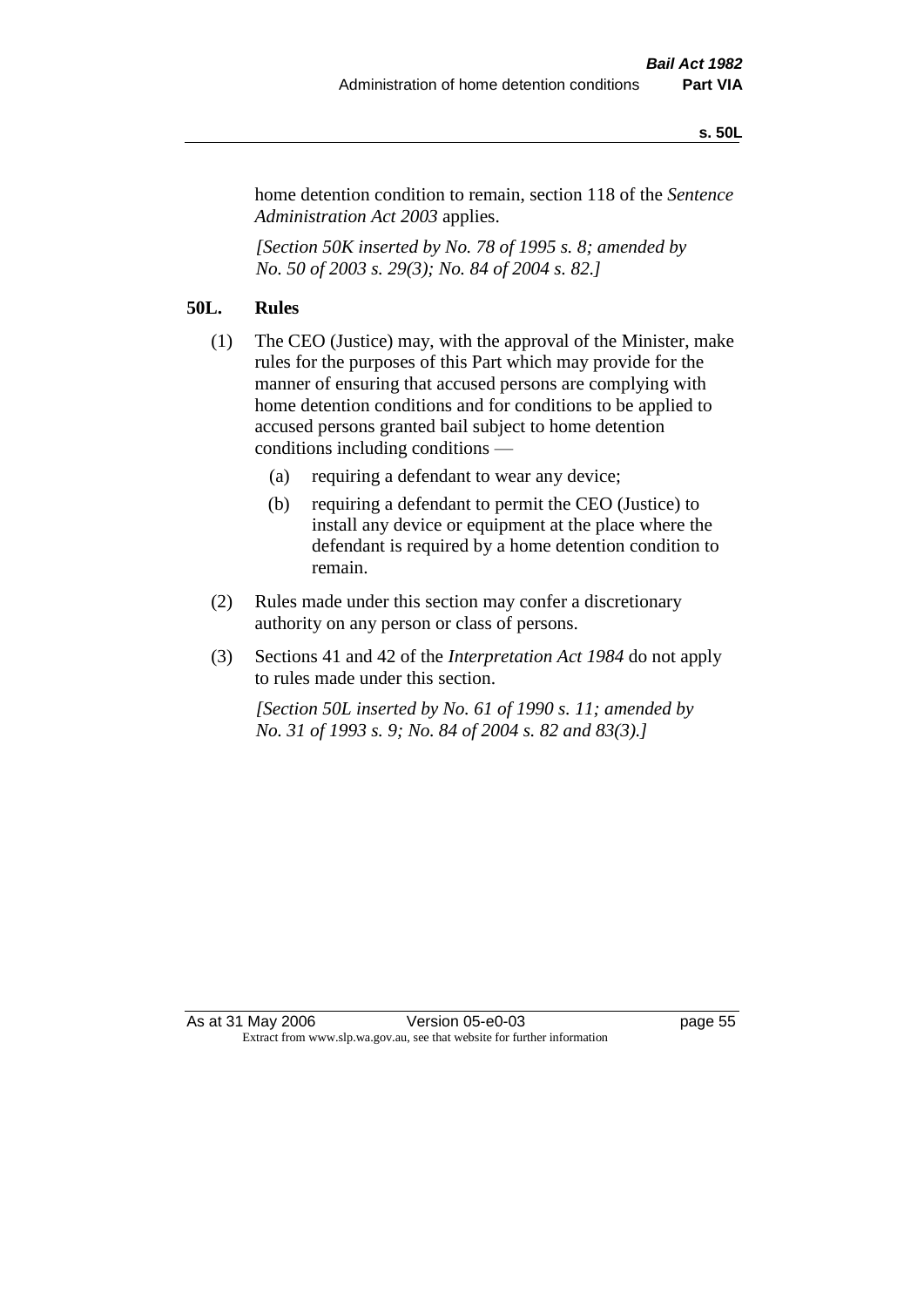**s. 51**

# **Part VII — Enforcement of bail undertakings**

# **51. Offence to fail to comply with bail undertaking**

- (1) An accused who, without reasonable cause, fails to comply with the requirement of his bail undertaking mentioned in section 28(2)(a) commits an offence.
- (2) An accused who fails to comply with the requirement of his bail undertaking mentioned in section  $28(2)(b)(ii)$  commits an offence.
- $(2a)$  An accused
	- (a) whose bail undertaking includes any condition imposed for a purpose mentioned in clause  $2(2)(c)$  or (d) of Part D of Schedule 1; and
	- (b) who fails to comply with the condition,

commits an offence.

- (3) An accused shall not be convicted in his absence of an offence against this section.
- (4) An accused who is charged with an offence against subsection (1) or (2) may be convicted of the other of those offences if that other offence is proved by the evidence.
- (5) A prosecution for an offence against subsection (1), (2) or (2a) may be brought at any time.
- (6) A person who is convicted of an offence against subsection (1), (2) or (2a) is liable to a fine not exceeding \$10 000 or imprisonment for a term not exceeding 3 years, or both.
- (7) A court which convicts an accused of an offence against this section may, in addition to any penalty which it may impose, order that the accused pay such sum as it may fix in or towards defraying the costs and expenses of and consequent upon his apprehension following the failure to comply with his bail undertaking for which he was convicted.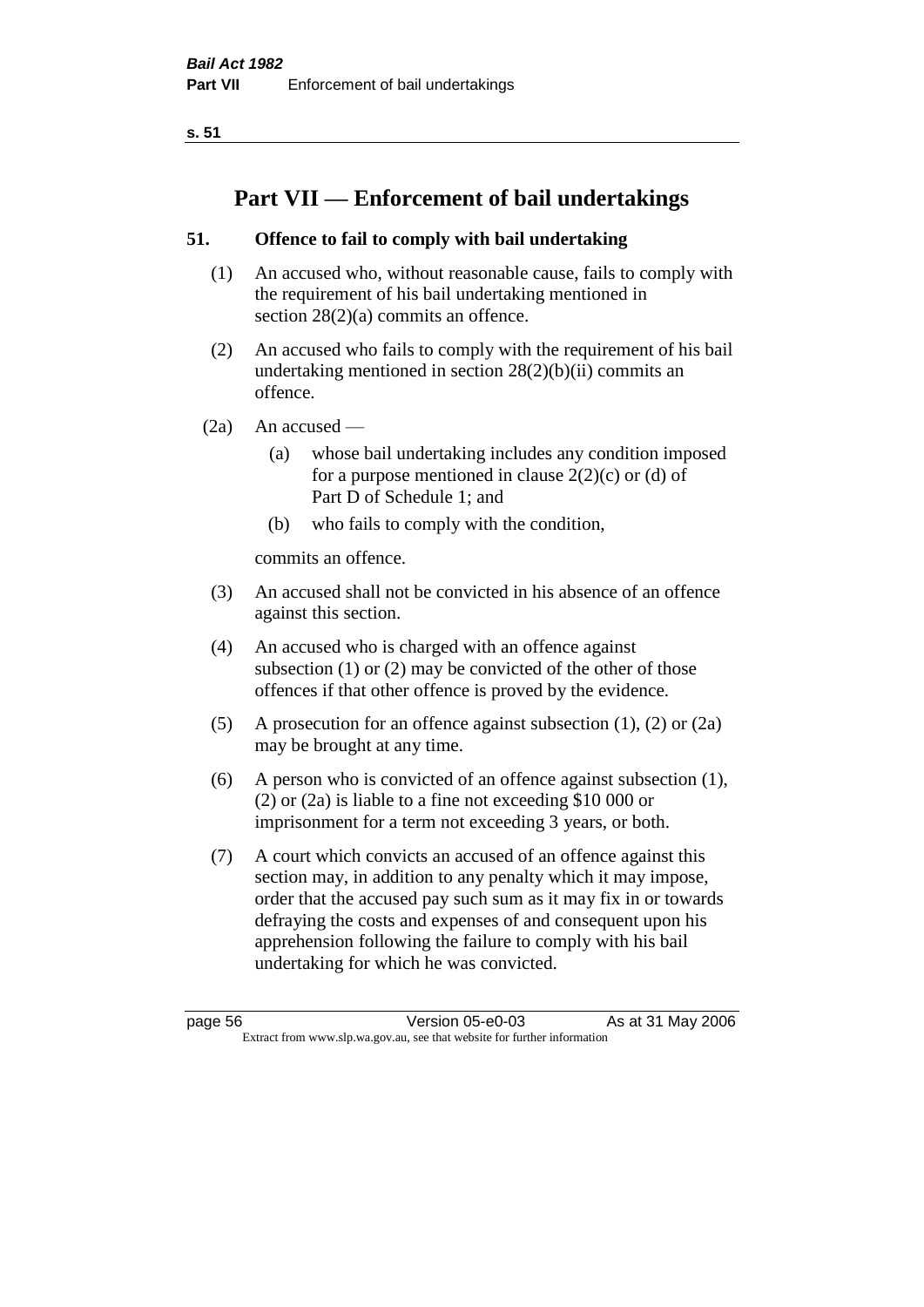- (8) An order made under subsection (7)
	- (a) shall specify to whom and in what manner the sum shall be paid; and
	- (b) may be enforced as though the sum were a penalty imposed under this section.

*[Section 51 amended by No. 54 of 1998 s. 9; No. 59 of 2004 s. 141; No. 84 of 2004 s. 11 and 82.]*

## **52. Provisions as to summary proceedings before superior courts for an offence under section 51**

- (1) This section applies, notwithstanding any other Act, for the purpose of prosecuting an offence against section 51(1), (2) or (2a) where the court before which the accused is bound to appear at the time when he fails to comply with his bail undertaking is the Supreme Court or the District Court.
- (2) Where this section applies, the accused shall be dealt with summarily for the offence and shall be so dealt with —
	- (a) by a judge of the Supreme Court in any case where the accused was bound to appear before the General Division of the Supreme Court;
	- (ab) by a judge of appeal in any case where the accused was bound to appear before the Court of Appeal;
	- (b) by a Judge of the District Court in any case where the accused was bound to appear before that Court.
- (3) A prosecution for an offence which is to be dealt with under this section shall be commenced by the authorised officer (as defined in section 80 of the *Criminal Procedure Act 2004*) who was conducting the proceedings in which the accused failed to comply with his bail undertaking —
	- (a) where subsection  $(2)(a)$  or (ab) applies, in the Supreme Court; and
	- (b) where subsection (2)(b) applies, in the District Court.

As at 31 May 2006 Version 05-e0-03 Page 57 Extract from www.slp.wa.gov.au, see that website for further information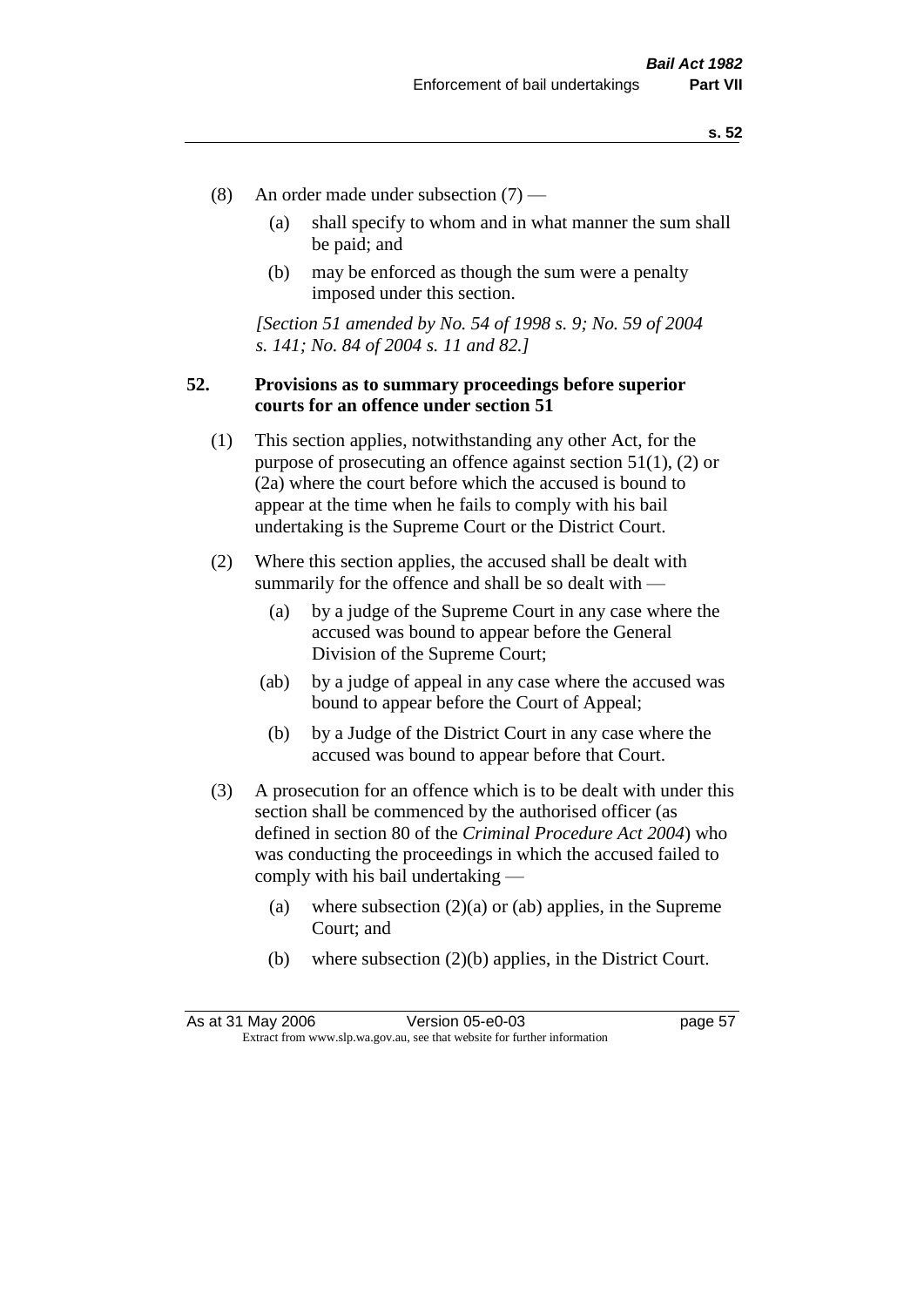- (4) Subject to section 51(3) and (5), a prosecution for an offence which is to be dealt with under this section is to be commenced and conducted under the *Criminal Procedure Act 2004* as if it were a prosecution of a simple offence in a court of summary jurisdiction.
- (5) If under section 51(6) or (7) the Supreme Court or the District Court imposes a pecuniary penalty the court may make an order under section 59 of the *Sentencing Act 1995* in respect of the amount payable.

*[Section 52 amended by No. 92 of 1994 s. 6; No. 78 of 1995 s. 8; No. 54 of 1998 s. 10; No. 45 of 2004 s. 28(2) and (4); No. 59 of 2004 s. 141; No. 84 of 2004 s. 11 and 82.]* 

### **53. Appeals against decisions made under s. 52**

- (1) A person who is dissatisfied with a decision (as defined in section 6 of the *Criminal Appeals Act 2004*) made under section 52 may, with the leave of the Court of Appeal, appeal against it.
- (2) For the purposes of subsection (1), Part 2 of the *Criminal Appeals Act 2004*, with any necessary changes, applies as if —
	- (a) the decision referred to in subsection (1) were a decision of a court of summary jurisdiction;
	- (b) a reference in that Part to a court of summary jurisdiction were a reference to the court that made the decision referred to in subsection (1); and
	- (c) a reference in that Part to commencing an appeal were a reference to applying for leave to appeal.
- (3) Despite section 13(1) of the *Criminal Appeals Act 2004*, the appeal is to be dealt with by the Court of Appeal.

*[Section 53 inserted by No. 45 of 2004 s. 28(3); amended by No. 84 of 2004 s. 11 and 82.]*

page 58 Version 05-e0-03 As at 31 May 2006 Extract from www.slp.wa.gov.au, see that website for further information

#### **s. 53**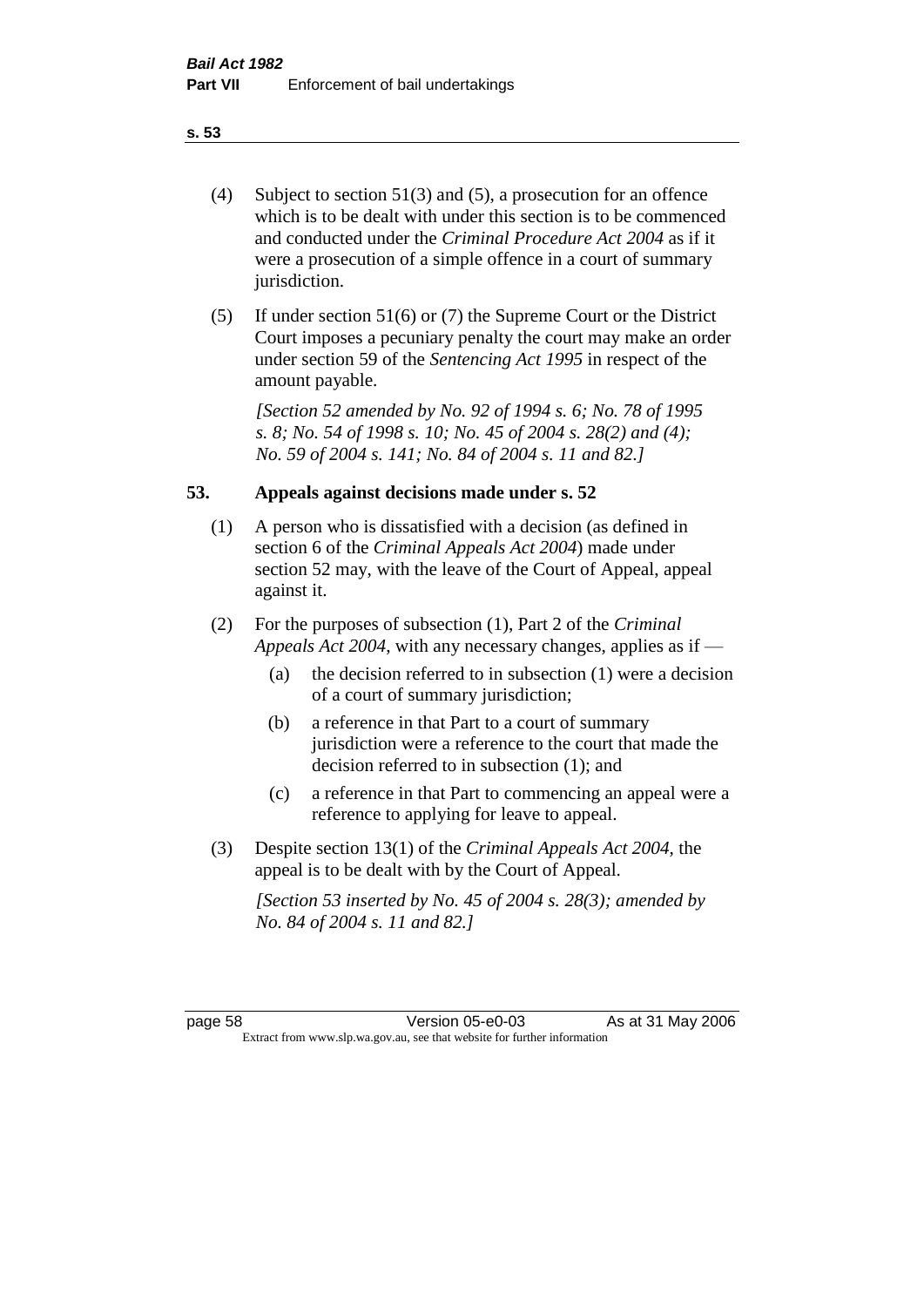### **54. Accused on bail may be taken before a judicial officer for variation or revocation of bail**

- (1) A police officer may cause an accused who has been released on bail to appear before an appropriate judicial officer to show cause why his bail should not be varied or revoked if the police officer —
	- (a) has reasonable grounds to believe, or is notified in writing by a surety for the accused that the surety has reasonable grounds to believe, that the accused —
		- (i) is not likely to comply with any requirement of his bail undertaking mentioned in section  $28(2)(a)$  or (b);
		- (ii) is, or has been, or is likely to be in breach of any condition of his bail undertaking mentioned in section  $28(2)(c)$ ; or
		- (iii) is, or has been, in breach of a home detention condition mentioned in section 28(2)(d);
	- (b) has reasonable grounds to believe that
		- (i) any surety for the accused's appearance is no longer suitable under section 39 to be a surety, or is dead;
		- (ii) for any reason any security required under Part D of Schedule 1 is no longer sufficient; or
		- (iii) in a case where the accused has been granted bail for the purposes of an appeal, the accused has discontinued the appeal or has not prosecuted it with all due diligence.
- (2) For the purpose of causing an accused to appear before an appropriate judicial officer as provided in subsection (1) a police officer may —
	- (a) arrest the accused without warrant and bring him before an appropriate judicial officer; or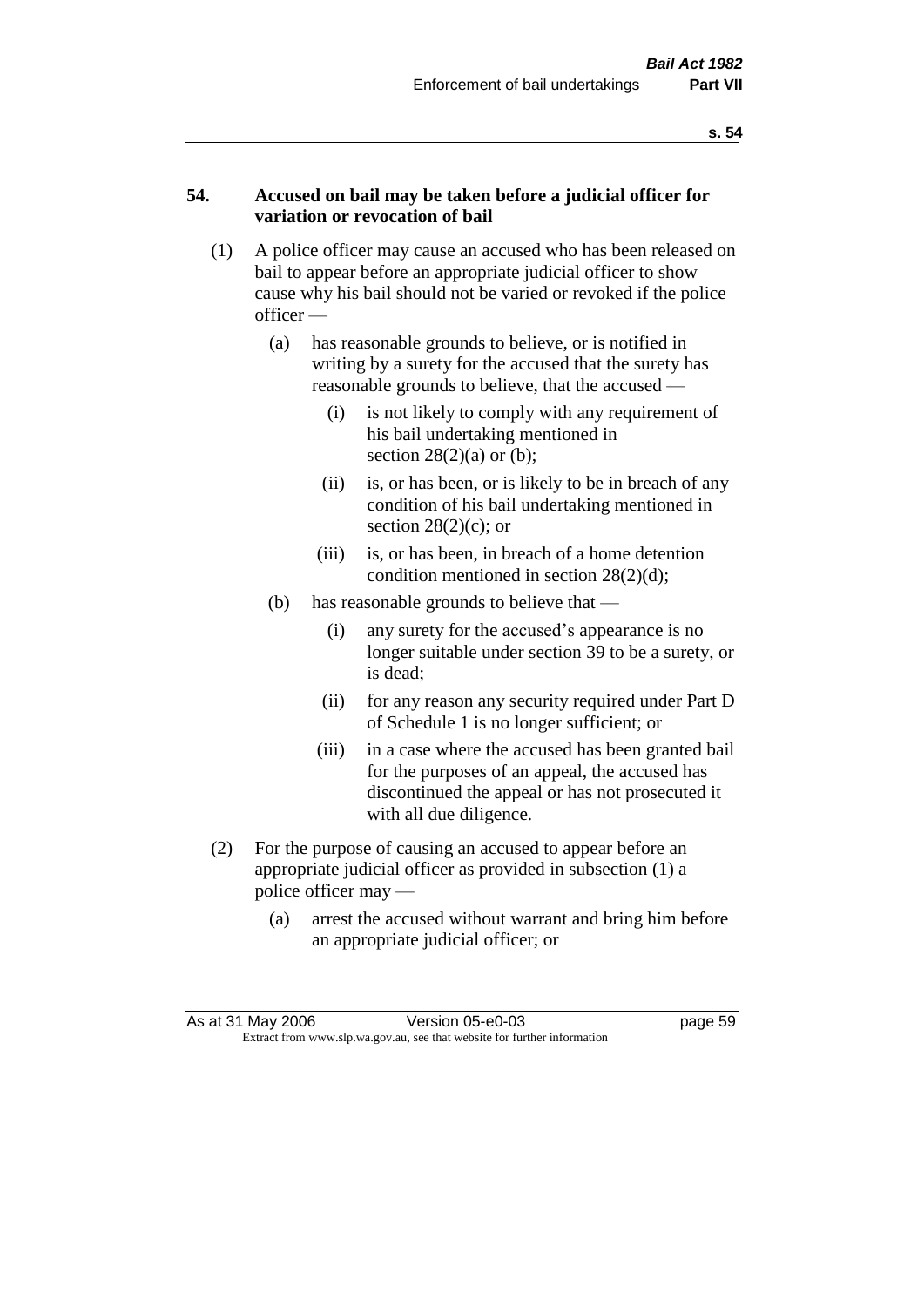- (3) An application under subsection (2)(b) must be made, and proceedings on it are to be conducted —
	- (a) in a court of summary jurisdiction in accordance with regulations made under the *Criminal Procedure Act 2004*;
	- (b) in the Supreme Court or the District Court  $-\text{in}$ accordance with rules of court made under the *Criminal Procedure Act 2004*.
- (4) An accused arrested under this section shall be taken as soon as is practicable before an appropriate judicial officer unless he is arrested less than 24 hours before the time at which he is due to appear in accordance with his bail undertaking, in which case he shall be held in custody and brought before an appropriate judicial officer at that time.
- *[(5) repealed]*

*[Section 54 amended by No. 33 of 1989 s. 18; No. 61 of 1990 s. 12; No. 45 of 1993 s. 12; No. 59 of 2004 s. 141; No. 84 of 2004 s. 9, 11 and 82.]* 

# **55. Powers of judicial officer to revoke or vary bail**

- (1) If the judicial officer before whom an accused appears under section 54 is satisfied that —
	- (a) the accused is not likely to comply with any requirement of his bail undertaking mentioned in section 28(2)(a) or (b);
	- (b) he is, or has been, or is likely to be, in breach of any condition of his bail undertaking mentioned in section  $28(2)(c)$ ;
	- (ba) he is, or has been, in breach of a home detention condition mentioned in section 28(2)(d); or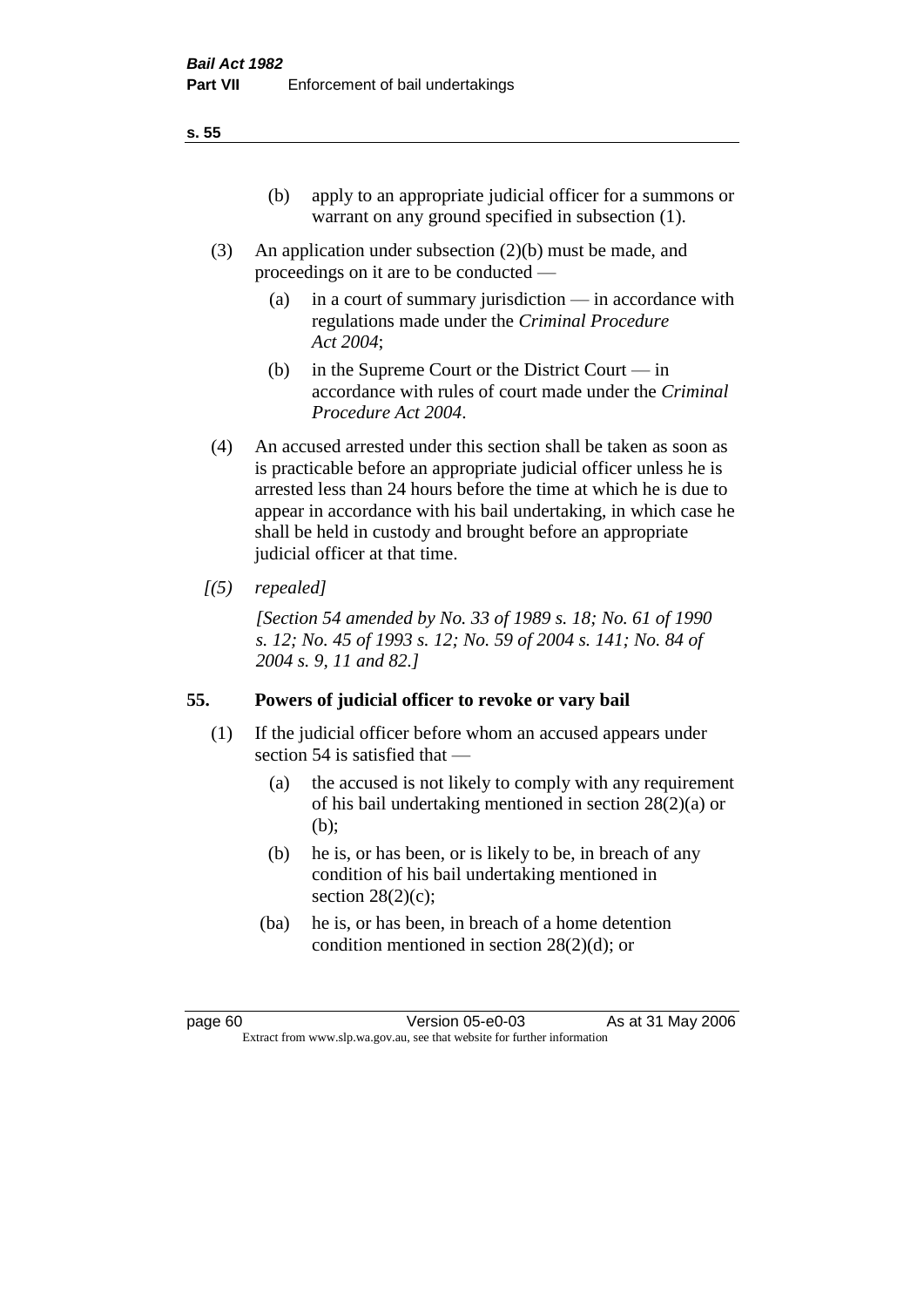(c) any of the grounds set out in section  $54(1)(b)$  has been established,

#### he may —

- (d) revoke the bail and remand the accused in custody to appear at the time and place specified, or deemed by section 31(3) to be specified, in his bail undertaking; or
- (e) revoke the bail and grant fresh bail to the accused in accordance with this Act, other than clause 2 of Part B of Schedule 1.
- (2) If the judicial officer before whom the accused so appears is not satisfied as to any of the matters mentioned in subsection  $(1)(a)$ , (b), or (c) he shall release the accused on his existing bail undertaking and, with the consent in writing of the surety, on any existing surety undertaking.

*[Section 55 amended by No. 61 of 1990 s. 13; No. 45 of 1993 s. 12; No. 84 of 2004 s. 82.]* 

## **56. Warrant for arrest of absconding accused**

Where at any time after that specified in his bail undertaking for his appearance an accused has failed to comply with the requirements of his bail undertaking mentioned in section  $28(2)(a)$  or (b), the court before which he was required to appear may issue a warrant to arrest the accused and bring him before that court or a court of like jurisdiction.

*[Section 56 amended by No. 15 of 1988 s. 16; No. 84 of 2004 s. 82.]* 

### **57. Forfeiture of money under bail undertaking**

(1) Where an accused is convicted of an offence against section  $51(1)$ ,  $(2)$  or  $(2a)$ , the court by which he is convicted shall, whether or not an application is made therefor by the prosecutor, order that the full amount agreed to be forfeited, in the accused's bail undertaking, be forfeited to the State.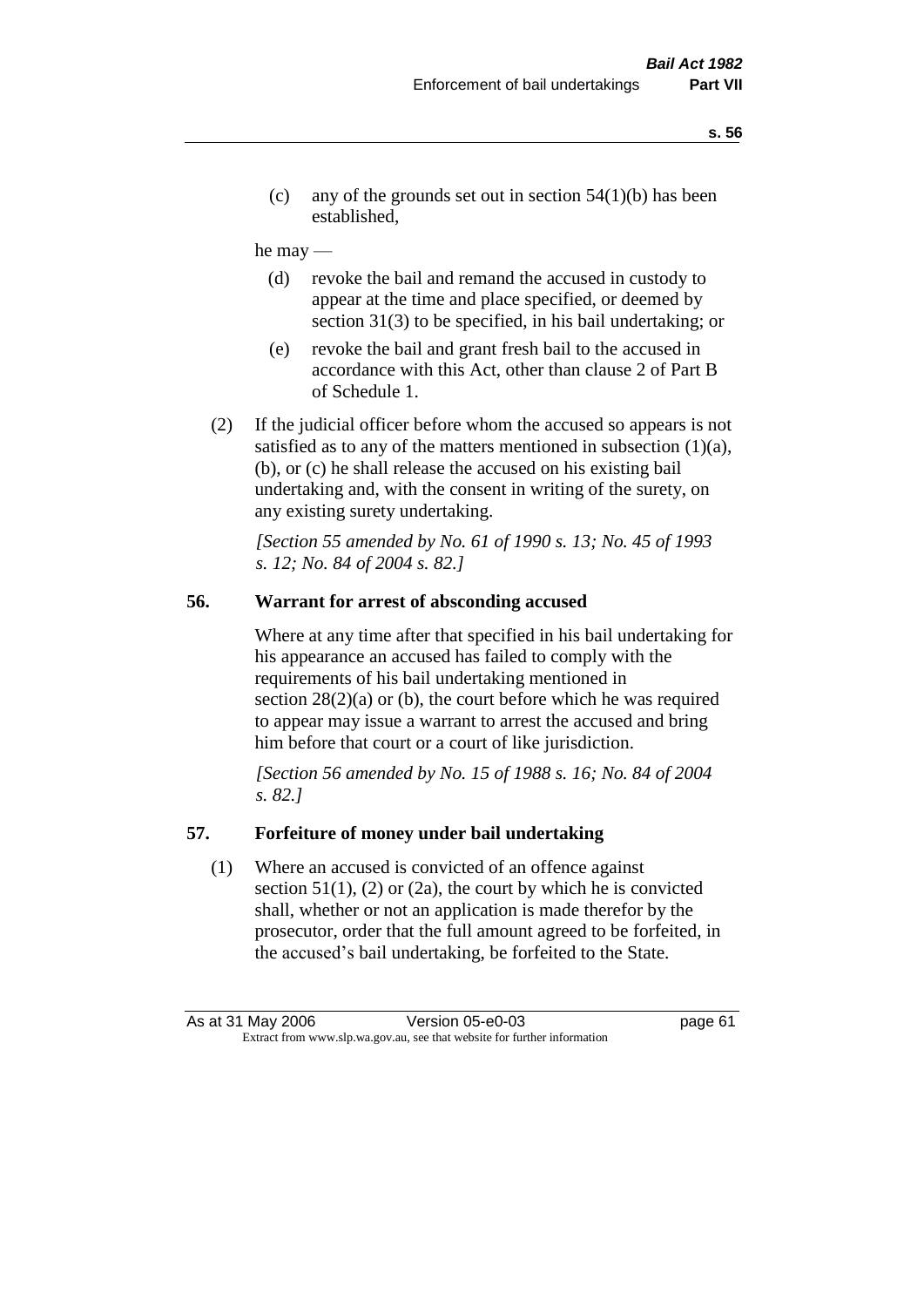- (2) Notwithstanding subsection (1), the court may decline to make an order thereunder or may order forfeiture in part only where the accused shows to the satisfaction of the judicial officer —
	- (a) that, by reason of a change of circumstances since the bail undertaking was entered into, an order for forfeiture, or for forfeiture in full (as the case may be), would cause excessive hardship to the accused or his dependants; and
	- (b) that such hardship would not be relieved by the exercise of one of the powers conferred by section 59.
- (3) Without prejudice to the recovery of such an amount as a civil debt due to the State, any amount to be paid under an order made under this section is to be paid, and its payment may be enforced under Part 5 of the *Fines, Penalties and Infringement Notices Enforcement Act 1994*, unless an order has been made under subsection (4).
- (4) If under this section the Supreme Court or the District Court makes an order requiring the payment of money, the court may make an order under section 59 of the *Sentencing Act 1995* in respect of the amount payable and for that purpose that section, with any necessary changes, applies as if the amount were a fine imposed on the accused.

*[Section 57 amended by No. 74 of 1984 s. 19; No. 92 of 1994 s. 7; No. 78 of 1995 s. 8; No. 54 of 1998 s. 11; No. 65 of 2003 s. 121(3) ; No. 84 of 2004 s. 82.]* 

# **58. Automatic forfeiture on expiration of one year after absconding**

- (1) If after the expiration of one year from the day on which the accused is required to appear in court in accordance with the requirement of his bail undertaking mentioned in section  $28(2)(a)$  he has not —
	- (a) been arrested under section 56; or
	- (b) appeared in court in accordance with the requirement of his bail undertaking mentioned in section 28(2)(b)(ii); or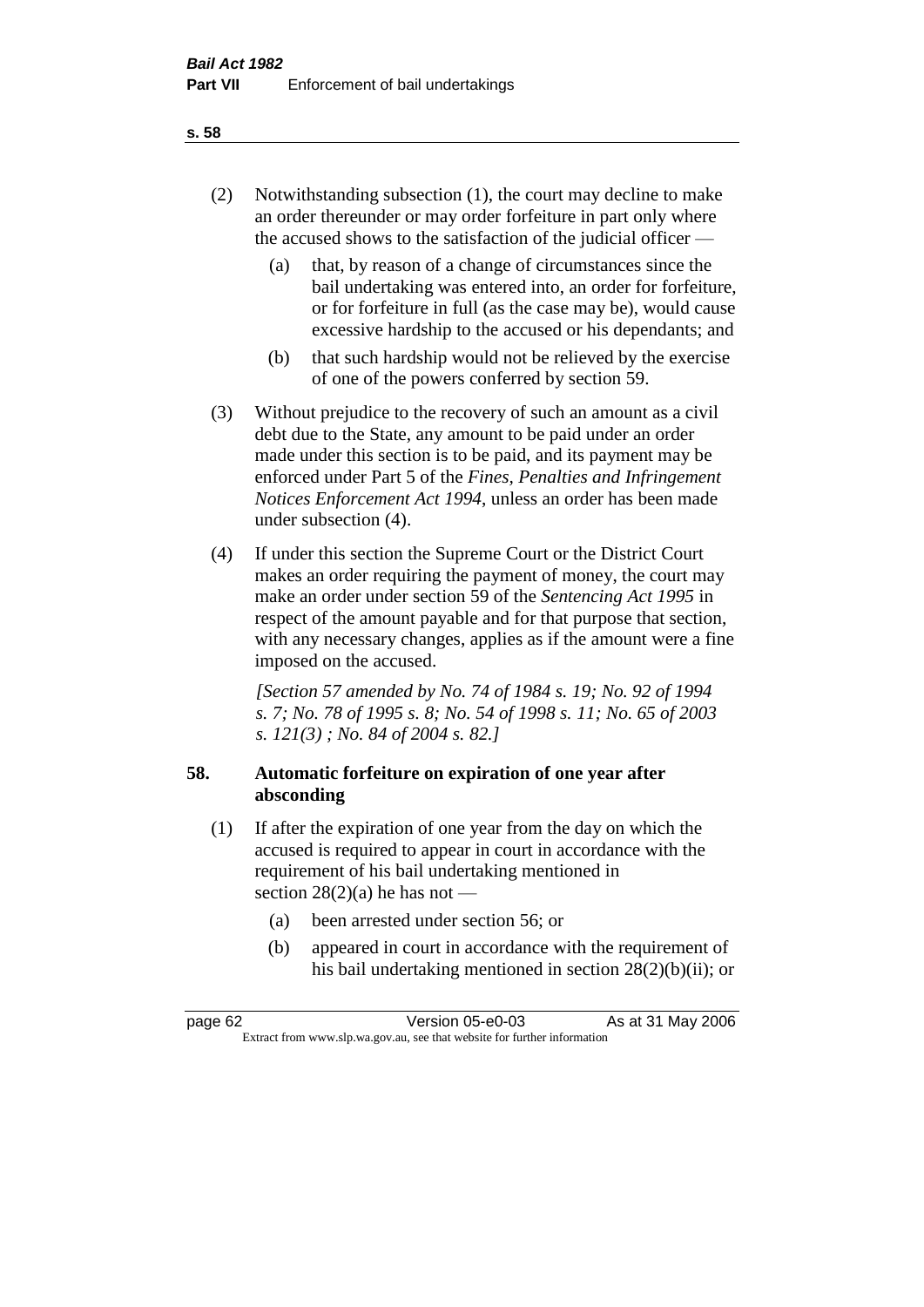(c) otherwise surrendered himself or been taken into custody to be dealt with on the charge or charges for which the bail undertaking was entered into,

the full amount specified in the bail undertaking shall, on the expiration of the said period, be forfeited to the State by virtue of this section without any order of the court or other formality.

(2) Upon the occurrence of a forfeiture under subsection (1) any security given by the accused may be resorted to by the State as if an order of forfeiture had been made under section 57(1).

*[Section 58 amended by No. 65 of 2003 s. 121(3); No. 84 of 2004 s. 82.]*

As at 31 May 2006 Version 05-e0-03 page 63 Extract from www.slp.wa.gov.au, see that website for further information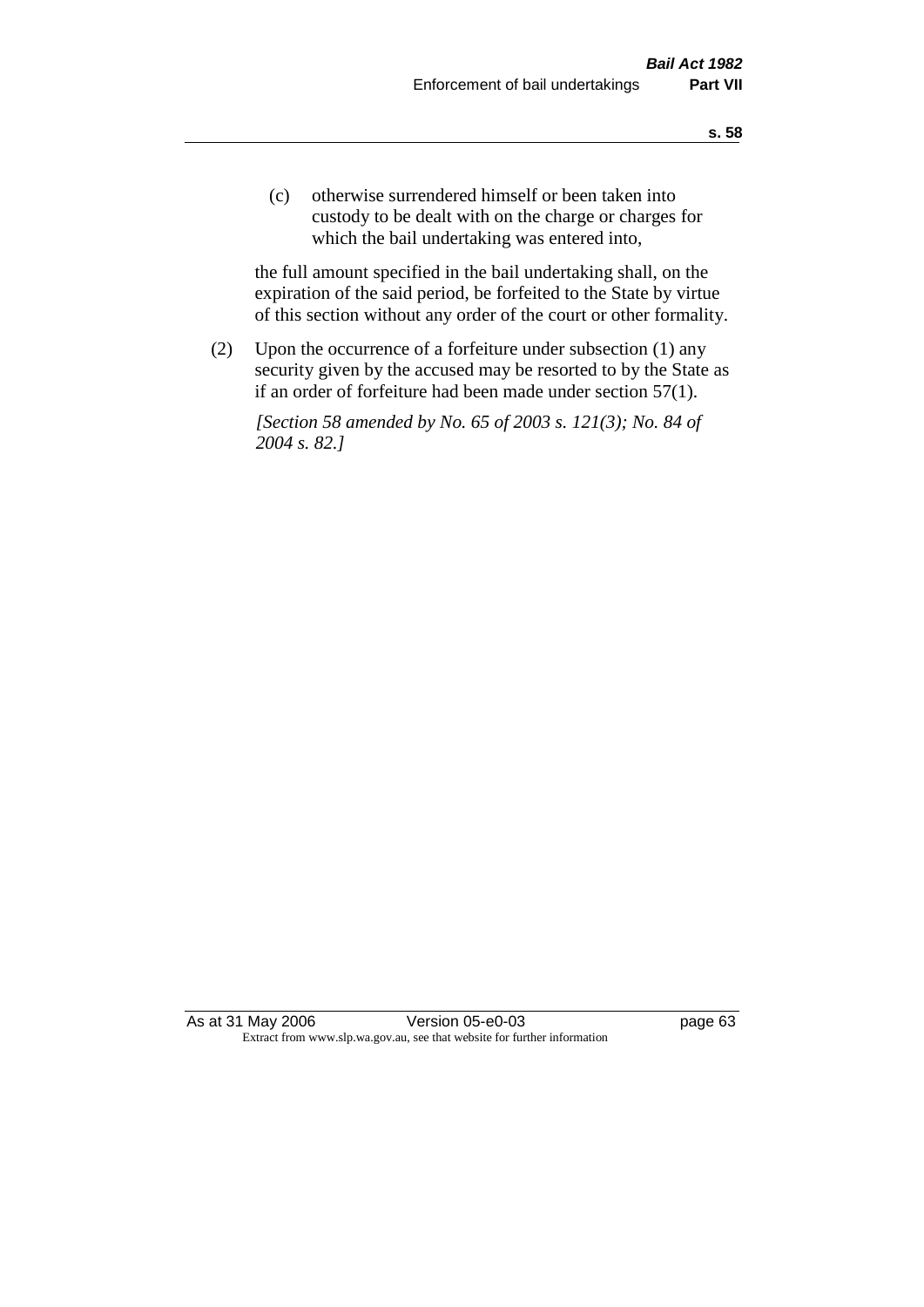**s. 59**

# **Part VIII — Miscellaneous**

# **59. Further power of judicial officer in relation to enforcement of undertakings**

A court or an appropriate judicial officer who makes an order for forfeiture under section 49 or 57 may, when doing so, or at any time thereafter, further order —

- (a) that payment of any sum be made by specified instalments or be postponed to a specified date;
- (b) that any security given be applied in or towards payment of the sum forfeited; or
- (c) that the accused or the surety, as the case may be, do all such things and execute all such documents as may be necessary, or as may be specified in the order, for the purpose of vesting any security in the State or enabling the State to realize the same or to resort thereto to recover the sum forfeited,

and the court or an appropriate judicial officer may at any time vary or revoke an order made under paragraph (a), (b), or (c).

*[Section 59 amended by No. 65 of 2003 s. 121(3); No. 84 of 2004 s. 82.]*

# **60. Accused and surety to notify any change of address**

Where —

- (a) an accused who has been released on bail; or
- (b) a surety,

changes his place of residence, employment, or business from that appearing on his bail undertaking or surety undertaking he shall forthwith, in writing, notify details of the change to the registrar of the court before which, at the time when the change occurs, the accused is required to appear, and if without reasonable cause he fails to do so he commits an offence.

Penalty: \$1 000.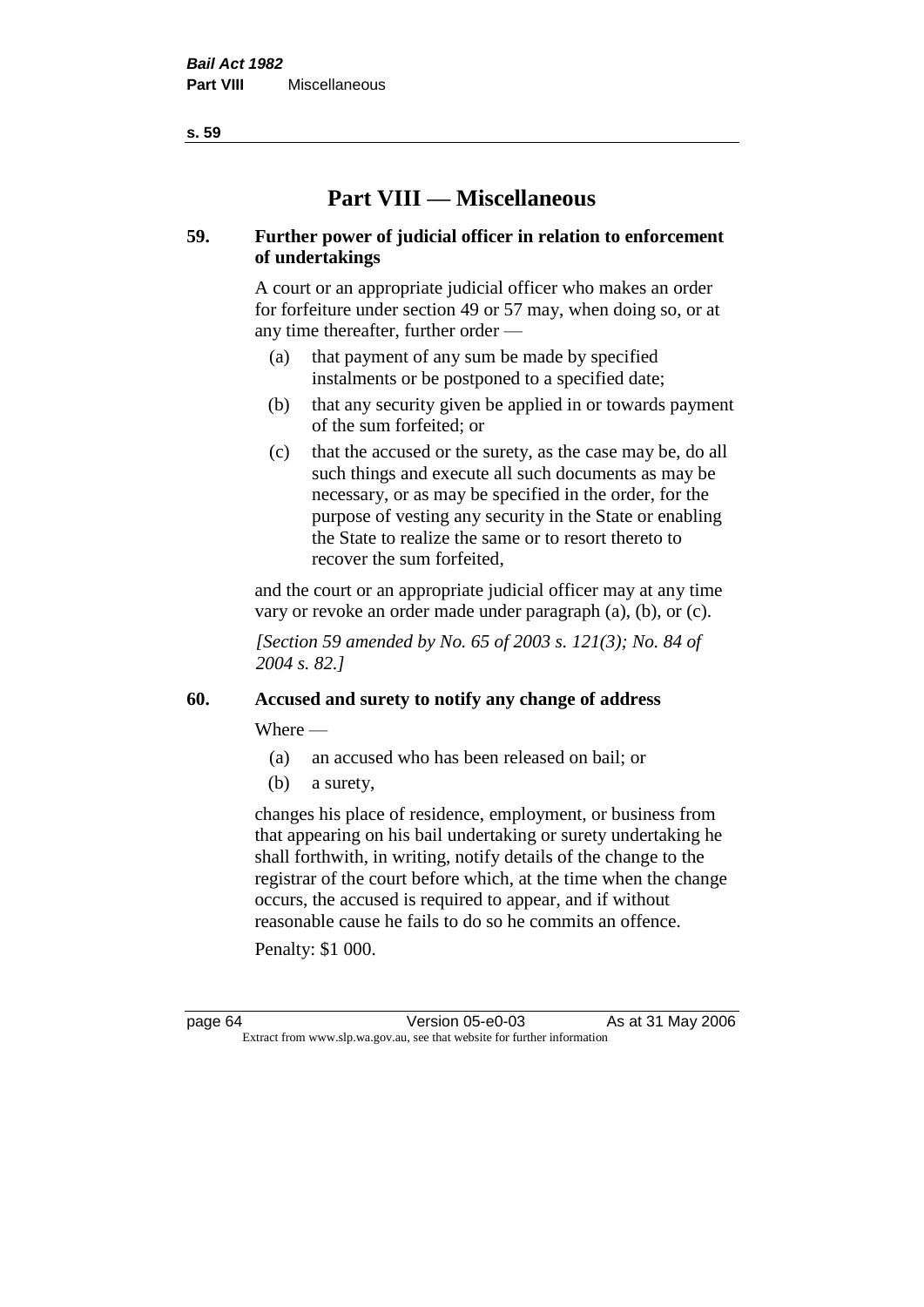*[Section 60 amended by No. 50 of 2003 s. 37(5); No. 59 of 2004 s. 141; No. 84 of 2004 s. 82.]*

# **61. Offence of failing to bring arrested person before court or person able to grant bail**

- (1) A person to whom this section applies commits an offence if, having arrested another for an offence, he wilfully and without reasonable excuse fails to take that other person, or cause him to be taken, as soon as is practicable —
	- (a) before an authorised officer or judicial officer empowered by this Act to grant bail for that offence; or
	- (b) before a court.

Penalty: \$1 000 or imprisonment for 12 months or both.

- (2) This section applies to a person who
	- (a) is not empowered by this Act to grant bail for the offence or by reason of section 16; or
	- (b) being so empowered, elects to act under section 6(2a).

*[Section 61 amended by No. 15 of 1988 s. 17.]* 

# **62. Offence to give false information for bail purposes**

A person who for the purpose of obtaining —

- (a) a grant of bail for himself or a variation of the terms and conditions thereof; or
- (b) approval of himself as a surety,

makes any statement which he knows is false in a material particular, or recklessly makes any statement which is false in a material particular, commits an offence.

Penalty: \$1 000 or imprisonment for 12 months or both.

# **63. Protection of persons carrying out this Act**

A person shall not be liable in civil proceedings on account of anything done, or omitted to be done, by him in good faith in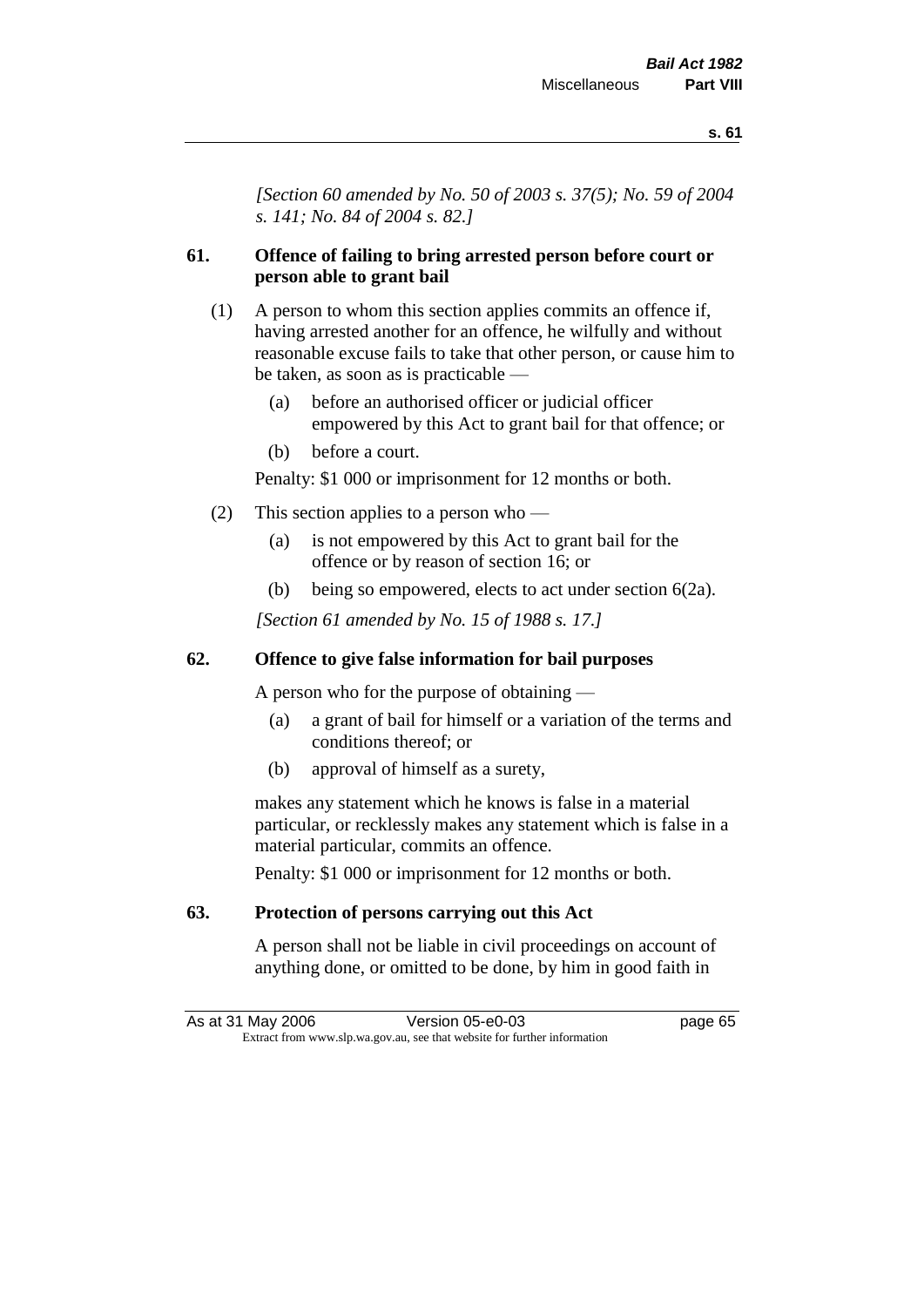the course of carrying out any provision of this Act, or purporting to be so done or omitted; but the liability (if any) of any other person (including the State or the Commonwealth) as his employer is not affected by this section and shall be determined as if it had not been passed.

*[Section 63 amended by No. 65 of 2003 s. 121(4).]*

# **64. Evidence of non-appearance, etc., by an accused**

Where it is required for the purposes of this Act to prove —

- (a) that an accused did not appear before a particular court, at a particular place, on a particular day, at a particular time or during a particular period; or
- (b) the day, time or period when or during which an accused did appear before a particular court at a particular place,

a certificate as to any such matter, purporting to be signed by a judicial officer or registrar of the court before which the accused was required to appear, shall be evidence of the matter so certified.

*[Section 64 amended by No. 59 of 2004 s. 141; No. 84 of 2004 s. 82.]* 

# **65. Bail undertakings by minors**

A bail undertaking entered into by a person who is under the age of 18 years shall bind him as if he were of full age.

# **66. Abolition of other powers to grant bail**

- (1) Any power or duty that, at the commencement of this Act, exists apart from statute to grant bail to an accused awaiting an appearance in court for an offence, is abolished.
- (2) Subsection (1) has effect notwithstanding anything in section 16 of the *Supreme Court Act 1935*.
- (3) In subsection (1) **"statute"** means an Act of the Parliament of Western Australia, other than the *Supreme Court Act 1935*.

page 66 Version 05-e0-03 As at 31 May 2006 Extract from www.slp.wa.gov.au, see that website for further information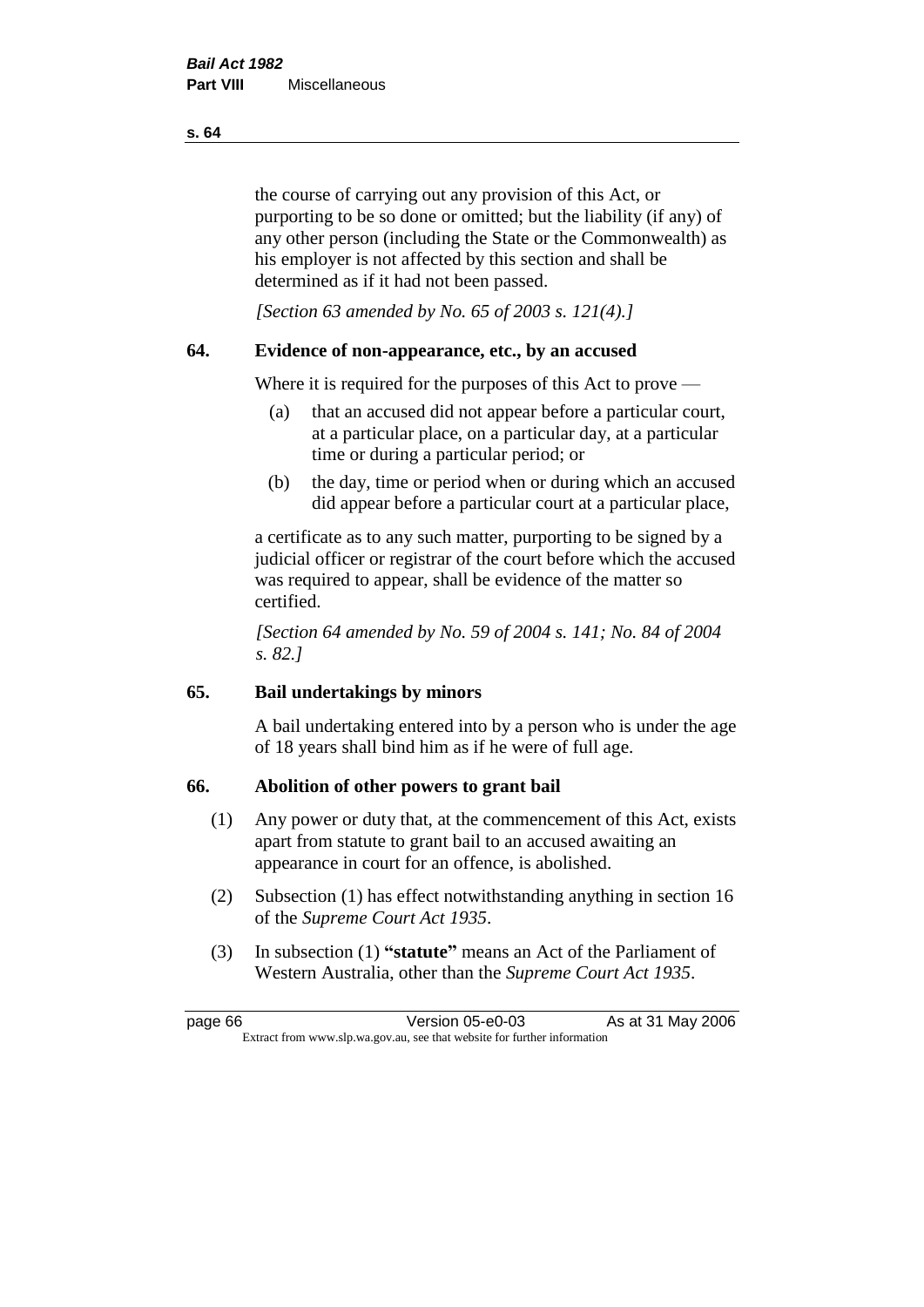*[Section 66 amended by No. 84 of 2004 s. 82.]*

# **66A. Delegation by registrar**

- (1) The registrar of a court may, either generally or as otherwise provided by the instrument of delegation, by instrument signed by him, delegate to an officer of that court any function conferred on him by or under this Act other than —
	- (a) this power of delegation; or
	- (b) any function that a judicial officer has required him to perform personally.
- (2) The superintendent of a detention centre may, either generally or as otherwise provided by the instrument of delegation, by instrument signed by him, delegate to an officer of the department of which the CEO (Justice) is the chief executive officer any function conferred on him by or under this Act, other than this power of delegation.

*[Section 66A inserted by No. 15 of 1988 s. 18; amended by No. 49 of 1988 s. 89; No. 31 of 1993 s. 8; No. 59 of 2004 s. 141.]* 

# **67. Regulations**

- (1) The Governor may make regulations, not inconsistent with this Act, prescribing such things as are required or permitted by this Act to be prescribed or as it is necessary or expedient to prescribe for the purposes thereof.
- (2) Without limiting the generality of subsection (1) regulations  $\text{max}$  —
	- (a) make provision for or with respect to the making of applications —
		- (i) for or in relation to bail;
		- (ii) for the approval of sureties;
		- (iii) for the approval of security to be given by accused persons and sureties;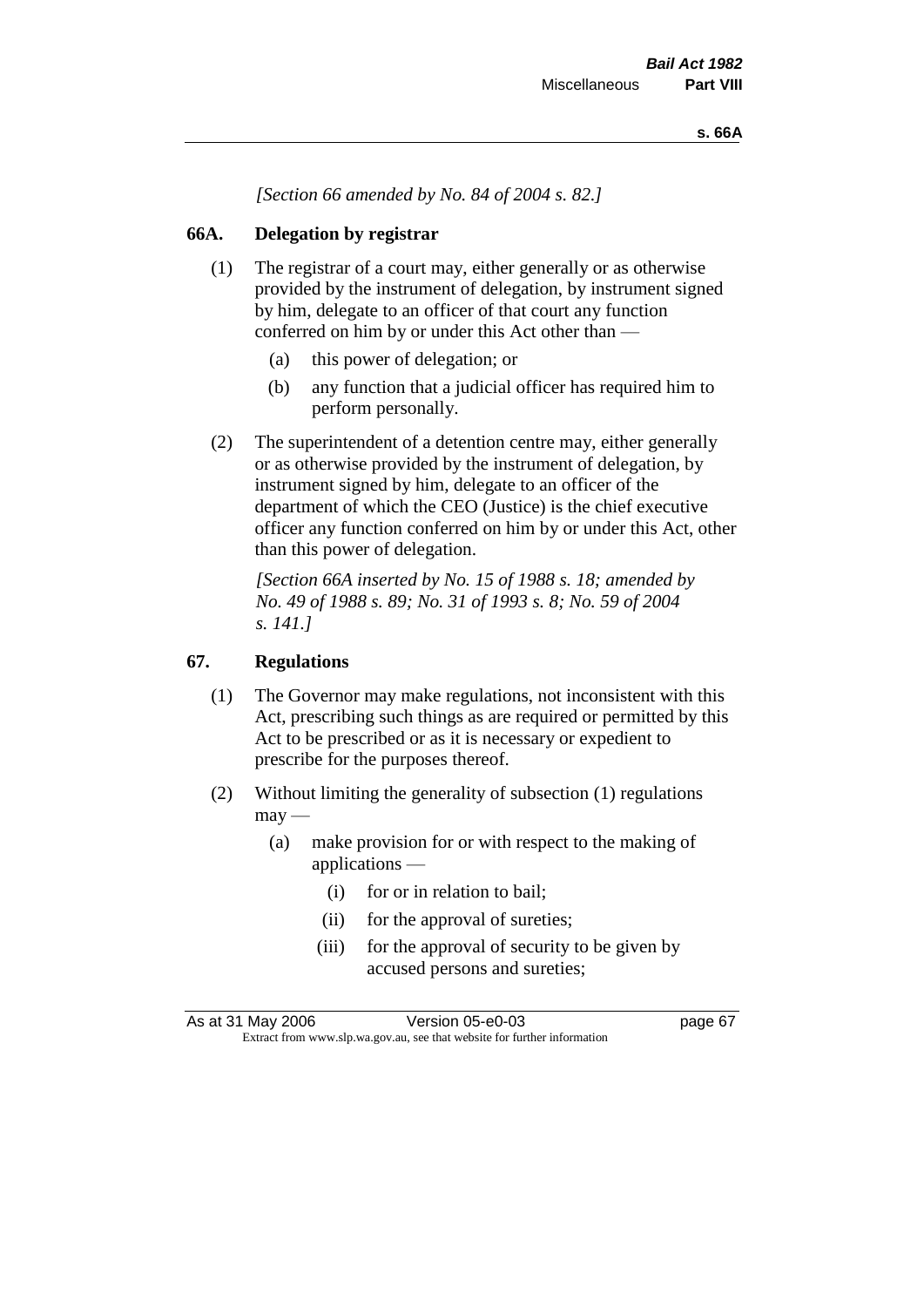| ×<br>v | ۰. |
|--------|----|
|        |    |

(iv) for the cancellation of a surety undertaking,

and for the manner in which such applications are to be made and the procedure to be followed on such applications;

- (b) for the purposes of clause 5 of Part A of Schedule 1, prescribe the officer or officers who may grant bail for any prescribed appearance or class of appearance in court by a defendant who is in custody;
- (c) make provision for, or with respect to the management, control, supervision and good order of premises established for the accommodation of persons to whom bail has been granted.
- (3) Regulations made under this section may provide that a contravention or failure to comply with a regulation constitutes an offence and may provide for penalties not exceeding a fine of \$500 for offences against the regulations.

*[Section 67 amended by No. 45 of 1993 s. 12; No. 84 of 2004 s. 83(3).]* 

*[68. Omitted under the Reprints Act 1984 s. 7(4)(g).]*

page 68 **Version 05-e0-03** As at 31 May 2006 Extract from www.slp.wa.gov.au, see that website for further information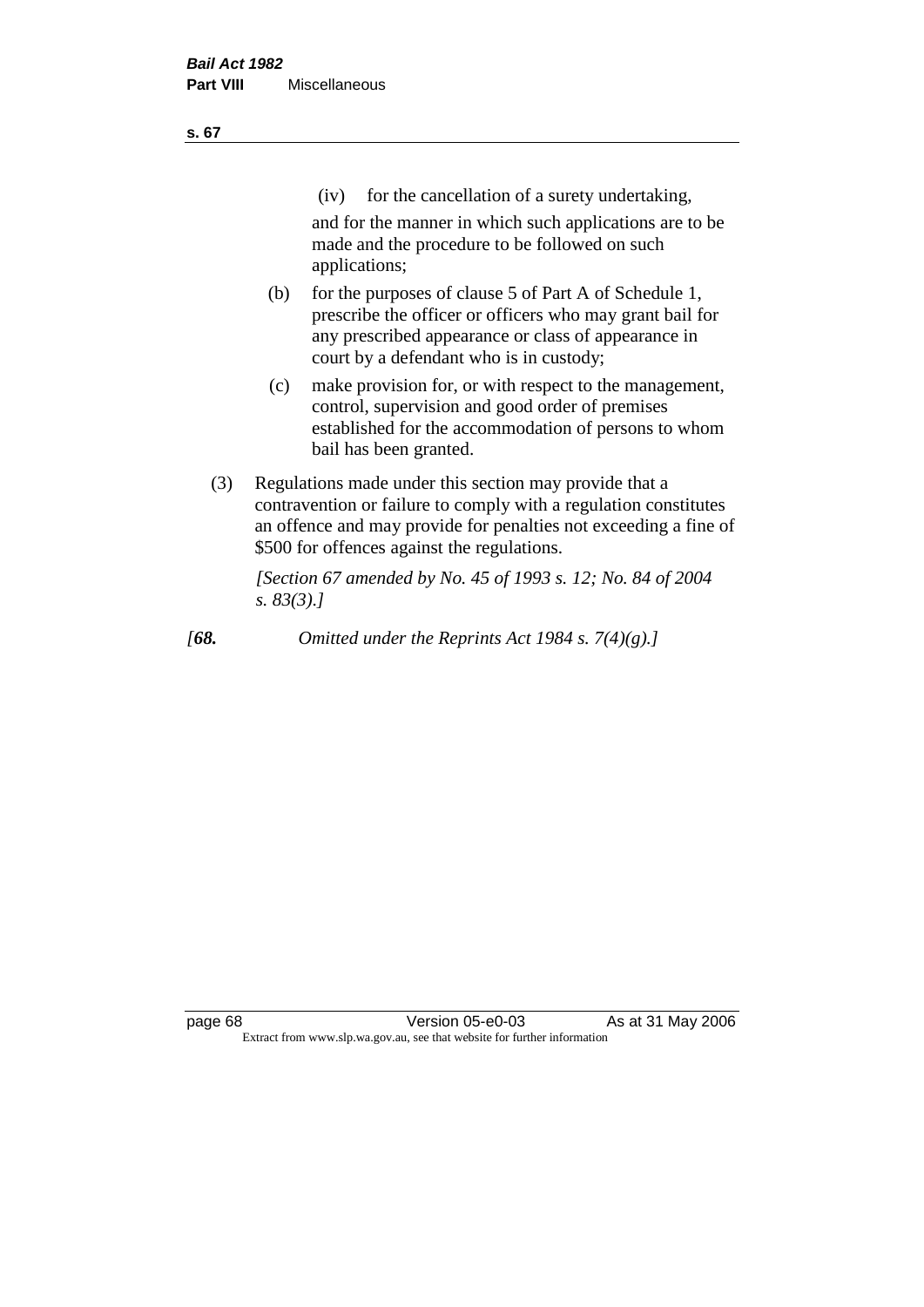*[Heading amended by No. 45 of 1993 s. 10(1).]*

[Sections 13 and 17]

# **Part A — Jurisdiction to grant bail**

| <b>First Column</b>           | <b>Second Column</b> |
|-------------------------------|----------------------|
| Appearances in court referred | By whom bail may be  |
| to in section 13              | granted              |

#### **1. Initial appearance**

| (1) | The initial appearance in a<br>court of summary<br>jurisdiction or the Children's<br>Court by an accused in, or in<br>connection with,<br>proceedings for an offence. | In any case $-$<br>a justice; or<br>(a)<br>an authorised police<br>(b)<br>officer; and<br>in addition, in the case of a child,<br>an authorised community |
|-----|-----------------------------------------------------------------------------------------------------------------------------------------------------------------------|-----------------------------------------------------------------------------------------------------------------------------------------------------------|
| (2) | The initial appearance in the<br>District Court or the<br>Supreme Court, not being<br>the initial appearance to<br>which clause 3 applies.                            | services officer.<br>A judge of the District Court or a<br>judge of the Supreme Court, as<br>the case requires.                                           |

*[Clause 1 amended by No. 15 of 1988 s. 19; No. 49 of 1988 s. 90(a)(i); No. 59 of 2004 s. 141; No. 84 of 2004 s. 10(1) and 82.]*

**2. Appearance after adjournment** Appearance in any court or before a judicial officer by an accused after any adjournment of proceedings for an offence, not being a committal under clause 3. The judicial officer who orders the adjournment. *[Clause 2 amended by No. 84 of 2004 s. 82.]*

As at 31 May 2006 Version 05-e0-03 page 69 Extract from www.slp.wa.gov.au, see that website for further information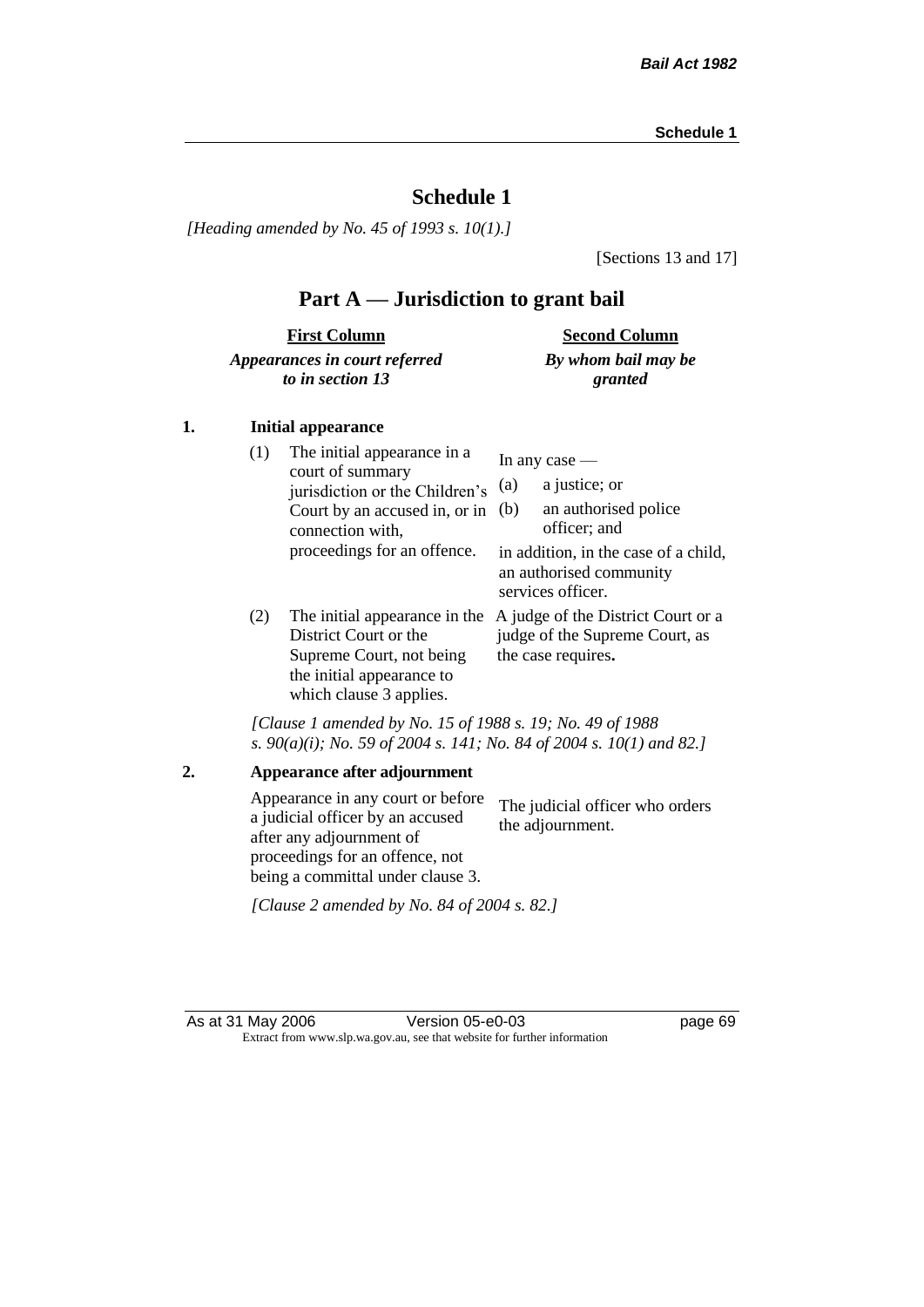| <b>First Column</b>           | <b>Second Column</b> |
|-------------------------------|----------------------|
| Appearances in court referred | By whom bail may be  |
| to in section 13              | granted              |

### **3. Appearance on committal to Supreme Court or District Court**

The initial appearance by an accused in the Supreme Court or District Court after he has been committed thereto under any Act to be tried or sentenced or otherwise dealt with. The judicial officer who orders the committal.

*[Clause 3 amended by No. 84 of 2004 s. 82.]*

# **4. Appearance in connection with appeal etc.**

| (1) | Appearance in connection<br>with an application or appeal<br>made under the Criminal<br>Appeals Act 2004 or with                                        | If the appeal is being determined<br>by a single judge of the Supreme<br>Court, a single judge of the<br>Supreme Court; |
|-----|---------------------------------------------------------------------------------------------------------------------------------------------------------|-------------------------------------------------------------------------------------------------------------------------|
|     | any order made in<br>determining the application<br>or appeal.                                                                                          | If the appeal is being determined<br>by the Court of Appeal, the Court<br>of Appeal or a single judge of<br>appeal.     |
| (2) | Appearance in connection<br>with a rehearing of<br>proceedings ordered under<br>section 28 of the Children's<br>Court of Western Australia<br>Act 1988. | The Children's Court.                                                                                                   |
| (3) | Appearance in connection<br>with the reconsideration of<br>an order under section 40 of<br>the Children's Court of<br>Western Australia Act 1988.       | The Children's Court constituted<br>by the President.                                                                   |
|     | [Clause 4 inserted by No. 84 of 2004 s. 10(2).]                                                                                                         |                                                                                                                         |

page 70 **Version 05-e0-03** As at 31 May 2006 Extract from www.slp.wa.gov.au, see that website for further information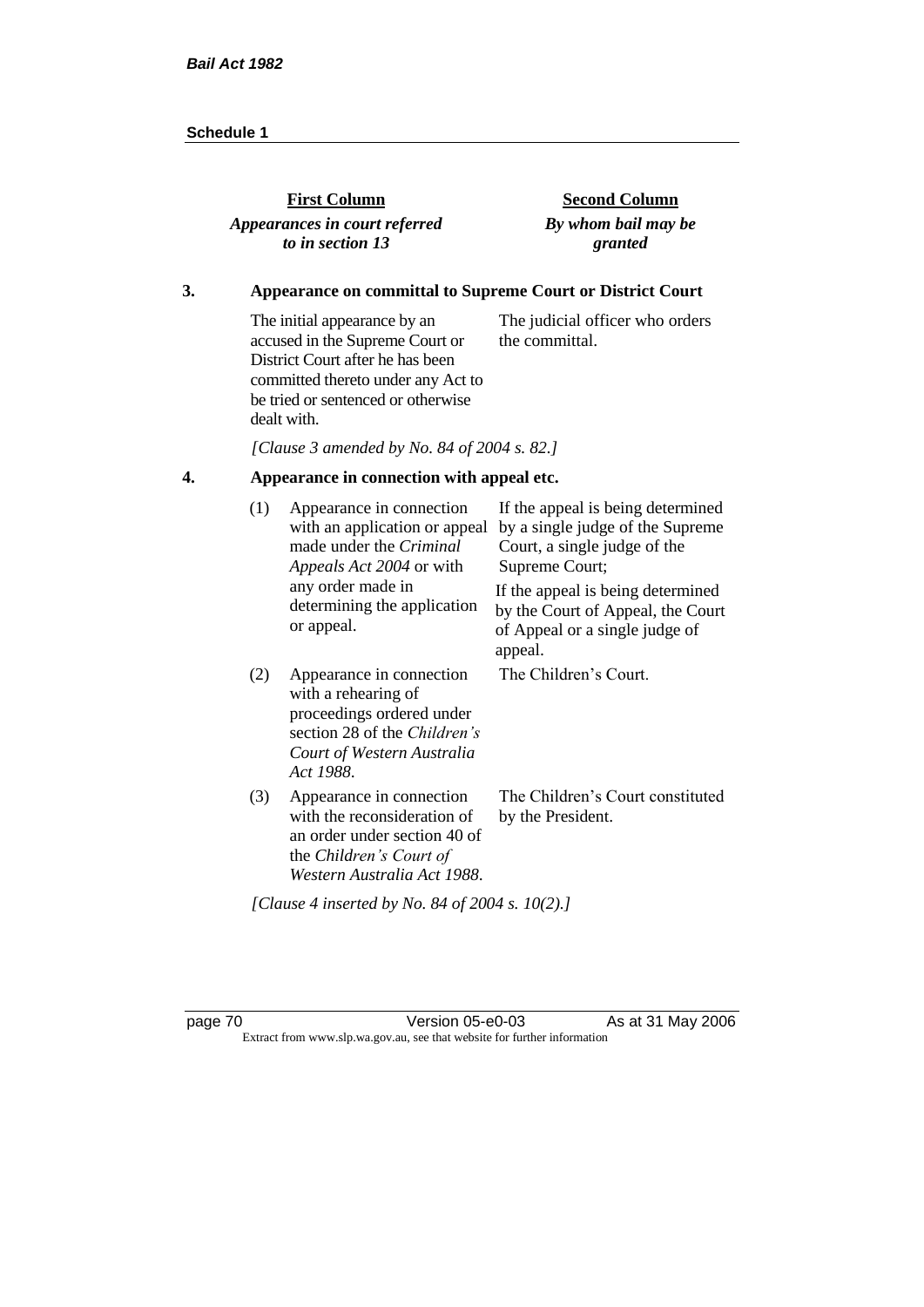| <b>First Column</b>           | <b>Second Column</b> |
|-------------------------------|----------------------|
| Appearances in court referred | By whom bail may be  |
| to in section 13              | granted              |

#### **5. Appearance prescribed by regulation**

Appearance in a court for any other purpose or following any prescribed by such regulations. other occurrence prescribed by regulations under this Act. The judicial or other officer

#### **6. Appearances not otherwise provided for**

Any appearance in a court not otherwise provided for in this Part or by regulations under this Act. The judicial officer who, or court which, orders the appearance.

#### **7. Interpretation in this Part**

In this Part, unless the contrary intention appears —

**"proceedings for an offence"** in clause 2 (but not in clause 1) includes any of the following proceedings relating to that offence —

- (a) appeal proceedings;
- (b) proceedings on a writ of *habeas corpus*; and
- (c) proceedings on the re-appearance of an offender under section 50 of the *Sentencing Act 1995*.

*[Clause 7 inserted by No. 84 of 2004 s. 10(3).]*

# **Part B — Cessation of power to grant bail**

#### **1. Upon decision by Judge, power of other officers ceases**

After a Judge of the Supreme Court has granted or refused bail for an appearance by an accused the power to grant bail for that appearance ceases to be vested in any judicial officer whose jurisdiction is inferior to that of such Judge or in any authorised officer.

*[Clause 1 amended by No. 84 of 2004 s. 82.]*

As at 31 May 2006 Version 05-e0-03 page 71 Extract from www.slp.wa.gov.au, see that website for further information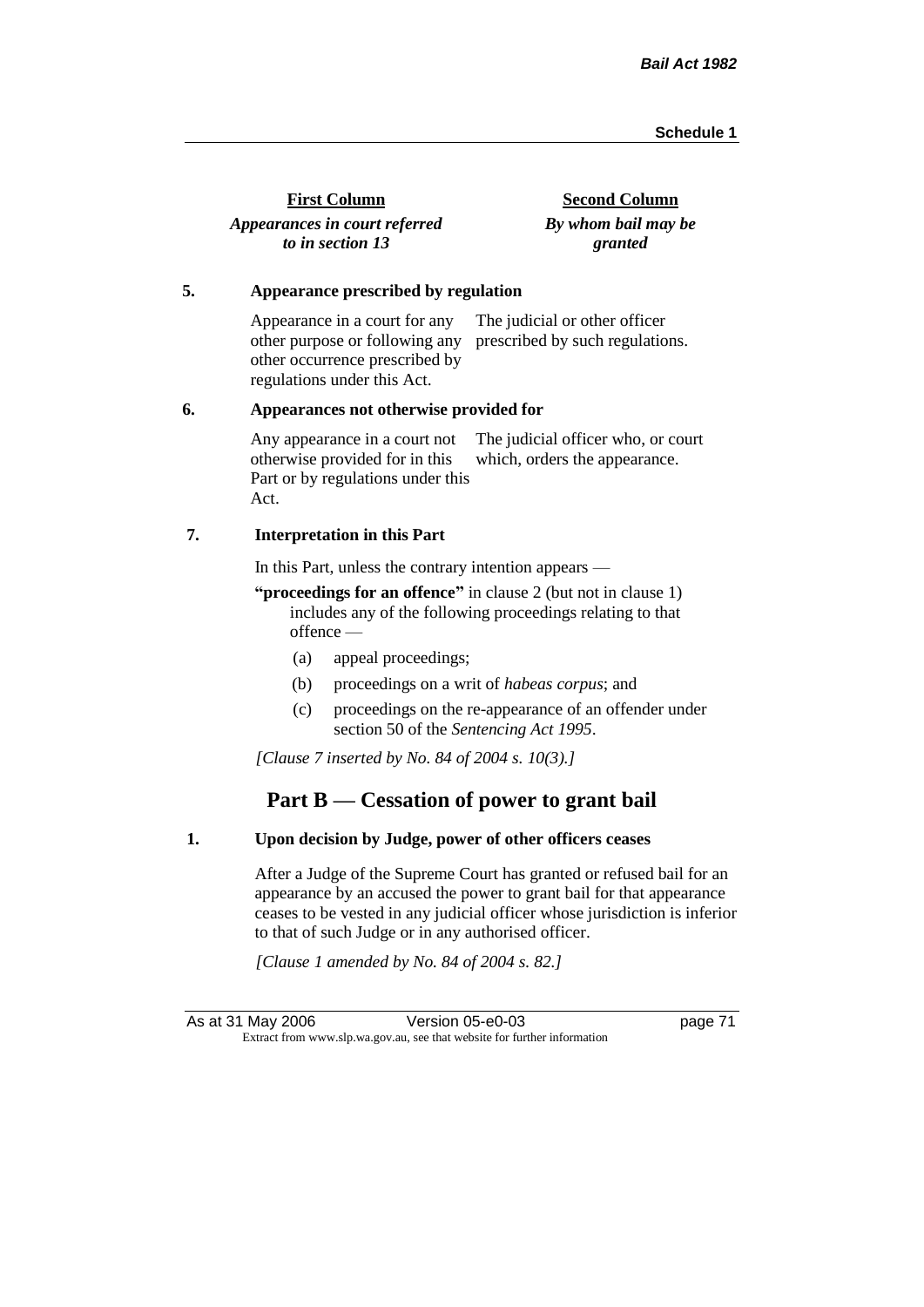#### **2. Upon decision by judicial officer, his power and that of his peers ceases**

Except where clause 4 applies, the power to grant bail for an appearance by an accused ceases to be vested in any judicial officer (including a Judge of the Supreme Court) after he, or another judicial officer whose jurisdiction is co-extensive with his, has granted or refused bail for that appearance.

*[Clause 2 amended by No. 84 of 2004 s. 82.]*

#### **3. Upon refusal by justice power of authorised officer or justice ceases**

After a justice has refused bail for an initial appearance by an accused, the power to grant bail for that appearance ceases to be vested in an authorised officer or another justice, but an authorised officer or a justice may grant bail for an initial appearance notwithstanding that one or more other authorised officers have previously refused bail for that appearance.

*[Clause 3 amended by No. 34 of 1988 s. 90(b); No. 59 of 2004 s. 141; No. 84 of 2004 s. 82.]*

#### **4. Judicial officer's powers where accused proves new facts or changed circumstances**

Notwithstanding clause 2, where an accused has been refused bail for an appearance or has been granted bail therefor on terms or conditions with which he is unable or unwilling to comply, the judicial officer who granted or refused bail or another judicial officer whose jurisdiction is co-extensive with his has power to grant bail for that appearance or to vary the terms or conditions of bail previously granted therefor if the accused makes application and satisfies him  $that -$ 

- (a) new facts have been discovered, new circumstances have arisen or the circumstances have changed since bail was previously granted or refused for that appearance;
- (b) he failed to adequately present his case for bail on the previous occasion when it was considered; or
- (c) where bail was granted subject to a home detention condition, he has, since the previous occasion when his case for bail was

| page 72 | Version 05-e0-03                                                         | As at 31 May 2006 |
|---------|--------------------------------------------------------------------------|-------------------|
|         | Extract from www.slp.wa.gov.au, see that website for further information |                   |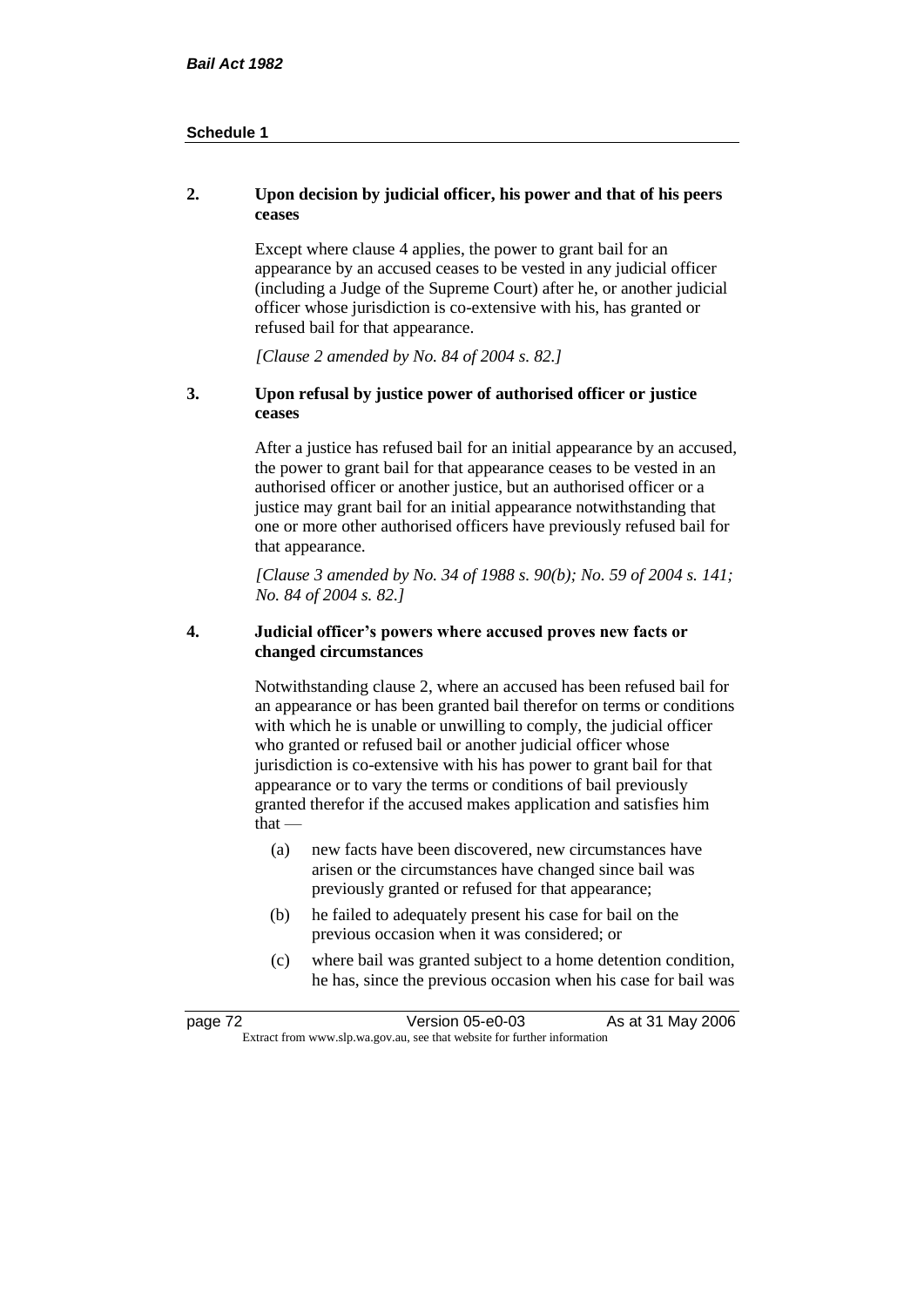considered, complied with the home detention condition for a period of one month or more.

*[Clause 4 amended by No. 61 of 1990 s. 14; No. 84 of 2004 s. 82.]*

# **Part C — Manner in which jurisdiction to be exercised**

Principles governing grant or refusal of bail

#### **1. Bail before conviction to be at discretion of bail authority, except for a child**

Subject to clause 3A, the grant or refusal of bail to an accused, other than a child, who is in custody awaiting an appearance in court before conviction for an offence shall be at the discretion of the judicial officer or authorised officer in whom jurisdiction is vested, and that discretion shall be exercised having regard to the following questions as well as to any others which he considers relevant —

- (a) whether, if the accused is not kept in custody, he may
	- (i) fail to appear in court in accordance with his bail undertaking;
	- (ii) commit an offence;
	- (iii) endanger the safety, welfare, or property of any person; or
	- (iv) interfere with witnesses or otherwise obstruct the course of justice, whether in relation to himself or any other person;
- (b) whether the accused needs to be held in custody for his own protection;
- (c) whether the prosecutor has put forward grounds for opposing the grant of bail;
- (d) whether, as regards the period when the accused is on trial, there are grounds for believing that, if he is not kept in custody, the proper conduct of the trial may be prejudiced;
- (e) whether there is any condition which could reasonably be imposed under Part D which would —
	- (i) sufficiently remove the possibility referred to in paragraphs (a) and (d);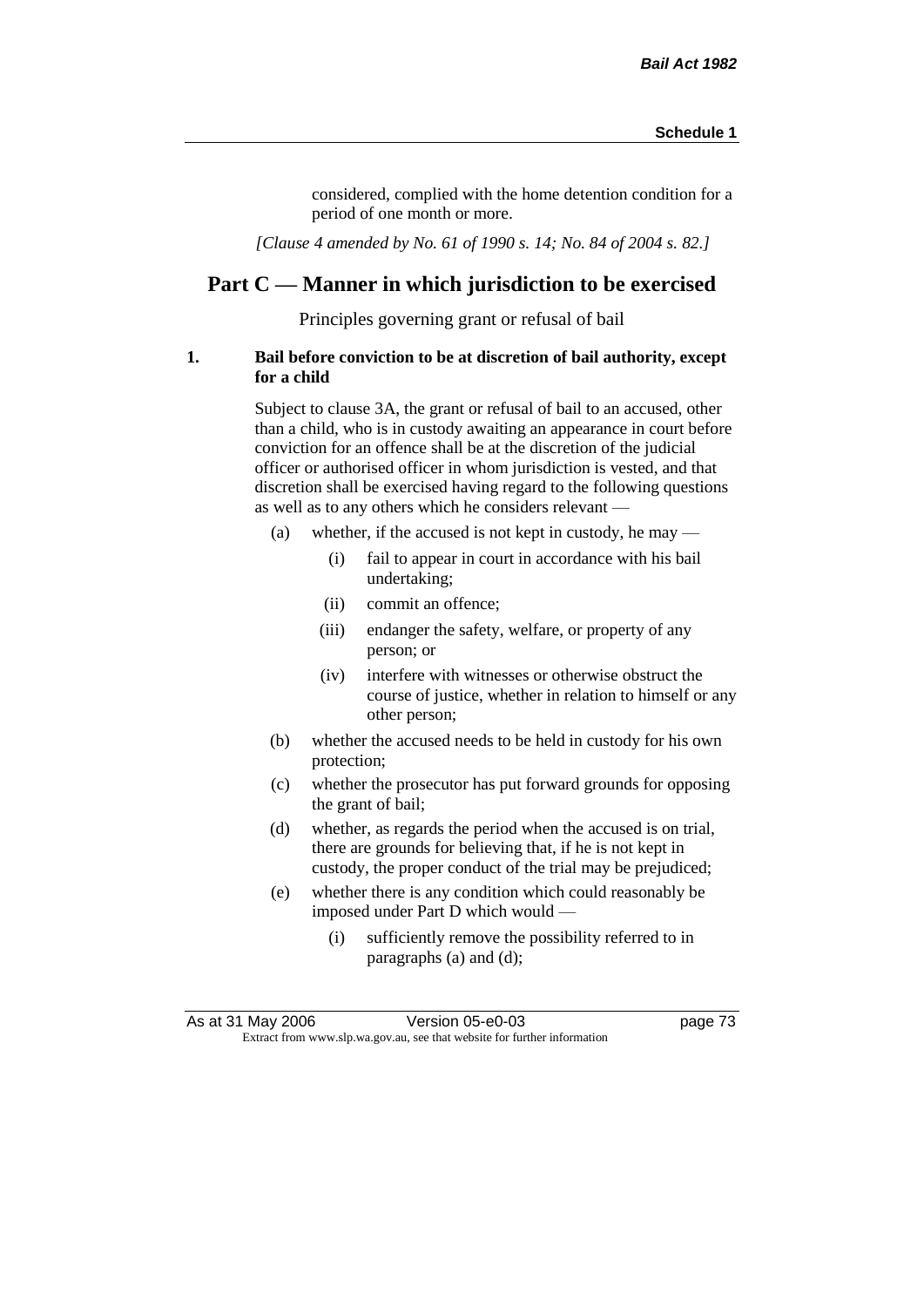- (ii) obviate the need referred to in paragraph (b); or
- (iii) remove the grounds for opposition referred to in paragraph (c);
- (f) where the accused is charged with an offence that is alleged to have been committed in respect of a child, whether a condition should be imposed under Part D requiring the accused to reside at a place other than the place where the child resides;
- (g) whether the alleged circumstances of the offence or offences amount to wrongdoing of such a serious nature as to make a grant of bail inappropriate.

*[Clause 1 amended by No. 14 of 1992 s. 11; No. 45 of 1993 s. 10(2)(a); No. 54 of 1998 s. 8(a) and (b); No. 84 of 2004 s. 82.]*

#### **2. Child to have qualified right to bail**

- (1) In this clause
	- **"responsible person"** means a parent, relative, employer or other person who, in the opinion of the judicial officer or authorised officer, is in a position to both influence the conduct of the child and provide the child with support and direction.
- (2) Subject to subclause (3), a child accused who is in custody awaiting an appearance in court before conviction for an offence has a right to be granted bail unless —
	- (a) in the opinion of the judicial officer or authorised officer in whom jurisdiction is vested —
		- (i) one or more of the questions set out in clause 1(a), (b), (d) and (g) must be answered in the affirmative; and
		- (ii) there is no condition which he could reasonably impose under Part D which would satisfy the relevant provision of clause 1(e);
		- or
	- (b) there is no responsible person willing to enter into an undertaking of the kind described in subclause (3)(c),

and if the child is refused bail he shall be dealt with in accordance with section 19(2) of the *Young Offenders Act 1994*.

page 74 Version 05-e0-03 As at 31 May 2006 Extract from www.slp.wa.gov.au, see that website for further information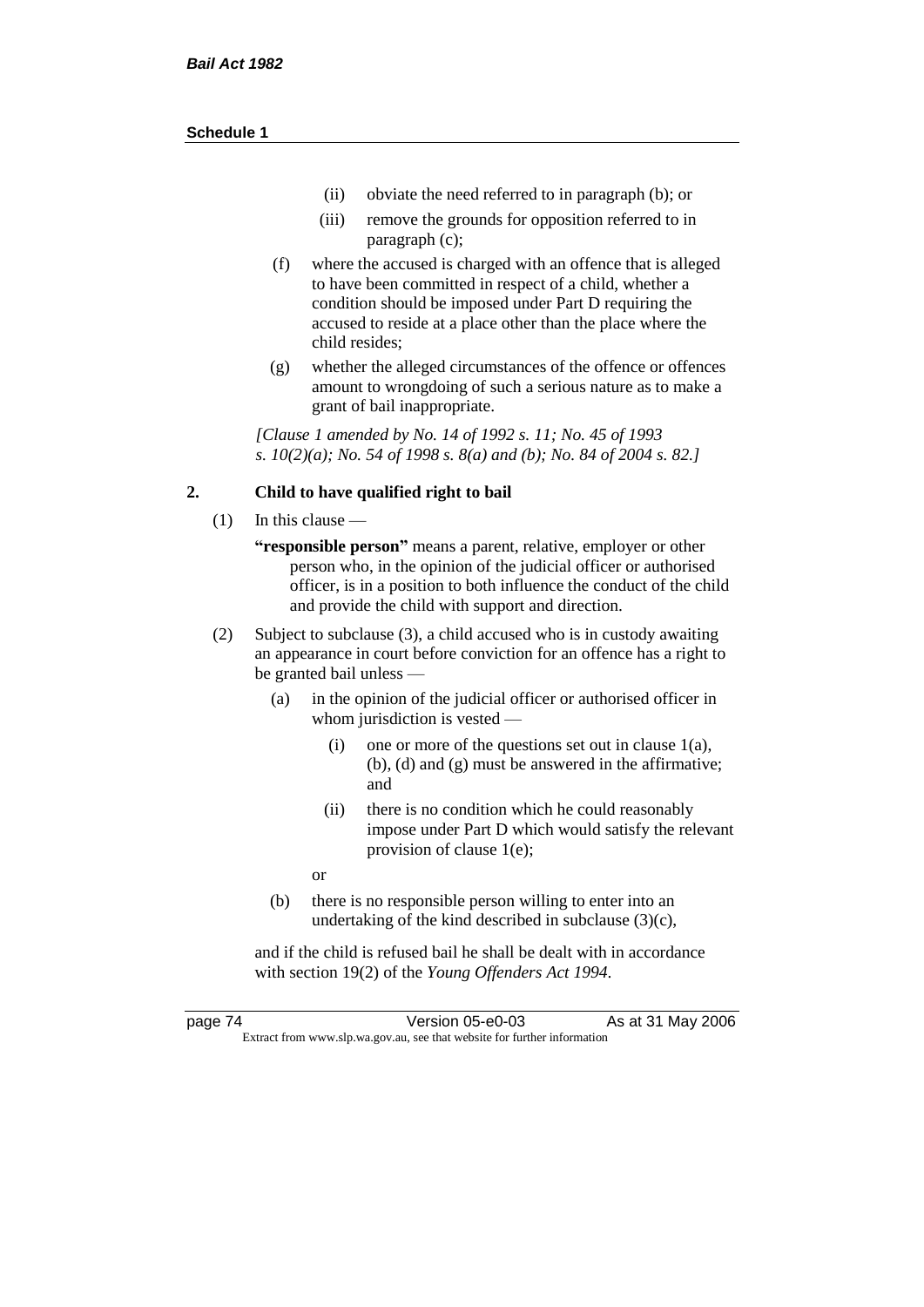- (3) The right of a child accused under subclause (2) is subject to  $-$ 
	- (a) clause 3A; and
	- *[(b) deleted]*
		- (c) there being imposed as a condition on the grant of bail a requirement that before the release of the child on bail a responsible person undertakes in writing in the prescribed form to ensure that the child complies with any requirement of his bail undertaking mentioned in section 28(2)(a), (b), (c) and (d).
- (4) Subclauses (2)(b) and (3)(c) do not apply to a child accused if it appears to the judicial officer or authorised officer that the accused —
	- (a) is over the age of 17 years; and
	- (b) has sufficient maturity to live independently without the guidance or control of a parent or guardian.
- (5) For the purposes of this clause, the provisions of sections 46, 47, 48, 54, 55(2), 60 and  $67(2)(a)(iv)$  apply with all necessary changes as  $if -$ 
	- (a) references in those provisions to a surety and a surety undertaking were references to a responsible person and to an undertaking referred to in subclause  $(3)(c)$  respectively; and
	- (b) section  $54(1)(b)(i)$  read as follows
		- "
- (i) a person who has entered into an undertaking referred to in clause 2(3)(c) of Part C of Schedule 1 should no longer be regarded as a responsible person for the purposes of that clause, or is dead;
- (6) Where a child accused is released on bail his right to be at liberty is subject to the exercise of the powers in section 17A.

*[Clause 2 inserted by No. 45 of 1993 s. 10(2)(b); amended by No. 57 of 1997 s. 21(3)(a); No. 54 of 1998 s. 8(c); No. 34 of 2004 s. 251; No. 84 of 2004 s. 82.]*

".

As at 31 May 2006 Version 05-e0-03 page 75 Extract from www.slp.wa.gov.au, see that website for further information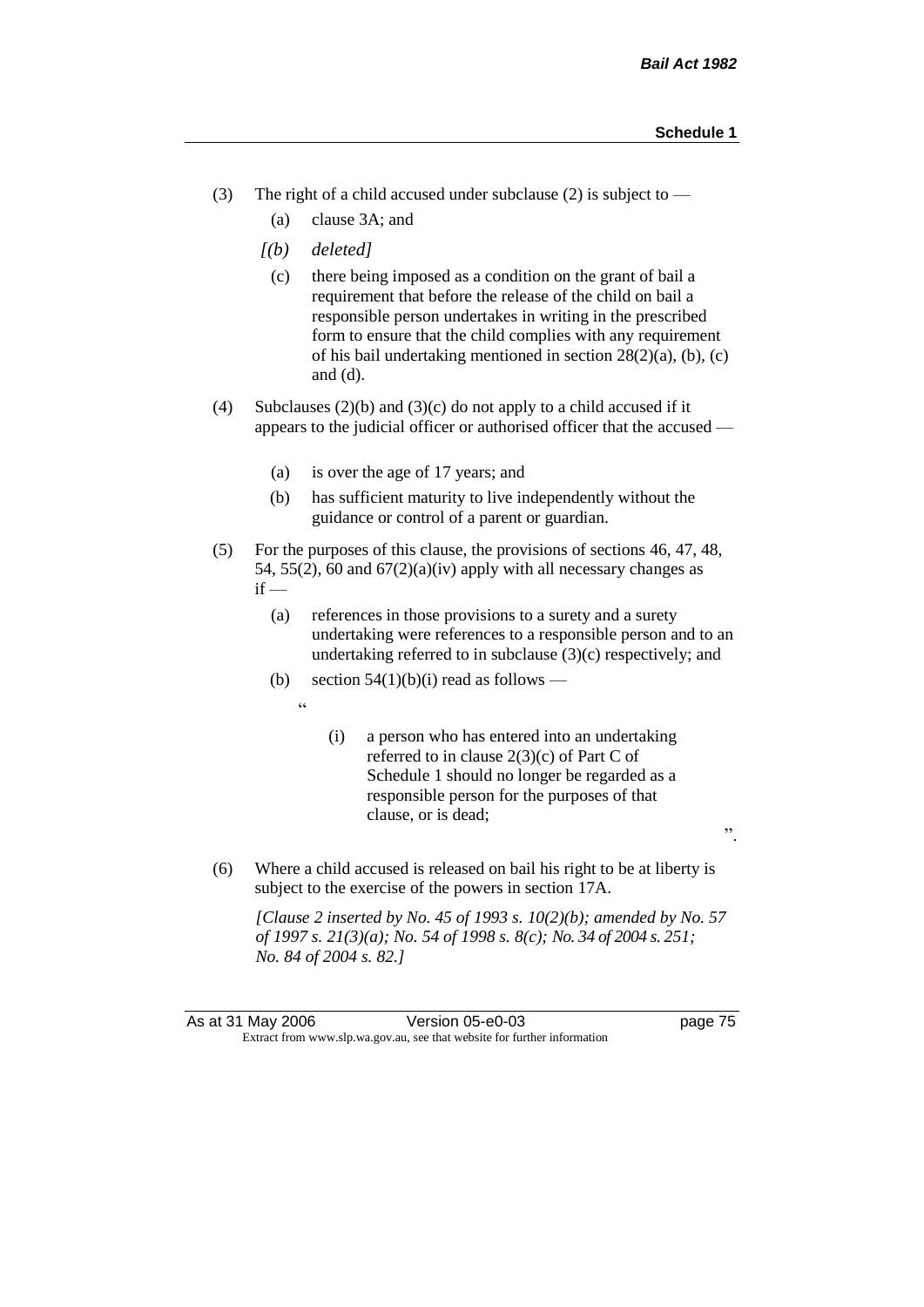#### **3. Matters relevant to consideration of clause 1(a)**

In considering whether an accused may do any of the things mentioned in clause 1(a), the judicial officer or authorised officer shall have regard to the following matters, as well as to any others which he considers relevant —

- (a) the nature and seriousness of the offence or offences (including any other offence or offences for which he is awaiting trial) and the probable method of dealing with the accused for it or them, if he is convicted;
- (b) the character, previous convictions, antecedents, associations, home environment, background, place of residence, and financial position of the accused;
- (c) the history of any previous grants of bail to him; and
- (d) the strength of the evidence against him.

*[Clause 3 amended by No. 84 of 2004 s. 82.]*

#### **3A. Bail where serious offence committed while accused on bail for another serious offence**

- (1) Notwithstanding clause 1 or 2 or any other provision of this Act, where —
	- (a) an accused is in custody awaiting an appearance in court before conviction for a serious offence; and
	- (b) the serious offence is alleged to have been committed while the accused was —
		- (i) on bail for; or
		- (ii) at liberty under an early release order made in respect of,

another serious offence,

the judicial officer or (if section 16A does not apply) the authorised officer in whom jurisdiction is vested shall refuse to grant bail for the serious offence referred to in paragraph (a) unless the judicial officer or authorised officer —

(c) is satisfied that there are exceptional reasons why the accused should not be kept in custody and, if clause 3B applies, is so satisfied only after complying with that clause; and

| page 76 | Version 05-e0-03                                                         | As at 31 May 2006 |
|---------|--------------------------------------------------------------------------|-------------------|
|         | Extract from www.slp.wa.gov.au, see that website for further information |                   |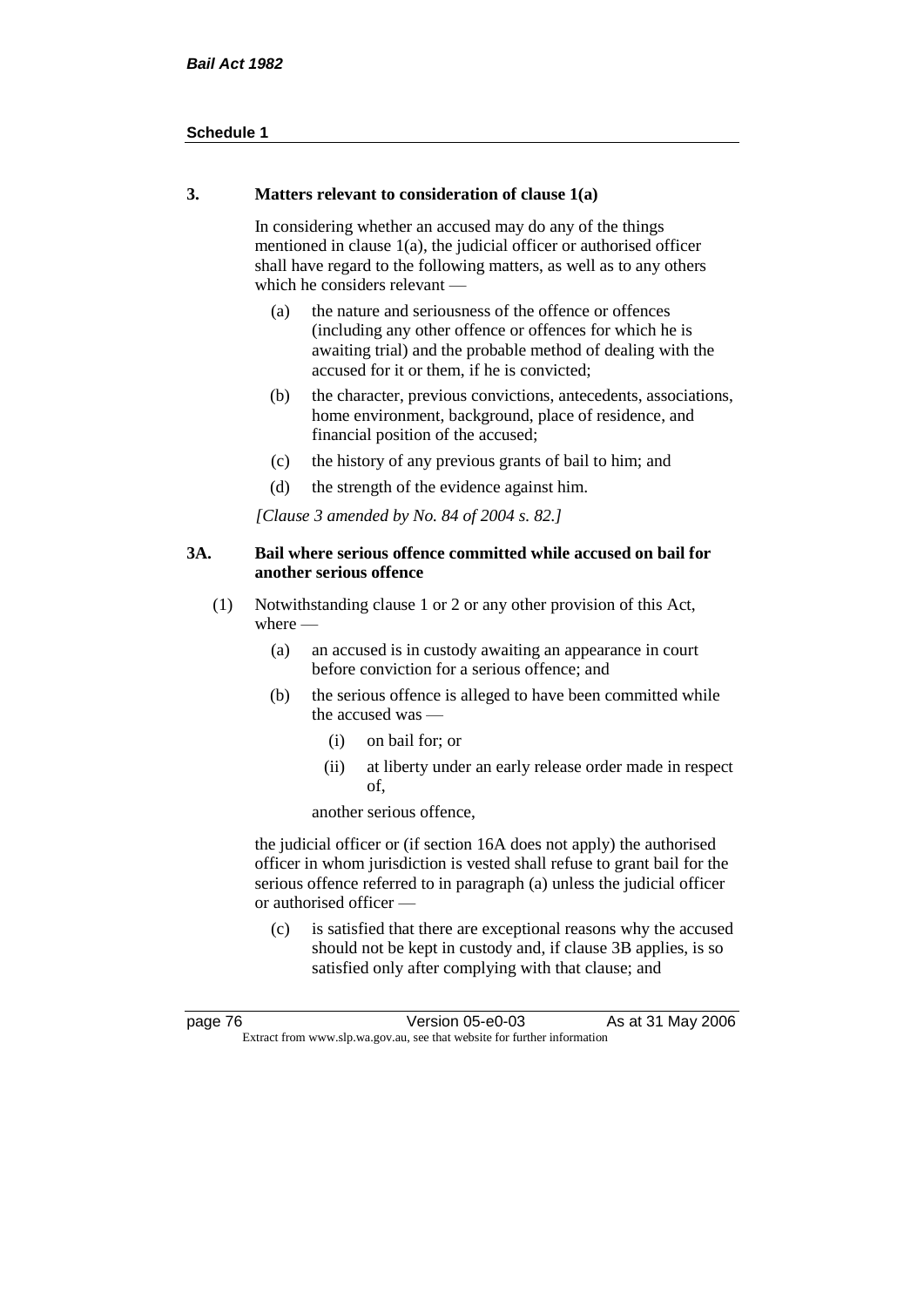- (d) is also satisfied that bail may properly be granted having regard to the provisions of clauses 1 and 3 or, in the case of a child accused, clauses 2 and 3.
- (2) Notwithstanding section 7(1), where an accused is refused bail under subclause (1) for an appearance for a serious offence his case for bail need not be considered again under that subsection for an appearance for that offence unless he satisfies the judicial officer who may order his detention that —
	- (a) new facts have been discovered, new circumstances have arisen or the circumstances have changed since bail was refused; or
	- (b) he failed to adequately present his case for bail on the occasion of that refusal.
- (3) Where a child accused is refused bail under subclause (1) he shall be dealt with in accordance with section 19(2) of the *Young Offenders Act 1994*.

*[Clause 3A inserted by No. 45 of 1993 s. 10(2)(c); amended by No. 57 of 1997 s. 21(3)(b); No. 54 of 1998 s. 7 and 13(1); No.84 of 2004 s. 82.]*

#### **3B. Determination of exceptional reasons under clause 3A(1)**

- (1) This clause applies where it appears to the judicial officer or (if section 16A does not apply) the authorised officer that all or any of the acts alleged to constitute a serious offence referred to in clause 3A(1)(b) would, if proved in the appropriate proceedings, amount to a breach by the accused of a protective condition or order.
- (2) The judicial officer or authorised officer shall, before making a decision that there are exceptional reasons for the purposes of clause  $3A(1)(c)$ , make enquiry, or cause enquiry to be made, whether there has already been -
	- (a) any breach by the accused of the protective condition or order that has been proved in proceedings;
	- (b) any alleged breach by the accused of the protective condition or order that has not been so proved, including an allegation that has not been the subject of a prosecution or any other communication to any relevant official; or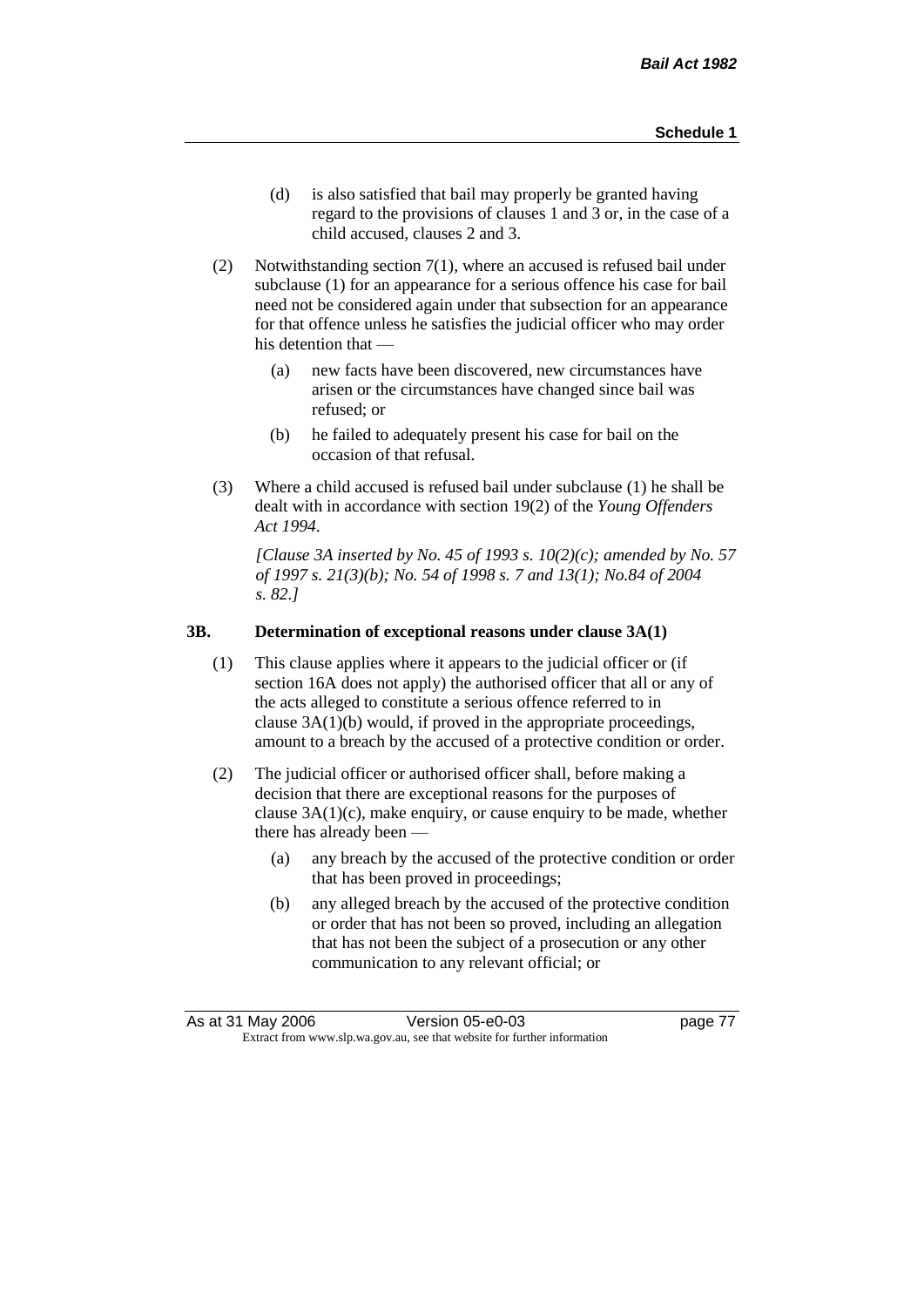- (c) any alleged breach by the accused of any other protective condition or order that has been the subject of a prosecution.
- (3) On becoming aware of any such alleged breach, the judicial officer or authorised officer shall give each person for whose protection a protective condition or order referred to in subclause (2) was imposed or made (a **"relevant person"**) a reasonable opportunity to give evidence by affidavit on matters relating to that protective condition or order.
- (4) The judicial officer or authorised officer shall in making any decision for the purposes of clause  $3A(1)(c)$  —
	- (a) give due weight to  $-$ 
		- (i) any evidence given under subclause (3);
		- (ii) any adverse effect that a grant of bail to the accused would have on a relevant person; and
		- (iii) any difficulty that a relevant person might have in proving any future breach of a protective condition or order;
	- (b) consider whether it would be appropriate to refuse bail and make a hospital order under section 5 of the *Criminal Law (Mentally Impaired Accused) Act 1996*;
	- (c) in the case of a condition imposed for a purpose mentioned in clause  $2(2)(c)$  or (d) of Part D, treat any alleged breach of the condition as a serious matter even if the conduct alleged to amount to the breach in itself appears to be trivial; and
	- (d) consider whether any alleged breach of a protective condition or order that has occurred shows that the purpose of the condition or order has not been achieved and that the accused should be kept in custody.
- (5) The provisions of this clause do not limit the matters that the judicial officer or authorised officer may take into account for the purposes of clause  $3A(1)(c)$ .
- $(6)$  In this clause —

**"protective condition or order"** means —

(a) a condition imposed for a purpose mentioned in clause  $2(2)(c)$  or (d) of Part D;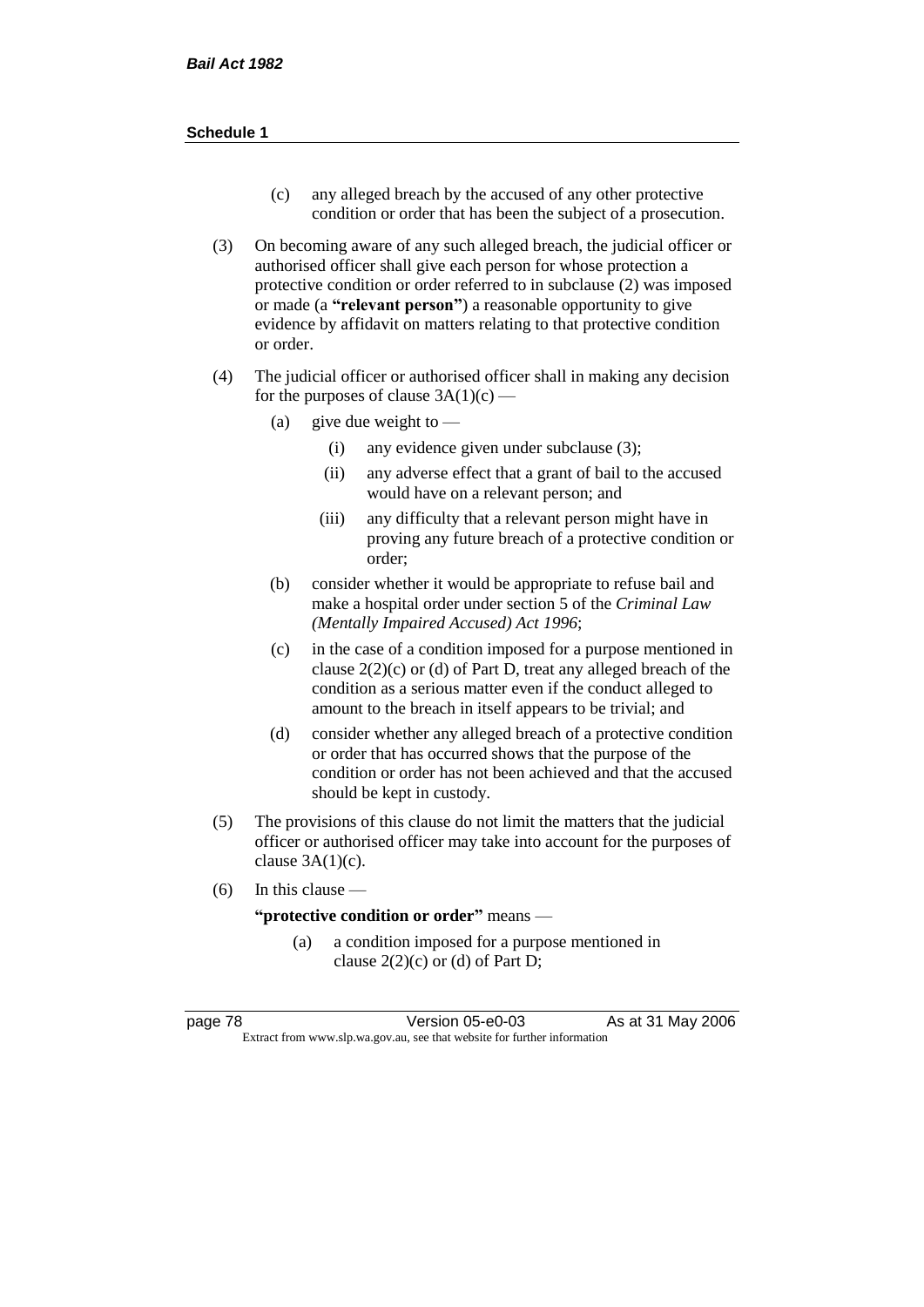- (b) a violence restraining order or a police order under the *Restraining Orders Act 1997*; or
- (c) a Part VII order under the *Justices Act 1902*
	- (i) that under section 86 of the *Restraining Orders Act 1997* is taken to be a misconduct restraining order under that Act; and
	- (ii) that shows on the face of the order that the causing or threatening of personal injury by the accused was a ground for the making of the order.

*[Clause 3B inserted by No. 54 of 1998 s. 13(2); amended by No. 38 of 2004 s. 60; No. 59 of 2004 s. 141; No. 84 of 2004 s. 11 and 82.]*

#### **4. When bail to be granted after conviction**

In deciding whether or not to grant bail to an accused who is in custody waiting to be sentenced or otherwise dealt with for an offence of which he has been convicted or awaiting the disposal of appeal proceedings, the judicial officer shall, subject to clauses 5 and 6, consider whether —

- (a) in the case of an accused waiting to be sentenced, there is a strong likelihood that he will impose a non-custodial sentence; or
- (b) in either case, there are exceptional reasons why the accused should not be kept in custody,

and shall only grant bail to him if he is satisfied that —

- (c) in the case of an accused waiting to be sentenced, at least one of those reasons exists and, in the case of an appellant, the reason mentioned in paragraph (b) exists; and
- (d) he may properly do so having regard to the provisions of clauses 1 and 3 or, in the case of a child, clauses 2 and 3.

*[Clause 4 amended by No. 84 of 2004 s. 82.]*

#### **5. Exception for bail for an appeal under the** *Criminal Procedure (Summary) Act 1902*

Clause 4 does not apply to the bail of a person who is awaiting the disposal of appeal proceedings under Part 2 of the *Criminal Appeals Act 2004*; such a person shall be deemed for the purposes of this Part

As at 31 May 2006 Version 05-e0-03 page 79 Extract from www.slp.wa.gov.au, see that website for further information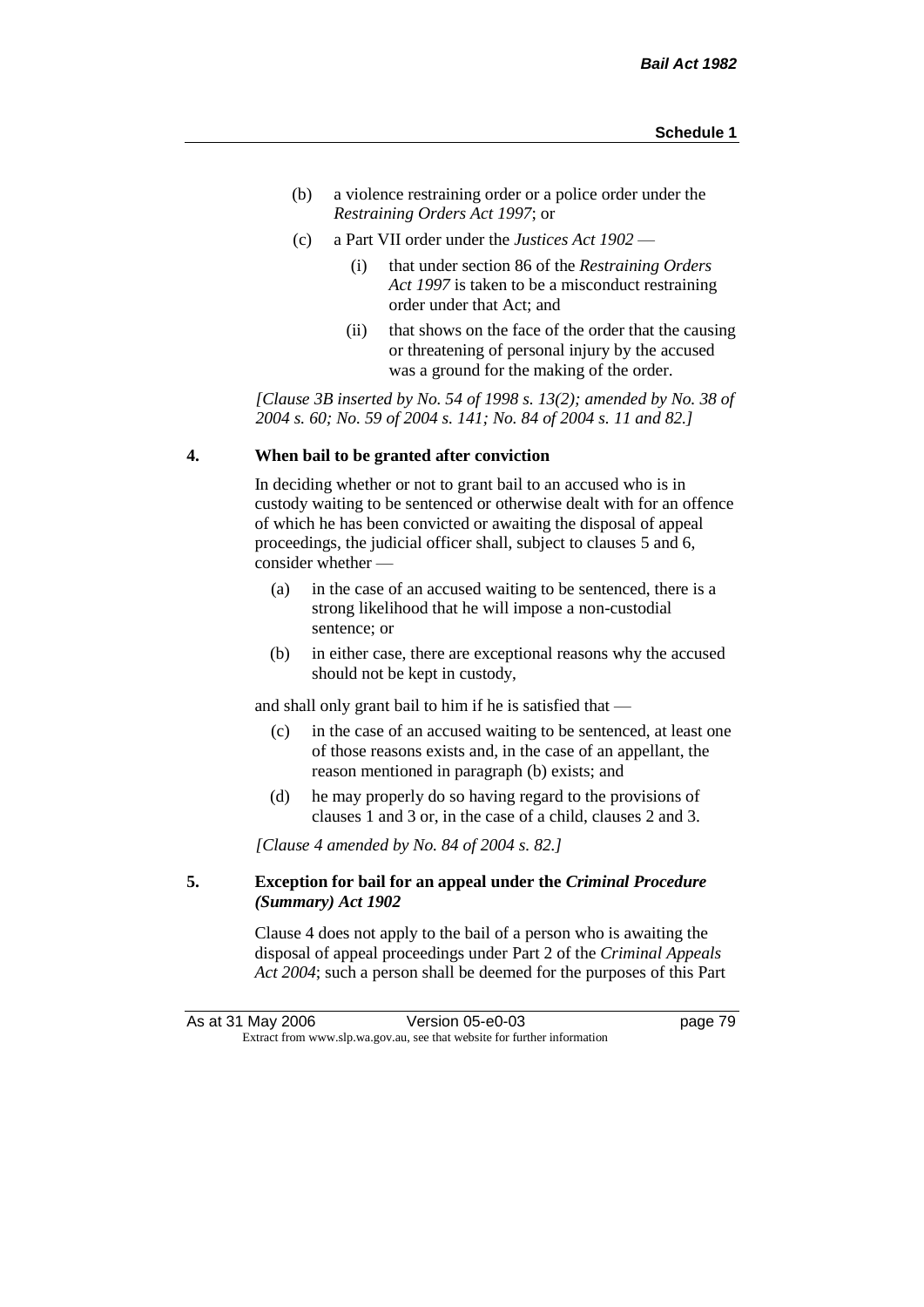to be awaiting an appearance in court before conviction for an offence.

*[Clause 5 inserted by No. 33 of 1989 s. 18; amended by No. 59 of 2004 s. 141; No. 84 of 2004 s. 11 and 82.]*

#### **6. Bail of people on community orders, etc.**

For the purpose of determining whether clause 4 applies, a person in custody —

- (a) under section 50, 79, 84E, 128, 129 or 132 of the *Sentencing Act 1995* in connection with a possible breach of a conditional release order, a sentence of suspended imprisonment or conditional suspended imprisonment or a community order imposed under that Act; or
- (b) under section 43 of the *Young Offenders Act 1994* in respect of an alleged breach of a youth community based order, an intensive youth supervision order or a conditional release order made under that Act,

is to be taken as not having been convicted of the offence for which the sentence was imposed.

*[Clause 6 inserted by No. 78 of 1995 s. 8; amended by No. 27 of 2004 s. 13(3).]*

Limitation on period of bail

#### **7. Bail for initial appearance to be for not more than 7 days**

In fixing the terms of bail of an accused for his initial appearance in court for an offence, a justice or an authorised officer shall require him to make the appearance within the period of 7 days commencing on and including the day on which the accused was arrested for the offence.

*[Clause 7 amended by No. 84 of 2004 s. 82.]*

#### **8. Bail on adjournment in petty sessions to be for not more than 30 days except by consent**

In fixing the terms of bail of an accused for an appearance in court after an adjournment of proceedings for an offence, a judicial officer

page 80 Version 05-e0-03 As at 31 May 2006 Extract from www.slp.wa.gov.au, see that website for further information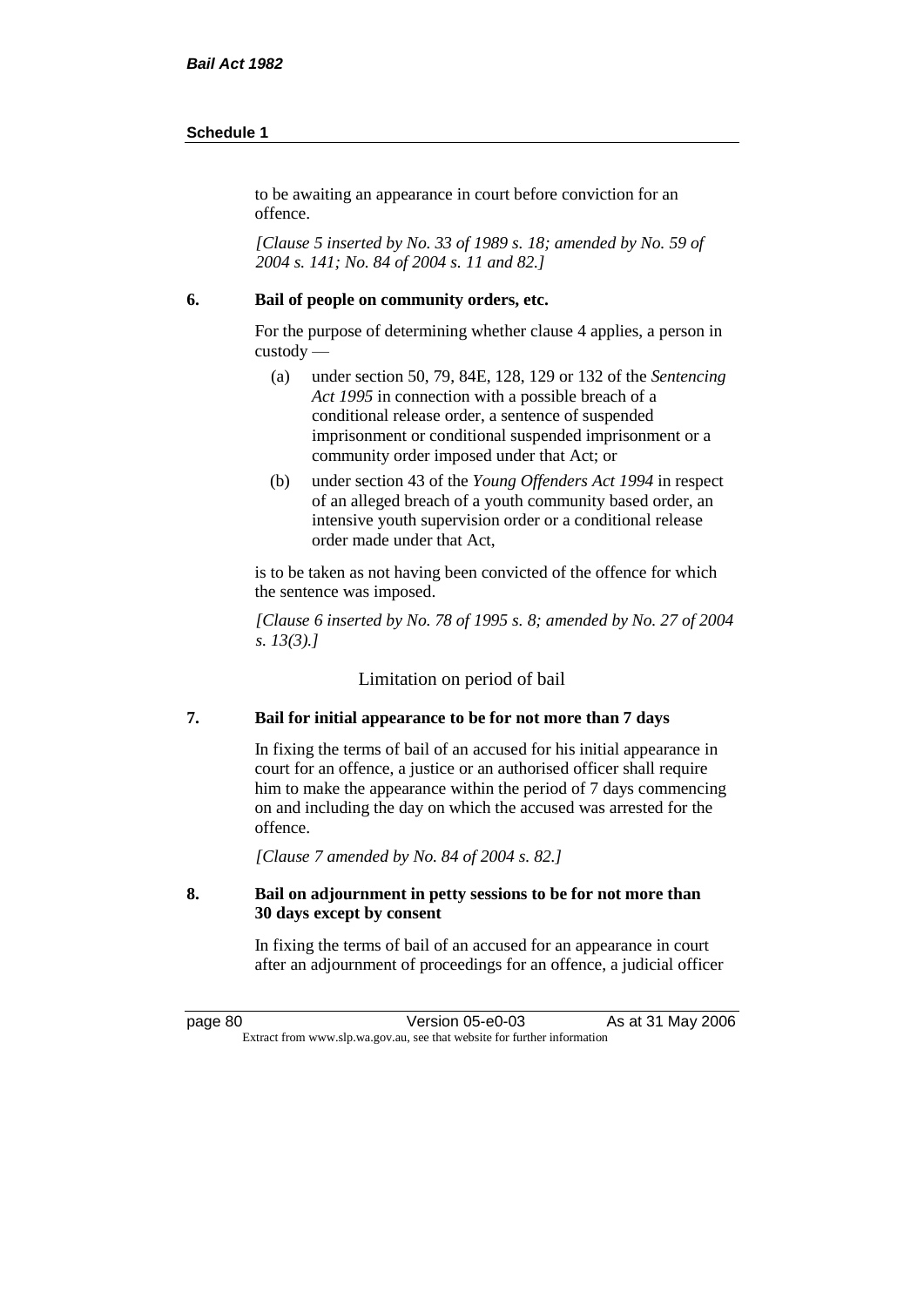sitting as a court of summary jurisdiction shall require him to make the appearance within the period of 30 days commencing on and including the day on which the proceedings are adjourned, unless the accused consents to appear on a later day.

*[Clause 8 amended by No. 49 of 1988 s. 90(c); No. 59 of 2004 s. 141; No. 84 of 2004 s. 82.]*

## **9. Provision as to calculation of time**

The periods specified in clauses 7 and 8 shall be calculated to include any Sunday or public holiday.

# **Part D — Conditions which may be imposed on a grant of bail**

#### **1. Conditions as to forfeiture and giving security may be imposed on the accused and sureties**

- (1) A judicial officer or authorised officer, on a grant of bail, may impose conditions under this clause if he considers that it is desirable to do so to ensure the performance of the accused's bail undertaking.
- (2) If a judicial officer or authorised officer considers that it is desirable as mentioned in subclause (1), he may in addition to releasing the accused on his bail undertaking impose any one or more of the following conditions —
	- (a) that the accused in his bail undertaking agree to forfeit a specified amount of money if he fails to comply with any requirement of his bail undertaking mentioned in section  $28(2)(a)$  or  $(b)(ii)$ ;
	- (b) that a surety or a specified number of sureties enter into a surety undertaking or surety undertakings whereby he or they agree to forfeit a specified amount or specified amounts of money if the accused fails to comply with any requirement of his bail undertaking mentioned in section 28(2)(a) or (b)(ii);
	- (c) that any of them the accused and the surety or sureties give security of a specified value, including the deposit of a specified amount of cash, for the performance of their respective obligations;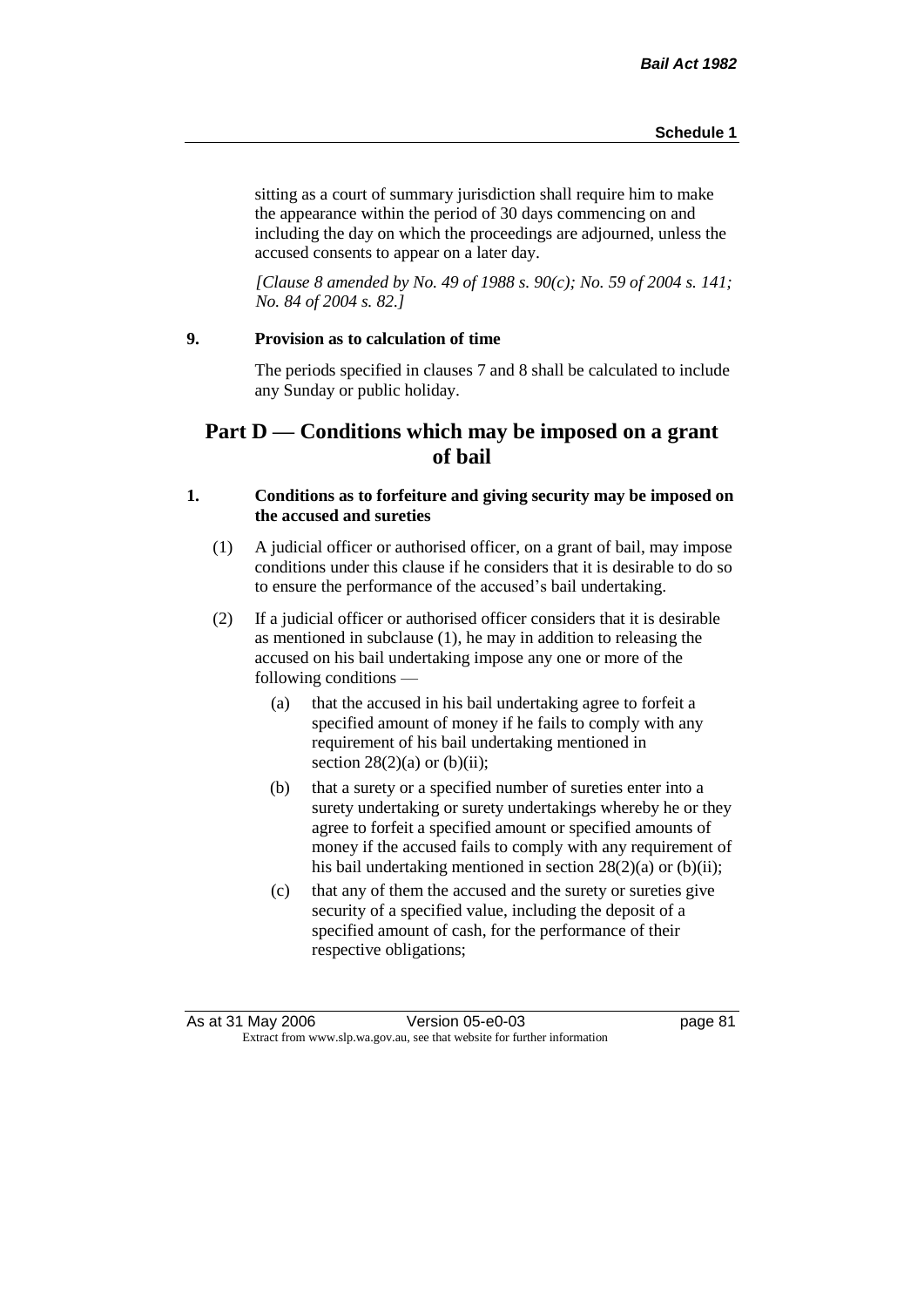- (d) that any of them the accused and the surety or sureties deposit with a specified officer any specified passbook or document relating to the title to, or ownership of, any account or other asset offered as security for the performance of their respective obligations; or
- (e) that any of them the accused and the surety or sureties, at his or their own expense or otherwise, enter into such mortgage, charge, assignment or other transaction, or take such other step, as may be required, including completion of the necessary documents, to render any security effective and enforceable by the State.
- (3) The nature and sufficiency of any security, and the documentation therefor, required under subclause (2) shall be determined by the judicial officer or authorised officer who imposed the condition or, if no determination is so made —
	- (a) by the person before whom the bail undertaking is entered into, where the security is to be given by the accused; and
	- (b) where the security is to be given by a surety, by any person authorised under section 36 to approve the surety or before whom the surety undertaking is entered into.
- (4) When a bail undertaking ceases to have effect as provided in section 34(a) to (d), or upon an accused being acquitted of a charge under section  $51(1)$  or (2) or discharged from further proceedings therefor, each of them the accused, or where section 34(b) applies his personal representative, and any surety is entitled to have returned to him any security given under subclause (2).
- (5) When a surety undertaking ceases to have effect as provided in section 47(a) to (f), a surety is entitled to have returned to him any security given under subclause  $(2)$ .

*[Clause 1 amended by No. 65 of 2003 s. 121(3); No. 84 of 2004 s. 82.]*

# **2. Other conditions which may be imposed**

- (1) A judicial officer or authorised officer, on a grant of bail, may impose conditions —
	- (a) to be complied with before the accused is released on bail or while the accused is on bail;

| page 82                                                                  | Version 05-e0-03 | As at 31 May 2006 |
|--------------------------------------------------------------------------|------------------|-------------------|
| Extract from www.slp.wa.gov.au, see that website for further information |                  |                   |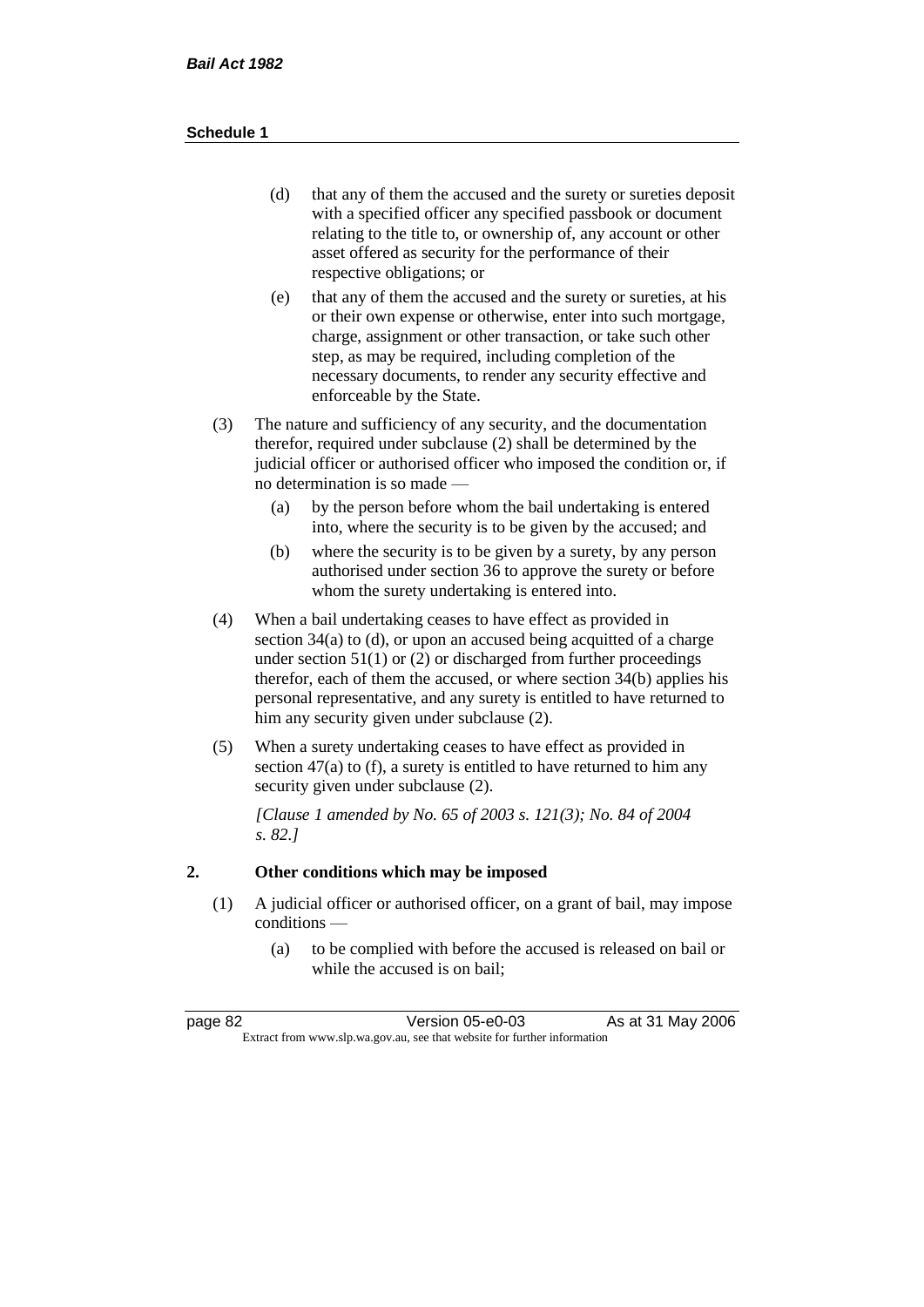- (b) as to the accused's conduct while on bail; or
- (c) as to where the accused shall reside while on bail,

if he considers that it is desirable for any purpose mentioned in subclause (2), (2b), (3) or (4).

(1a) Without limiting subclause (1), a judicial officer or authorised officer shall, on a grant of bail to a child accused, consider whether it is desirable for any purpose mentioned in subclause (2) to impose a condition as to —

- (a) any period in each day during which the child is to remain at a particular place;
- (b) any person with whom the child is not to associate or communicate;
- (c) any place that the child is not to frequent;
- (d) the attendance by the child at a school or other educational institution; or
- (e) any other matter,

and the judicial officer or authorised officer may impose any such condition.

- (2) Any condition may be imposed under subclause (1) or (1a) to ensure that an accused —
	- (a) appears in court in accordance with his bail undertaking;
	- (b) does not while on bail commit an offence;
	- (c) does not endanger the safety, welfare or property of any person;
	- (d) does not interfere with witnesses or otherwise obstruct the course of justice, whether in relation to himself or any other person; or
	- (e) as regards the period when the accused is on trial, does not prejudice the proper conduct of the trial.
- (2a) Before imposing a condition on a grant of bail for a purpose mentioned in subclause (2)(c) or (d) a judicial officer or authorised officer is to consider whether that purpose would be better served, or could be better assisted, by a restraining order made under the *Restraining Orders Act 1997* and whether, in the case of a judicial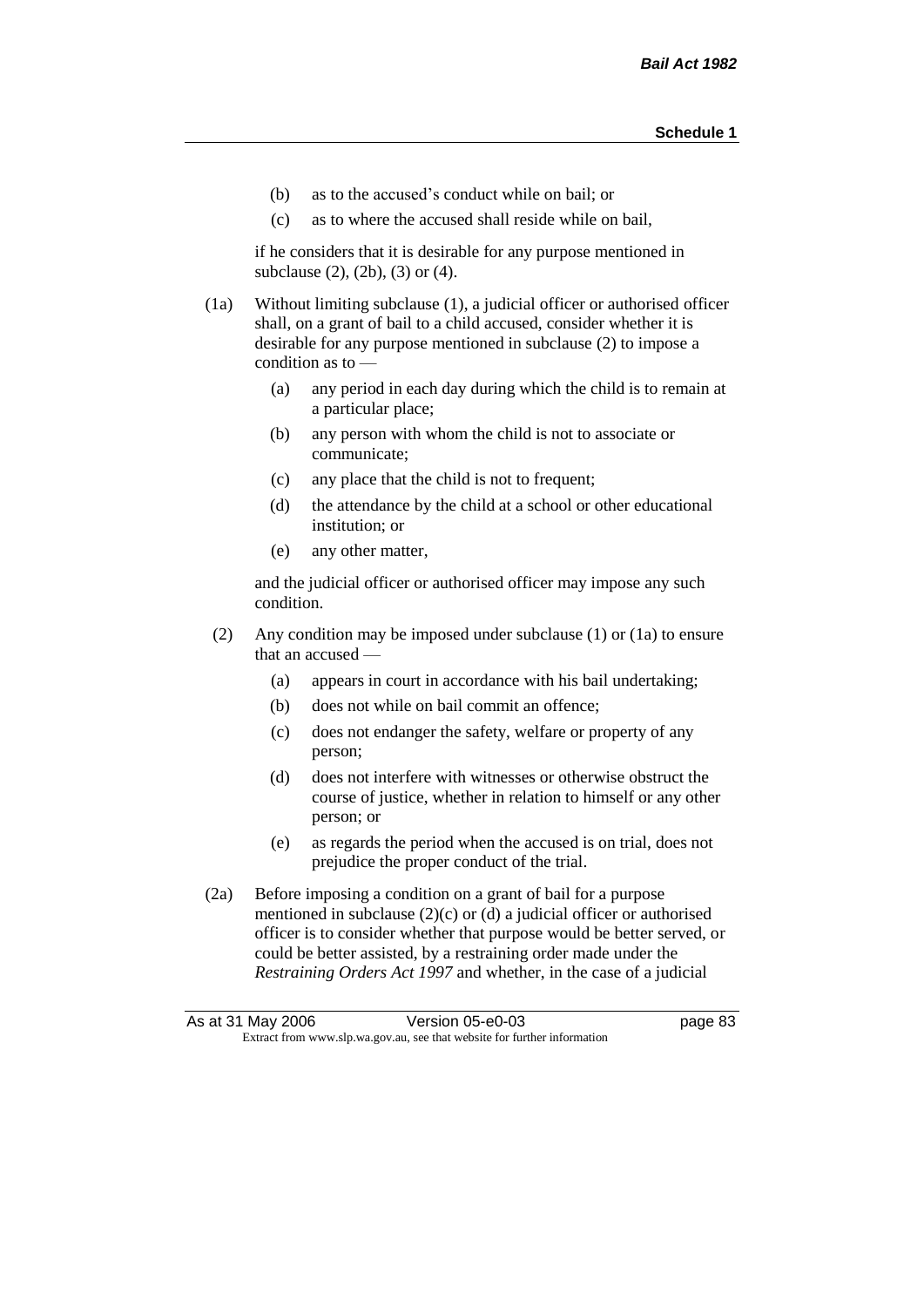officer, to exercise the power in section 63 of that Act or, in the case of an authorised officer, to make a telephone application under that Act.

- (2b) Where a judicial officer is of the opinion that the accused should while on bail —
	- (a) be counselled for a behavioural problem; or
	- (b) attend a course or programme that may assist with such a problem,

the judicial officer may under subclause (1) impose a condition for that purpose that requires the accused to —

- (c) attend a prescribed person to be counselled; or
- (d) attend a prescribed course or programme,

that is specified by the judicial officer in the condition.

- (3) Where a judicial officer who grants bail to an accused is of the opinion that the accused's physical condition ought to be examined the officer may, under subclause (1), impose any condition which the officer considers desirable for the purpose of ensuring that the accused is examined by a medical practitioner.
- (3a) Where a judicial officer who grants bail to an accused is of the opinion that the accused's mental condition ought to be examined the officer may, under subclause (1), impose any condition which the officer considers desirable for the purpose of ensuring that the accused's mental condition is examined including a condition —
	- (a) that the accused be examined by a medical practitioner or an authorised mental health practitioner (as defined in the *Mental Health Act 1996*) for the purpose of deciding whether to make a referral under section 29 of that Act;
	- (b) that the accused be admitted to an authorised hospital (as defined in the *Mental Health Act 1996*);
	- (c) that the accused be examined by a psychiatrist.
- (4) Where a judicial officer is of the opinion that an accused is suffering from alcohol or drug abuse and is in need of care or treatment either on that account, or to enable him to be prepared for his trial, the judicial officer may, under subclause (1), impose any condition which he considers desirable for the purpose of ensuring that the accused

| page 84 | Version 05-e0-03                                                         | As at 31 May 2006 |
|---------|--------------------------------------------------------------------------|-------------------|
|         | Extract from www.slp.wa.gov.au, see that website for further information |                   |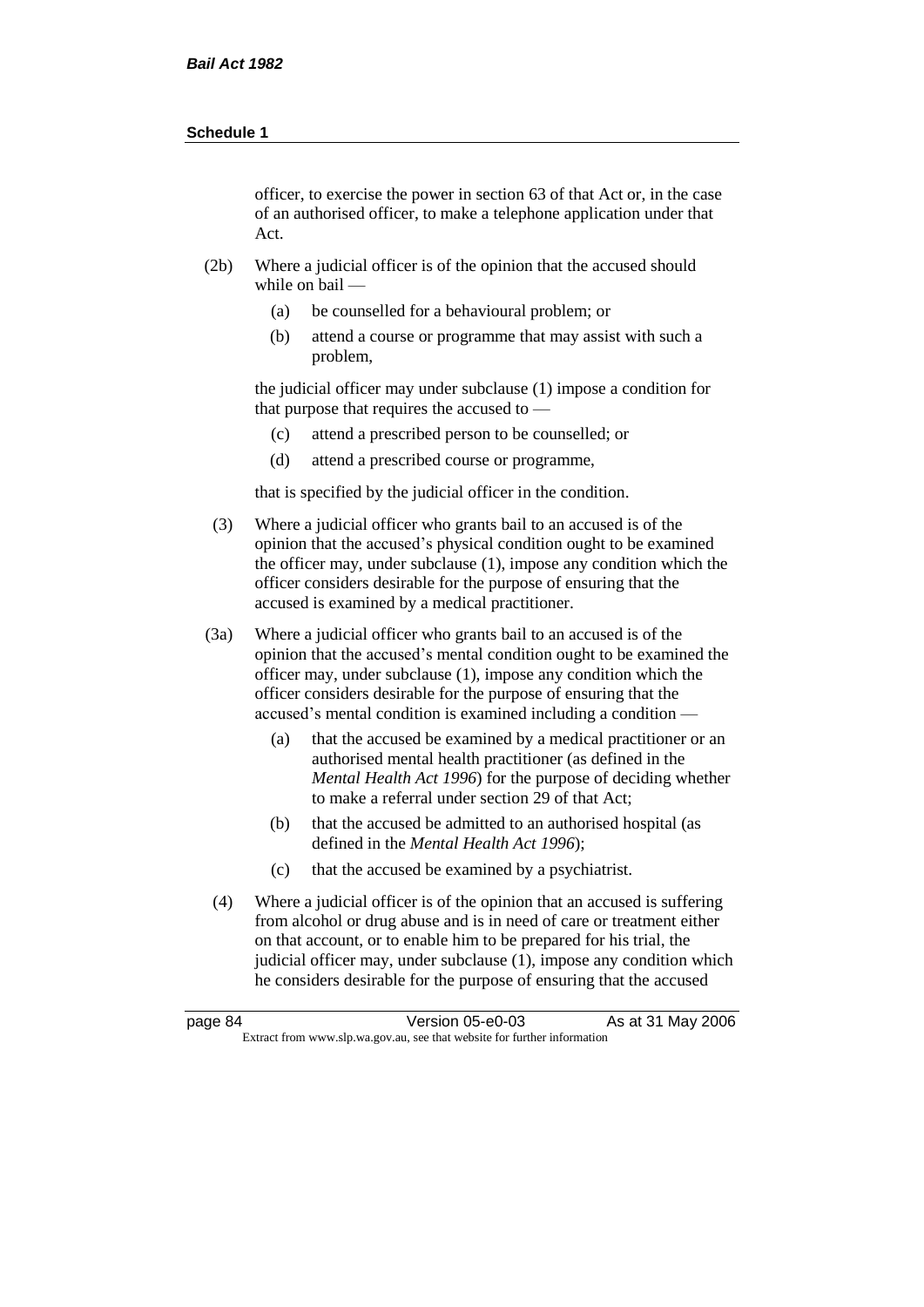receives such care or treatment, including that he lives in, or from time to time attends at, a specified institution or place in order to receive such care or treatment.

- (5) Where a judicial officer imposes a condition for a purpose mentioned in subclause (2b), (3), (3a) or (4), the judicial officer shall cause to be sent to the person who is to counsel or examine the accused, or the place at which the accused is to attend, a statement of the reasons for imposing the condition.
- (6) Where a condition is imposed under this clause that an accused shall reside in premises established for the accommodation of persons to whom bail has been granted, that condition shall be deemed to include a further condition that the accused shall comply with such rules as are for the time being laid down for the maintenance of the good order of those premises, whether such rules are made under section 67 or by the authority responsible for the good order of the premises.
- (7) In this clause —

**"medical practitioner"** means a medical practitioner within the meaning of the *Medical Act 1894*; and

**"psychiatrist"** has the same meaning as it has in the *Mental Health Act 1996*.

*[Clause 2 amended by No. 45 of 1993 s. 10(3); No. 69 of 1996 s. 3; No. 54 of 1998 s. 12; No. 84 of 2004 s. 82.]*

#### **3. Home detention condition may be imposed**

- (1) A judicial officer may, subject to this clause, impose a home detention condition as a condition on a grant of bail.
- (2) A home detention condition shall not be imposed unless the accused is over the age of 17 years and the judicial officer is satisfied —
	- (a) after considering a report from a community corrections officer about the accused and his circumstances, that the accused is suitable to be subject to a home detention condition;
	- (b) that the place where it is proposed the accused will remain while subject to the home detention condition is a suitable place; and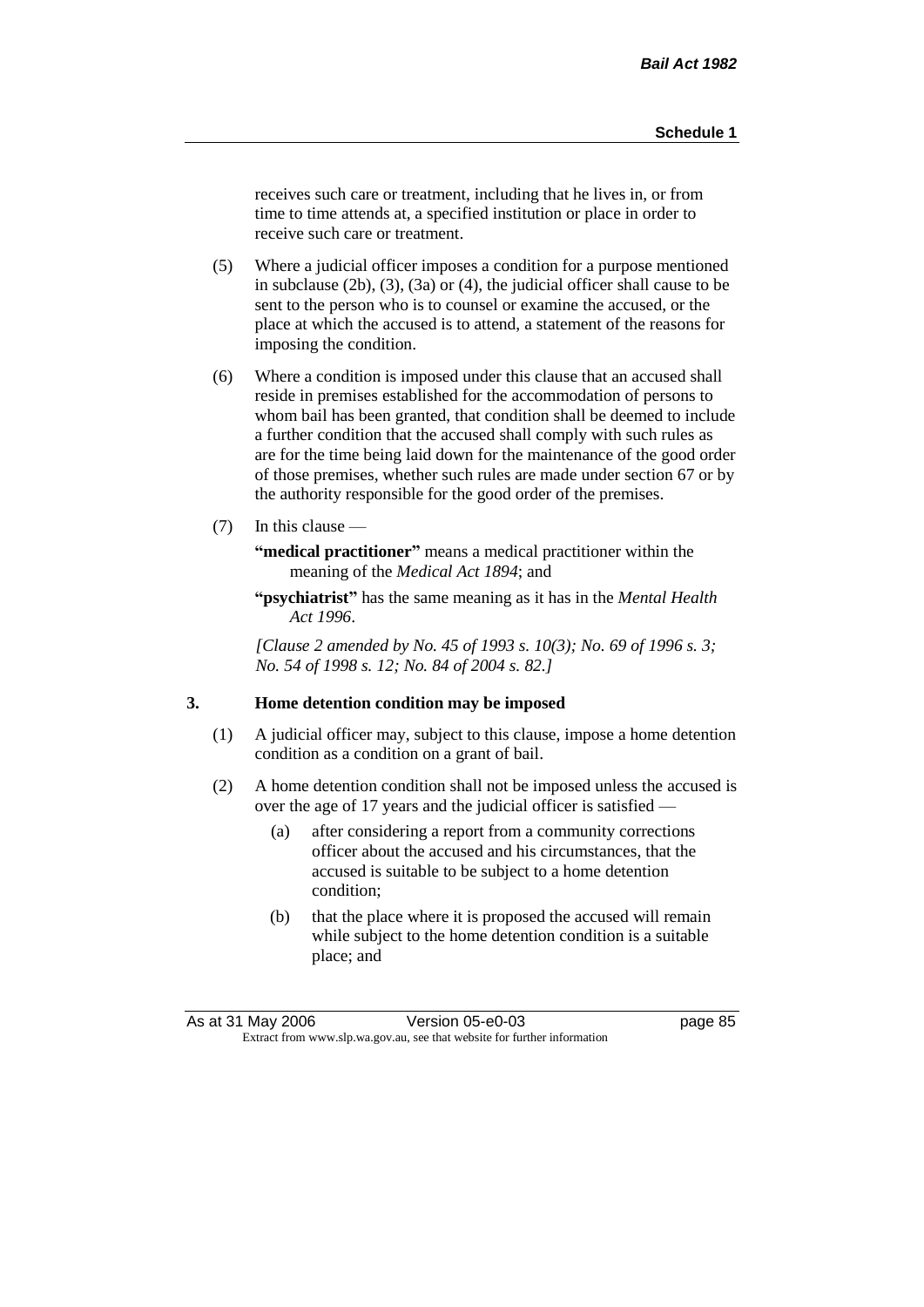- (c) that unless a home detention condition is imposed, the accused will not be released on bail.
- (3) A home detention condition is a condition that while the accused is on bail the accused shall —
	- (a) remain at and not leave the place specified in the bail record form and in the bail undertaking (or in a notice under section 50E) until the time specified, or deemed by section 31(3) to be specified, in the bail undertaking except —
		- (i) to work in gainful employment approved by a community corrections officer;
		- (ii) with the approval of a community corrections officer, to seek gainful employment;
		- (iii) to obtain urgent medical or dental treatment for the accused;
		- (iv) for the purpose of averting or minimizing a serious risk of death or injury to the accused or to another person;
		- (v) to obey an order issued under a written law (such as a summons) requiring the accused's presence elsewhere;
		- (vi) for a purpose approved of by a community corrections officer; or
		- (vii) on the direction of a community corrections officer;
	- (b) not leave the State;
	- (c) comply with every reasonable direction of a community corrections officer;
	- (d) comply with such of the conditions specified in the list provided under section 24A(4) as may be specified in a notice given under section 50E(b); and
	- (e) when requested to do so, produce a copy of his bail undertaking and any notice by the CEO (Justice) under section 50E for inspection by a community corrections officer or a member of the Police Force.

*[Clause 3 inserted by No. 61 of 1990 s. 15; amended by No. 31 of 1993 s. 9; No. 84 of 2004 s. 82.]*

page 86 Version 05-e0-03 As at 31 May 2006 Extract from www.slp.wa.gov.au, see that website for further information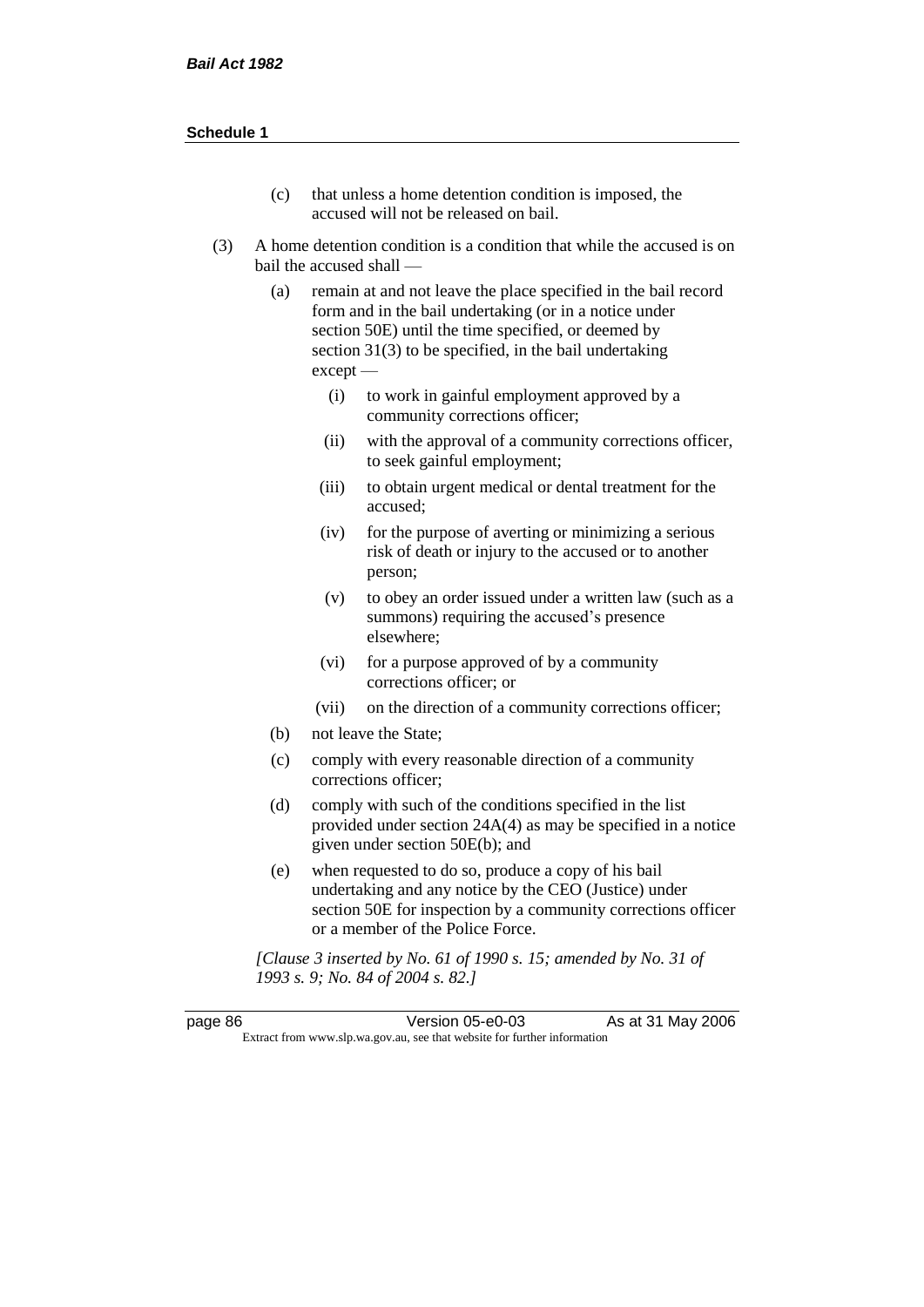# **Schedule 2**

*[Heading inserted by No. 45 of 1993 s. 11.]*

[Section 3(1)]

# **Serious offences**

|    | <b>Enactment</b>             | <b>Description of offence</b>                                                    |
|----|------------------------------|----------------------------------------------------------------------------------|
| 1. | <b>The Criminal Code</b>     |                                                                                  |
|    | s. 278 (as read with s. 282) | Wilful murder                                                                    |
|    | s. 279 (as read with s. 282) | Murder                                                                           |
|    | s. 280 (as read with s. 287) | Manslaughter                                                                     |
|    | s. 292                       | Disabling in order to commit<br>indictable offence                               |
|    | s. 294                       | Acts intended to cause grievous<br>bodily harm or to resist or prevent<br>arrest |
|    | s. 297                       | Grievous bodily harm                                                             |
|    | s. 301                       | Wounding and similar acts                                                        |
|    | s. $304(2)$                  | Acts or omissions, with intent to<br>harm, causing bodily harm or<br>danger      |
|    | s. 317                       | Assault occasioning bodily harm                                                  |
|    | s. $317A(a)$                 | Assault with intent to commit or<br>facilitate a crime                           |
|    | s. $317A(b)$                 | Assault with intent to do grievous<br>bodily harm                                |
|    | s. 318                       | Serious assaults                                                                 |
|    | s. 323                       | Indecent assault                                                                 |
|    | s. 324                       | Aggravated indecent assault                                                      |
|    | s. 325                       | Sexual penetration without consent                                               |
|    |                              |                                                                                  |

As at 31 May 2006 Version 05-e0-03 page 87 Extract from www.slp.wa.gov.au, see that website for further information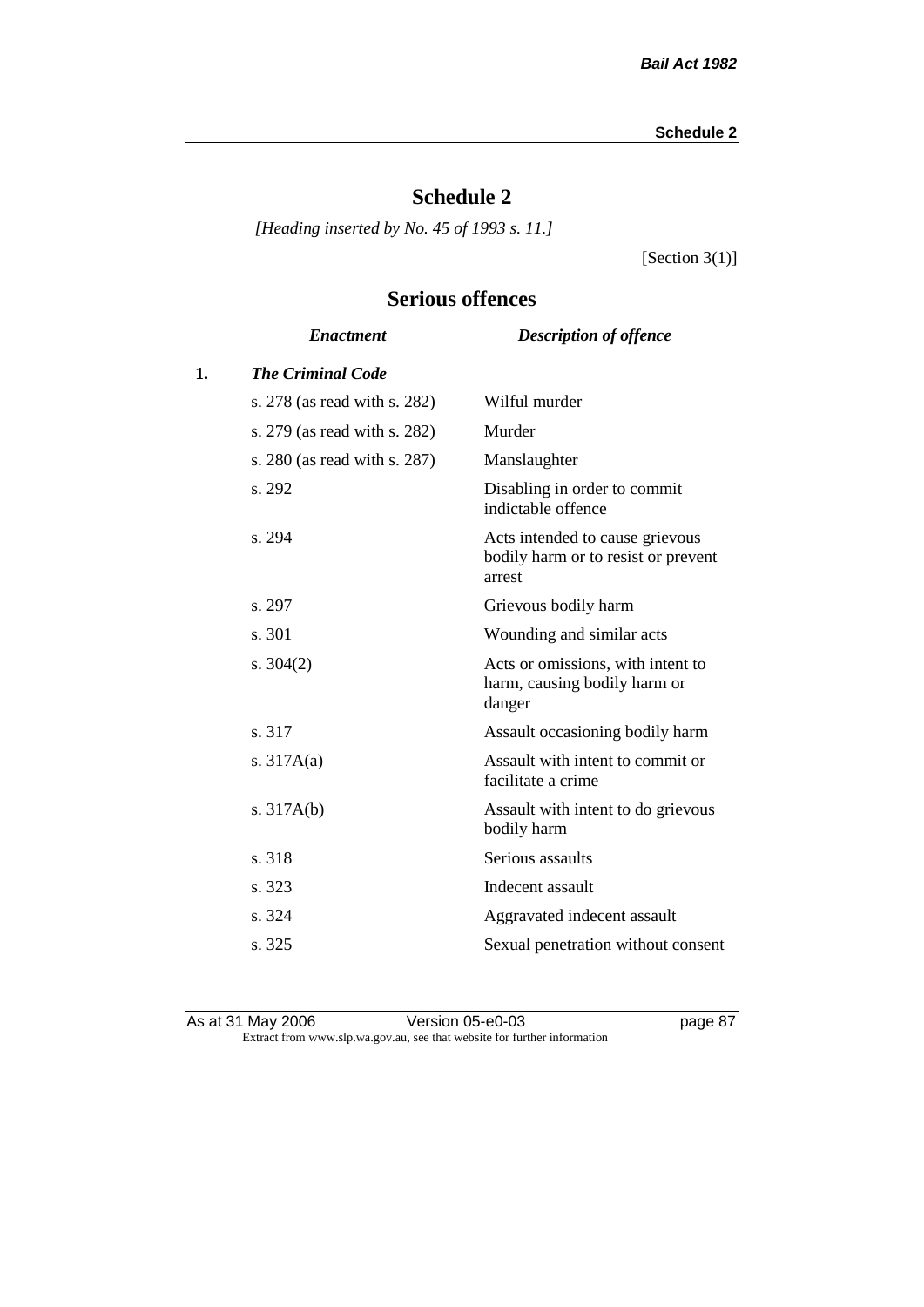|     | <b>Enactment</b>                | <b>Description of offence</b>                                                                                                                      |
|-----|---------------------------------|----------------------------------------------------------------------------------------------------------------------------------------------------|
|     | s.326                           | Aggravated sexual penetration<br>without consent                                                                                                   |
|     | s. 331B                         | Sexual servitude                                                                                                                                   |
|     | s. 331C                         | Conducting business involving<br>sexual servitude                                                                                                  |
|     | s. 331D                         | Deceptive recruiting for<br>commercial sexual services                                                                                             |
|     | s. 332                          | Kidnapping                                                                                                                                         |
|     | s. 333                          | Deprivation of liberty                                                                                                                             |
|     | s. 338E                         | <b>Stalking</b>                                                                                                                                    |
|     | s. 378                          | Stealing a motor vehicle                                                                                                                           |
|     | s. 392                          | Robbery                                                                                                                                            |
|     | s. 393                          | Assault with intent to rob                                                                                                                         |
|     | s. 401                          | <b>Burglary</b>                                                                                                                                    |
|     | s. 444                          | Criminal damage, if the property is<br>destroyed or damaged by fire                                                                                |
| 2.  | <b>Bush Fires Act 1954</b>      |                                                                                                                                                    |
|     | s. 32                           | Wilfully lighting a fire or causing a<br>fire to be lit under such<br>circumstances as to be likely to<br>injure or damage a person or<br>property |
| 2a. | <b>Misuse of Drugs Act 1981</b> |                                                                                                                                                    |
|     | s. $6(1)$                       | Offences concerned with<br>prohibited drugs generally                                                                                              |
|     | s. $7(1)$                       | Offences concerned with<br>prohibited plants generally                                                                                             |
|     | s. $33(1)(a)$                   | Attempting to commit an offence<br>under section $6(1)$ or $7(1)$                                                                                  |

page 88 Version 05-e0-03 As at 31 May 2006 Extract from www.slp.wa.gov.au, see that website for further information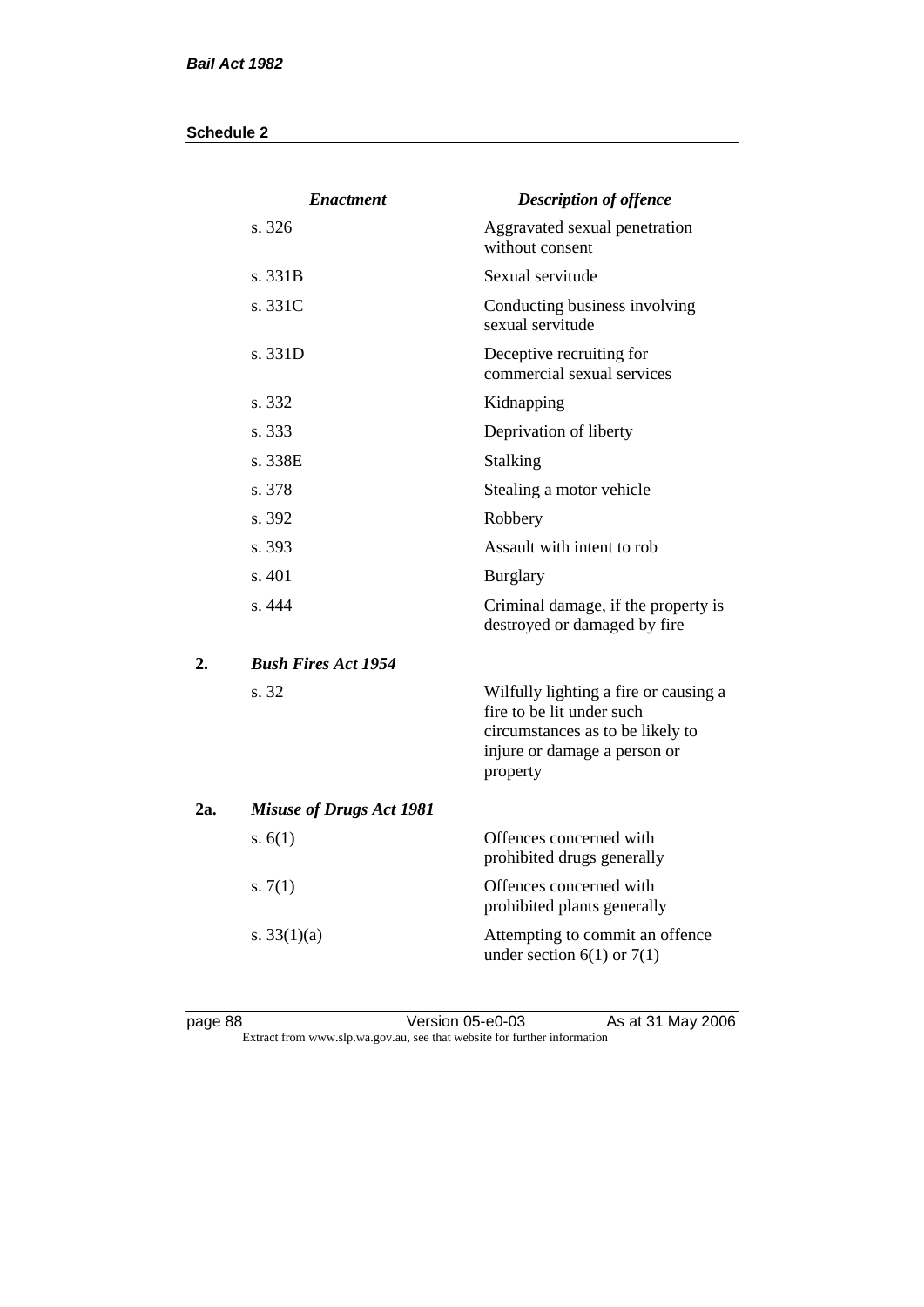|     | <b>Enactment</b>                                                                |                                                               | <b>Description of offence</b>                                                                                                                                  |  |
|-----|---------------------------------------------------------------------------------|---------------------------------------------------------------|----------------------------------------------------------------------------------------------------------------------------------------------------------------|--|
|     | s. $33(2)(a)$                                                                   |                                                               | Conspiracy to commit an offence<br>under s. $6(1)$ or $7(1)$                                                                                                   |  |
| 2b. | <b>Restraining Orders Act 1997</b>                                              |                                                               |                                                                                                                                                                |  |
|     | s. $61(1)$                                                                      | order                                                         | Breach of a violence restraining                                                                                                                               |  |
|     | s. $61(2a)$                                                                     |                                                               | Breach of a police order                                                                                                                                       |  |
|     | s. $86(2)$                                                                      | Breach of a Part VII order under<br>the Justices Act $1902$ — |                                                                                                                                                                |  |
|     |                                                                                 | (a)                                                           | that under section 86 of the<br><b>Restraining Orders Act 1997</b><br>is taken to be a misconduct<br>restraining order under that<br>Act; and                  |  |
|     |                                                                                 | (b)                                                           | that shows on the face of the<br>order that the causing or<br>threatening of personal<br>injury by the accused was a<br>ground for the making of the<br>order. |  |
| 3.  | <b>Road Traffic Act 1974</b>                                                    |                                                               |                                                                                                                                                                |  |
|     | s. 59                                                                           |                                                               | Dangerous driving causing death,<br>injury, etc.                                                                                                               |  |
|     | s. 59A                                                                          | harm                                                          | Dangerous driving causing bodily                                                                                                                               |  |
|     | $\mathcal{L}$ Cahadula 2 inserted by No. 45 of 1002 s. 11; smanded by No. 82 of |                                                               |                                                                                                                                                                |  |

*[Schedule 2 inserted by No. 45 of 1993 s. 11; amended by No. 82 of 1994 s. 13; No. 38 of 1998 s. 4(2); No. 54 of 1998 s. 15; No. 23 of 2001 s. 10(1); No. 4 of 2004 s. 24 and 26; No. 38 of 2004 s. 61; No. 62 of 2004 s. 9(1); No. 84 of 2004 s. 82.]* 

#### As at 31 May 2006 Version 05-e0-03 page 89 Extract from www.slp.wa.gov.au, see that website for further information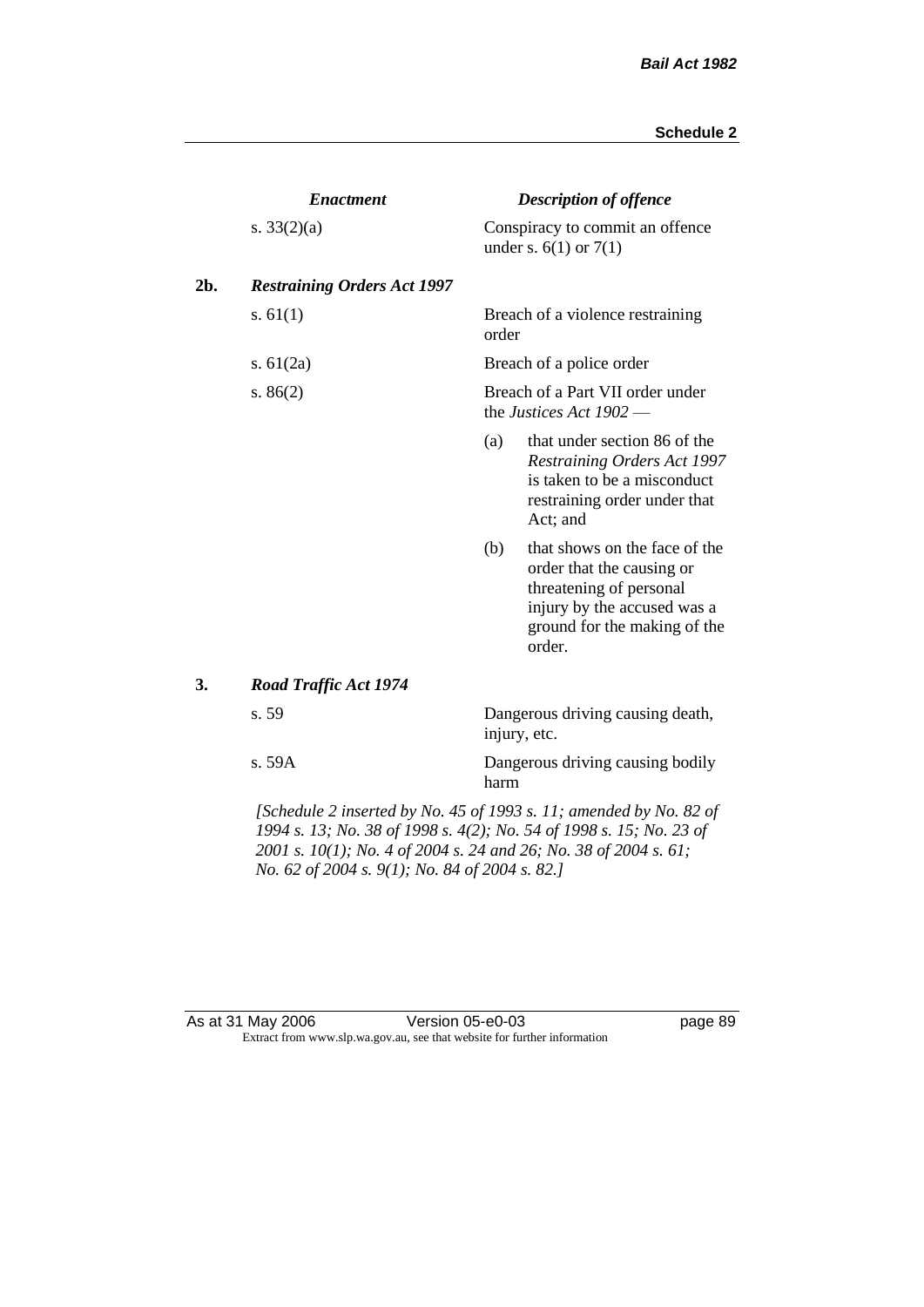# **Notes**

<sup>1</sup> This is a compilation of the *Bail Act 1982* and includes the amendments made by the other written laws referred to in the following table. The table also contains information about any reprint.

# **Compilation table**

| <b>Short title</b>                                                          | <b>Number</b><br>and year | Assent     | <b>Commencement</b>                                                        |
|-----------------------------------------------------------------------------|---------------------------|------------|----------------------------------------------------------------------------|
| Bail Act 1982                                                               | 86 of 1982                |            | 18 Nov 1982 6 Feb 1989 (see s. 2 and<br><i>Gazette</i> 27 Jan 1989 p. 263) |
| Acts Amendment<br>(Abolition of Capital)<br>Punishment) Act 1984<br>Pt. III | 52 of 1984                | 5 Sep 1984 | 3 Oct 1984                                                                 |
| <b>Bail Amendment</b><br>Act 1984 <sup>2</sup>                              | 74 of 1984                |            | 29 Nov 1984 6 Feb 1989 (see s. 2 and<br><i>Gazette</i> 27 Jan 1989 p. 263) |
| <b>Bail Amendment</b><br>Act 1988                                           | 15 of 1988                | 6 Sep 1988 | 6 Feb 1989 (see s. 2 and<br><i>Gazette</i> 27 Jan 1989 p. 263)             |

**Reprint of the** *Bail Act 1982* **under the Reprints Act 1984 and s. 21 of the Bail Amendment Act 1988** <sup>3</sup> (includes amendments listed above)

| Criminal Law<br>Amendment Act 1988<br>Pt. 4                                       | 70 of 1988 | 15 Dec 1988 | 6 Feb 1989 (see s. 2(2)(b) and<br><i>Gazette</i> 27 Jan 1989 p. 263) |
|-----------------------------------------------------------------------------------|------------|-------------|----------------------------------------------------------------------|
| Acts Amendment<br>(Children's Court)<br>Act 1988 Pt. 13                           | 49 of 1988 | 22 Dec 1988 | 1 Dec 1989 (see s. 2 and<br><i>Gazette</i> 24 Nov 1989 p. 4327)      |
| Justices Amendment<br>Act 1989 s. 18                                              | 33 of 1989 | 22 Dec 1989 | 1 Jun 1991 (see s. 2 and<br><i>Gazette</i> 17 May 1991 p. 2455)      |
| <b>Community Corrections</b><br><b>Legislation Amendment</b><br>Act 1990 Pt. 2    | 61 of 1990 | 17 Dec 1990 | 3 Apr 1991 (see s. 2 and<br><i>Gazette</i> 22 Mar 1991 p. 1209)      |
| Child Welfare<br>Amendment Act (No. 2)<br>1990 s. 15                              | 83 of 1990 | 22 Dec 1990 | 1 Aug 1991 (see s. 2 and<br><i>Gazette</i> 1 Aug 1991 p. 3983)       |
| Children's Court of<br>Western Australia<br>Amendment Act<br>$(No. 2)$ 1991 s. 21 | 15 of 1991 | 21 Jun 1991 | 9 Aug 1991 (see s. 2(2) and<br><i>Gazette</i> 9 Aug 1991 p. 4101)    |

**Reprint of the** *Bail Act 1982* **as at 17 Oct 1991** (includes amendments listed above)

page 90 **Version 05-e0-03** As at 31 May 2006 Extract from www.slp.wa.gov.au, see that website for further information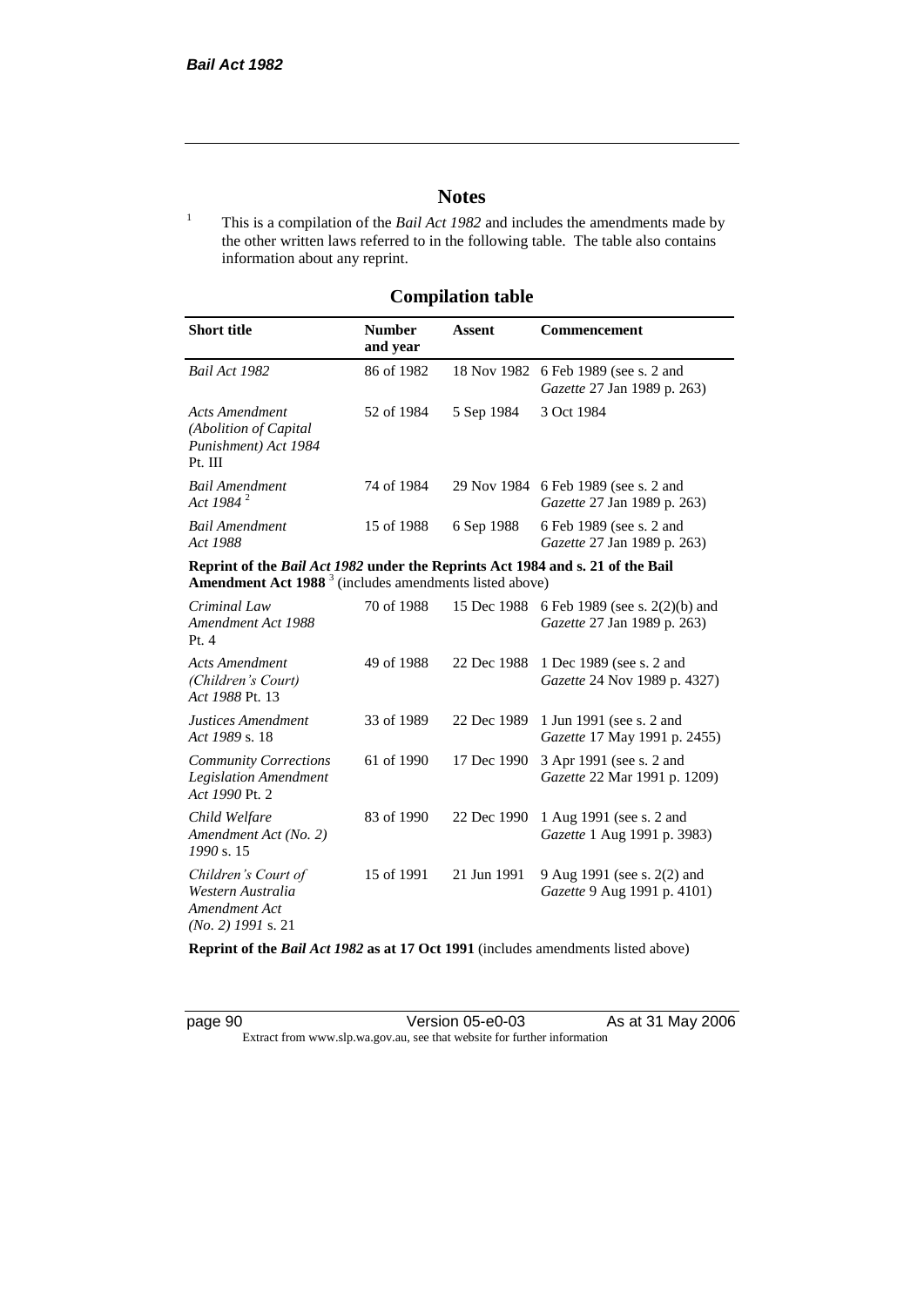| <b>Short title</b>                                                                         | <b>Number</b><br>and year | <b>Assent</b> | <b>Commencement</b>                                                                                                                                                     |
|--------------------------------------------------------------------------------------------|---------------------------|---------------|-------------------------------------------------------------------------------------------------------------------------------------------------------------------------|
| <b>Acts Amendment (Sexual</b><br>Offences) Act 1992 Pt. 3                                  | 14 of 1992                | 17 Jun 1992   | 1 Aug 1992 (see s. 2 and<br>Gazette 28 Jul 1992 p. 3671)                                                                                                                |
| <b>Acts Amendment</b><br>(Ministry of Justice)<br>Act 1993 Pt. $3^4$                       | 31 of 1993                | 15 Dec 1993   | 1 Jul 1993 (see s. 2)                                                                                                                                                   |
| Criminal Procedure<br>Amendment Act 1993<br>Pt. $2^5$                                      | 45 of 1993                | 20 Dec 1993   | Act other than s. 7-9 and<br>10(2)(b): 17 Jan 1994 (see<br>s. $2(1)$ ;<br>s. 7-9 and $10(2)(b)$ : 4 Mar 1994<br>(see s. $2(2)$ and <i>Gazette</i><br>4 Mar 1994 p. 915) |
| Criminal Law<br>Amendment Act 1994<br>s. $13(1)$ and $(2)$                                 | 82 of 1994                | 23 Dec 1994   | 20 Jan 1995 (see s. 2(2))                                                                                                                                               |
| Acts Amendment (Fines,<br>Penalties and<br><b>Infringement Notices</b> )<br>Act 1994 Pt. 3 | 92 of 1994                | 23 Dec 1994   | 1 Jan 1995 (see s. 2(1) and<br>Gazette 30 Dec 1994 p. 7211)                                                                                                             |
| Sentencing<br>(Consequential<br>Provisions) Act 1995<br>Pt. 5                              | 78 of 1995                | 16 Jan 1996   | 4 Nov 1996 (see s. 2 and<br>Gazette 25 Oct 1996 p. 5632)                                                                                                                |
| Coroners Act 1996 s. 61                                                                    | 2 of 1996                 |               | 24 May 1996 7 Apr 1997 (see s. 2 and<br>Gazette 18 Mar 1997 p. 1529)                                                                                                    |
| <b>Mental Health</b><br>(Consequential<br>Provisions) Act 1996<br>Pt. 2                    | 69 of 1996                |               | 13 Nov 1996 13 Nov 1997 (see s. 2)                                                                                                                                      |
| Reprint of the Bail Act 1982 as at 13 Mar 1997 (includes amendments listed above           |                           |               | except those in the Coroners Act 1996 and the Mental Health (Consequential Provisions)                                                                                  |

*Act 1996*) (corrections to reprint in *Gazette* 25 Jul 1997 p. 3909 and 14 Nov 1997 p. 6426)

| <i>Statutes (Repeals and</i><br>Minor Amendments)<br><i>Act 1997 s.</i> 21 |                                    | 57 of 1997 15 Dec 1997 15 Dec 1997 (see s. 2(1)) |
|----------------------------------------------------------------------------|------------------------------------|--------------------------------------------------|
| Criminal Law<br>Amendment Act (No. 1)<br>$1998$ s. 4(2)                    | 38 of 1998 25 Sep 1998 23 Oct 1998 |                                                  |

| As at 31 May 2006 | Version 05-e0-03                                                         |
|-------------------|--------------------------------------------------------------------------|
|                   | Extract from www.slp.wa.gov.au, see that website for further information |

page 91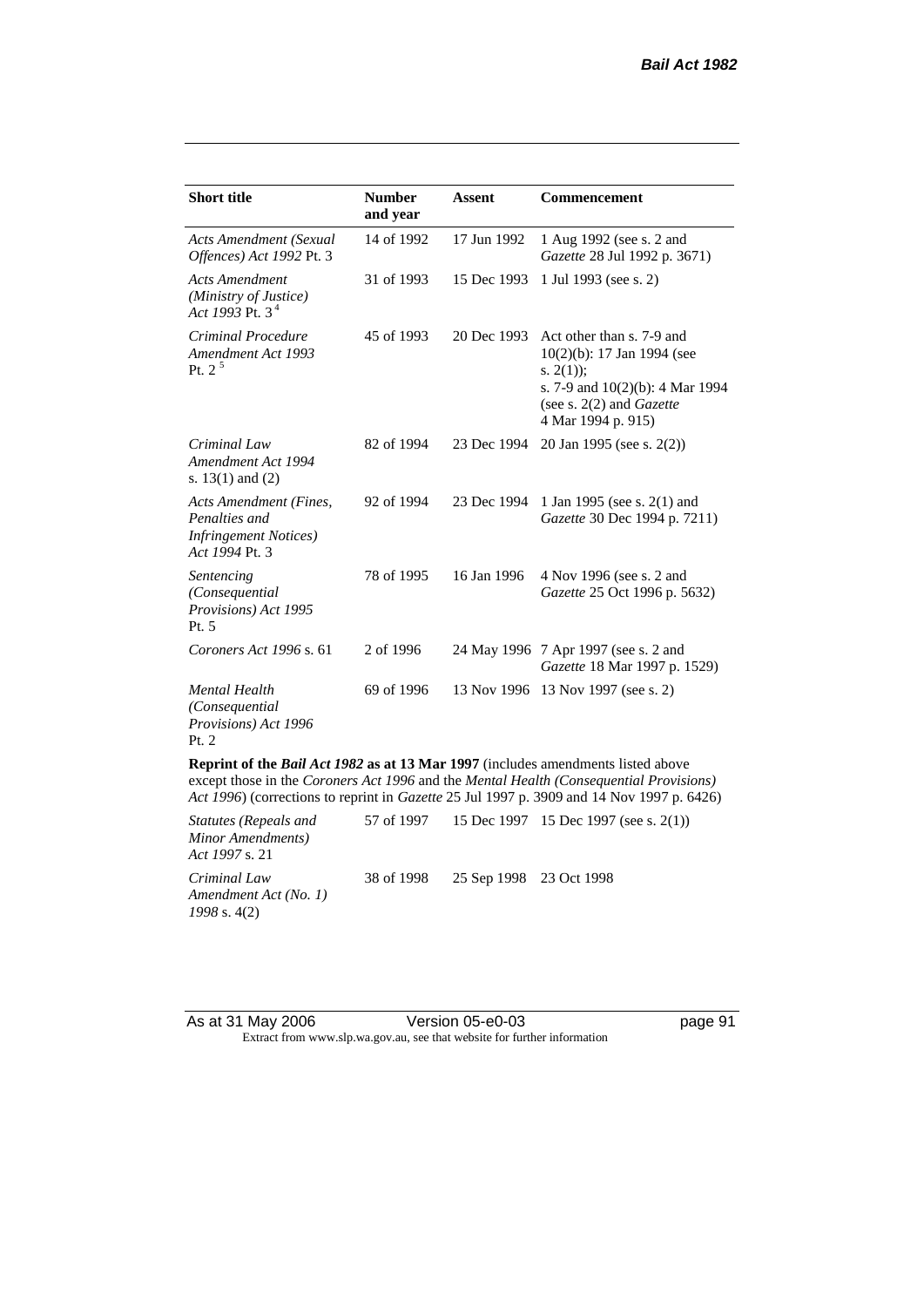| <b>Short title</b>                                                                                 | <b>Number</b><br>and year | Assent                  | Commencement                                                                                                                                                                                                                                                                                                       |  |
|----------------------------------------------------------------------------------------------------|---------------------------|-------------------------|--------------------------------------------------------------------------------------------------------------------------------------------------------------------------------------------------------------------------------------------------------------------------------------------------------------------|--|
| <b>Bail Amendment</b><br>Act 1998 <sup>6</sup>                                                     | 54 of 1998                | 11 Jan 1999             | Pt. 4 and 7: 15 May 1999<br>(see s. 2 and Gazette<br>11 May 1999 p. 1905);<br>Pt. 2, 3 and 5 (other than s. 12):<br>8 Mar 2000 (see s. 2 and<br>Gazette 7 Mar 2000 p. 1039);<br>s. 12: 1 Sep 2000 (see s. 2 and<br>Gazette 29 Aug 2000 p. 4985);<br>Pt. 6: 4 Dec 2000 (see s. 2 and<br>Gazette 4 Dec 2000 p. 6799) |  |
| Reprint of the Bail Act 1982 as at 27 Aug 1999 (includes amendments listed above)                  |                           |                         |                                                                                                                                                                                                                                                                                                                    |  |
| Court Security and<br><b>Custodial Services</b><br>(Consequential<br>Provisions) Act 1999<br>Pt. 3 | 47 of 1999                | 8 Dec 1999              | 18 Dec 1999 (see s. 2 and<br>Gazette 17 Dec 1999 p. 6175-6)                                                                                                                                                                                                                                                        |  |
| Criminal Law Amendment<br>Act 2001 s. 10(1)                                                        | 23 of 2001                | 26 Nov 2001 24 Dec 2001 |                                                                                                                                                                                                                                                                                                                    |  |
| Criminal Investigation<br>(Identifying People)<br>Act 2002 s. 96                                   | 6 of 2002                 | 4 Jun 2002              | 20 Nov 2002 (see s. 2 and<br>Gazette 19 Nov 2002 p. 5505)                                                                                                                                                                                                                                                          |  |
| Criminal Law (Procedure)<br>Amendment Act 2002 Pt. 4<br>Div. 1                                     | 27 of 2002                | 25 Sep 2002             | 27 Sep 2002 (see s. 2 and<br>Gazette 27 Sep 2002 p. 4875)                                                                                                                                                                                                                                                          |  |
| Sentencing Legislation<br>Amendment and Repeal<br>Act 2003 s. 29(3) and 37                         | 50 of 2003                | 9 Jul 2003              | s. 29(3): 31 Aug 2003 (see s. 2)<br>and Gazette 29 Aug 2003<br>p. 3833);<br>s. 37: 15 May 2004 (see s. 2 and<br>Gazette 14 May 2004 p. 1445)                                                                                                                                                                       |  |
| Acts Amendment and<br>Repeal (Courts and Legal<br>Practice) Act 2003 s. 88,<br>97, 121             | 65 of 2003                | 4 Dec 2003              | 1 Jan 2004 (see s. 2 and <i>Gazette</i><br>30 Dec 2003 p. 5722)                                                                                                                                                                                                                                                    |  |
| Statutes (Repeals and<br>Minor Amendments)<br>Act 2003 s. 29                                       | 74 of 2003                | 15 Dec 2003             | 15 Dec 2003 (see s. 2)                                                                                                                                                                                                                                                                                             |  |
| Criminal Code Amendment<br>Act 2004 s. 24, 26 and 58                                               | 4 of 2004                 | 23 Apr 2004             | 21 May 2004 (see s. 2)                                                                                                                                                                                                                                                                                             |  |
| Sentencing Legislation<br>Amendment Act 2004 s. 13                                                 | 27 of 2004                | 14 Oct 2004             | 31 May 2006 (see s. 2 and<br>Gazette 30 May 2006 p. 1965)                                                                                                                                                                                                                                                          |  |

page 92 Version 05-e0-03 As at 31 May 2006 Extract from www.slp.wa.gov.au, see that website for further information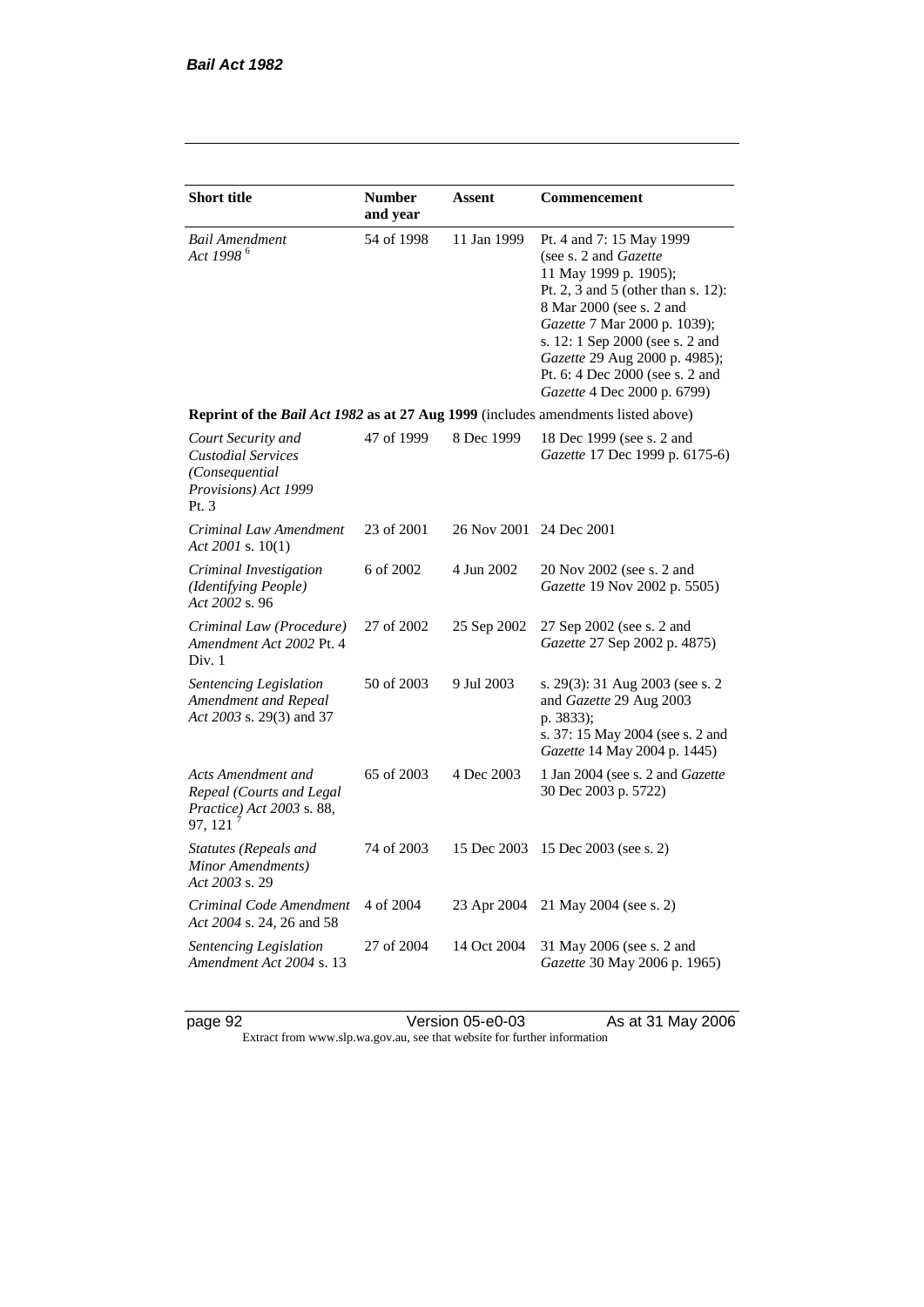| <b>Short title</b>                                                                                           | <b>Number</b><br>and year | <b>Assent</b> | <b>Commencement</b>                                                                                                                                                                                                                                     |
|--------------------------------------------------------------------------------------------------------------|---------------------------|---------------|---------------------------------------------------------------------------------------------------------------------------------------------------------------------------------------------------------------------------------------------------------|
| <b>Acts Amendment (Family</b><br>and Domestic Violence)<br>Act 2004 Pt. 3                                    | 38 of 2004                | 9 Nov 2004    | 1 Dec 2004 (see s. 2 and<br>Gazette 26 Nov 2004 p. 5309)                                                                                                                                                                                                |
| Children and Community<br><i>Services Act 2004 s. 251</i>                                                    | 34 of 2004                | 20 Oct 2004   | 1 Mar 2006 (see s. 2 and<br>Gazette 14 Feb 2006 p. 695)                                                                                                                                                                                                 |
| Acts Amendment (Court of<br>Appeal) Act 2004 s. 28                                                           | 45 of 2004                | 9 Nov 2004    | s. $28(1)$ , (2) and (4) (other than<br>the amendment to s. $7A(1)$ :<br>1 Feb 2005 (see. s. 2 and<br>Gazette 14 Jan 2005 p. 163)<br>s. $28(3)$ and $(4)$ (the<br>amendment to s. $7A(1)$ : 2 May<br>2005 (see. s. 2 and Gazette<br>14 Jan 2005 p. 163) |
| Courts Legislation<br>Amendment and Repeal<br>Act 2004 s. 141                                                | 59 of 2004                | 23 Nov 2004   | 1 May 2005 (see s. 2 and<br>Gazette 31 Dec 2004 p. 7128)                                                                                                                                                                                                |
| Misuse of Drugs<br>Amendment Act 2004<br>s. $9(1)$                                                           | 62 of 2004                | 24 Nov 2004   | 1 Jan 2005 (see s. 2 and <i>Gazette</i><br>10 Dec 2004 p. 5965)                                                                                                                                                                                         |
| Criminal Procedure and<br>Appeals (Consequential and<br>Other Provisions) Act 2004<br>Pt. 3 and s. 82 and 83 | 84 of 2004                | 16 Dec 2004   | 2 May 2005 (see s. 2 and<br>Gazette 31 Dec 2004 p. 7129<br>(correction in Gazette 7 Jan<br>$2005$ p. 53))                                                                                                                                               |
| Dopply 5. The Dail Act 1002 as at 1 Apr 2005 Gualidae amondments listed sharp specul                         |                           |               |                                                                                                                                                                                                                                                         |

**Reprint 5: The** *Bail Act 1982* **as at 1 Apr 2005** (includes amendments listed above except those in the *Sentencing Legislation Amendment Act 2004* s. 13, the *Acts Amendment (Court of Appeal) Act 2004* s. 28(3) and (4) (the amendment to s. 7A(1)), the *Children and Community Services Act 2004*, the *Courts Legislation Amendment and Repeal Act 2004* and the *Criminal Procedure and Appeals (Consequential and Other Provisions) Act 2004*)

*Planning and Development (Consequential and Transitional Provisions) Act 2005* s. 15 12 Dec 2005 9 Apr 2006 (see s. 2 and *Gazette* 21 Mar 2006 p. 1078)

<sup>2</sup> The *Bail Amendment Act 1984* s. 10 and 11 were repealed by the *Bail Amendment Act 1988* s. 20.

<sup>3</sup> The *Bail Act 1982* was not in operation at the time when the reprint was compiled, but the reprinting was authorised by s. 21 of the *Bail Amendment Act 1988*.

<sup>4</sup> The *Acts Amendment (Ministry of Justice) Act 1993* Pt. 19 is a transitional provision that is of no further effect.

| As at 31 May 2006 | Version 05-e0-03                                                         |
|-------------------|--------------------------------------------------------------------------|
|                   | Extract from www.slp.wa.gov.au, see that website for further information |

page 93